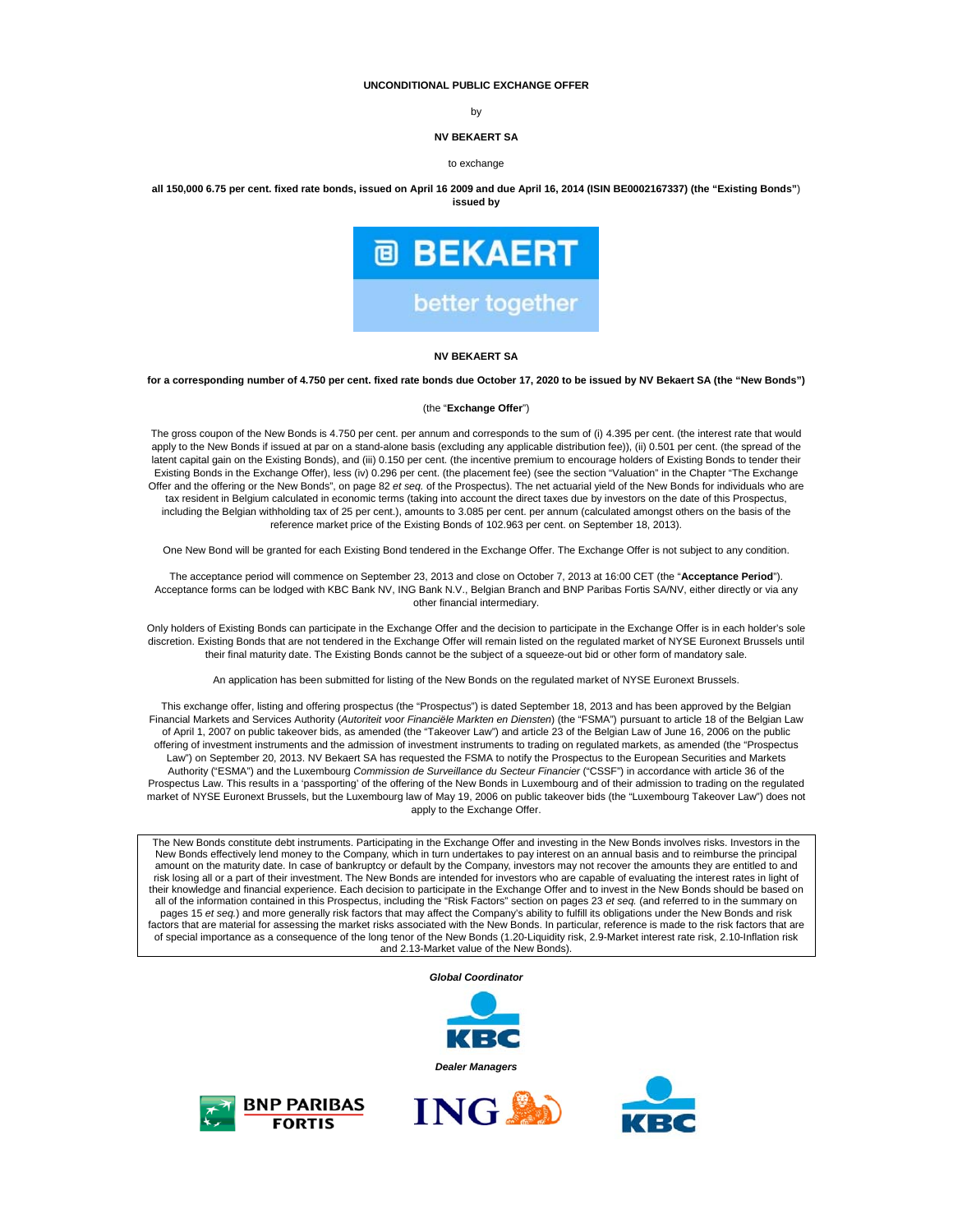The Prospectus has been prepared by NV Bekaert SA, a public limited liability company (*naamloze vennootschap*) under Belgian law, having its registered office at Bekaertstraat 2, 8550 Zwevegem, Belgium, with enterprise number 0405.388.536, Register of Legal Entities Kortrijk (the "**Company**") in connection with the Exchange Offer in Belgium and the Grand Duchy of Luxembourg and the corresponding offer to the public and listing on NYSE Euronext Brussels of the New Bonds.

An application has been made with NYSE Euronext Brussels to list the New Bonds on NYSE Euronext Brussels' regulated market. References in this Prospectus to the New Bonds being "listed" (and all related references) shall mean that the New Bonds have been listed on the official list of NYSE Euronext Brussels and admitted to trading on NYSE Euronext Brussels' regulated market. NYSE Euronext Brussels' regulated market is a regulated market for the purposes of Directive 2004/39/EC of the European Parliament and of the Council of April 21, 2004 on markets in financial instruments amending Council Directives 85/611/EEC and 93/6/EEC and Directive 2000/12/EC of the European Parliament and of the Council and repealing Council Directive 93/22/EEC, as amended. Prior to the offering of the New Bonds referred to in this Prospectus, there was no public market for the New Bonds.

The New Bonds will be issued in dematerialized form under the Belgian companies code (*Wetboek van vennootschappen*) (the "**Belgian Companies Code**") and cannot be physically delivered. The New Bonds will be represented exclusively by book-entries in the records of the X/N securities settlement system operated by the National Bank of Belgium (the "**NBB**") or any successor thereof (the "**X/N System**"). Title of the New Bonds will pass by account transfer. Access to the X/N System is available through those X/N System participants whose membership extends to securities, such as the New Bonds. X/N System participants include certain banks, stockbrokers (*beursvennootschappen*), Euroclear Bank SA/NV ("**Euroclear**") and Clearstream Banking, *société anonyme*, Luxembourg ("**Clearstream, Luxembourg**"). Accordingly, the New Bonds will be eligible to clear through, and therefore accepted by, Euroclear and Clearstream, Luxembourg and investors can hold their New Bonds within securities accounts in Euroclear and Clearstream, Luxembourg.

Neither one of BNP Paribas Fortis SA/NV ("**BNP Paribas Fortis**"), ING Bank N.V., Belgian Branch ("**ING**") or KBC Bank NV ("**KBC**" or the "**Global Coordinator**") (together, the "**Dealer Managers**"), nor the Company are taking any action to permit the Exchange Offer or a public offering of the New Bonds in any jurisdiction outside Belgium and the Grand Duchy of Luxembourg. The distribution of this Prospectus, the Exchange Offer and the offer or sale of the New Bonds may be restricted by law in certain jurisdictions, including, in particular, the United States. Neither this Prospectus, nor any supplement published in accordance with article 17 of the Takeover Law and/or in accordance with article 34 of the Prospectus Law or other information on the Exchange Offer (for purposes of this Section only, the "**Information**") constitute an offer to purchase, to buy back, to exchange, to acquire or to sell securities or a solicitation of an offer to purchase, to buy back, to exchange, to acquire or to sell securities (a) in any jurisdiction in which such offer or solicitation is not authorized or (b) to any person to whom it is unlawful to make such offer or solicitation. It is the responsibility of any person in possession of the Information to obtain information on the existence of any such restrictions and to be sure to conform therewith where appropriate.

This Prospectus may only be used on the territory of the Kingdom of Belgium and the Grand Duchy of Luxembourg and does not constitute an offer to exchange, buy back, purchase, sell, transfer or assign by any means (or solicitation from anyone to this end) on any territory where its publication, disclosure, lecture or communication by any means or any reliance on its content would be illegal or subject to the approval and authorization of, or filing with, any authority or entity, or in which such an offer or solicitation is prohibited, or to any person located on a territory where it is illegal to make such an offer or solicitation.

No Existing Bonds may be tendered in the Exchange Offer, and neither the Prospectus nor any information relating to the Exchange Offer may be distributed or published in any jurisdiction, except in circumstances that will result in compliance with any applicable laws and regulations. Any person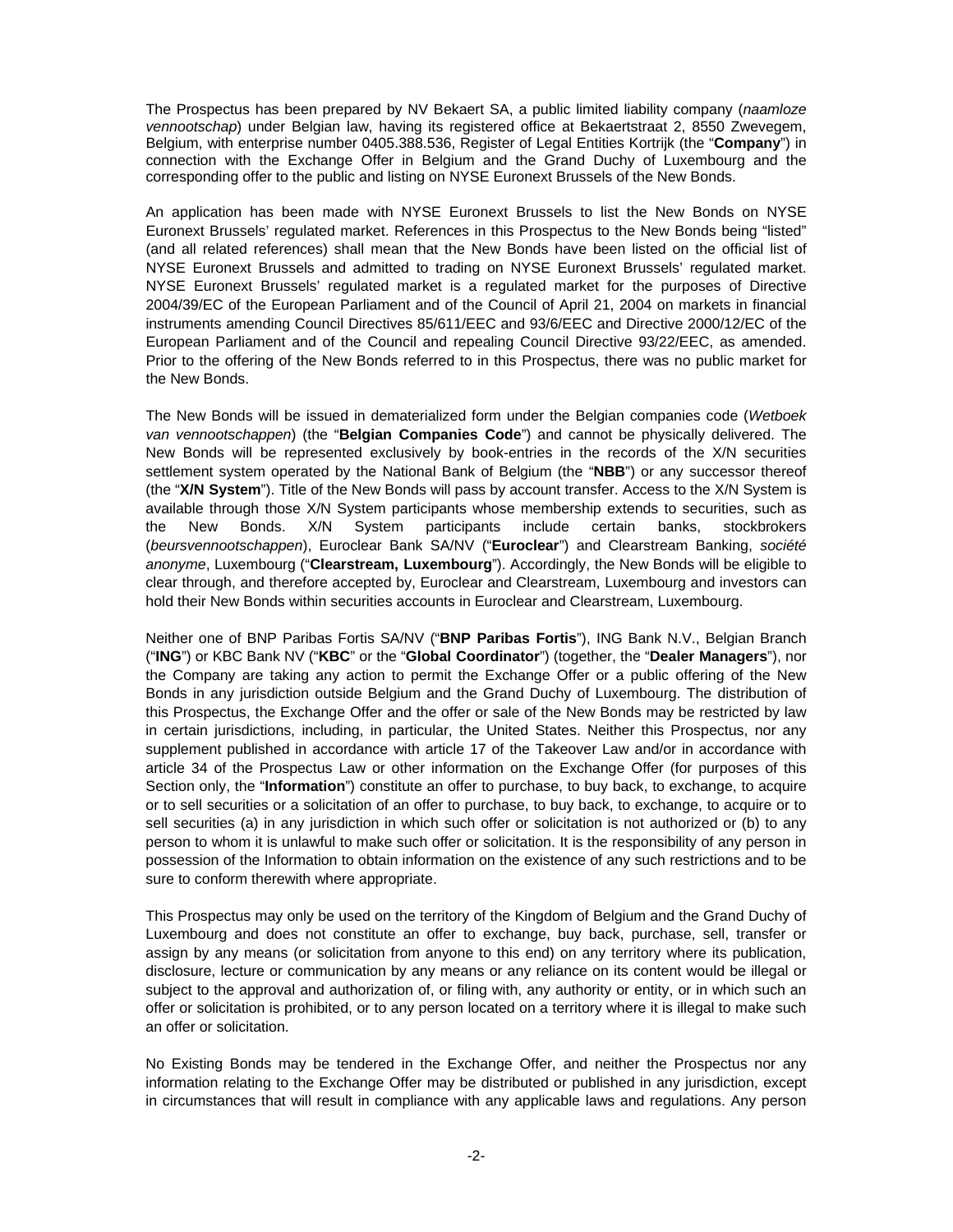which has access to this Prospectus should obtain information on these restrictions and, if applicable, comply with such restrictions. By accepting a copy of the Prospectus or any notice or information relating to the Exchange Offer and/or by submitting an Acceptance Form, each holder of Existing Bonds shall be deemed to agree with, and represent that it complies with, such restrictions.

No step has been taken outside of the Kingdom of Belgium and the Grand Duchy of Luxembourg to authorize a public offer on a territory where formalities are required for this purpose. Neither this Prospectus nor any other information or publicity may be provided to the public on a territory other than the territory of the Kingdom of Belgium and the Grand Duchy of Luxembourg where registration, approval or any other obligation is or will be applicable in connection with the exchange, buy-back, purchase, sale, transfer or assignment of securities (or a solicitation by anyone to this end) and may not be distributed in the European Economic Area (other than the Kingdom of Belgium and the Grand Duchy of Luxembourg or to "qualified investors" within the meaning of Directive 2003/71/EC of the European Parliament and the Council of November 4, 2003 on the prospectus to be published when securities are offered to the public or admitted to trading and amending Directive 2001/34/EC, as amended (the "**Prospectus Directive**") as implemented in the member state in which such person is located to the extent such person is authorized to accept the Exchange Offer in such member state), Canada, Japan and the United States. Any breach of these restrictions may constitute a breach of any laws and regulations applicable in the member states of the European Economic Area, Canada, Japan, the United States or any other country. Neither the Company, nor any of the Dealer Managers, the Centralizing Agent or the Global Coordinator shall be liable for any breach of these restrictions by third parties.

In particular, the Exchange Offer is not being made, and will not be made, directly or indirectly, in or into, or by use of the mail of, or by any means or instrumentality of interstate or foreign commerce of or of any facilities of a national securities exchange of, the United States. This includes, but is not limited to, facsimile transmission, electronic mail, telex, telephone and the internet. Accordingly, copies of this Prospectus and any other documents or materials relating to the Exchange Offer are not being, and must not be, directly or indirectly, mailed or otherwise transmitted, distributed or forwarded (including without limitation, by custodians, nominees or trustees) in or into the United States and the Existing Bonds cannot be offered for exchange by any such use, means, instruments or facilities or from within the United States. Any purported offer to exchange Existing Bonds resulting directly or indirectly from a violation of these restrictions will be invalid, and any purported offer to exchange made from the United States or from any agent, fiduciary or other intermediary acting on a non-discretionary basis for a principal giving instructions from within the United States or otherwise in violation of the restrictions on offers of the New Bonds set forth herein, will be invalid and will not be accepted. This document is not an offer of securities for sale in the United States. The Existing Bonds and the New Bonds have not been, and will not be, registered under the U.S. Securities Act of 1933, as amended (the "**Securities Act**") or the securities laws of any state or jurisdiction of the United States, and may not be offered, sold or delivered, directly or indirectly, in the United States. The purpose of this document is limited to the Exchange Offer, and this document may not be sent or given to any person other than in an offshore transaction in accordance with Regulation S under the Securities Act. By accepting a copy of the Prospectus or any notice or information relating to the Exchange Offer, each Existing Bondholder participating in the Exchange Offer shall be deemed to represent that it is participating in the Exchange Offer in accordance with Regulation S under the Securities Act and that it is not participating in the Exchange Offer from the United States nor is it an agent, fiduciary or other intermediary acting on a non-discretionary basis for a principal giving instructions from within the United States.

None of the Dealer Managers, the Centralizing Agent and the Global Coordinator accepts any liability, whether arising in tort or in contract or in any other event, in relation to the information contained or incorporated by reference in this Prospectus or any other information in connection with the Company, the Exchange Offer, the offer of the New Bonds or the distribution of the New Bonds other than the information included in its own marketing brochure or provided through its respective branches and personnel.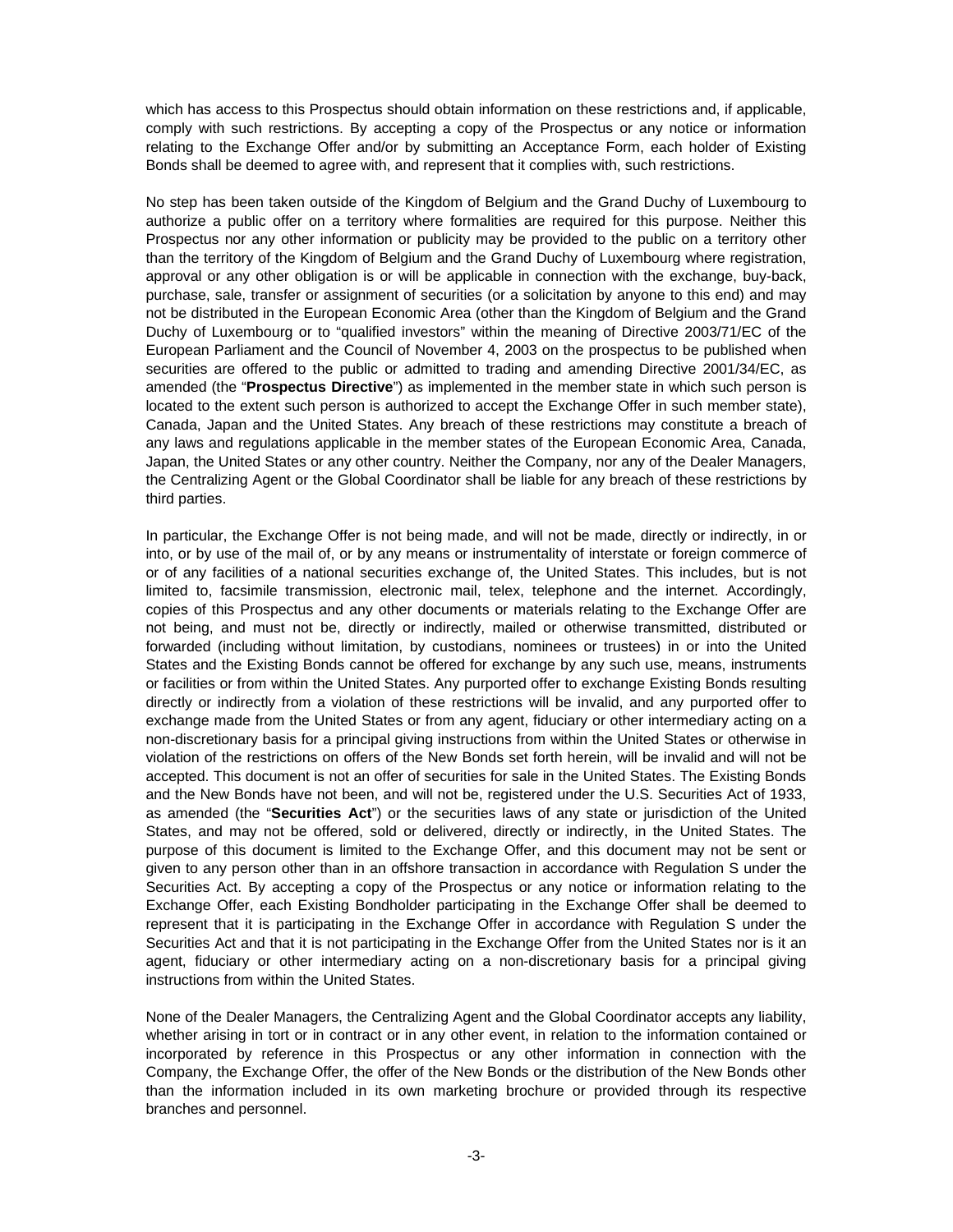Neither this Prospectus nor any other financial statements are intended to provide the basis of any credit or other evaluation and should not be considered as a recommendation by any of the Company, the Dealer Managers, the Centralizing Agent or the Global Coordinator that any recipient of this Prospectus or of any other financial statements should exchange the Existing Bonds it holds for New Bonds. Any exchange of Existing Bonds for New Bonds should be based upon such investigation of the Company and the Prospectus as the person contemplating to accept the Exchange Offer deems necessary. None of the Dealer Managers, the Centralizing Agent or the Global Coordinator undertake to review the financial condition or affairs of the Company during the life of the arrangements contemplated by this Prospectus nor to advise any persons exchanging the Existing Bonds for New Bonds in the Exchange Offer of any information coming to the attention of any of the Dealer Managers, the Centralizing Agent or the Global Coordinator.

The Company authorizes the use of the Prospectus for the purpose of the Exchange Offer, by any financial intermediary authorized pursuant to Directive 2004/39/EC to conduct such offers (a "**Financial Intermediary**"). The consent to use this Prospectus is given for the acceptance period starting on September 23, 2013 and ending on October 7, 2013. The consent to use this Prospectus is given solely for the Exchange Offer by the Company in Belgium and the Grand Duchy of Luxembourg at the same terms as set out in this Prospectus.

# **APPROVAL OF THE PROSPECTUS**

This Prospectus, relating both to the Exchange Offer and to the offer and listing of the New Bonds has been approved by the FSMA on September 20, 2013 in accordance with article 18 of the Takeover Law and article 23 of the Prospectus Law.

This approval does not imply any opinion by the FSMA on the economic and financial soundness of the Exchange Offer and the quality or solvency of the Company, and the FSMA assumes no responsibility in this regard.

The Prospectus has been prepared in accordance with Chapter II of Commission Regulation (EC) No. 809/2004 of April 29, 2004 implementing Directive 2003/71/EC of the European Parliament and the Council as regards the information contained in prospectuses and dissemination of advertisements, as amended (the "**Prospectus Regulation**"), the Takeover Law and the Belgian Royal Decree of April 27, 2007 on takeover bids (the "**Takeover Decree**").

The Company has requested the FSMA to provide, in accordance with article 36 of the Prospectus Law, to ESMA and the CSSF an approval certificate, which certifies that the Prospectus has been prepared in accordance with the Prospectus Directive. This results in a 'passporting' of the offering of the New Bonds in the Grand Duchy of Luxembourg and of their admission to trading on the regulated market of NYSE Euronext Brussels, but the Luxembourg Takeover Law does not apply to public exchange offers of securities without voting rights, such as the Exiting Bonds.

# **RESPONSIBLE PERSONS**

The Company, represented by its board of directors (the "**Board of Directors**"), assumes the responsibility for the information in this Prospectus. The Company declares that, having taken all reasonable care to ensure that such is the case, the information contained in the Prospectus is, to the best of its knowledge, in accordance with the facts and contains no omission likely to affect its import.

No person is or has been authorized to give any information or to make any representation not contained in or not consistent with this Prospectus and any information or representation not so contained or inconsistent with this Prospectus and, if given or made, such information must not be relied upon as having been authorized by or on behalf of the Company or the Dealer Managers. Neither the delivery of this Prospectus nor any offer, exchange or sale made in connection herewith shall, under any circumstances, create any implication that the information contained in this Prospectus is true subsequent to the date hereof or otherwise that there has been no change in the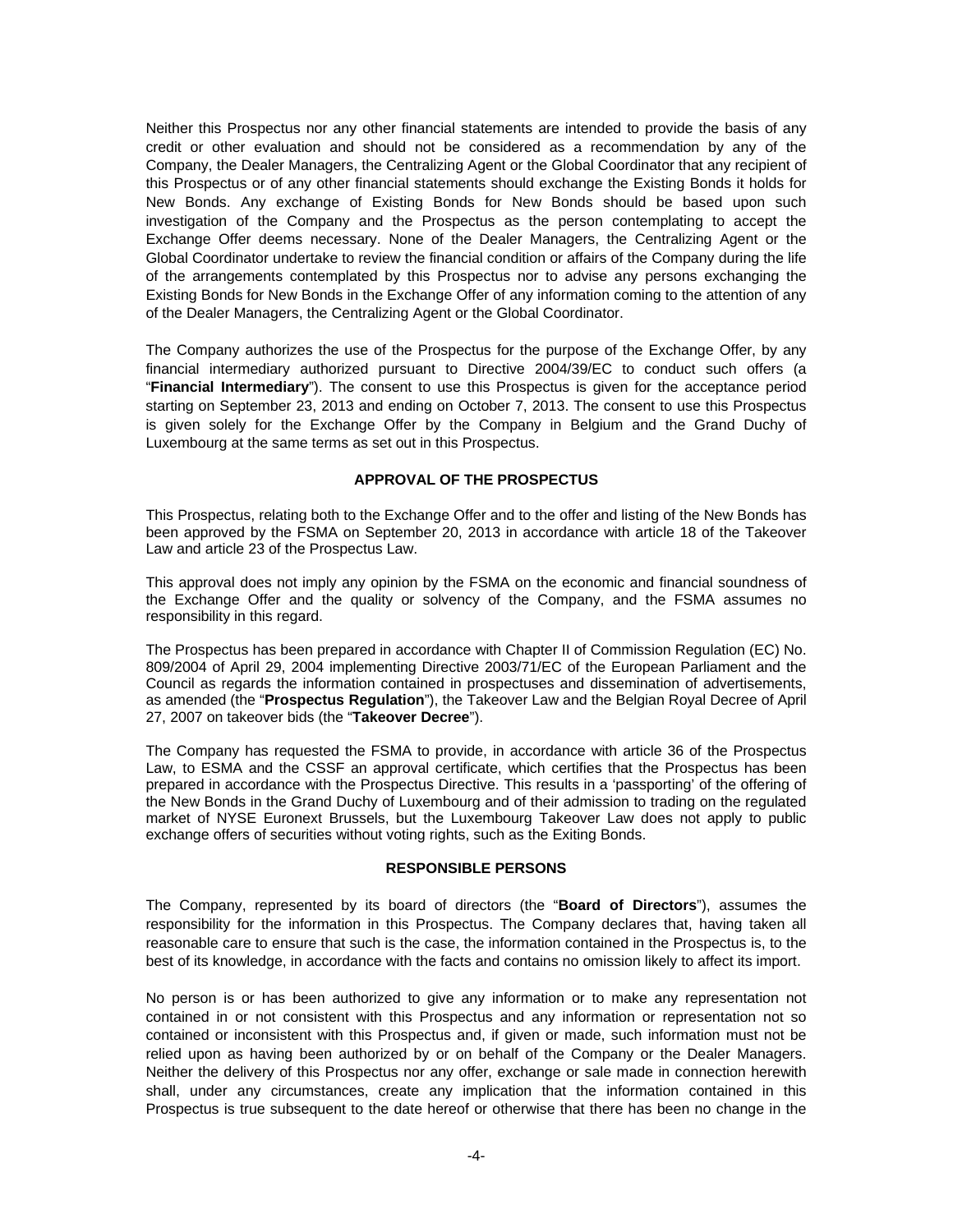affairs of the Company since the date hereof or the date upon which this Prospectus has been most recently amended or supplemented or that there has been no adverse change, or any event likely to involve any adverse change, in the condition (financial or otherwise) of Bekaert since the date hereof or, if later, the date upon which this Prospectus has been most recently amended or supplemented or that the information contained in it or any other information supplied in connection with the Company is correct at any time subsequent to the date on which it is supplied or, if different, the date indicated in the document containing the same. However, any new significant fact, or material error or inaccuracy concerning the information contained in the Prospectus that can influence the assessment of the Exchange Offer and the New Bonds and which arises or becomes known between the date of the Prospectus and the admission to trading of the New Bonds will be made public by means of a supplement to the Prospectus in accordance with article 34 of the Prospectus Law and, until the end of the acceptance period of the Exchange Offer, in accordance with article 17 of the Takeover Law.

# **PRIOR WARNING**

The Prospectus has been prepared to provide information on the Exchange Offer and the New Bonds. When potential investors make a decision to participate in the Exchange Offer and to invest in the New Bonds, they should base this decision on an assessment of the Company, the Exchange Offer and the New Bonds, including, but not limited to, the associated benefits and risks, as well as the conditions of the Exchange Offer and of the New Bonds (the "**New Bond Conditions**"). The investors must themselves assess, with their own advisors if necessary, whether the New Bonds are suitable for them, considering their personal income and financial situation. In case of any doubt about the risk involved in participating in the Exchange Offer and investing in the New Bonds, investors should abstain from investing in the New Bonds and participating in the Exchange Offer.

The summaries and descriptions of legal provisions, accounting principles or comparisons of such principles, legal company forms or contractual relationships reported in the Prospectus may in no circumstances be interpreted as investment, legal or tax advice for potential investors. Investors are urged to consult their own advisors concerning the legal, tax, economic, financial and other aspects associated with the participation in the Exchange Offer and the investment in the New Bonds.

The information contained in this Prospectus is accurate as of the date of the Prospectus. Any new significant fact, or material error or inaccuracy concerning the information contained in the Prospectus that can influence the assessment of the Exchange Offer and the New Bonds and which arises or becomes known between the date of the Prospectus and the admission to trading of the New Bonds will be made public in Belgium and the Grand Duchy of Luxembourg by means of a supplement to the Prospectus in accordance with article 34 of the Prospectus Law and, until the end of the acceptance period of the Exchange Offer, in accordance with article 17 of the Takeover Law.

Investors who have already agreed to tender their Existing Bonds in the Exchange Offer, have, pursuant to article 25, 1° of the Takeover Decree and article 34 of the Prospectus Law, the right to withdraw their agreement (i) at any time during the acceptance period of the Exchange Offer and (ii) during a period of two business days following the day of the publication of a supplement to the Prospectus, even if such period would occur after the closing of the acceptance period of the Exchange Offer.

# **FORWARD LOOKING STATEMENTS**

This Prospectus contains statements that constitute forward-looking statements. These statements appear in a number of places in this Prospectus, including but not limited to the section "Risk Factors" and "Description of the Company", and include statements regarding the Company's intent, belief or current expectations, and those of the Company's officers, with respect to (among other things) its financial condition. Such forward-looking statements are based mainly on current expectations of future events and trends, which affect, or may affect, the Company's business and results of operations. Although the Company believes that these forward-looking statements are based upon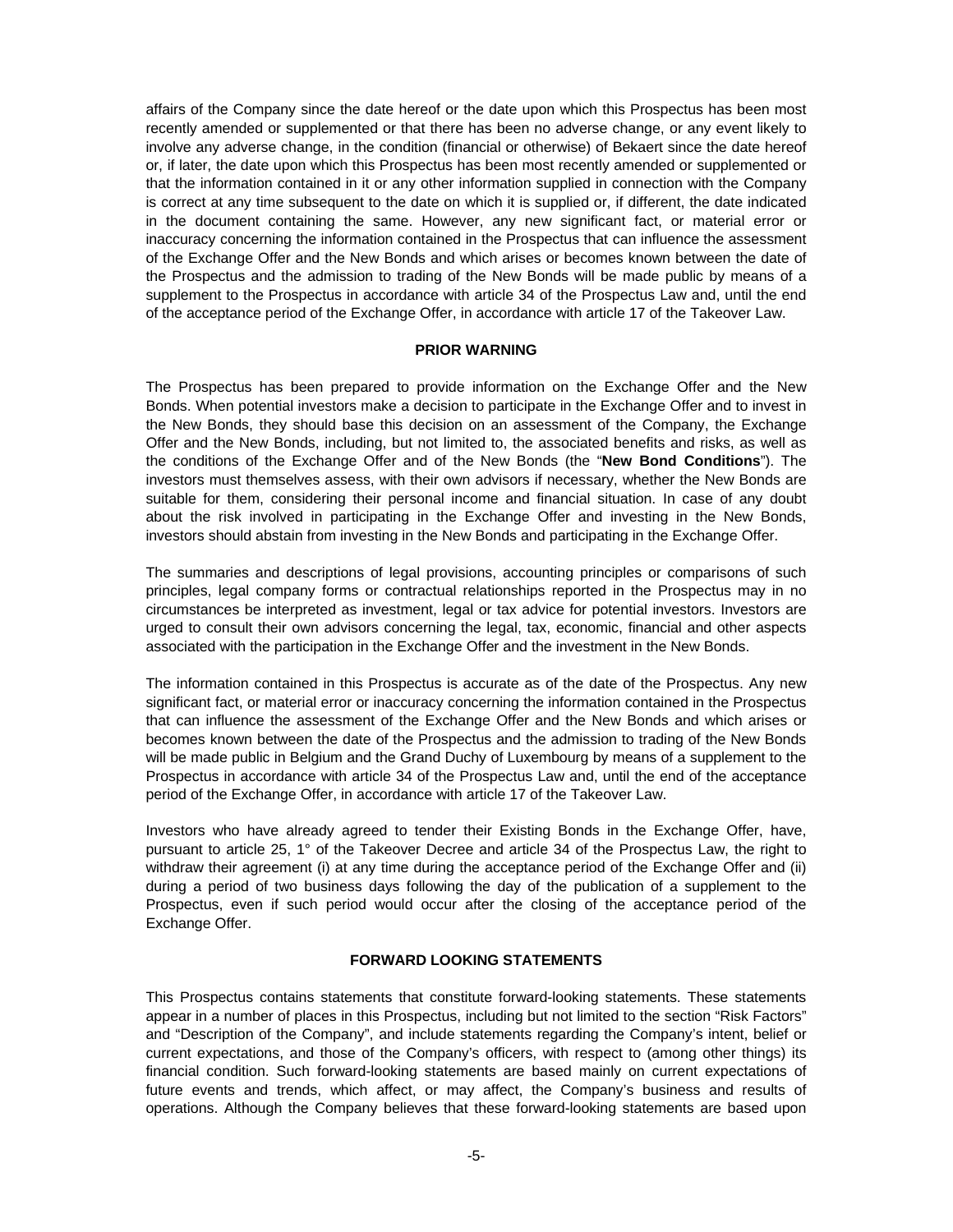reasonable assumptions, they are subject to several risks and uncertainties and are based on information currently available to the Company.

The words "believe", "may", "may have", "might", "would", "continue", "anticipate", "intend", and similar words are intended to identify forward-looking statements. Forward-looking statements refer only to the date when they were made, and neither the Company nor the Dealer Managers undertake any obligation to update or review any forward-looking statement whether as a result of new information, future events or any other factors. Forward-looking statements involve risks and uncertainties and do not guarantee future performance, as actual results or developments may be substantially different from the expectations described in the forward-looking statements. In light of the risks and uncertainties described above, the events referred to in the forward-looking statements included in this Prospectus may or may not occur, and the Company's business performance and results of operations may differ materially from those expressed in such forward-looking statements, due to factors that include but are not limited to those mentioned above. Investors are warned not to place undue reliance on any forward-looking statements in making decisions regarding the Exchange Offer and an investment in the New Bonds.

### **DEFINITIONS**

Unless stated otherwise, capitalized terms defined in Section II ("Terms and Conditions of the New Bonds") shall have the same meaning where used in the other parts of the Prospectus (with the exception of the summary of the Prospectus).

"**Bekaert**" means the Company or the Company and its subsidiaries, as the context requires.

# **AVAILABILITY OF THE PROSPECTUS**

The Prospectus is available in Dutch, which is the version approved by the FSMA, and in English. The summary of the Prospectus is also available in French. The Company has verified and is responsible for the consistency between the respective versions. In case of differences between the Dutch, English and French versions, the Dutch version will prevail.

The Prospectus is available free of charge at the office of the Company at President Kennedypark 18, 8500 Kortrijk, Belgium. It is also available free of charge from BNP Paribas Fortis on +32 (0)2 433 41 34 (Dutch operator) or +32 (0)2 433 41 31 (French operator), ING on +32 (0)2 464 60 01 (Dutch operator) or +32 (0)2 464 60 02 (French operator) and KBC on +32 (0)78 15 21 53 (Dutch operator) or +32 (0)78 15 21 54 (French operator). They are also available on the websites of the Company (www.bekaert.com), BNP Paribas Fortis (www.bnpparibasfortis.be/emissies or www.bnpparibasfortis.be/emissions) ING (www.ing.be, go to "Beleggen – Obligaties" or "Investir – Obligations") and KBC (www.kbc.be/bekaert). The Prospectus will also be available at BNP Paribas Fortis', Fintro's, ING's, KBC's, CBC Banque SA's and KBC Securities NV's branch offices.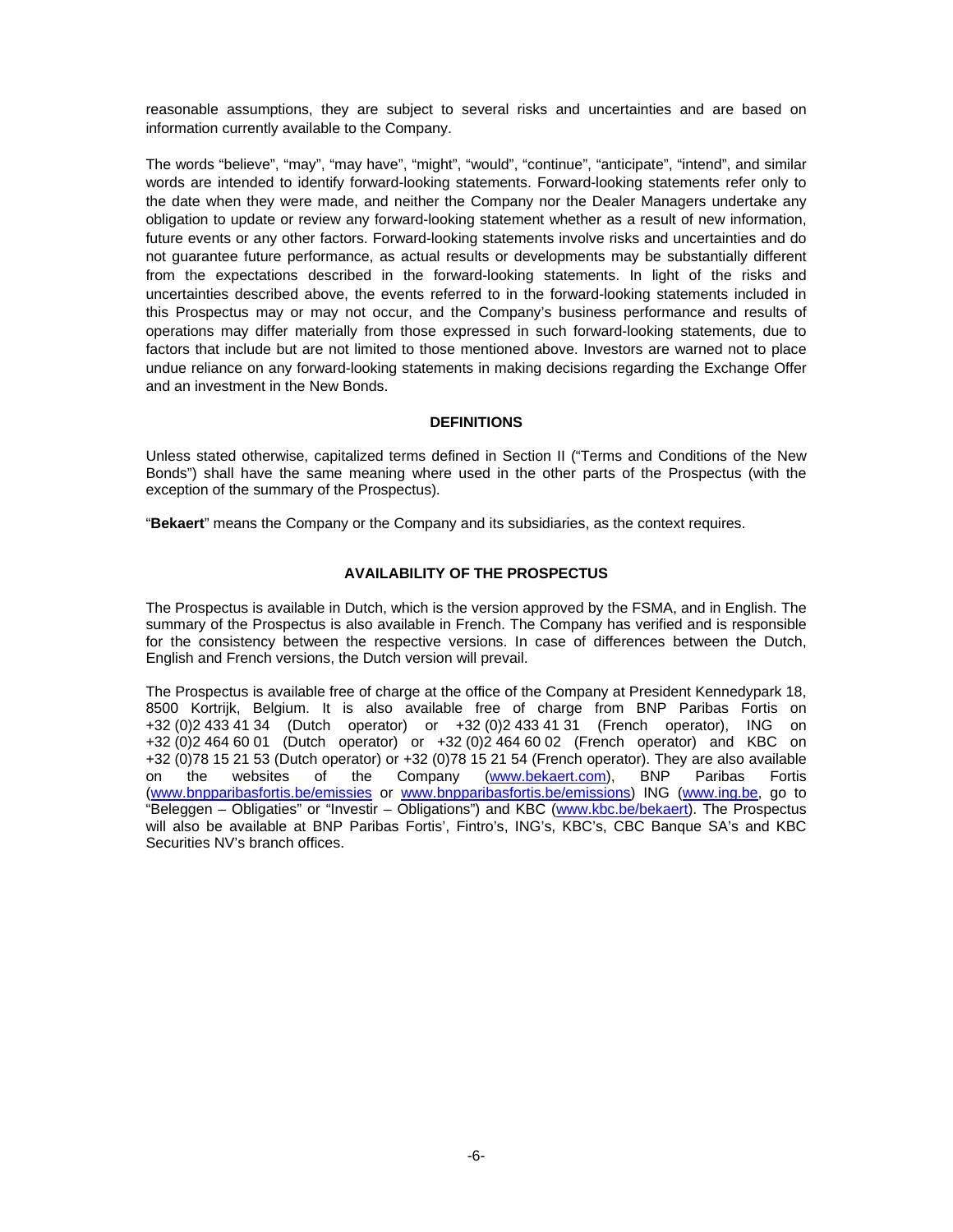# **TABLE OF CONTENTS**

| 0.             |                                                                                      |  |
|----------------|--------------------------------------------------------------------------------------|--|
| Ι.             |                                                                                      |  |
| 1.             |                                                                                      |  |
| 2.             |                                                                                      |  |
| Ш.             |                                                                                      |  |
| 1.             |                                                                                      |  |
| 2.             |                                                                                      |  |
| 3.             |                                                                                      |  |
| 4.             |                                                                                      |  |
| 5.             |                                                                                      |  |
| 6.             |                                                                                      |  |
| 7.             |                                                                                      |  |
| 8.             |                                                                                      |  |
| 9.             |                                                                                      |  |
| 10.            |                                                                                      |  |
| 11.            |                                                                                      |  |
| 12.            |                                                                                      |  |
| 13.            |                                                                                      |  |
| III.           |                                                                                      |  |
| IV.            |                                                                                      |  |
| 1.             |                                                                                      |  |
| 2.             |                                                                                      |  |
| 3.             |                                                                                      |  |
| 4.             |                                                                                      |  |
| 5.             |                                                                                      |  |
|                |                                                                                      |  |
| 6.<br>7.       |                                                                                      |  |
| 8.             |                                                                                      |  |
|                |                                                                                      |  |
| 9.<br>10.      |                                                                                      |  |
|                |                                                                                      |  |
| 11.            |                                                                                      |  |
| 12.<br>13.     | TREND INFORMATION AND RECENT EVENTS - SIGNIFICANT CHANGES IN THE COMPANY'S FINANCIAL |  |
|                |                                                                                      |  |
|                |                                                                                      |  |
| v.             |                                                                                      |  |
| 1.             |                                                                                      |  |
| 2.5            |                                                                                      |  |
| 3.             |                                                                                      |  |
| VI.            |                                                                                      |  |
| $\mathbf{1}$ . |                                                                                      |  |
| 2.             |                                                                                      |  |
| 3.             |                                                                                      |  |
| 4.             |                                                                                      |  |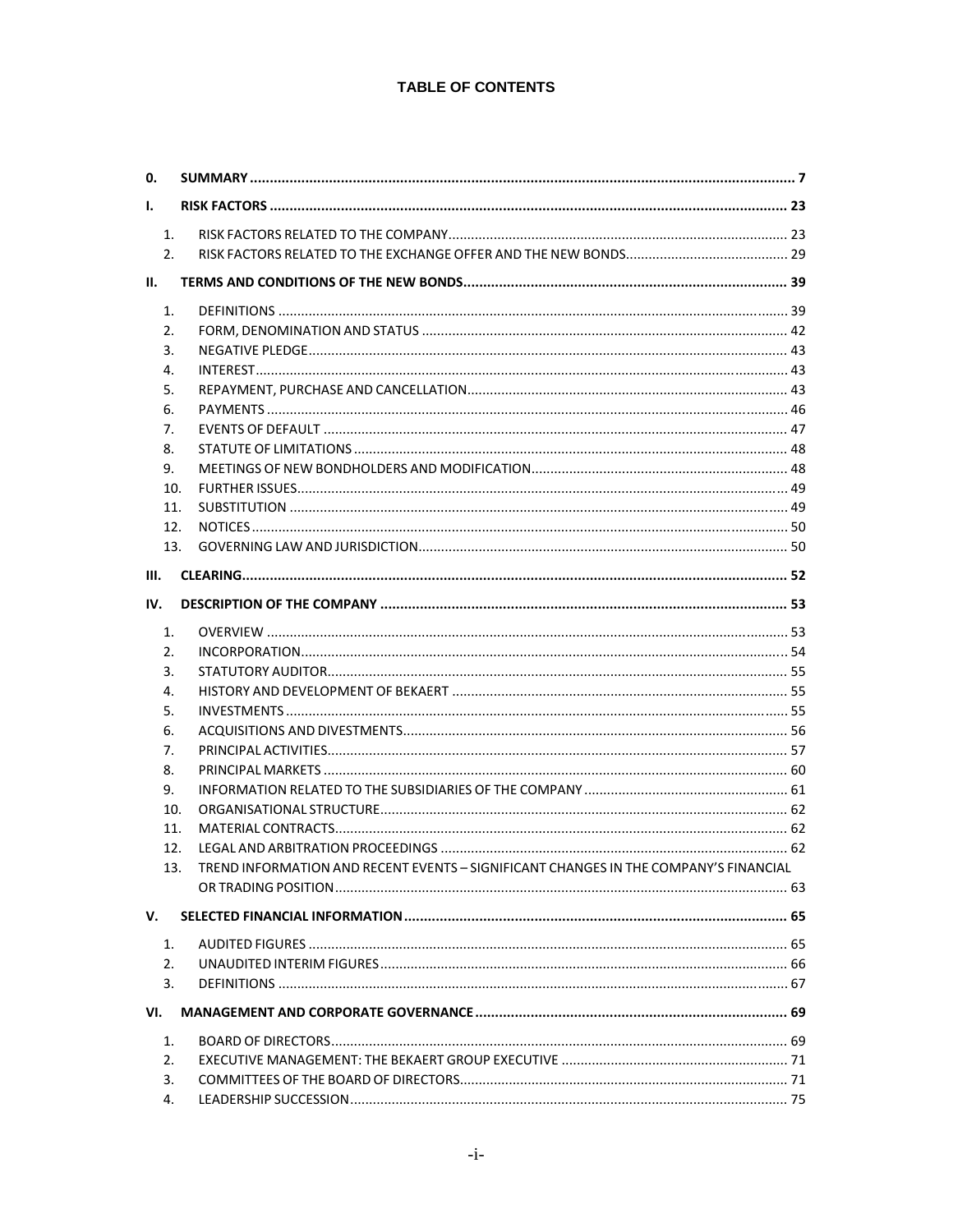# **TABLE OF CONTENTS** (continued)

# Page

| 5.               | CONFLICTS OF INTERESTS OF THE ADMINISTRATIVE, MANAGEMENT AND SUPERVISORY BODIES  75 |  |  |  |
|------------------|-------------------------------------------------------------------------------------|--|--|--|
| VII.             |                                                                                     |  |  |  |
| 1.               |                                                                                     |  |  |  |
| $\mathfrak{D}$ . |                                                                                     |  |  |  |
| VIII.            | DESCRIPTION OF THE SHARE CAPITAL AND THE ARTICLES OF ASSOCIATION  78                |  |  |  |
| 1.               |                                                                                     |  |  |  |
| 2.               |                                                                                     |  |  |  |
| IX.              |                                                                                     |  |  |  |
| Х.               |                                                                                     |  |  |  |
| 1.               |                                                                                     |  |  |  |
| $\mathcal{L}$    |                                                                                     |  |  |  |
| 3.               |                                                                                     |  |  |  |
| 4.               |                                                                                     |  |  |  |
| 5.               |                                                                                     |  |  |  |
| 6.               |                                                                                     |  |  |  |
| 7.               |                                                                                     |  |  |  |
| 8.               |                                                                                     |  |  |  |
| 9.               |                                                                                     |  |  |  |
| 10.              |                                                                                     |  |  |  |
| 11.              |                                                                                     |  |  |  |
| 12.              |                                                                                     |  |  |  |
| 13.              |                                                                                     |  |  |  |
| 14.              |                                                                                     |  |  |  |
| 15.              |                                                                                     |  |  |  |
| XI.              |                                                                                     |  |  |  |
| 1.               |                                                                                     |  |  |  |
| 2.               |                                                                                     |  |  |  |
| 3.               |                                                                                     |  |  |  |
| $\mathbf{4}$     |                                                                                     |  |  |  |
| XII.             |                                                                                     |  |  |  |
| XIII.            |                                                                                     |  |  |  |
|                  |                                                                                     |  |  |  |
|                  |                                                                                     |  |  |  |
|                  |                                                                                     |  |  |  |
|                  |                                                                                     |  |  |  |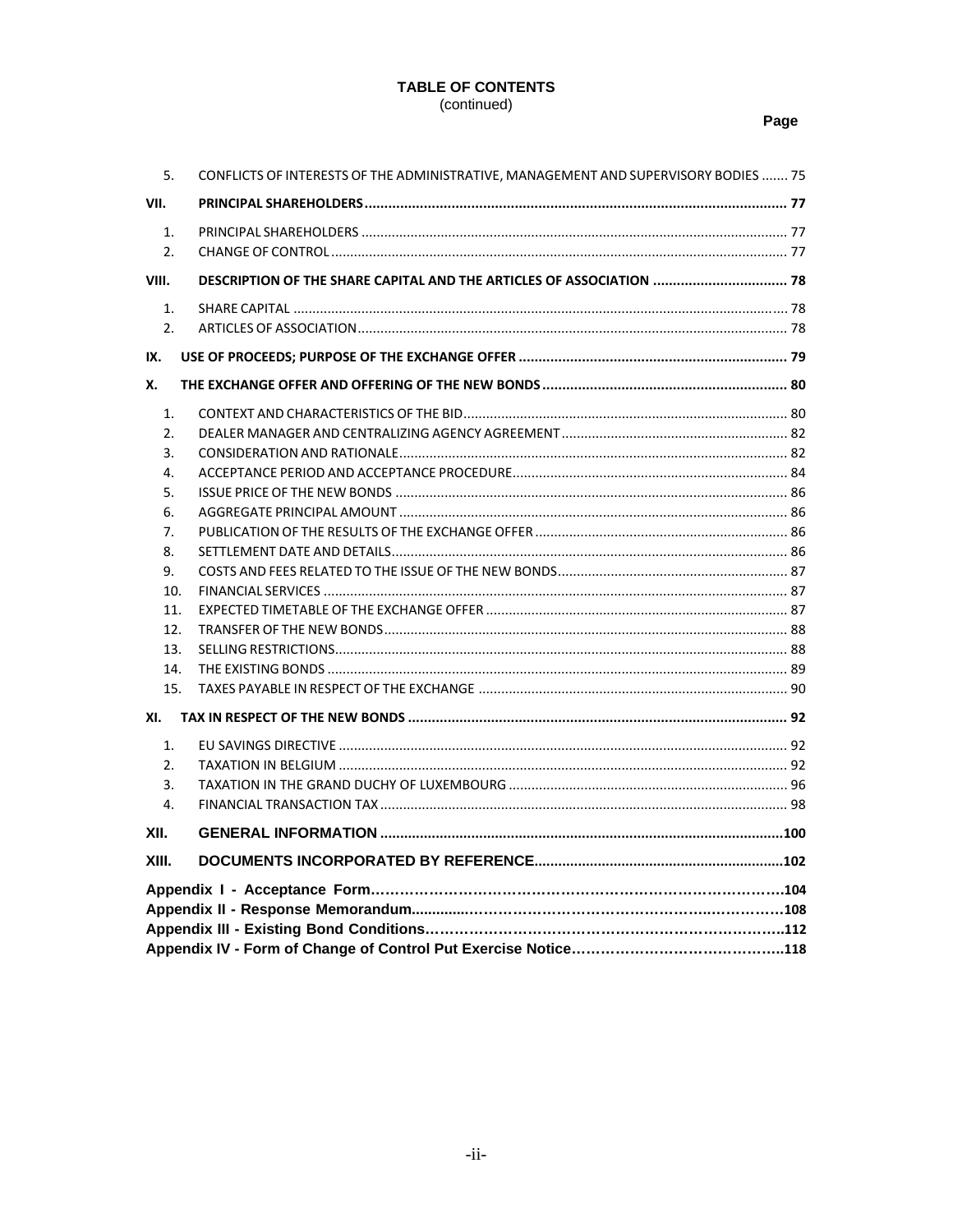#### **0. SUMMARY**

*The summary below has been prepared in accordance with the content and format requirements of the Commission Regulation (EC) No. 809/2004 of April 29, 2004 implementing Directive 2003/71/EC of the European*  Parliament and the Council as regards the information contained in prospectuses and dissemination of *advertisements, as amended (the "Prospectus Regulation"). For purposes of the Prospectus Regulation, summaries are made up of disclosure requirements known as "Elements". These Elements are numbered in Sections A – E (A.1 – E.7).* 

*This summary contains all the Elements required to be included in a summary for this type of securities and issuer. Because some Elements are not required to be addressed, there may be gaps in the numbering sequence of the Elements.* 

*Even though an Element may be required to be inserted in the summary because of the type of securities and issuer, it is possible that no relevant information can be given regarding the Element. In this case a short description of the Element is included in the summary with the mention of 'not applicable'.* 

| Section A - Introduction and warnings |                                                                        |                                                                                                                                                                                                                                                                                                                                                                                                                                                                                                                                                                                                                                                                                                                                                                                                                                                                                                                                                                                                                  |  |
|---------------------------------------|------------------------------------------------------------------------|------------------------------------------------------------------------------------------------------------------------------------------------------------------------------------------------------------------------------------------------------------------------------------------------------------------------------------------------------------------------------------------------------------------------------------------------------------------------------------------------------------------------------------------------------------------------------------------------------------------------------------------------------------------------------------------------------------------------------------------------------------------------------------------------------------------------------------------------------------------------------------------------------------------------------------------------------------------------------------------------------------------|--|
| A.1                                   | <b>Introduction</b>                                                    | This summary should be read as an introduction to the Prospectus and any decision<br>to accept the Exchange Offer and to invest in the New Bonds should be based on<br>consideration of the Prospectus as a whole by the investor. Where a claim relating to<br>the information contained in the Prospectus is brought before a court, the plaintiff<br>investor might, under the national legislation of the Member States, have to bear the<br>costs of translating the Prospectus before the legal proceedings are initiated. Civil<br>liability attaches only to those persons who have tabled the summary including any<br>translation thereof, but only if the summary is misleading, inaccurate or inconsistent,<br>when read together with the other parts of the Prospectus or it does not provide, when<br>read together with the other parts of the Prospectus, key information in order to aid<br>investors when considering whether to accept the Exchange Offer and to invest in the<br>New Bonds. |  |
| A.2                                   | <b>Consent</b><br>by<br>the<br>Company to use the<br><b>Prospectus</b> | NV Bekaert SA (the "Company") authorizes the use of this prospectus (the<br>"Prospectus") for the purpose of the exchange offer to exchange the 150,000 6.75<br>per cent. fixed rate bonds issued on April 16, 2009 and due April 16, 2014 (ISIN<br>BE0002167337) (the "Existing Bonds") for 4.750 per cent. (gross) fixed rate bonds<br>due October 17, 2020 (ISIN BE0002206721) (the "New Bonds") and for the purpose<br>of the corresponding offer to the public and listing on NYSE Euronext Brussels of the<br>New Bonds (the "Exchange Offer"), by any financial intermediary authorized<br>pursuant to Directive 2004/39/EC to conduct such offers (a " <b>Financial</b><br>Intermediary").                                                                                                                                                                                                                                                                                                               |  |
|                                       |                                                                        | The consent to use this Prospectus is given for the acceptance period starting on<br>September 23, 2013 and ending on October 7, 2013.                                                                                                                                                                                                                                                                                                                                                                                                                                                                                                                                                                                                                                                                                                                                                                                                                                                                           |  |
|                                       |                                                                        | The consent to use this Prospectus is given solely for the Exchange Offer by the<br>Company in Belgium and the Grand Duchy of Luxembourg at the same terms as set<br>out in the Prospectus.                                                                                                                                                                                                                                                                                                                                                                                                                                                                                                                                                                                                                                                                                                                                                                                                                      |  |
|                                       |                                                                        | <b>Section B - Company</b>                                                                                                                                                                                                                                                                                                                                                                                                                                                                                                                                                                                                                                                                                                                                                                                                                                                                                                                                                                                       |  |
| <b>B.1</b>                            | The legal and<br>commercial name of<br>the Company                     | <b>NV Bekaert SA</b>                                                                                                                                                                                                                                                                                                                                                                                                                                                                                                                                                                                                                                                                                                                                                                                                                                                                                                                                                                                             |  |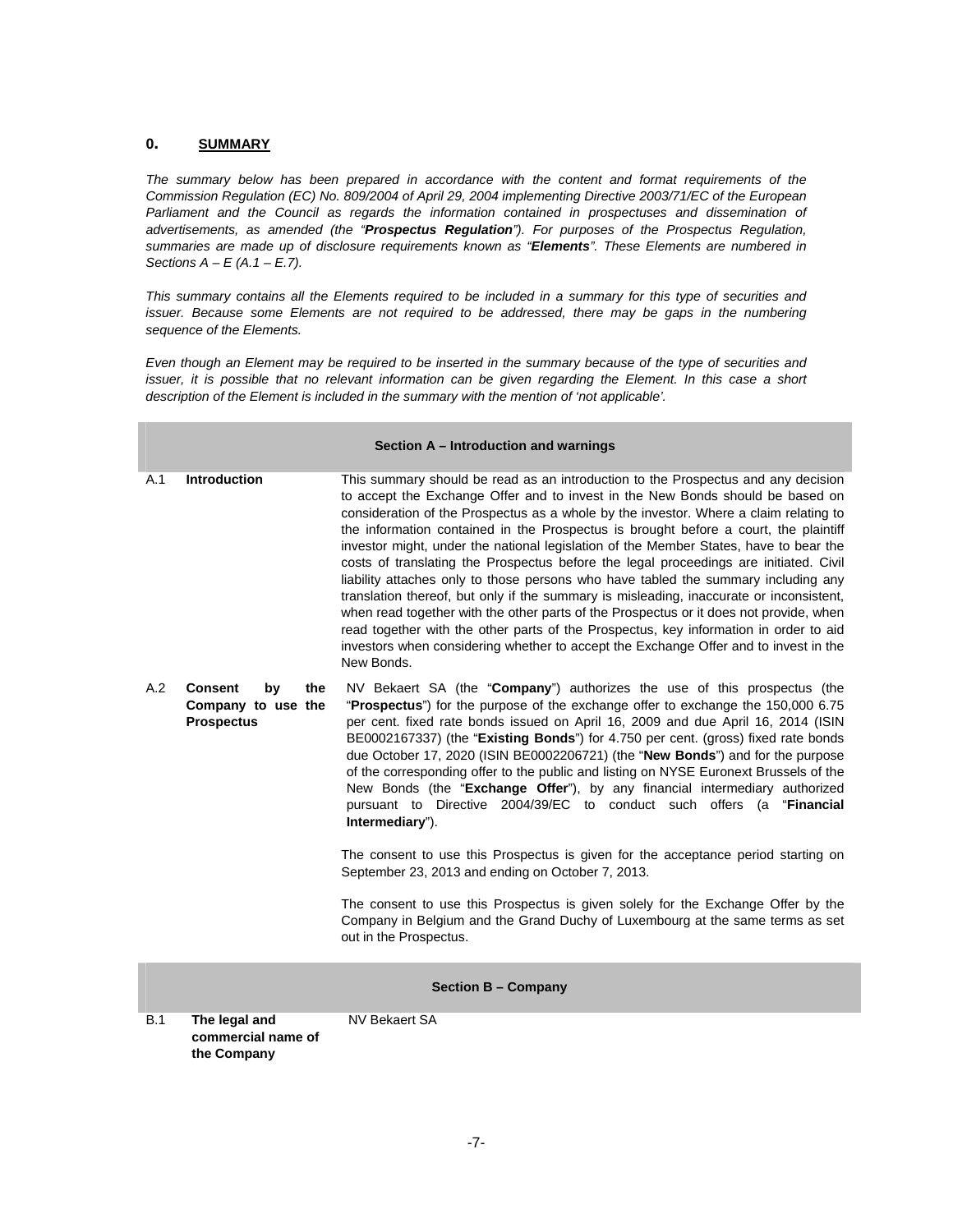- B.2 **Domicile/Legal form/Country of incorporation**  The Company is a public limited liability company (*naamloze vennootschap*), incorporated under Belgian law, having its registered office at Bekaertstraat 2, 8550 Zwevegem, Belgium.
- B.4b **Trends affecting the Company and the industries in which it operates**  The lack of consistent indicators of a global economic recovery, the lack of direction by the financial markets, the unstable demand around the world and the usual seasonal effects in the second half of the year are expected to weigh on the profitability of the Company. Moreover, the volatile and increasingly competitive environment in Asia may lead to renewed price pressure, imposing a cautious outlook for the medium term. In view of restoring its desired profitability, the Company takes all measures needed to secure its unchanged strategic ambitions of sustainable profitable growth. To respond in the most effective way to global challenges and future growth opportunities, the Company has changed its overall organization structure in 2012, and it is on track with the implementation of its cost reduction program, which are expected to continue to support profitability (implementation of the last actions of the program has started in the course of 2013, but not all actions will have their full impact already on the 2013 results). The Company is determined to remain a market and technology leader through its global positioning and broad product portfolio, in full support of its customers and all other stakeholders worldwide.
- B.5 **Description of the Group and the position of the Company in the Group**  The Company is acting as the holding company of an integrated group, headquartered in Belgium, with subsidiaries, joint ventures and associated companies throughout Europe, North America, Latin America and Asia-Pacific (the "**Subsidiaries**") (the Subsidiaries together with the Company, the "**Group**"). The Group is a world market and technology leader in steel wire transformation and coatings. It is employing about 27,000 people worldwide and has generated combined sales of EUR 4.4 billion in 2012.
- B.9 **Profit forecast/estimate**  Not applicable; the Prospectus does not include a profit forecast or estimate.

B.10 **Auditor report's qualifications**  Not applicable; there are no qualifications in the auditor reports on the historical financial information included in the Prospectus.

#### **Audited Key Figures**

B.12 **Selected Historical Key Financial Information/material adverse changes** 

| <b>Combined key figures</b><br>in millions of EUR              | December<br>31, 2011 | <b>December</b><br>31, 2012 |
|----------------------------------------------------------------|----------------------|-----------------------------|
| Sales                                                          | 4,599                | 4,387                       |
| Capital expenditure (PP&E)                                     | 313                  | 139                         |
| Employees as at December 31                                    | 28,353               | 27,063                      |
| <b>Consolidated financial statements</b><br>in millions of EUR | December<br>31, 2011 | <b>December</b><br>31, 2012 |
| Income statement                                               |                      |                             |
| Sales                                                          | 3,340                | 3,461                       |
| Operating result (EBIT)                                        | 289                  | -49                         |
| Operating result before non-recurring items<br>(REBIT)         | 281                  | 118                         |
| Result from continuing operations                              | 207                  | $-191$                      |
| Result from discontinued operations                            |                      |                             |
| Result for the period                                          | 207                  | $-191$                      |
| attributable to the Group                                      | 193                  | -197                        |
| attributable to minority interests                             | 15                   | 6                           |
| <b>EBITDA</b>                                                  | 497                  | 274                         |
| Depreciation PP&E                                              | 171                  | 195                         |
| -8-                                                            |                      |                             |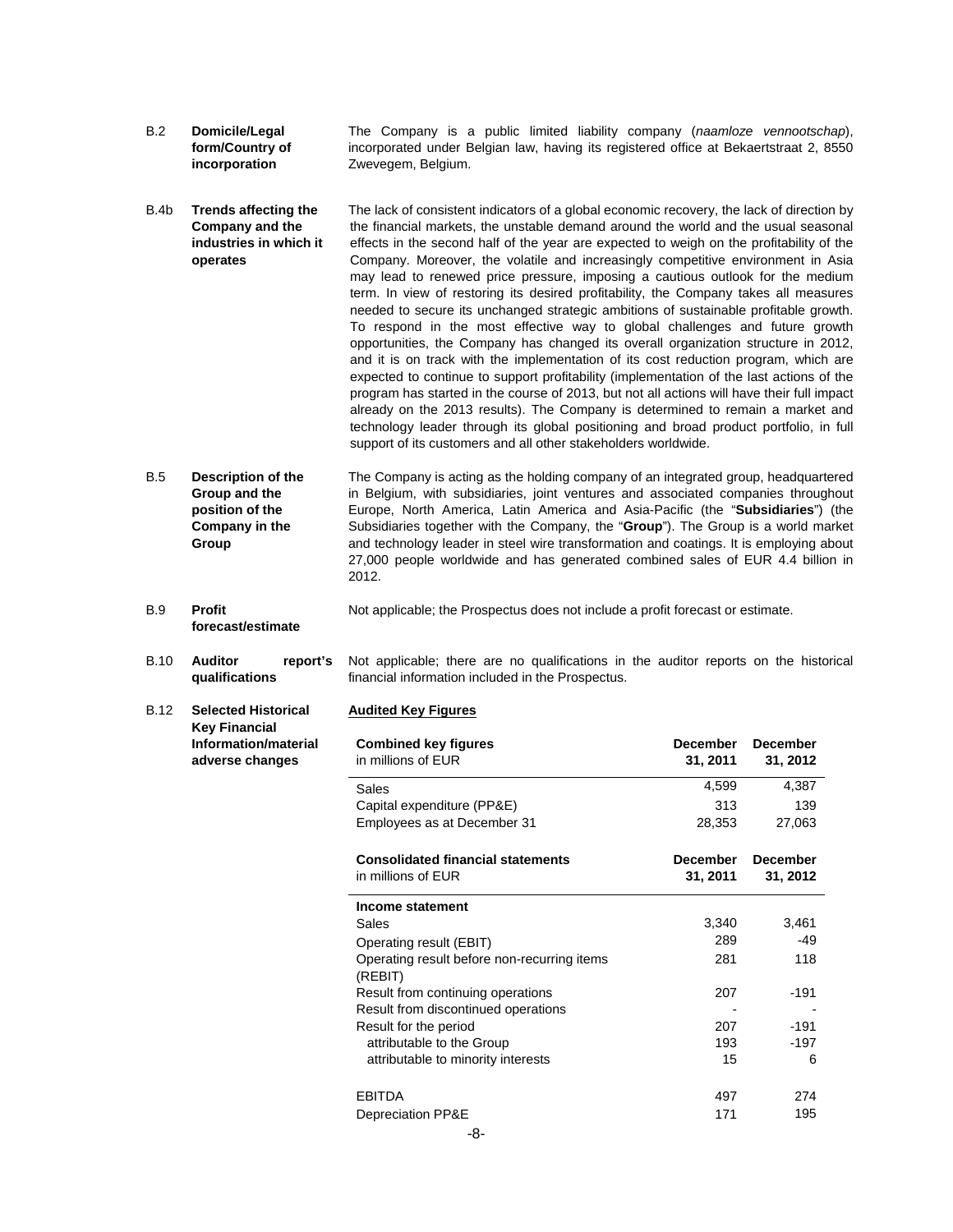| Amortization and impairment                    | 37              | 129             |
|------------------------------------------------|-----------------|-----------------|
| <b>Balance sheet</b>                           |                 |                 |
| Equity                                         | 1,766           | 1,604           |
| Non-current assets                             | 1,900           | 1.747           |
| Capital expenditure (PP&E)                     | 267             | 123             |
| Balance sheet total                            | 4,169           | 3,668           |
| Net debt                                       | 856             | 700             |
| Capital employed                               | 2,568           | 2,375           |
| Working capital                                | 1,031           | 898             |
| Employees as at December 31                    | 22,413          | 22,549          |
| <b>Ratios</b>                                  |                 |                 |
| <b>EBITDA</b> on sales                         | 14.9%           | 7.9%            |
| <b>REBIT</b> on sales                          | 8.4%            | 3.4%            |
| <b>EBIT</b> on sales                           | 8.7%            | $-1.4%$         |
| <b>EBIT</b> interest coverage                  | 4.8             | $-0.7$          |
| Return on capital employed (ROCE)              | 12.0%           | $-2.0%$         |
| Return on equity (ROE)                         | 12.0%           | $-11.3%$        |
| Capital ratio                                  | 42.4%           | 43.7%           |
| Gearing (Net debt on equity)                   | 48.5%           | 43.7%           |
| Net debt on EBITDA                             | 1.7             | 2.6             |
|                                                |                 |                 |
| <b>Joint Ventures and Associated Companies</b> | <b>December</b> | <b>December</b> |
| in millions of EUR                             | 31, 2011        | 31, 2012        |
|                                                |                 |                 |
| Sales                                          | 1,259           | 926             |
| Operating result                               | 90              | 49              |
| Net result                                     | 61              | 36              |
| Group's share net result                       | 25              | 10              |
| Capital expenditure                            | 46              | 16              |
| Depreciation                                   | 28              | 23              |
| Group's share equity                           | 252             | 162             |
| Employees as at December 31                    | 5,940           | 4,514           |

# **Unaudited interim key figures**

The unaudited key figures for the half year ending as of June 30, 2012 and;as of June 30, 2013 are listed below (source: Bekaert's internal accounts).

| <b>Combined key figures</b>                                    | <b>June 30,</b>         | <b>June 30,</b>         |
|----------------------------------------------------------------|-------------------------|-------------------------|
| in millions of EUR                                             | 2012                    | 2013                    |
| Sales                                                          | 2,255                   | 2,139                   |
| Capital expenditure (PP&E)                                     | 67                      | 36                      |
| Employees as at June 30                                        | 27,138                  | 26,648                  |
| <b>Consolidated financial statements</b><br>in millions of EUR | <b>June 30,</b><br>2012 | <b>June 30,</b><br>2013 |
| Income statement                                               |                         |                         |
| Sales                                                          | 1,783                   | 1,649                   |
| Operating result (EBIT)                                        | 4                       | 89                      |
| Operating result before non-recurring<br>items<br>(REBIT)      | 85                      | 91                      |
| Result from continuing operations                              | -71                     | 35                      |
| Result from discontinued operations                            |                         |                         |
| Result for the period                                          | -71                     | 35                      |
| attributable to the Group                                      | -80                     | 26                      |
| attributable to minority interests                             | 8                       | 9                       |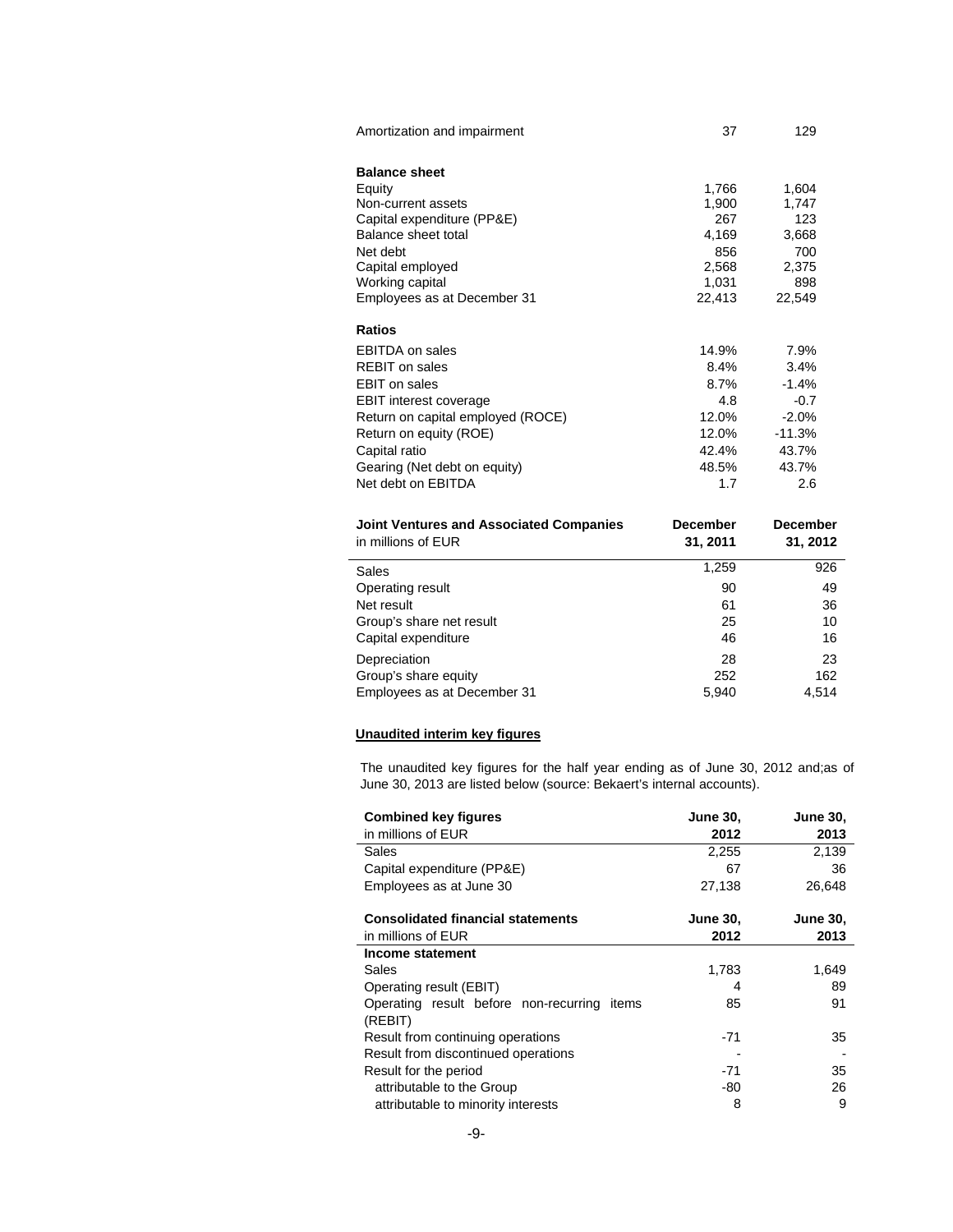| <b>EBITDA</b>                                             | 160      | 172             |
|-----------------------------------------------------------|----------|-----------------|
| Depreciation, amortization<br>and<br>impairment<br>losses | 157      | 83              |
| <b>Balance sheet</b>                                      |          |                 |
| Equity                                                    | 1,761    | 1,564           |
| Non-current assets                                        | 1,912    | 1,694           |
| Capital expenditure (PP&E)                                | 58       | 32              |
| Balance sheet total                                       | 4,055    | 3,535           |
| Net debt                                                  | 866      | 770             |
| Capital employed                                          | 2,718    | 2,393           |
| Working capital                                           | 1,117    | 974             |
| Employees as at June 30                                   | 22,566   | 22,022          |
| <b>Ratios</b>                                             |          |                 |
| <b>EBITDA</b> on sales                                    | 9.0%     | 10.4 %          |
| <b>REBIT on sales</b>                                     | 4.8%     | 5.5 %           |
| <b>EBIT</b> on sales                                      | $0.2 \%$ | 5.4 %           |
| <b>EBIT interest coverage</b>                             | 0.10     | 2.97            |
| <b>ROCE</b>                                               | 0.3%     | 7.4 %           |
| <b>ROE</b>                                                | $-8.1%$  | 4.4 %           |
| Capital ratio                                             | 43.4 %   | 44.2 %          |
| Gearing (Net debt on equity)                              | 49.2%    | 49.3%           |
| Net debt on EBITDA                                        | 2.70     | 2.24            |
| <b>Joint Ventures and Associated Companies</b>            | June 30  | <b>June 30,</b> |
| in millions of EUR                                        | 201.     | 2013            |
| Sales                                                     | 472      | 491             |
| Operating result                                          | 32       | 55              |
| Net result                                                | 19       | 42              |
| Group's share net result                                  | 6        | 17              |
| Capital expenditure                                       | 8        | 4               |
| Depreciation                                              | 12       | 11              |
| Group's share equity                                      | 172      | 168             |
| Employees as at June 30                                   | 4,572    | 4,626           |
|                                                           |          |                 |

"**Associated Companies**" mean companies, other than Subsidiaries and Joint Ventures, in which the Company has a significant influence, generally reflected by an interest of at least 20 per cent.

"**Joint Ventures**" means companies under joint control in which the Company generally has an interest of approximately 50 per cent.

There has been no material adverse change in the prospects of the Company since December 31, 2012.

There have been no significant changes in the financial or trading position of the Company since June 30, 2013.

- B.13 **Recent events to a material extent relevant to the**  Not applicable; there are no recent material events particular to the Company which are to a material extent relevant to the evaluation of the Company's solvency.
- B.14 **Dependence on other entities within the Group**  Although the Company has operational activities of its own, as the holding entity of the Group, the Company is also dependent upon the operational activities of its Subsidiaries and the ability of such Subsidiaries to generate and upstream cash flows. See also Element B.5.

**evaluation of the Company's solvency**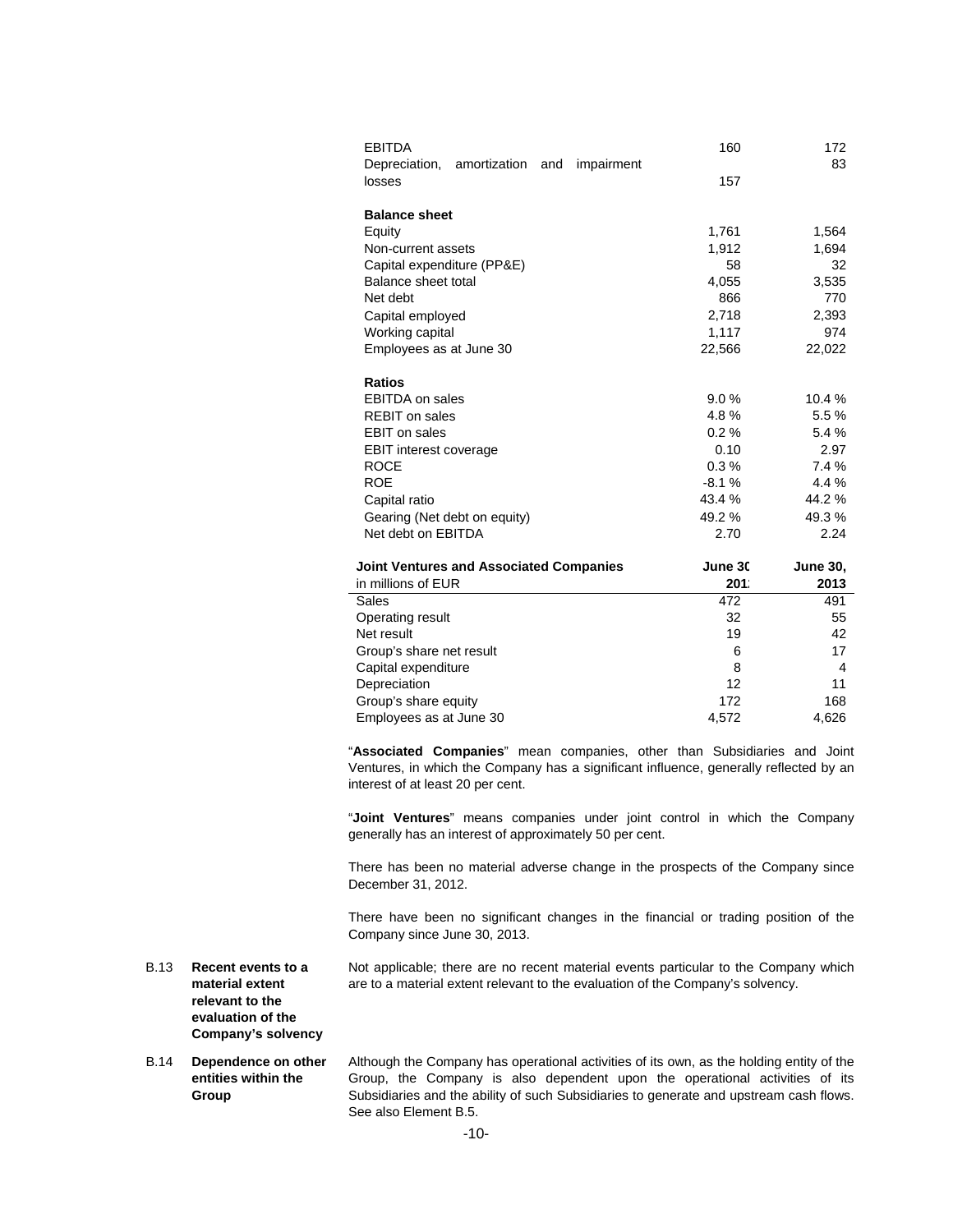- B.15 **Principal activities of**  The Company acts as holding company of the Group, which is a global technology and **the Company**  market leader in steel wire transformation and coatings. The Company also has operational activities of its own in this field. The Group's core skills are transforming steel wire and applying coating technologies.
- B.16 **Direct or indirect control over the Company**  Based on the latest declarations received under applicable legislation, Stichting Administratiekantoor Bekaert, Velge International NV, Berfin SA, Subeco SA, Millenium 3 SA and Gedecor SA (the "**Principal Shareholders**") together own 38.18 per cent. of the shares in the Company. The Principal Shareholders have declared that they are acting in concert and have concluded an agreement (a) aimed either at acquiring control, at frustrating the successful outcome of a bid or at maintaining control, and (b) to adopt, by concerted exercise of the voting rights they hold, a lasting common policy.
- B.17 **Credit ratings assigned to the Company or to the New Bonds**  Not applicable; the Company and the New Bonds are not rated and the Company does not intend to request a rating for the New Bonds.

|     |                                                        | <b>Section C - Securities</b>                                                                                                                                                                                                                                                                                                                                                                                                                                                                      |  |
|-----|--------------------------------------------------------|----------------------------------------------------------------------------------------------------------------------------------------------------------------------------------------------------------------------------------------------------------------------------------------------------------------------------------------------------------------------------------------------------------------------------------------------------------------------------------------------------|--|
| C.1 | <b>Description of type</b><br>and class of the         | 4.750 per cent. fixed rate bonds due October 17, 2020 denominated in euro.                                                                                                                                                                                                                                                                                                                                                                                                                         |  |
|     | New Bonds and<br>security<br>identification<br>numbers | ISIN BE0002206721; Common Code 097392013.                                                                                                                                                                                                                                                                                                                                                                                                                                                          |  |
| C.2 | <b>Currency</b><br>оf<br>the<br><b>New Bonds</b>       | <b>EUR</b>                                                                                                                                                                                                                                                                                                                                                                                                                                                                                         |  |
| C.5 | Transferability                                        | Subject to restrictions under any applicable securities or other laws in relation to<br>offers, sales or transfers of bonds, the New Bonds are freely transferrable in<br>accordance with the Belgian Companies Code.                                                                                                                                                                                                                                                                              |  |
| C.8 |                                                        | Description of rights attached to the New Bonds                                                                                                                                                                                                                                                                                                                                                                                                                                                    |  |
|     | <b>Status</b>                                          | The New Bonds constitute direct, unconditional, unsubordinated and (subject to the<br>Negative Pledge) unsecured obligations of the Company and rank and will at all times<br>rank pari passu, without any preference among themselves, and equally with all other<br>existing and future unsecured obligations of the Company that are unsubordinated to<br>the New Bonds, save for such obligations that may be preferred by provisions of law<br>that are mandatory and of general application. |  |
|     | <i><b>Issue Date</b></i>                               | October 17, 2013.                                                                                                                                                                                                                                                                                                                                                                                                                                                                                  |  |
|     | <b>Principal Amount</b>                                | EUR 1,000 per New Bond.                                                                                                                                                                                                                                                                                                                                                                                                                                                                            |  |
|     | <b>Events of Default</b>                               | Events of Default under the New Bonds include (i) non-payment of principal or interest<br>in respect of the New Bonds, (ii) breach of one or more of the other covenants,<br>agreements or undertakings included in the Prospectus; (iii) Cross-Default; (iv)<br>insolvency; (v) winding-up; (vi) reorganization; and (vii) delisting of the New Bonds for<br>default.                                                                                                                             |  |
|     | Cross-Default                                          | Any other present or future indebtedness of the Company for or in respect of moneys<br>borrowed or raised is not paid when due or, as the case may be, within any applicable<br>grace period, provided that the aggregate amount of the relevant indebtedness in                                                                                                                                                                                                                                   |  |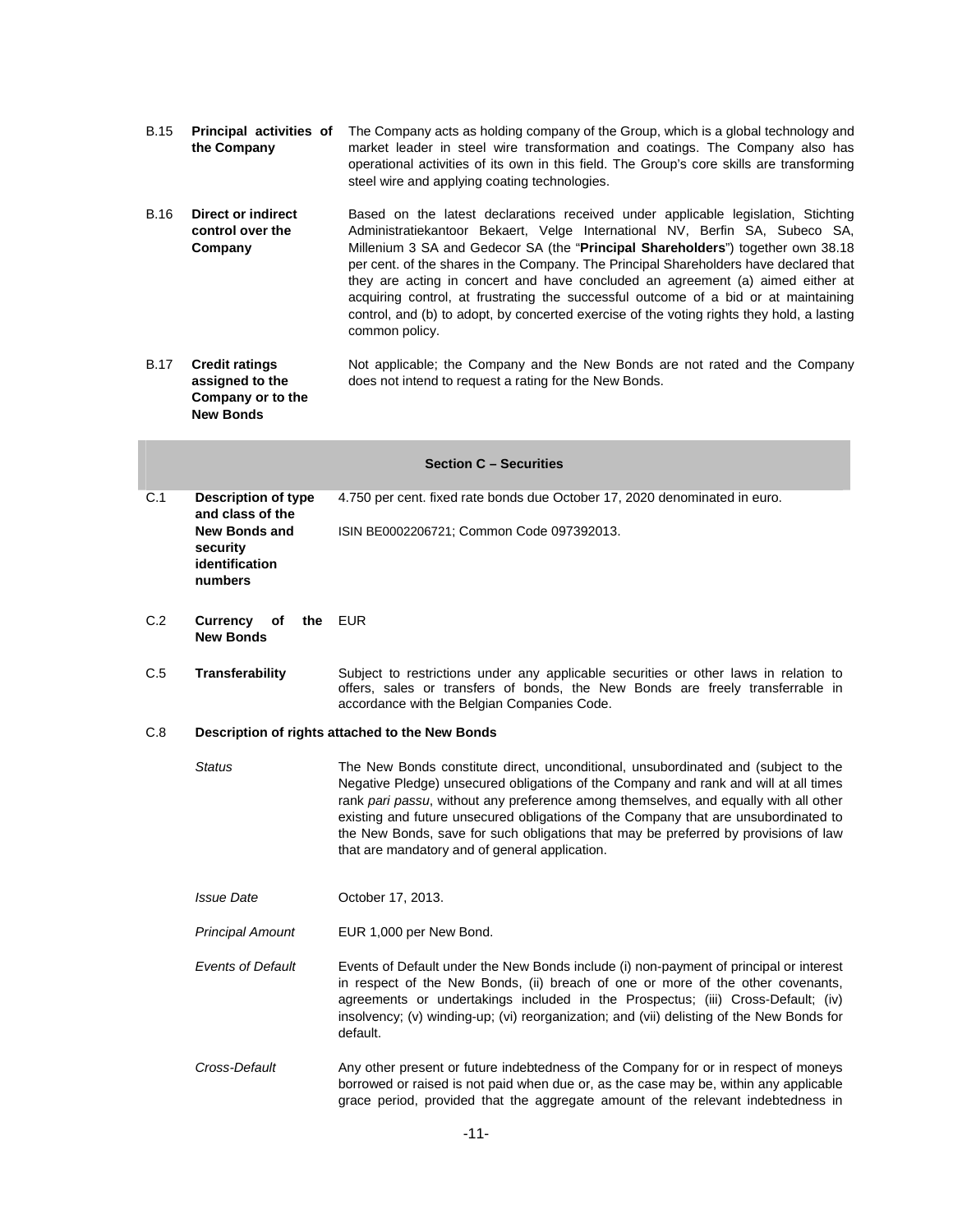|     |                                             | respect of which one or more of the events mentioned above have occurred equals or<br>exceeds EUR 20,000,000 or its equivalent.                                                                                                                                                                                                                                                                                                                                                                                                                                                                                                                                                                                                                                                                         |
|-----|---------------------------------------------|---------------------------------------------------------------------------------------------------------------------------------------------------------------------------------------------------------------------------------------------------------------------------------------------------------------------------------------------------------------------------------------------------------------------------------------------------------------------------------------------------------------------------------------------------------------------------------------------------------------------------------------------------------------------------------------------------------------------------------------------------------------------------------------------------------|
|     | <b>Negative Pledge</b>                      | The Company undertakes that, so long as any New Bond remains outstanding, it will<br>not grant any security interest or other rights of priority in favor of Relevant Creditors<br>over its present or future assets unless the New Bonds equally benefit from the latter<br>(or from substantially the same security interest or other right of priority) in the same<br>rank.                                                                                                                                                                                                                                                                                                                                                                                                                         |
|     |                                             | The above, however, is without prejudice to:                                                                                                                                                                                                                                                                                                                                                                                                                                                                                                                                                                                                                                                                                                                                                            |
|     |                                             | the right of the Company to grant security over its assets or to set other<br>a)<br>preference rights in favor of persons other than Relevant Creditors;<br>the right or the obligation of the Company to grant security or preference<br>b)<br>rights or have security or privileges granted over its assets pursuant to<br>mandatory provisions of any applicable law;<br>the right of the Company to grant security over a certain asset with a view to<br>C)<br>the financing of such asset; and<br>the right of the Company to grant security interests over existing assets upon<br>d)<br>the acquisition of such assets by the Company.                                                                                                                                                          |
|     |                                             | "Relevant Creditors" means each person or legal entity that is a holder of bonds or<br>other debt securities of the Company, traded on a regulated market, an over-the-<br>counter market or otherwise, and with an original maturity in excess of one year.                                                                                                                                                                                                                                                                                                                                                                                                                                                                                                                                            |
|     | Meeting of<br>bondholders                   | The conditions of the New Bonds contain provisions for calling meetings of<br>bondholders to consider matters affecting their interest generally. The provisions<br>permit defined majorities to bind all bondholders including bondholders who did not<br>attend and vote at the relevant meeting and bondholders who voted in a manner<br>contrary to the majority.                                                                                                                                                                                                                                                                                                                                                                                                                                   |
| C.9 |                                             | Further description of rights attached to the New Bonds (see also Element C.8)                                                                                                                                                                                                                                                                                                                                                                                                                                                                                                                                                                                                                                                                                                                          |
|     |                                             | Please also see Element C.8 above for additional information.                                                                                                                                                                                                                                                                                                                                                                                                                                                                                                                                                                                                                                                                                                                                           |
|     | <i><b>Interest</b></i>                      | Subject to an increase as described under "Change of Control Step up" below, each<br>New Bond bears interest from and including the Issue Date at a rate of 4.750 per cent.<br>(gross) per annum calculated by reference to its Principal Amount (being EUR 1,000).                                                                                                                                                                                                                                                                                                                                                                                                                                                                                                                                     |
|     | <b>Interest Payment</b><br>Dates            | October 17 each year, starting on October 17, 2014, up to and including October 17,<br>2020.                                                                                                                                                                                                                                                                                                                                                                                                                                                                                                                                                                                                                                                                                                            |
|     | <b>Maturity Date</b>                        | October 17, 2020.                                                                                                                                                                                                                                                                                                                                                                                                                                                                                                                                                                                                                                                                                                                                                                                       |
|     | <b>Repayment Amount</b><br>at Maturity Date | The New Bonds will be repaid at 100 per cent. of the Principal Amount at the Maturity<br>Date.                                                                                                                                                                                                                                                                                                                                                                                                                                                                                                                                                                                                                                                                                                          |
|     | Yield                                       | The gross coupon of the New Bonds is 4.750 per cent. per annum (see Element E.3)<br>for more information). The net actuarial yield of the New Bonds for individuals who are<br>tax resident in Belgium calculated in economic terms (taking into account the direct<br>taxes due by investors on the date of this Prospectus, including the Belgian<br>withholding tax of 25 per cent.), amounts to 3.085 per cent. Per annum (calculated on<br>the basis of a reference market price of the Existing Bonds of 102.963 per cent. on<br>September 18, 2013, an issue of the New Bonds on October 17, 2013 and under the<br>assumption that the New Bonds will be held from their issue date until their maturity<br>date, at which time they will be repaid at 100 per cent. of their principal amount). |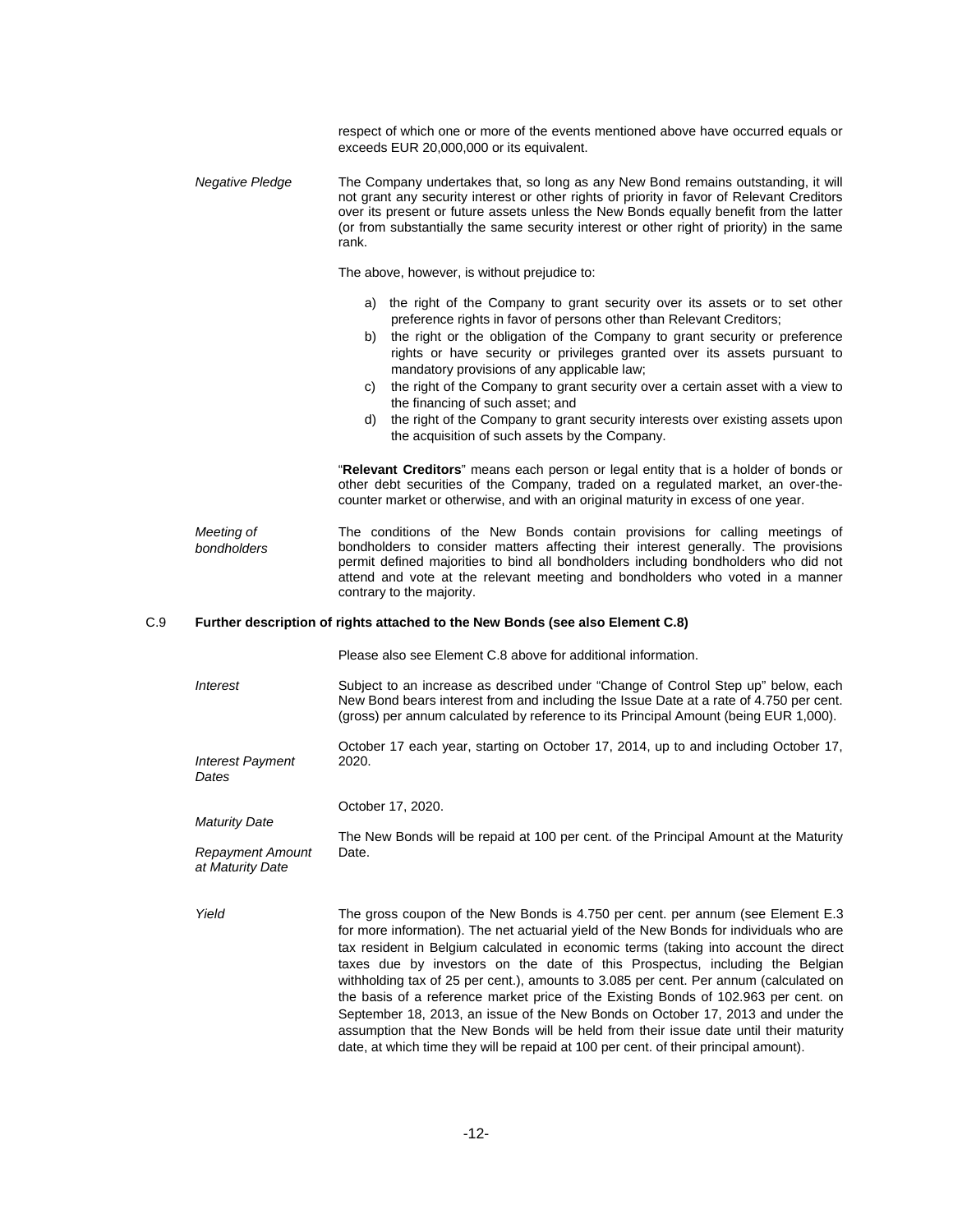- *Early Repayment*  The New Bonds will be repayable early at the option of the holders of the New Bonds following an Event of Default (see Element C.8) (at 100 per cent. of their Principal Amount plus the interest, if any, accrued since the last interest payment date).
	- The New Bonds will be repayable at the option of the holders of the New Bonds prior to the Maturity Date upon a Change of Control (at the Put Repayment Amount, which will be different from (but never lower than) the sum of 100 per cent. of their Principal Amount plus all interest accrued since the last interest payment date. See "Put Repayment Amount" below) (the "**Change of Control Put Option**").
	- If holders of New Bonds submit put exercise notices and exercise the Change of Control Put Option in respect of at least 85 per cent. of the aggregate principal amount of the outstanding New Bonds, all (but not some only) of the New Bonds may be repaid at the option of the Company prior to the Maturity Date (at the Put Repayment Amount, which will be different from (but never lower than) the sum of 100 per cent. of their Principal Amount plus all interest accrued since the last interest payment date. See "Put Repayment Amount" below).

A "**Change of Control**" shall occur if an offer is made by any person, other than an Exempt Person, to all (or as nearly as may be practicable all) shareholders of the Company (or all (or as nearly as may be practicable all) such shareholders of the Company other than the offeror and/or any parties acting in concert (as defined in article 3, §1, 5°, of the Belgian Law of April 1, 2007 on takeover bids, as amended) with the offeror) to acquire all or a majority of the issued ordinary share capital of the Company and (the period of such offer being closed, the definitive results of such offer having been announced and such offer having become unconditional in all respects) the offeror has acquired or, following the publication of the results of such offer by the offeror, is entitled to acquire as a result of such offer, post completion thereof, ordinary shares of the Company or other voting rights of the Company so that it has the right to cast more than 50 per cent. of the votes which may ordinarily be cast on a poll at a general shareholders' meeting of the Company, whereby the date on which the Change of Control shall be deemed to have occurred shall be the date of the publication by the offeror of the results of the relevant offer (and for the sake of clarity prior to any reopening of the offer in accordance with article 42 of the Belgian Royal Decree of April 27, 2007 on takeover bids, as amended).

"**Exempt Person**" means Stichting Administratiekantoor Bekaert, either by itself or acting together with any person with whom Stichting Administratiekantoor Bekaert is acting in concert (as defined in article 3, §1, 5°, of the Belgian Law of April 1, 2007 on takeover bids, as amended).

*Put Repayment Amount*  An amount per New Bond calculated by multiplying the Repayment Rate by the Principal Amount of such New Bond and rounding, if necessary, the resultant figure to the nearest minimum sub-unit of euro (half of such unit being rounded downwards), and by adding any accrued but unpaid interest of such New Bond to (but excluding) the relevant repayment date.

> The Put Repayment Amount reflects a maximum yield of 0.75 points above the yield of the relevant New Bonds on the Issue Date up to the Maturity Date in accordance with the Royal Decree of May 26, 1994 on the deduction of withholding tax, which requires that in relation to New Bonds that can be traded on N accounts, if investors exercise a right to have the New Bonds repaid early, the actuarial return cannot exceed the actuarial return of the New Bonds upon the issue up to the final maturity by more than 0.75 points.

> "**Repayment Rate**" means MIN (101%; 100% x Exp (T x 0.74720148386%)), rounded down to the  $9<sup>th</sup>$  decimal.

> "**T**" means the time, expressed in decimals of a year, elapsed from (and including) the Issue Date until (and including) the relevant repayment date.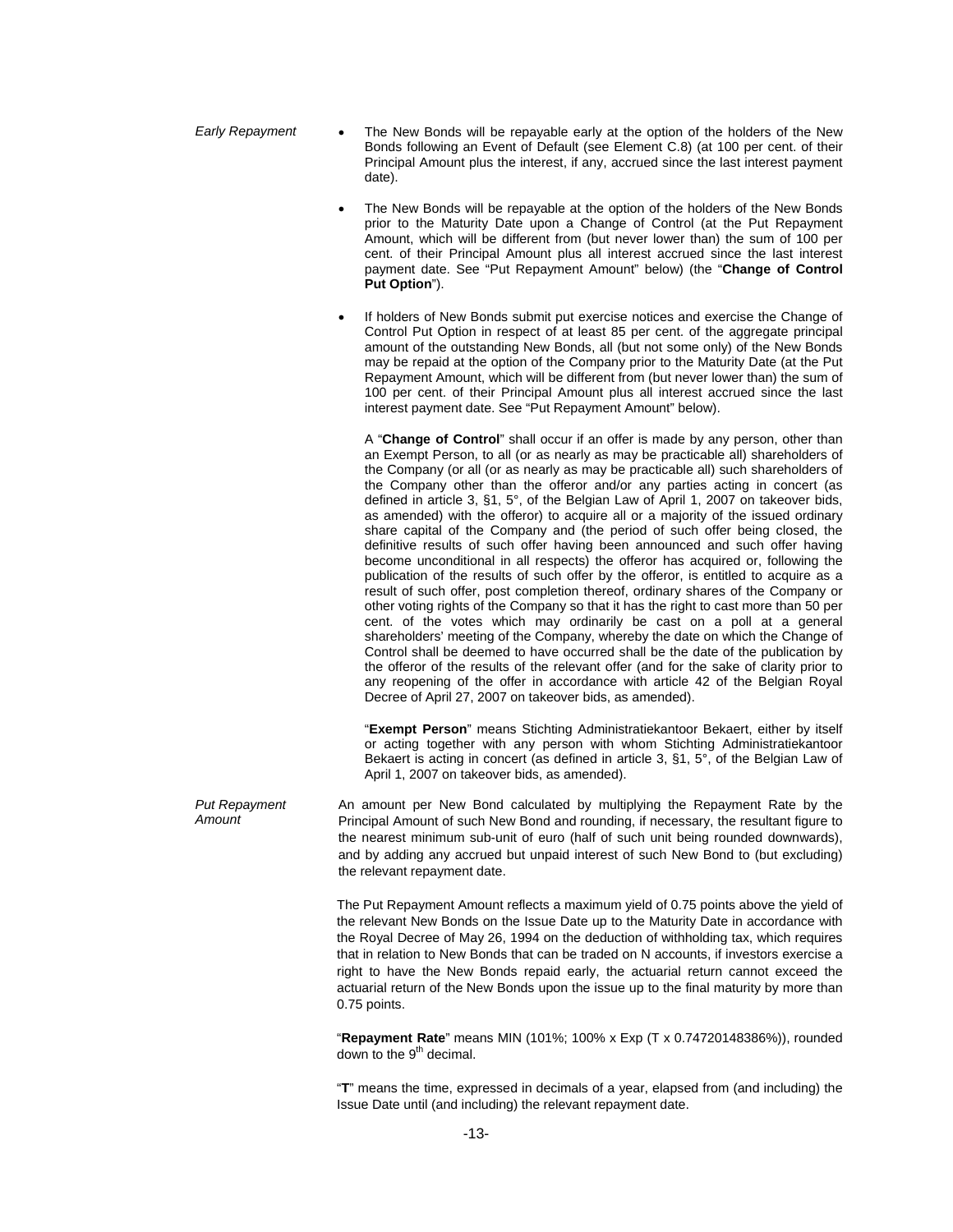For the avoidance of doubt, "**Exp**" means the exponential function meaning the function  $e^x$ , where e is the number (approximately 2.718) such that the function  $e^x$ equals its own derivative.

*Change of Control Step up Holders of New Bonds should be aware that the exercise of the Change of Control Put Option will only be effective under Belgian law if, prior to the earliest of (a) the Company being notified by the FSMA of a formal filing of a proposed offer to the shareholders of the Company or (b) the occurrence of the Change of Control (x) the shareholders of the Company in a general shareholders' meeting have approved the Change of Control Put Option (such approval, the "Change of Control Resolutions")*  and (y) the Change of Control Resolutions have been filed with the clerk of the *commercial court (griffie van de rechtbank van koophandel) of Kortrijk.* 

> If by no later than July 14, 2014 (a) the Change of Control Resolutions are not passed or (b) the Change of Control Resolutions have not been duly filed with the clerk of the commercial court of Kortrijk, then, with effect from the Interest Period starting on the first Interest Payment Date following July 14, 2014, the rate of interest payable on the New Bonds shall be increased by 0.50 per cent. per annum. In case the duly adopted Change of Control Resolutions are subsequently duly filed with the clerk of the commercial court of Kortrijk, the interest rate shall no longer be increased by 0.50 per cent. per annum as from the first Interest Period following the Interest Period during which such duly adopted Change of Control Resolutions are duly filed.

> "**Interest Period**" means the period beginning on (and including) the Issue Date and ending on (but excluding) the first Interest Payment Date and each successive period beginning on (and including) an Interest Payment Date and ending on (but excluding) the next succeeding Interest Payment date.

*Governing law and jurisdiction* 

- Belgian law
- Exclusive jurisdiction of the courts of Brussels

*Significant differences between the terms and conditions of the New Bonds and the Existing Bonds* 

The New Bonds are due October 17, 2020, have a term of seven years and are expected to have a gross coupon of 4.750 per cent. per annum, as opposed to the Existing Bonds, which are due April 16, 2014, have a term of five years from their issue date and a gross coupon of 6.75 per cent. per annum. The gross actuarial yield of the New Bonds is 4.252 per cent. per annum (calculated on the basis of a reference market price of the Existing Bonds of 102.963 per cent on September 18, 2013, an issue of the New Bonds on October 17, 2013 and on the assumption that the New Bonds will be held from their issue date until their maturity date, at which time they will be repaid at 100 per cent. of their principal amount), in comparison to the gross actuarial yield of the Existing Bonds of 6.461 per cent. per annum (calculated on the issue date of the Existing Bonds on the basis of the issue price and the interest rate of the Existing Bonds) that would be received if the Existing Bonds were bought by the investor on their issue date and held until their maturity date, at which time they would be repaid at 100 per cent. of their principal amount. Further, the holders of New Bonds ("**New Bondholders**") benefit from the right to request early repayment of the New Bonds upon the occurrence of a Change of Control, whereas the Existing Bondholders do not have a similar right. In addition, the Company benefits from a call option to repay all the New Bonds when New Bondholders representing 85 per cent. of the outstanding aggregate Principal Amount of the New Bonds have exercised the right to early repayment mentioned in the previous sentence.

C.10 **Derivative component in the**  Not applicable; the New Bonds have no derivative component in the interest payment.

**interest payment**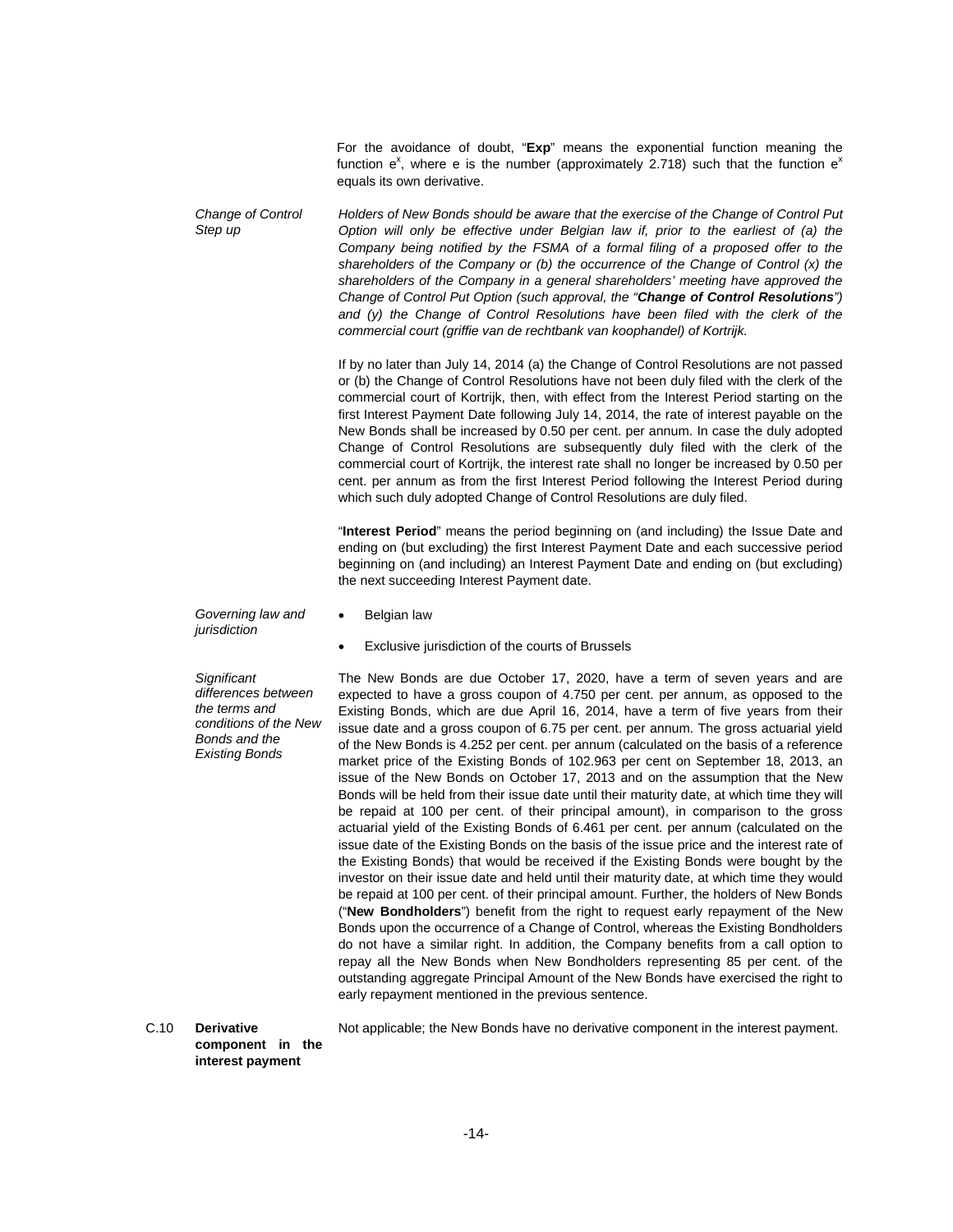C.11 **Listing and admission to trading**  An application has been made with NYSE Euronext Brussels to list the New Bonds on the official list of NYSE Euronext Brussels and to admit the New Bonds to trading on the regulated market of NYSE Euronext Brussels.

#### **Section D – Risks**

- D.2 **Key information on the key risks specific to the Company**  *Globalizing competition and overall pressure on profitability*. The Company is exposed to risks related to margin pressure in an increasingly competitive global environment combined with unstable demand around the world. The competitive landscape consists of international, national, regional and local actors. In new markets, such as China and Korea, competitors enter the market and become not only important local actors, but become also active in the international market. A global economic crisis can impact the most important sectors in which the Company is active, namely automotive, energy and utilities and construction. The energy and utilities relates partly to the market of photovoltaics, which has proven to be a highly volatile market. Overall, the Group manages to defend its strong market positions, but the signs of a global economic recovery in its markets are not yet visible. The continued weak economic environment, the lack of consistent indicators of a global recovery, overcapacity in most markets and the resulting globalization of competition and overall price/margin pressure can continue to weigh on profitability.
	- *Political/economic/social instability in emerging countries*. The Company has a high exposure of more than 70 per cent. to emerging countries. Political, economic and social instability, including changes in taxation or trade duties, in these emerging countries cannot be excluded and could impact the performance of the Company. The Company identifies, in particular, Venezuela as one of the political/economic high risk areas.
	- *Rubber reinforcement product mix changes in end-markets*. The share of the Group's sales in high-end truck tire markets versus passenger tire markets influences the overall margin level of the rubber reinforcement business platform. At times of difficult economic market conditions, truck sales are usually down and the replacement of truck tires is delayed, which puts a burden on the profitability of this platform as a result of unfavorable product-mix elements.
	- *Asset and profit concentration*. While the Group is a truly global company with a global network of manufacturing platforms and sales and distribution offices, reducing the asset and profit concentration to a minimum, the Company still faces a risk of asset and profit concentration in certain locations, such as Zwevegem in Belgium or Jiangyin in China.
	- *Intellectual property risk*. The Group is a global technology leader in steel wire transformation and coatings and invests intensively in continued innovation. The Company considers its technological leadership as a differentiator versus the competition. Consequently, effective protection of its intellectual property rights is a key concern and risk.
	- *People continuity risk and succession planning*. A competitive labor market can increase costs for the Company and as such decrease the results. The success of the Group depends mainly on its capacity to hire and to retain at all levels qualified people. A shortage of qualified people could force the Group to increase wages or other benefits. An increasingly mobile, young population in emerging markets further enhances the people continuity risk. Succession planning systems are in place to ensure business continuity in light of the people rotation at critical positions.
	- *Wire rod price volatility and source dependency*. The cost of raw materials represented 40 per cent. of consolidates sales or 46 per cent. of cost of sales in 2012. Wire rod, a long steel product, is Bekaert's primary raw material. The last years have been characterized by high price volatility for wire rod. In principle,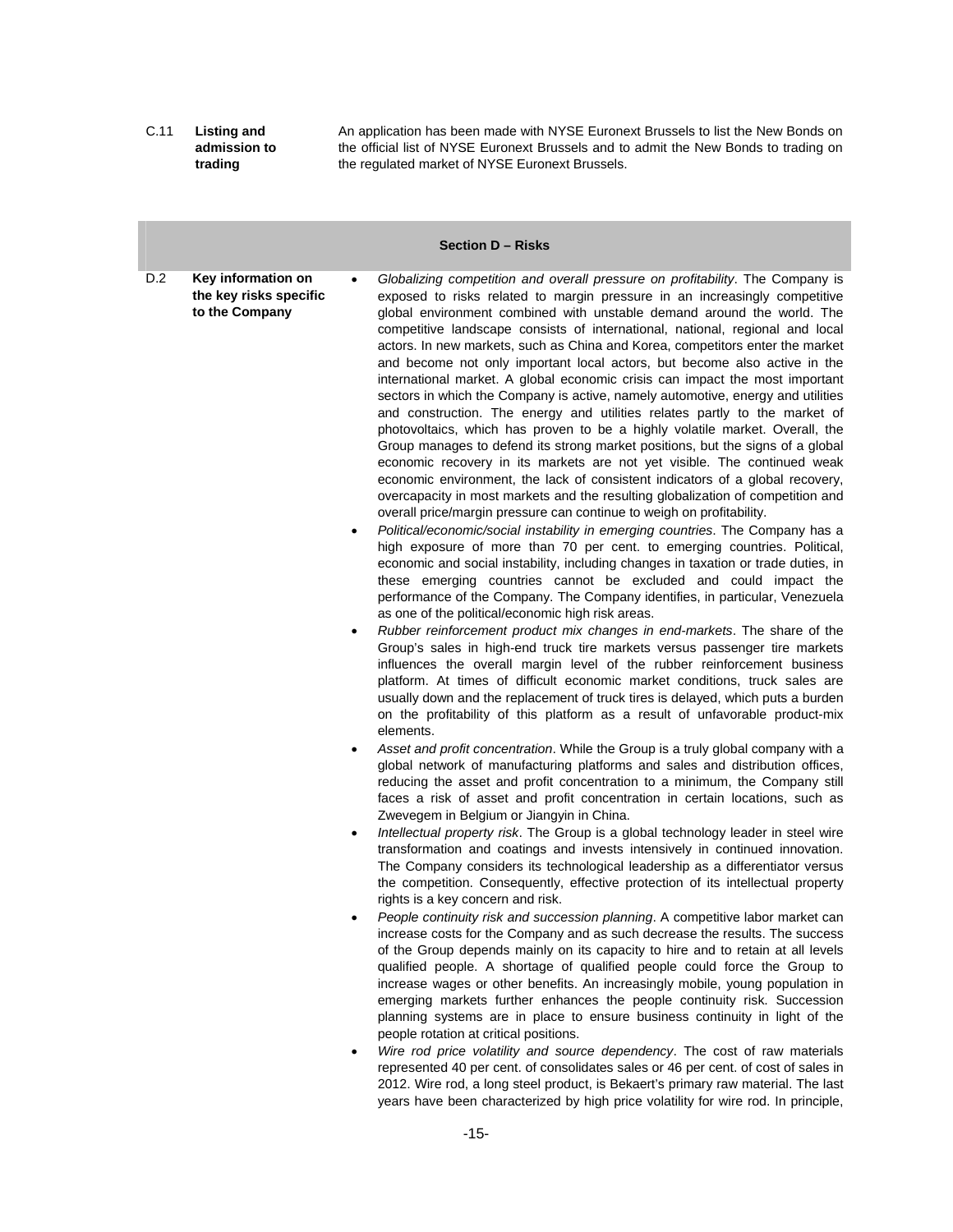price movements are passed on in the selling prices as soon as possible. Being unsuccessful in passing on cost increases to the customers in due time can negatively influence the financial results of the Company. Although sales prices do reflect price decreases of raw materials, the drop in wire rod prices can cause important write-downs of inventories.

- *Creditworthiness of customers (e.g., sawing wire customers in 2011)*. The Company is exposed to credit risk from its operating activities and certain financing activities. Weak economic conditions and tight credit restrictions from financial institutions can impact the customers' creditworthiness.
- *Taxation*. Changes in taxation can impact the net profitability of the Company. In Belgium, for instance, this may apply to changes in the notional interest policy. In China, this applies to maturing tax holidays. Weak economic conditions on a global scale also may impose higher taxation and/or reduce fiscal stimulus programs in support of industries.
- *Liquidity risk.* Liquidity risk is the risk that the Company will be unable to meet its obligations as they come due because of an inability to liquidate assets or obtain adequate funding. The Company's liquidity can also be impacted by the guarantees given by the Company to third parties on behalf of its subsidiaries. In order to mitigate this risk and ensure liquidity and financial flexibility at all times, the Group, in addition to its available cash, has several uncommitted short-term credit lines at its disposal in the major currencies and in amounts the Company considers adequate for current and near-future financing needs. These facilities are generally of the mixed type and may be utilized, for example, for advances, overdrafts, acceptances and discounting. The Group also has committed credit facilities at its disposal up to an aggregate maximum amount equivalent to EUR 50.0 million at floating interest rates with fixed margins. In addition, the Group has a commercial paper and medium-term note program available for an aggregate maximum of EUR 124 million. Bekaert's debt maturity profile at the end of June 2013 is as follows: EUR 272 million in 2013, EUR 221 million in 2014, EUR 113 million in 2015, EUR 212 million in 2016, EUR 7 million in 2017, EUR 100 million in 2018 and EUR 195 million in 2019. The New Bonds will mature in 2020.
- *The Company may not be able to repay the New Bonds*. The Company may not be able to repay the New Bonds at their maturity or may be required to repay all or part of the New Bonds in case of an event of default, in which the Company may not be able to pay the required amount in full. The Company's ability to repay the New Bonds will depend on its financial condition (including its cash position resulting from its ability to receive income and dividends from its subsidiaries) at the time of the requested repayment, and may be limited by law, by the terms of its indebtedness and by the agreements that it may have entered into on or before such date, which may replace, supplement or amend its existing or future indebtedness. The Company's failure to repay the New Bonds may result in an event of default under the terms of other outstanding indebtedness.
	- *The New Bonds may not be a suitable investment for all investors*. Each potential participant in the Exchange Offer must determine the suitability of that investment in light of its own circumstances. A potential investor should not participate in the Exchange Offer and invest in the New Bonds unless it has the expertise (either alone or with a financial adviser) to evaluate how the New Bonds will perform under changing conditions, the resulting effects on the value of the New Bonds and the impact the investment will have on the potential investor's overall investment portfolio. Investors should note that they may lose all or part of their investment.
	- *The Company and the New Bonds do not have a credit rating and the Company currently does not intend to request a credit rating for itself or for the New Bonds at a later date*. This may render the price setting of the New Bonds more difficult.
	- *There is no assurance that an active trading market will develop or be*

D.3 **Key information on the key risks that are specific to the New Bonds and the Exchange Offer**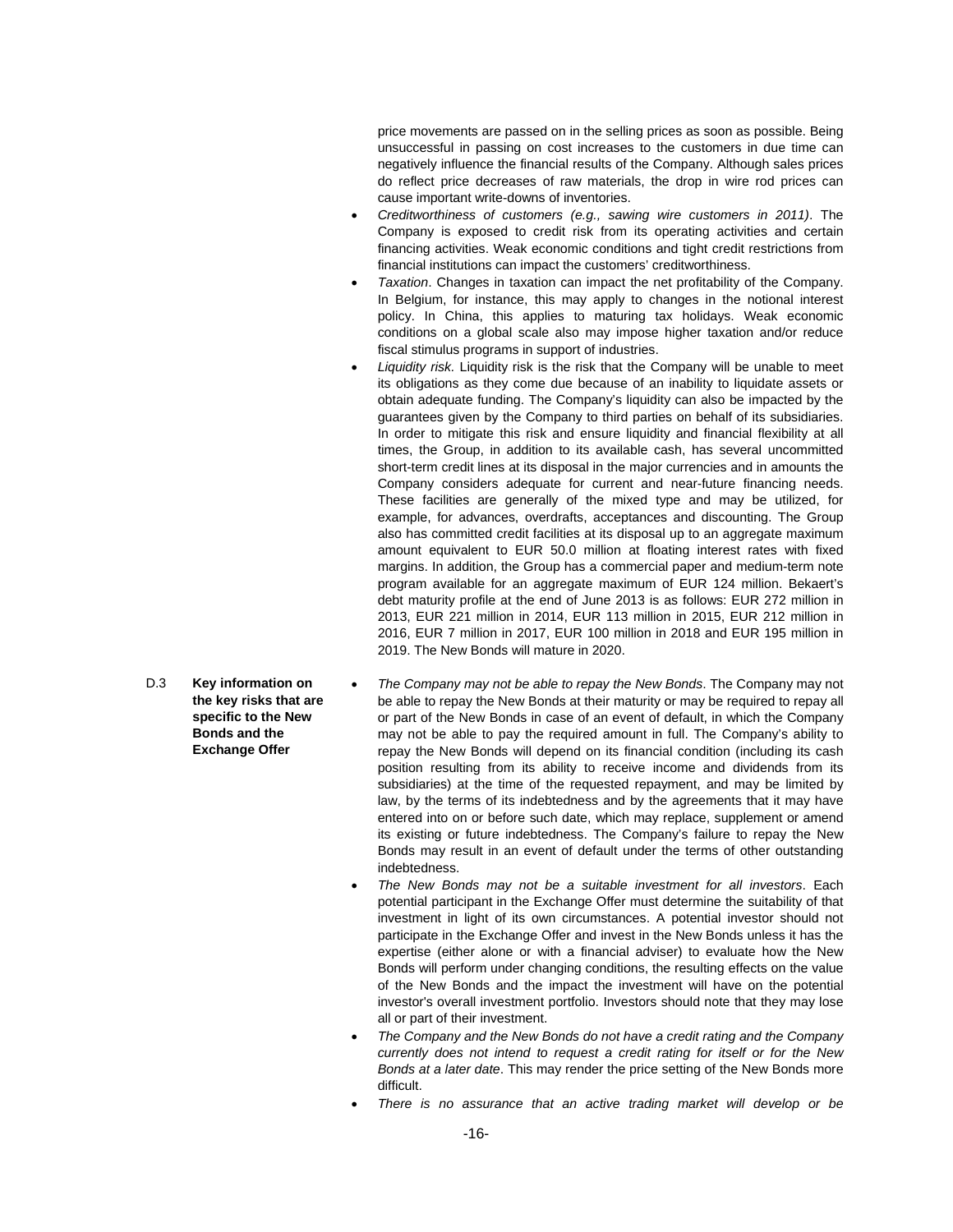*maintained for the New Bonds*. The only manner for the holder of the New Bonds to convert his or her investment in the New Bonds into cash before the Maturity Date is to sell them at the applicable market price at that moment. This price can be less than the principal value of the New Bonds. The New Bonds are new securities that may not be widely distributed and for which there is currently no active trading market. An application has been submitted for admission of the New Bonds to trading on the regulated market of NYSE Euronext Brussels. If the New Bonds are admitted to trading after their issuance, there is no assurance that an active trading market will develop.

- *There might not be a market for Existing Bonds not exchanged*. Although the Existing Bonds that are not tendered into the Exchange Offer will continue to be listed on the regulated market of NYSE Euronext Brussels until their maturity date on April 16, 2014, the trading market for the Existing Bonds that remain outstanding following such completion may be significantly more limited. Such remaining Existing Bonds may command a lower price than comparable securities with greater market liquidity. A reduced market value and liquidity may also make the trading price of such remaining Existing Bonds more volatile
- *Payments made in respect of the New Bonds may be subject to Belgian withholding tax without tax gross-up*. If the Company, the National Bank of Belgium, the Agent or any other person is required to make any withholding or deduction for, or on account of, any present or future taxes in respect of any payment in respect of the New Bonds, that person shall make such payment after such withholding or deduction has been made and will account to the relevant authorities for the amount so required to be withheld or deducted. The Company shall not pay additional amounts in respect of any New Bond for such taxes.
- *The New Bonds are exposed to market interest rate risk, inflation risk, exchange rate risk and exchange controls*. The New Bonds provide a fixed interest rate until their maturity date. Investment in the New Bonds involves the risk that subsequent changes in market interest rates may adversely affect the market value of the New Bonds. The inflation risk is the risk of future value of money. The actual yield of an investment in the New Bonds can be reduced by inflation. The longer the maturity of bonds, the more exposed bonds are to fluctuations in market interest rates and inflation risk.
- *The New Bonds may be repaid prior to maturity, including in the event of a Change of Control* (see Element C.9). In such circumstances, a participant in the Exchange Offer may not be able to reinvest the repayment proceeds (if any) at a yield comparable to that of the New Bonds. Participants in the Exchange Offer should also be aware that the put option may only be exercised in the specified circumstances of a Change of Control as defined in the conditions of the New Bonds, which may not cover all situations where a change of control may occur or where successive changes of control occur in relation to the Company.
- *The market value of the New Bonds may be affected by the creditworthiness of the Company and a number of additional factors* such as market interest and yield rates and the time remaining to the maturity date and more generally all economic, financial and political events in any country.
- *The Company may incur additional indebtedness*, since the conditions of the New Bonds do not limit the amount of unsecured debt instruments that the Company can issue and the amount of other forms of indebtedness (whether secured or unsecured) that the Company can incur.
- *The New Bonds are unsecured obligations which do not benefit from any guarantee*. The right of the New Bondholders to receive payment under the New Bonds is not secured or guaranteed and will effectively be subordinated to any secured indebtedness of the Company.
- *The Company, the Dealer Managers, the Agent and the Calculation Agent may engage in transactions adversely affecting the interests of the holders of New Bonds*. Potential investors should be aware that the Company is involved in a general business relation and/or in specific transactions with the Dealer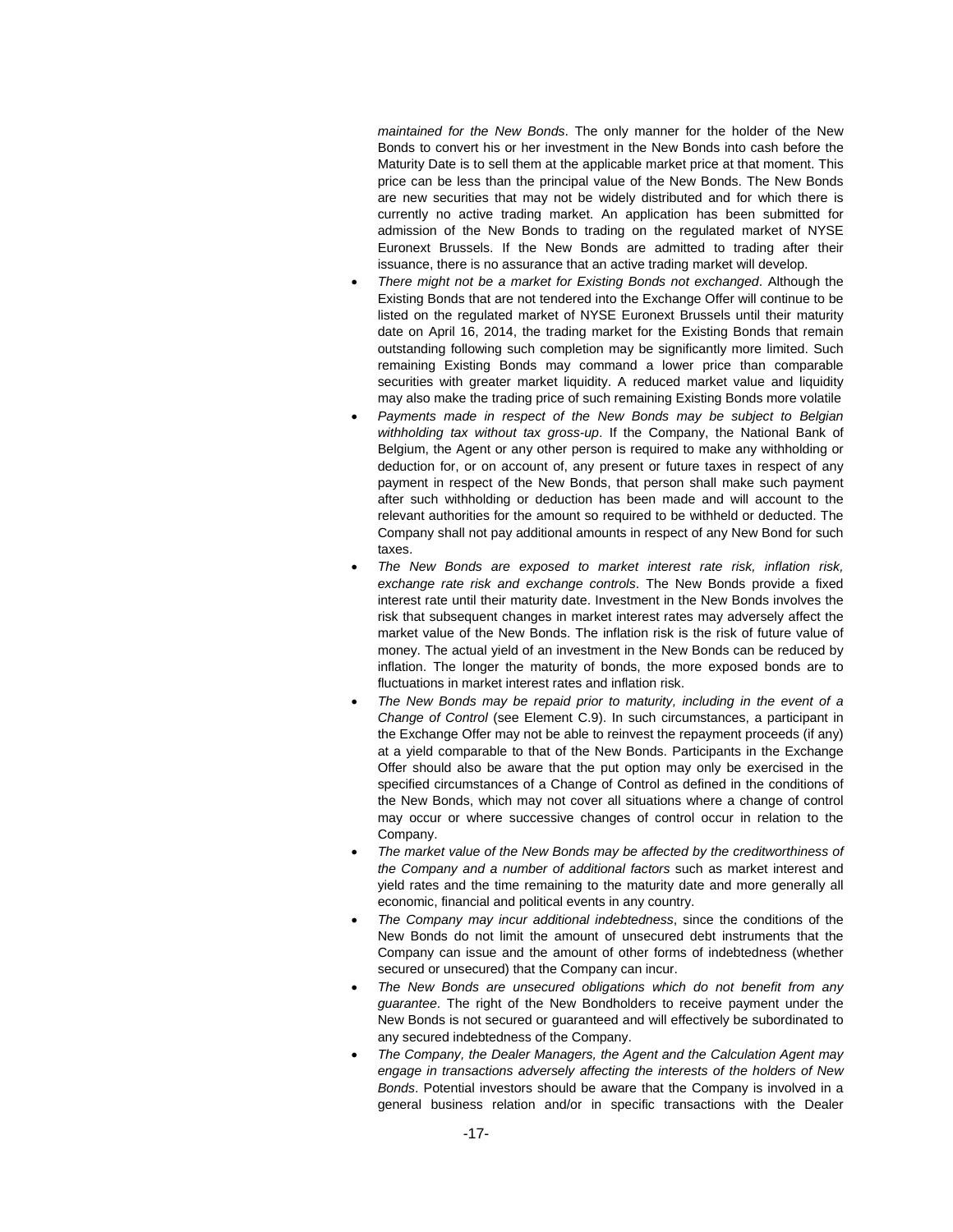Managers, the Agent and the Calculation Agent and that they might have conflicts of interest that could have an adverse effect on the interests of the New Bondholders. Potential participants in the Exchange Offer should also be aware that the Dealer Managers, the Agent and the Calculation Agent may from time to time hold debt securities, shares and/or other financial instruments of the Company.

 *Investors may be required to pay taxes or other documentary charges in Luxembourg or in any other jurisdiction.* See Element E.3. This is particularly relevant since the New Bond Conditions do not contain a tax gross-up provision.

#### **Section E – Exchange Offer**

E.2b **Reasons for the Exchange Offer and use of proceeds**  The purpose of the Exchange Offer is to extend the maturity of the Existing Bonds (which are due April 16, 2014). The Company will promptly cancel all Existing Bonds tendered in the Exchange Offer. By exchanging Existing Bonds for New Bonds in the context of the Exchange Offer, the Company does not have to arrange other financing for the repayment of the Existing Bonds on the maturity date of the Existing Bonds. It is therefore a pro-active and optimal way of refinancing that allows the Company to continue the current financing with the same funds. These funds will therefore not serve a new purpose, but will continue to be used for the financing of working capital and the necessary investments in the ordinary course of business.

#### E.3 **Terms and conditions of the Exchange Offer**

*Consideration* A holder of Existing Bonds (an "Existing Bondholder") tendering its Existing Bonds in the Exchange Offer will, in exchange for each tendered Existing Bond receive one New Bond.

> The New Bonds will bear interest at a rate that is higher than the market rate that would apply if the Company would issue regular bonds with a tenor of 7 years outside the context of the Exchange Offer. This higher interest rate compensates for the latent capital gain of the Existing Bonds (being the positive difference between 100 per cent. and the actual listing price of the Existing Bonds) and offers, in addition, an incentive premium to the Existing Bondholders to encourage such Existing Bondholders to tender their Existing Bonds in the Exchange Offer. Finally, the interest rate of the New Bonds reflects that the Company recharges the placement fee it pays to the Global Coordinator (for distribution by the Global Coordinator among the Dealer Managers and, where applicable, relevant other Financial Intermediaries) to investors.

The interest rate of the New Bonds is calculated as follows:

The interest rate expected by the market for a seven-year bond issued at par by the Company on a stand-alone basis in the current market environment (excluding any applicable distribution fee), i.e., 4.395 per cent. per annum. This interest rate is the sum of the reference rate for a bond with a seven-year tenor (1.859 per cent. per annum) and a 2.536 per cent. per annum "spread" reflecting the Company's credit risk. The reference rate used in the market is the mid-swap rate. The credit risk "spread" is assessed on the basis of several criteria, including company size, balance sheet structure, the Group's business, the quality of the Company's assets and the tenor of the New Bonds, and of a comparison with similar companies.

(ii) The latent capital gain is the difference between the reference market price of the Existing Bond on September 18, 2013 (102.963 per cent.) and 100 per cent., or 2.963 per cent. The reference market price of the Existing Bond is the mid-market price of the Existing Bonds calculated by Bloomberg Finance L.P. on over-thecounter (OTC) transactions on September 18, 2013 (the Bloomberg mid-market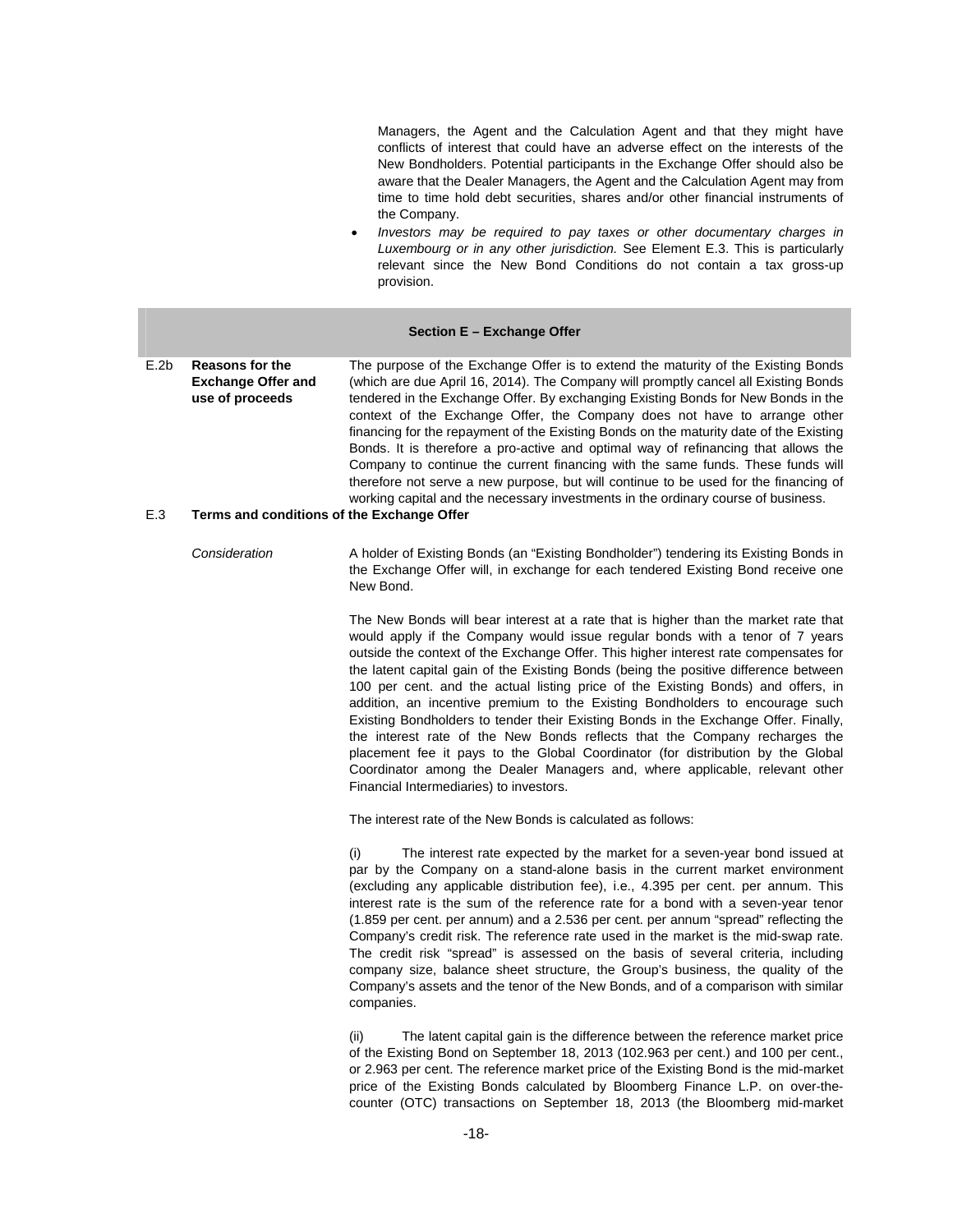price of the Existing Bonds is available with the following Bloomberg ticker: BEKBBB 6 ¾ 04/16/14 Corp). Bloomberg calculates a real-time composite of respectively the bid and ask prices for Existing Bonds bid and asked by market participants on OTC markets, balanced by the volume of Existing Bonds so bid and asked on such markets. The reference price calculated by Bloomberg may therefore vary from the trading price of the Existing Bonds as it appears on NYSE Euronext Brussels as such price does not include such a real-time and composite valuation. As of September 18, 2013, the trading price of the Existing Bonds on NYSE Euronext Brussels amounts to 103.01 per cent. (the trading price of the Existing Bonds on NYSE Euronext Brussels is available at the following internet address: https://bonds.nyx.com/en/products/bonds/BE0002167337-XBRU/quotes). The spreading of this latent capital gain over the 7-year duration of the New Bond results in an increase of the gross coupon by 0.501 per cent. per annum (i.e., the annuity that must be paid each year to pay 2.963 per cent. over 7 years at a discount factor of 4.395 per cent., being the expected market interest rate of a new 7-year bond issued by the Company at par, as calculated in (i)).

(iii) The premium offered to incentivize holders to tender their Existing Bonds in the Exchange Offer has been set by the Company at 0.150 per cent per annum.

(iv) The Company will pay a placement fee of 1.75 per cent. of the nominal amount of each Existing Bond tendered in the context of the Exchange Offer to the Global Coordinator (for distribution by the Global Coordinator among the Dealer Managers and, where applicable, relevant other Financial Intermediaries). This placement fee will be recharged to investors in the form of a reduction of the interest rate. As the recharge to investors takes the form of an interest rate reduction, the recharge is being spread over the 7-year duration of the New Bond. Accordingly, the gross coupon which is obtained by adding (i), (ii) and (iii) is reduced by 0.296 per cent. per annum (0.296 per cent. is the annuity that must be paid each year to repay 1.75 per cent. over a period of seven years, calculated on the basis of an interest rate of 4.395 per cent. per annum).

Holders of Existing Bonds (the "**Existing Bondholders**"**)** who tender their Existing Bonds in the Exchange Offer will therefore receive, in exchange of the Existing Bond tendered at 100 per cent., a New Bond with a nominal value of 100 per cent. bearing a gross coupon of 4.750 per cent. per annum or the sum of the four foregoing elements, 4.395 per cent. + 0.501 per cent. + 0.150 per cent. - 0.296 per cent.

- *Existing Bonds*  The Company acts both as bidder and as target within the meaning of applicable takeover legislation. Only Existing Bondholders can participate in the Exchange Offer. The decision to participate in the Exchange Offer is in each Existing Bondholder's sole discretion. The Company cannot force any Existing Bondholder to tender its Existing Bonds in the Exchange Offer. The Existing Bonds that are not tendered in the Exchange Offer remain listed on the regulated market of NYSE Euronext Brussels.
- *Acceptance period*  From September 23, 2013 to October 7, 2013 (including).

*Acceptance procedure*  Existing Bondholders can accept the Exchange Offer and exchange their Existing Bonds for New Bonds by submitting acceptance form customarily used by the relevant Financial Intermediary or, when not available, the form included in this Prospectus as Appendix 1 (the "**Acceptance Form**") prior to 16:00 CET on the last day of the Acceptance Period , duly completed and signed, to the Centralizing Agent, one of the Dealer Managers or any other Financial Intermediary. The duly completed and executed Acceptance Form can be deposited free of charge directly at the counters of the Dealer Managers or the Centralizing Agent. In case the Existing Bondholder elects to submit his or her Acceptance Form with another Financial Intermediary, he or she should inquire about the costs and fees that these Financial Intermediaries might charge and which they will have to bear.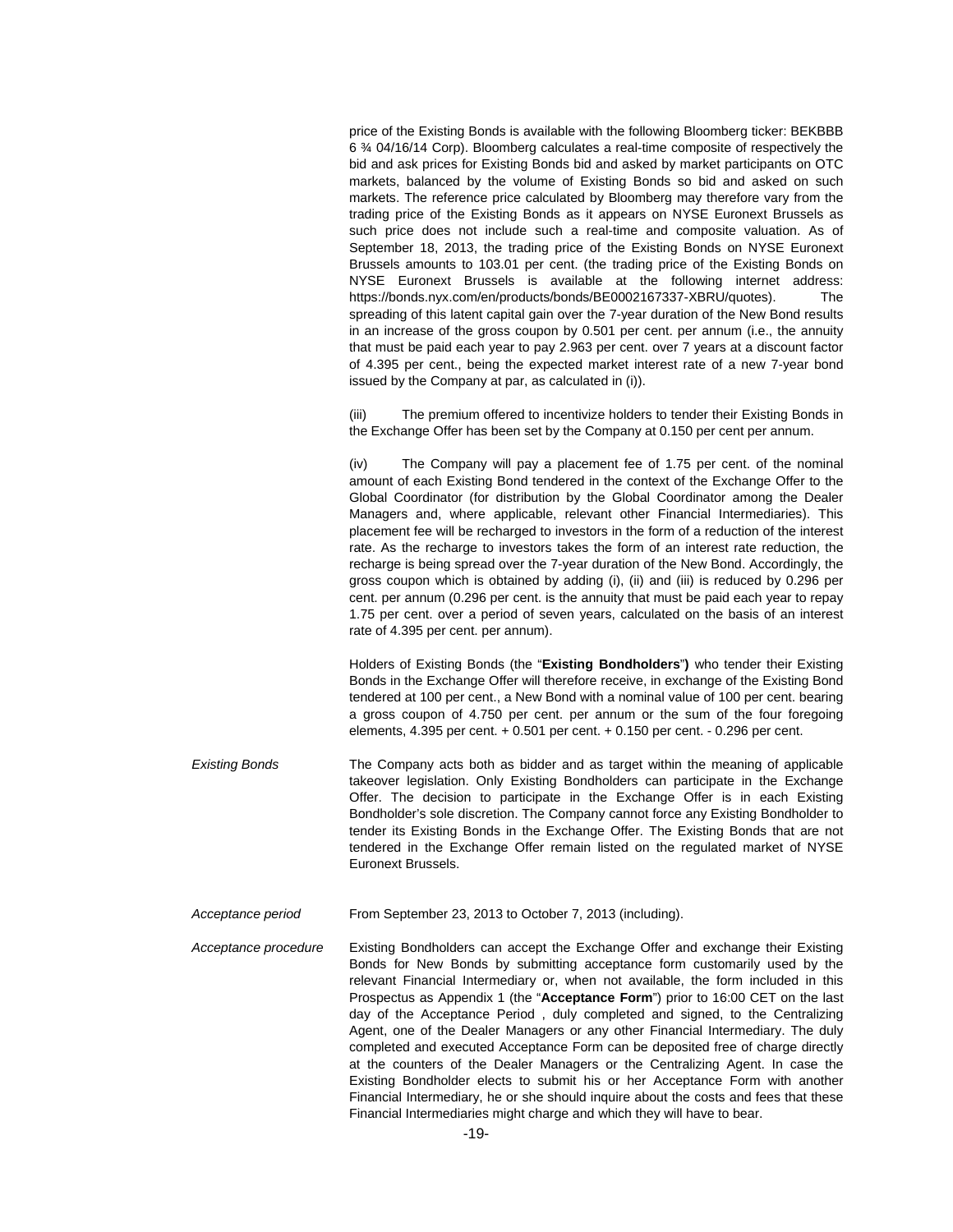|                                                          | Existing Bondholders that have accepted the Exchange Offer can withdraw their<br>acceptance, prior to the end of the Acceptance Period or, in the event a supplement<br>to the Prospectus is published, during a period of two business days following the<br>day of the publication of such supplement, even if such period would occur after the<br>closing of the acceptance period of the Exchange Offer. Such withdrawal of an<br>acceptance shall only be valid, if the relevant Existing Bondholder notifies the<br>relevant Financial Intermediary with whom such Existing Bondholder has deposited<br>its Acceptance Form in writing, respectively, prior to the end of the Acceptance<br>Period or within two business days following the publication of a supplement (in<br>accordance with, as the case may be, the specific withdrawal procedure that will be<br>set out in such supplement). |
|----------------------------------------------------------|------------------------------------------------------------------------------------------------------------------------------------------------------------------------------------------------------------------------------------------------------------------------------------------------------------------------------------------------------------------------------------------------------------------------------------------------------------------------------------------------------------------------------------------------------------------------------------------------------------------------------------------------------------------------------------------------------------------------------------------------------------------------------------------------------------------------------------------------------------------------------------------------------------|
| <b>Publication of results</b>                            | The results of the Exchange Offer will be published on October 11, 2013.                                                                                                                                                                                                                                                                                                                                                                                                                                                                                                                                                                                                                                                                                                                                                                                                                                   |
| Settlement Date                                          | Transfer of ownership of the tendered Existing Bonds to the Company, and listing of<br>the New Bonds, is expected to occur on October 17, 2013 (the "Settlement Date").                                                                                                                                                                                                                                                                                                                                                                                                                                                                                                                                                                                                                                                                                                                                    |
| <b>Dealer Managers</b>                                   | BNP Paribas Fortis SA/NV, ING Bank N.V. (Belgian Branch) and KBC Bank NV (the<br>"Dealer Managers").                                                                                                                                                                                                                                                                                                                                                                                                                                                                                                                                                                                                                                                                                                                                                                                                       |
| <b>Global Coordinator</b>                                | KBC Bank NV (the "Global Coordinator").                                                                                                                                                                                                                                                                                                                                                                                                                                                                                                                                                                                                                                                                                                                                                                                                                                                                    |
| Domiciliary, Paying,<br>Calculation and Listing<br>Agent | KBC Bank NV (the "Agent").                                                                                                                                                                                                                                                                                                                                                                                                                                                                                                                                                                                                                                                                                                                                                                                                                                                                                 |
| <b>Exchange Offer</b><br>jurisdictions                   | Belgium and the Grand Duchy of Luxembourg.                                                                                                                                                                                                                                                                                                                                                                                                                                                                                                                                                                                                                                                                                                                                                                                                                                                                 |
| Conditions to which the<br>Exchange Offer is<br>subject  | The Exchange Offer is not subject to any conditions.                                                                                                                                                                                                                                                                                                                                                                                                                                                                                                                                                                                                                                                                                                                                                                                                                                                       |
| Tax aspects of the<br>Exchange Offer                     | Belgium - The exchange of the Existing Bonds for New Bonds is neither subject to<br>Belgian withholding tax (except in respect of interest accrued between April 16, 2013<br>and the Settlement Date on the Existing Bonds that have been tendered into the<br>Exchange Offer, as described above under Section E.3, hereinafter "Accrued<br>Interest"), nor does it give rise to a stock exchange tax (taks op beursverrichtingen).<br>The tax treatment of Accrued Interest is the same as the tax treatment of interest on<br>the New Bonds.                                                                                                                                                                                                                                                                                                                                                            |
|                                                          | Luxembourg - Withholding tax - The exchange of the Existing Bonds for New<br>Bonds is not subject to Luxembourg withholding tax (except in respect of Accrued<br>Interest when paid though a paying agent established in Luxembourg; see below).                                                                                                                                                                                                                                                                                                                                                                                                                                                                                                                                                                                                                                                           |
|                                                          | Taxation of Non-Resident Participants - Luxembourg non-resident Existing<br>Bondholders who tender Existing Bonds in the Exchange Offer ("Participants") not<br>holding the Existing Bonds through a permanent establishment established or a<br>permanent representative resident in Luxembourg will not be subject to other<br>Luxembourg taxation than withholding tax, if any.                                                                                                                                                                                                                                                                                                                                                                                                                                                                                                                         |
|                                                          | Taxation of Resident Participants - Luxembourg resident Participants will be subject<br>to Luxembourg income taxation for the Accrued Interest, depending on their<br>personal tax status. The exchange of the Existing Bonds for New Bonds is a taxable<br>transaction for Luxembourg tax purposes. No roll-over relief is applicable for such<br>exchange. For the Participant, the taxable basis is the difference between the fair<br>value of the Existing Bonds ("valeur estimée de realisation" on the Settlement Date;<br>the "Fair Value") and the acquisition price of the Existing Bonds (such difference,<br>the "Exchange Gain"). Except if the Participant is an individual who has been                                                                                                                                                                                                     |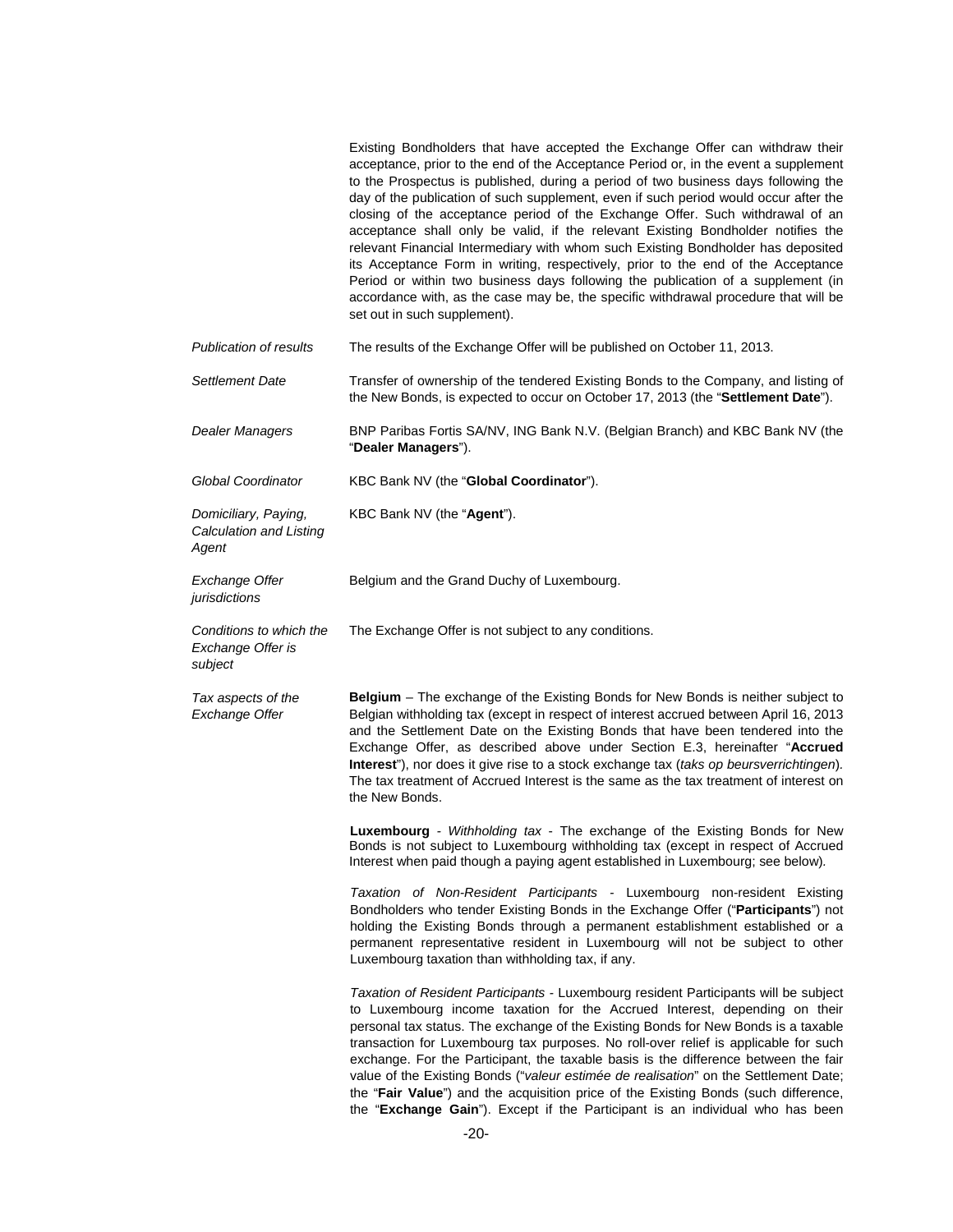holding the Existing Bonds in the framework of his or her private wealth management for more than six months prior to the Settlement Date, any Exchange Gain will be subject to income tax for Luxembourg resident Participants, depending on their personal tax status.

For Luxembourg tax purposes, the acquisition price of the New Bonds will be the Fair Value for the Participants. Since, upon maturity of the New Bonds, the Company will in principle only repay the par value of the New Bonds to the New Bondholders, Participants who hold the New Bonds as business assets should in principle be in a position to record a value adjustment on the New Bonds which overtime should amount to the excess of the acquisition price of the New Bonds (*i.e.*, the Fair Value) over the par value of the New Bonds. Participants who hold the New Bonds in the framework of their private wealth management and transfer such New Bonds within 6 months from the date of their acquisition (*i.e.*, the Settlement Date), will be taxable if and to the extent the fair value of the New Bonds exceeds at that time the Fair Value.

E.4 **Interest material to the Exchange Offer**  So far as the Company is aware, other than the Dealer Managers, no person involved in the Exchange Offer has any interest, including conflicting ones, that is material to the Exchange Offer and the issue of the New Bonds. In the framework of its normal business relationship or financing agreements with its banks, Bekaert has entered into loans or other facilities (the "Debt Financings") and it can enter into additional Debt Financings in the future, with each of the Dealer Managers or one or more of their respective affiliates (via bilateral transactions and/or syndicated loans together with other banks). The Debt Financings at the moment are committed credit facilities up to an aggregate maximum amount of EUR 50 million with BNP Paribas Fortis, a commercial paper and medium-term note program with Belfius Bank SA/NV and ING Belgium SA/NV for an aggregate maximum of EUR 124 million and several uncommitted short-term credit lines with different lenders, including with the Dealer Managers and/or their respective affiliates in Europe and Asia. The Dealer Managers or their respective affiliates can enter into new Debt Financings with Bekaert in the future. The Dealer Managers, the Agent and/or the Calculation Agent or their respective affiliates can, from time to time, keep debt instruments, shares and/or other financial instruments of the Company.

E.7 **Expenses charged** The costs and expenses related to the structuring of the Exchange Offer, including related to the issue of the New Bonds, will be borne by the Company. Such costs include any fees and expenses charged by the Dealer Managers, the Agent, legal and administrative expenses, the fees and expenses charged by the FSMA and the stock exchange, the legally required publications, the costs related the publication of this Prospectus and the fees of any advisors.

> In addition, the Company will pay a placement fee of 1.75 per cent. of the nominal amount of the Existing Bonds tendered in the context of the Exchange Offer to the Global Coordinator (for distribution by the Global Coordinator among the Dealer Managers and, where applicable, relevant other Financial Intermediaries) on the Settlement Date. In the context of stand-alone retail bond offerings, investors typically bear the sale and distribution fee by means of an issue price above par. In the context of the Exchange Offer, the "issue price" will be equal to 100 per cent. (as the bonds will be exchanged at 100 per cent. of their nominal value – this is a theoretical value in the context of the Exchange Offer, given that, as it concerns an exchange offer, the consideration for the New Bonds consists of the foregone value of the Existing Bonds tendered in the Exchange Offer), but the placement fee paid by the Company will be recharged to the investors as set out in "*Consideration*" above.

> Except as set out above, no costs will be charged to the Existing Bondholders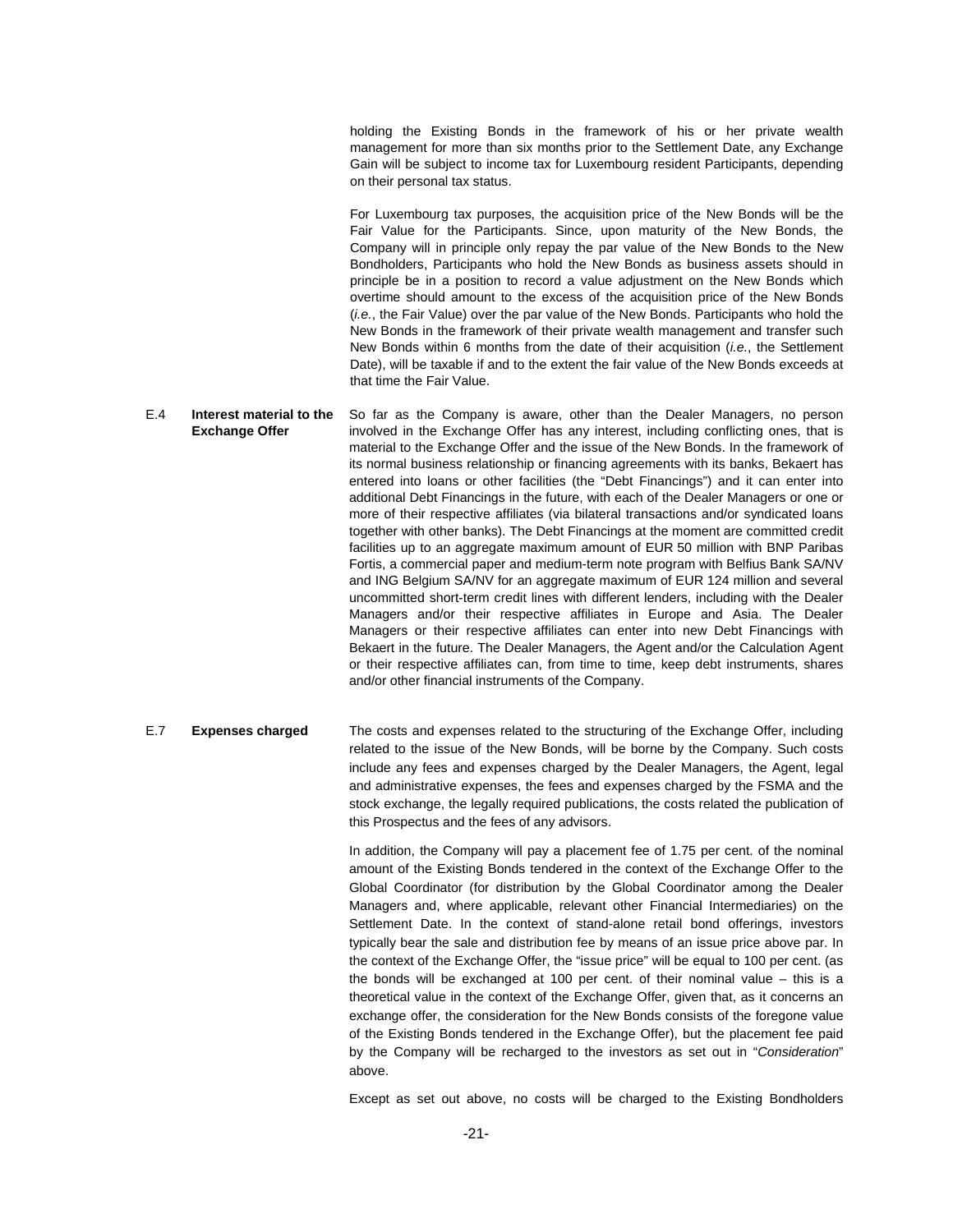tendering their Existing Bonds through any of the Dealer Managers or the Centralizing Agent. Existing Bondholders considering to tender their Existing Bonds through any other than the Centralizing Agent or any of the Dealer Managers, should inquire about the costs and fees that such intermediaries might charge and which they will have to bear.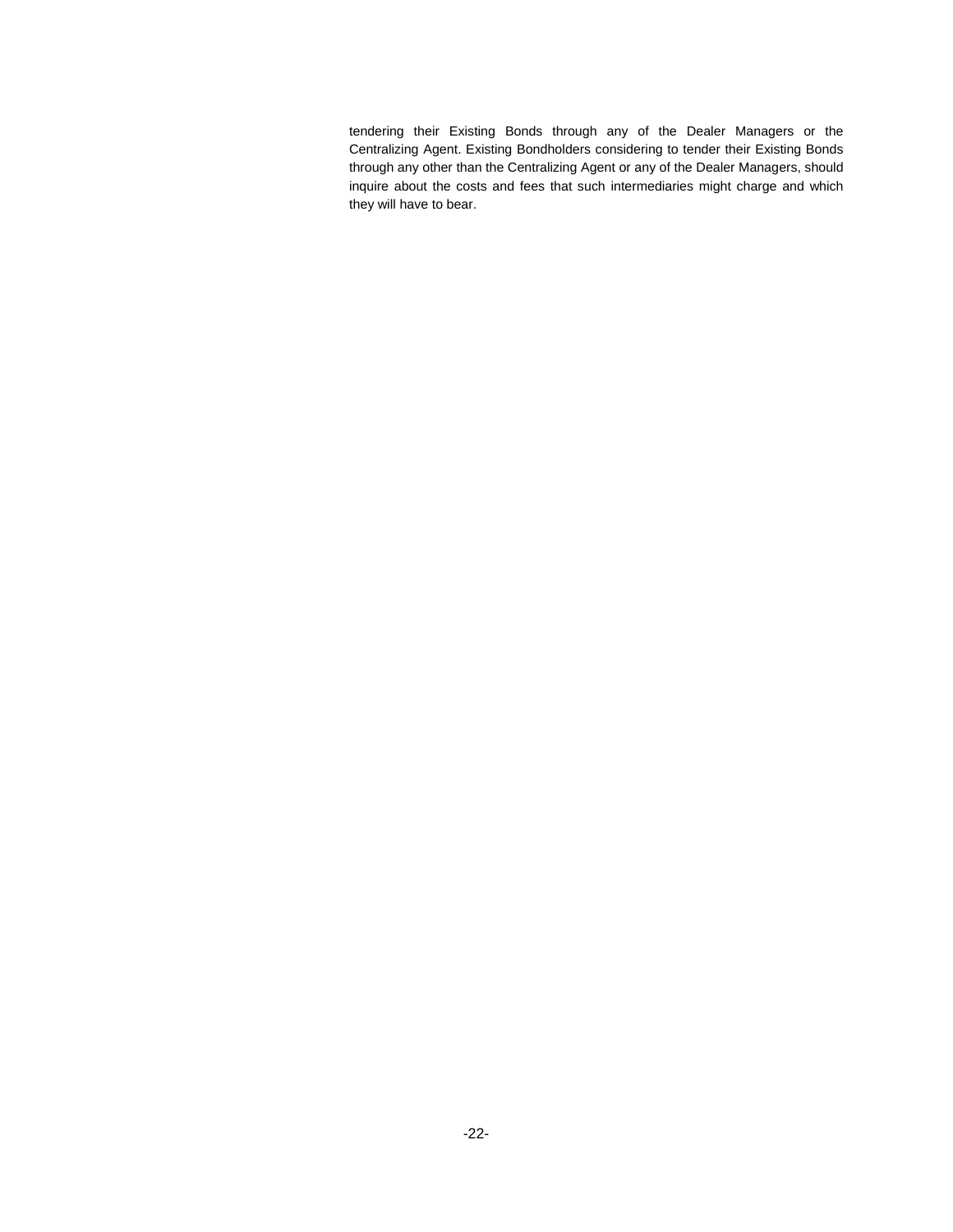# **I. RISK FACTORS**

*The following is a description of risk factors that are material in respect of the Exchange Offer, the New Bonds and the financial situation of the Company and that may affect the Company's ability to fulfil its repayment obligations under the New Bonds, which prospective investors should consider carefully before deciding to participate in the Exchange Offer. The sequence in which the following risk factors are listed is not an indication of their likelihood to occur or of the extent of their commercial consequences. Additional risks and uncertainties not presently known, or that management currently believes to be immaterial, may also affect the Company and an investment in the New Bonds. Prospective participants in the Exchange Offer and investors in the New Bonds should read and consider all of the information provided in this Prospectus or incorporated by reference in this Prospectus and should make their own independent evaluations of all risk factors and consult with their own professional advisers if they consider it necessary.* 

# **1. RISK FACTORS RELATED TO THE COMPANY**

# **1.1 Overall pressure on profitability**

Like many global companies, the Company is exposed to risks related to margin pressure in an increasingly competitive global environment combined with unstable demand around the world. Overcapacity in most markets and an overall slowdown in global demand led to fierce competition and persistent price and margin pressure in 2012. Following the sawing wire business collapse as from mid-2011 the Company implemented measures to rightsize the respective activities with the new business reality. This included a major restructuring program, mainly in Belgium and China. Bekaert also initiated a global savings project in 2012 targeting a cost reduction of EUR 100 million annually and is on track with its implementation (*i.e.*, implementation of the last actions of the program has started in the course of 2013, but not all actions will have their full impact already on the 2013 results). The global savings project had a EUR 20 million impact on Bekaert's cost structure in 2012 and Bekaert estimates a EUR 70 million impact on its cost structure in 2013, while savings actions have been identified and either started up or implemented for the full EUR 100 million on an annualized basis.

In the first half year of 2013, non-recurring costs related to restructuring costs and asset impairments amounted to EUR 2.3 million. In 2012, Bekaert incurred EUR 202 million of nonrecurring costs, largely related to the restructuring program in Belgium and China (EUR 117 million related to the sawing wire restructuring) and to actions under the global savings project that involved restructuring costs. More details can be found in note 5.1 to the 2012 consolidated financial statements (see Section XIII ("Documents incorporated by reference")). In 2011, Bekaert incurred EUR 12.4 million of non-recurring costs, which mainly related to restructuring costs, including impairment of fixed assets and severance payments, related to adjusting the sawing wire footprint in China.

Notwithstanding the difficult economic and business climate, Bekaert managed to achieve stable sales volumes in 2012, a solid cash flow from operating activities and also a significant reduction in its net debt position at year-end.

In the first half of 2013, Bekaert maintained stable volumes and gross margins compared with the same period last year. While depressed markets, competitive price pressure and unfavorable currency movements affected Bekaert's top line by 7.5 per cent., the effects were offset at the REBIT level thanks to the restructuring measures of 2012 and the realized cost savings.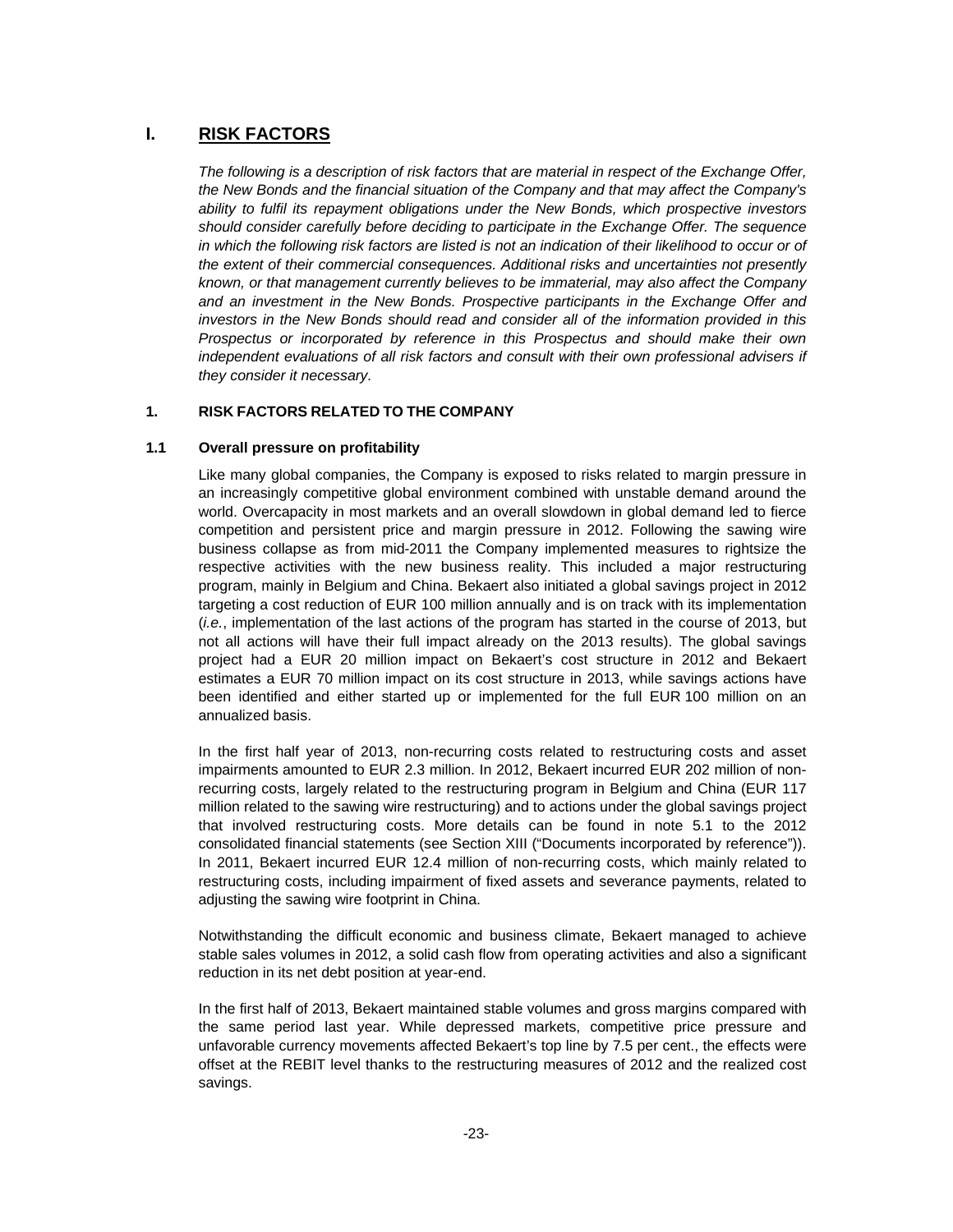Strategically, the Company defends itself against economic and cyclical risks by being active in different regions and different sectors. The Company operates manufacturing sites and offices in 39 countries and its products can be clustered in seven sectors. This sectorial spread is an advantage as it makes the Company less sensitive to sector-specific trends. Nevertheless, a global economic crisis can impact the most important sectors in which the Company is active, namely automotive, energy and utilities and construction. The energy and utilities relates partly to the market of photovoltaics, which has proven to be a highly volatile market.

In general, the last years have been characterized by a lack of direction by the financial markets; by concerns on the slowing economic activity, by currency movements, by increasing uncertainty on Greece and the Euro Zone, and by a continuous negative earnings momentum. This lead to uncertain global financial and economic conditions for which the Company remains cautious on the outlook for the medium term. In response to growing competition, mainly in China, the Company continues to take measures to defend its market position. The crisis in the financial sector could impact the real economy and could also have its effect on the markets and sectors in which the Company is active. Although the Company disposes of a broad customer base, a deterioration of the economic situation could imply financing problems for some customers and can lead to an increase of the bad debt provisions. Such an economic crisis could negatively impact the Company's profitability.

Short and long-term visibility on market developments remain extremely limited. The Company invested heavily in new product development and changed in a substantial way the product mix over the last ten years. Innovative products could have shorter life cycles than the traditional product mix of the Company.

Notwithstanding the economic circumstances, the Company is confident that its broad geographical coverage, as well as its growing diversified portfolio and its strong innovation focus will be of strategic importance. The Company will closely monitor market developments and customer requirements, so that opportunities can be seized the moment they arise.

# **1.2 Political, economic and social instability in emerging countries**

The Company has a high exposure of more than 70 per cent. to emerging countries in which the market conditions can differ from the mature markets. Political risks or a faster than anticipated slowdown cannot be excluded. Economic instability due to changes in taxation or trade duties can impact the Company's performance in certain countries. Social instability can also impact the Company's performance in certain countries.

Furthermore, Bekaert identifies Venezuela as one of the political/economic high risk areas: the lack of stable wire rod supply in Vicson, Venezuela led to activity losses and temporary production shutdowns in the last quarter of 2012, while market demand remained solid. In view of the continued currency risk, Bekaert applies hyper-inflation accounting and the corresponding economic exchange rate since the beginning of 2013. As a result, the share contributed by the Venezuelan business is expected to decline significantly. The adverse impact on revenues in 2013 is estimated at EUR 100 million (notwithstanding high sales volumes, revenue dropped significantly (minus EUR 48 million) in the first semester of 2013) and the adverse impact on REBIT in 2013 is expected to be EUR 12 million (EUR 6 million in the first semester of 2013).

# **1.3 Credit risk**

The ability to pay the principal amount of and interest on the New Bonds, and on other indebtedness, depends on the future operating performance. The future operating performance depends on the market situation and sector-related factors, which are often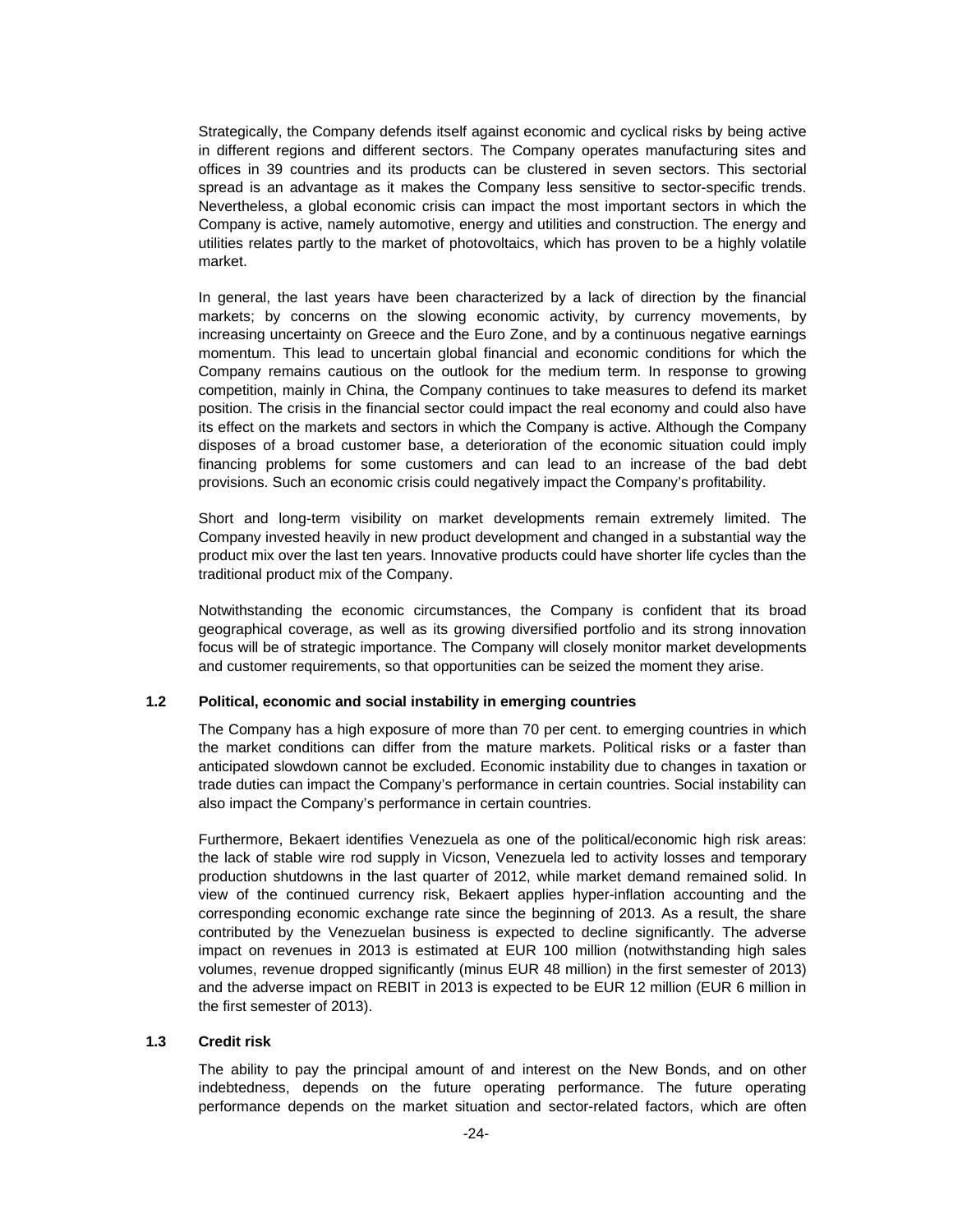beyond the control of the Company, and consequently the Company cannot provide any assurance that it will have sufficient cash flow available to repay the principal amount and the interest on its indebtedness. It should be noted, however, that the net debt to REBITDA (*Recurring Earnings Before Interest Taxes, Depreciation and Amortization*) ratio amounted only to 2.1 at the end of the difficult year 2012 and to 2.2 at the end of June 2013. It is not certain that the terms of new debt financing can be the same as the current terms and, consequently, the financing cost may increase, which would have a negative influence on the Company's profitability. The Company is exposed to credit risk from its operating activities and certain financing activities. In respect of its operating activities, the Company has a credit policy in place, which takes into account the risk profiles of the customers in terms of the market segment to which they belong. Weak economic conditions and tight credit restrictions from financial institutions can impact the customers' creditworthiness (*e.g*., sawing wire customers in 2011).

#### **1.4 Risks related to raw materials**

The cost of raw materials represented about 40 per cent.. of consolidated sales, or 46 per cent. of the cost of sales in 2012. The primary raw material is wire rod, a steel product. The last years have been characterized by high price volatility for wire rod. In principle, price movements are passed on in the selling prices as soon as possible. Being unsuccessful in passing on cost increases to the customers in due time can negatively influence the financial results of the Company.

Raw materials in inventories are valued at the lower of cost and net realizable value. Cost is determined by the first-in, first-out (FIFO) method. Although sales prices do reflect price decreases of raw materials, the drop in wire rod prices can cause important write-downs of inventories in order to value at replacement value.

#### **1.5 Rubber reinforcement product mix changes in end-markets**

Bekaert's product offering for the tire industry includes steel cord and bead wire for rubber reinforcement. The share of Bekaert's sales in high-end truck tire markets versus passenger tire markets influences the overall margin level of the rubber reinforcement business platform. At times of difficult economic market conditions, truck sales are usually down and the replacement of truck tires is delayed. Therefore a long lasting economic crisis may put a burden on the profitability of this platform as a result of unfavorable product-mix elements.

# **1.6 Competition**

The Company is active in a competitive global and regional industry. Risks related to competition can possibly influence the profit margins, which can affect both the net result and the operational cash flows. The Company continuously evaluates the risks of competitive and possible alternative products.

The competitive landscape consists of international, national, regional and local actors, which can be integrated or active in a specific market segment. In the major markets, customers can even be competitors. Tire makers such as Michelin, Bridgestone, Pirelli, Sumitomo and others do not only use steel cord from the Company, but also produce the product themselves. In new markets, such as China and Korea, competitors as Xingda, Hyosung, Hubei Fuxing, Jiangsu arise and become not only important local actors, but become also active on the international market. Xingda and Jiangsu are Bekaert's principal competitors in the Chinese tire cord market.

Examples of other competitors are KIS (Korea), Davis Wire (USA), Keystone (USA), Gerdau (Latin America), Uralkord (Russia), Zholobin (Belarus), etc. In solar energy, sawing wire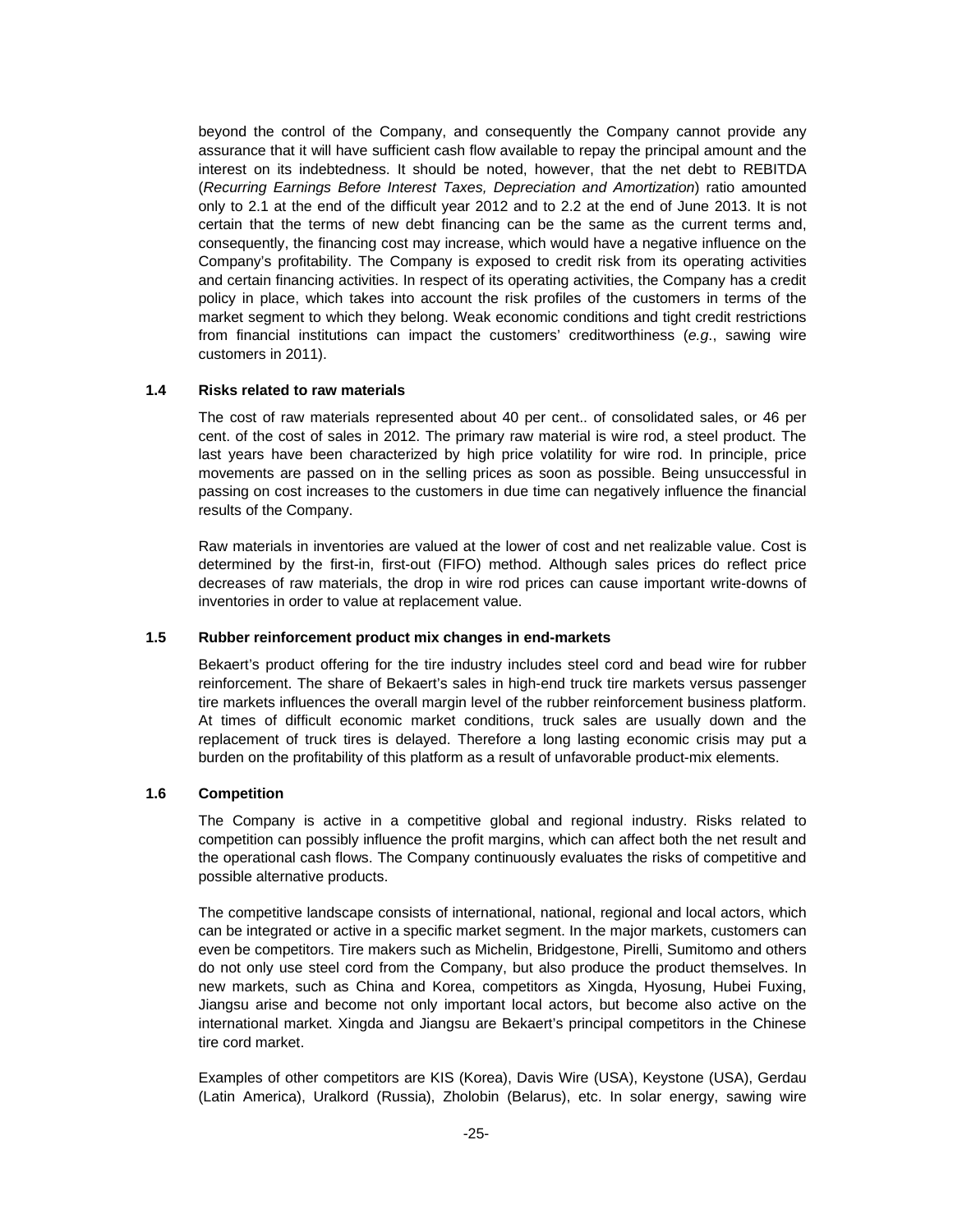competitors as Fundant, Naisi, Henan Hengxing, Asahi Diamond, etc. arose and became major players.

The continued weak economic environment, the lack of consistent indicators of a global recovery and the overcapacity in most markets have led to a globalization of competition. Previously serving their Asian domestic markets only, some of the industry players in steel wire – as in other industries – are targeting export markets to compensate for a demand decline in their local markets. Also the volatile currency movements have an impact on the competitiveness of trade flows and can lead to increased import flows in direct competition with local industries. This way, the competition globalizes, creating highly competitive conditions also in other parts of the world.

The globalizing competition and Bekaert's efforts to remain competitive, and to keep or to increase market positions against competition, put pressure on Bekaert's margins and could influence the net result and the operational cash flow and are not a guarantee for a sales increase.

# **1.7 Asset and profit concentration**

While Bekaert is a truly global company with a global network of manufacturing platforms and sales and distribution offices, reducing the asset and profit concentration to a minimum, Bekaert still faces a risk of asset and profit concentration in certain locations. In case another risk would materialize, such as a political or social risk, or an environmental risk with major damage, then the risk of asset and profit concentration could materialize in certain locations, such as Zwevegem in Belgium or Jiangyin in China.

One or more natural disasters, such as hurricanes, earthquakes, tsunami or pandemics, and geopolitical events, such as civil commotion in a country where the Company is active or its suppliers are based and attacks disturbing transport systems, could negatively impact the Company's activities and financial results, especially when occurring in high concentration locations.

As part of a business continuity plan, Bekaert has measures in place to reduce this risk through back-up scenarios and delivery approvals from other locations.

## **1.8 Intellectual property risk**

The Company is a global technology leader in steel wire transformation and coatings and invests intensively in continued innovation. Bekaert considers its technological leadership as a differentiator versus the competition. Consequently, intellectual property protection is a key concern and risk. Intellectual property leakages can harm the Company and help the competition, both in terms of product development, process innovation, and machine engineering.

#### **1.9 Labor market**

A competitive labor market can increase costs for the Company and as such decrease the results. The success of the Company depends mainly on its capacity to hire and to retain at all levels qualified people. The Company competes with other companies on its markets for hiring people. A shortage of qualified people could force the Company to increase wages or other benefits in order to be effectively competitive when hiring or retaining qualified employees or retaining expensive temporary employees. An increasingly mobile, young population in emerging markets further enhances the people continuity risk. It is uncertain that higher labor cost can be compensated by efforts to increase effectiveness in other activity areas of the Company.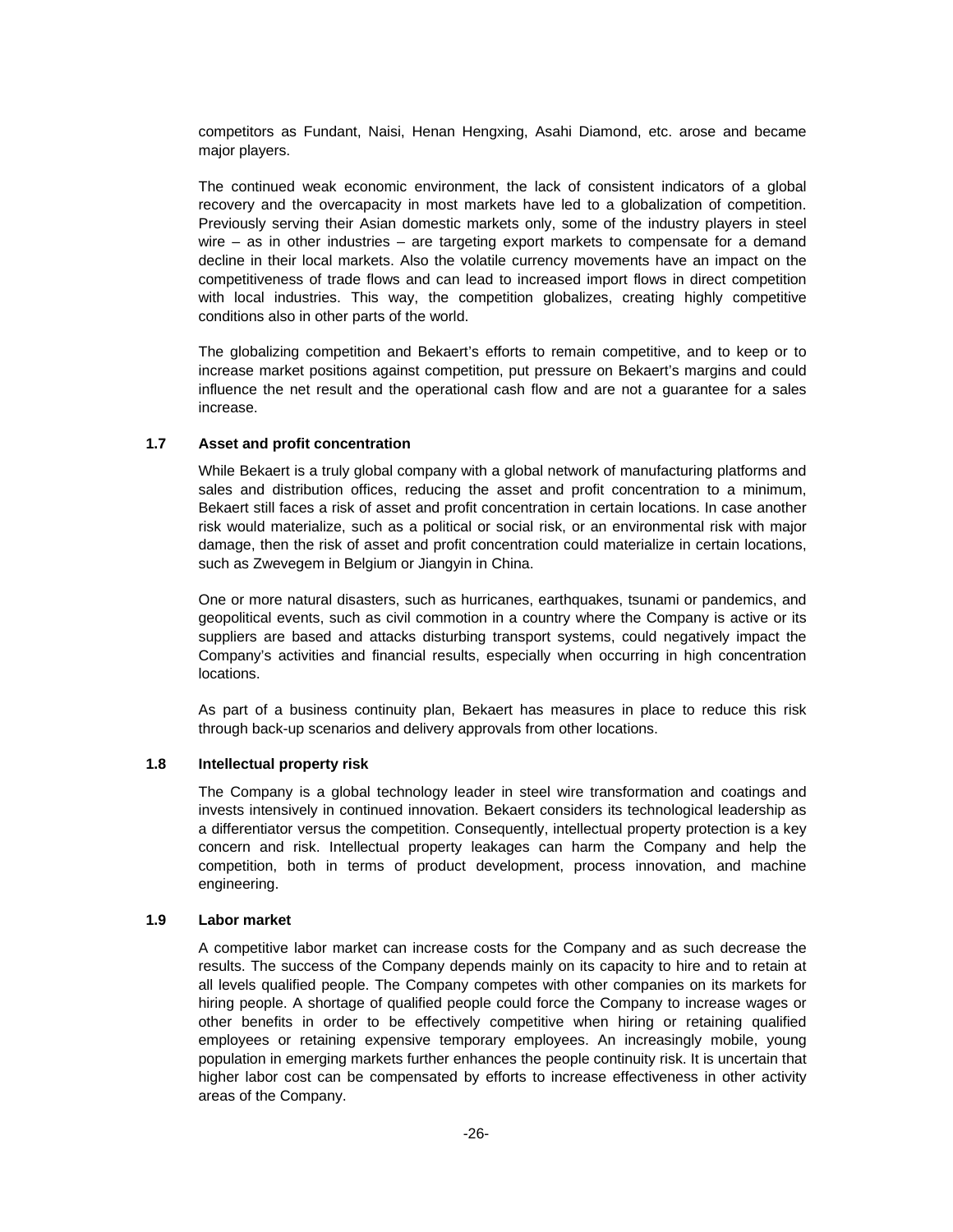However, succession planning systems are in place to ensure business continuity in light of the people rotation at critical positions.

# **1.10 Financial risk management**

The Company is exposed to risks from fluctuations in exchange rates, interest rates and market prices that affect its assets and liabilities. Financial risk management of the Company aims at reducing the impact of these market risks through ongoing operational and financing activities. Selected derivative hedging instruments are used depending on the assessment of risk involved. The Company hedges only the risks that affect the Company's cash flow. Derivatives are used exclusively as hedging instruments and not for trading or other speculative purposes. To reduce the credit risk, hedging transactions are generally only concluded with financial institutions whose credit rating is at least A. The guidelines and principles of the Company's financial risk policy are defined by the audit and finance committee of the Company (the "**Audit and Finance Committee**") and overseen by the Board of Directors. The Company's group treasury is responsible for implementing the financial risk policy. This encompasses defining appropriate policies and setting up effective control and reporting procedures. The Audit and Finance Committee is regularly kept informed as to the currency and interest-rate exposure. However, there is no guarantee that the risk management system covers all risks completely or in a sufficient way and that adverse currency movements can be excluded.

The financial crisis has an important impact on the credit market. The restrictive credit policy makes it more difficult, but not impossible, to organize financing. However, the Company strives to continue its historically strong balance structure, its relatively low gearing and strong cash flow. Traditionally the Company has a capital ratio (equity to total assets) of more than 40 per cent. and a gearing (net financial debt to equity) of about 50 per cent. The financing cost, however, increases by the higher risk premiums applied by the financial markets. More information on financial risk management and financial derivatives can be found in Note 7.3 of the Bekaert Annual Report 2012 on pages 70-83 (see Section XIII of this Prospectus).

### **1.11 Internal control**

An effective internal control on financial reporting is necessary to reach a reasonable level of assurance related to the Company's financial reports and in order to prevent fraud. Internal control on financial reporting cannot prevent or trace all errors due to limits peculiar for control, such as possible human errors, misleading or circumventing controls, or fraud. That is why an effective internal control only generates reasonable assurance for the preparation and the fair presentation of the financial information.

# **1.12 Risks related to suppliers**

Political and economic instability in countries where key suppliers are based, the financial instability of suppliers, suppliers not complying with the Company's standards, labor issues at the supplier, availability of raw material with the Company or with its suppliers, quality problems, currency movements, available transport and related costs, inflation, and other factors related to the suppliers and countries where they are based, are outside the Company's control. Moreover, (changes in) import duties and other taxes on imported goods, trading sanctions imposed against certain countries, import restrictions out of other countries of certain products or goods containing certain raw materials and other factors related to foreign trade are outside the Company's control. All those factors that have an influence on the Company's suppliers and access to products can negatively influence the financial results of the Company.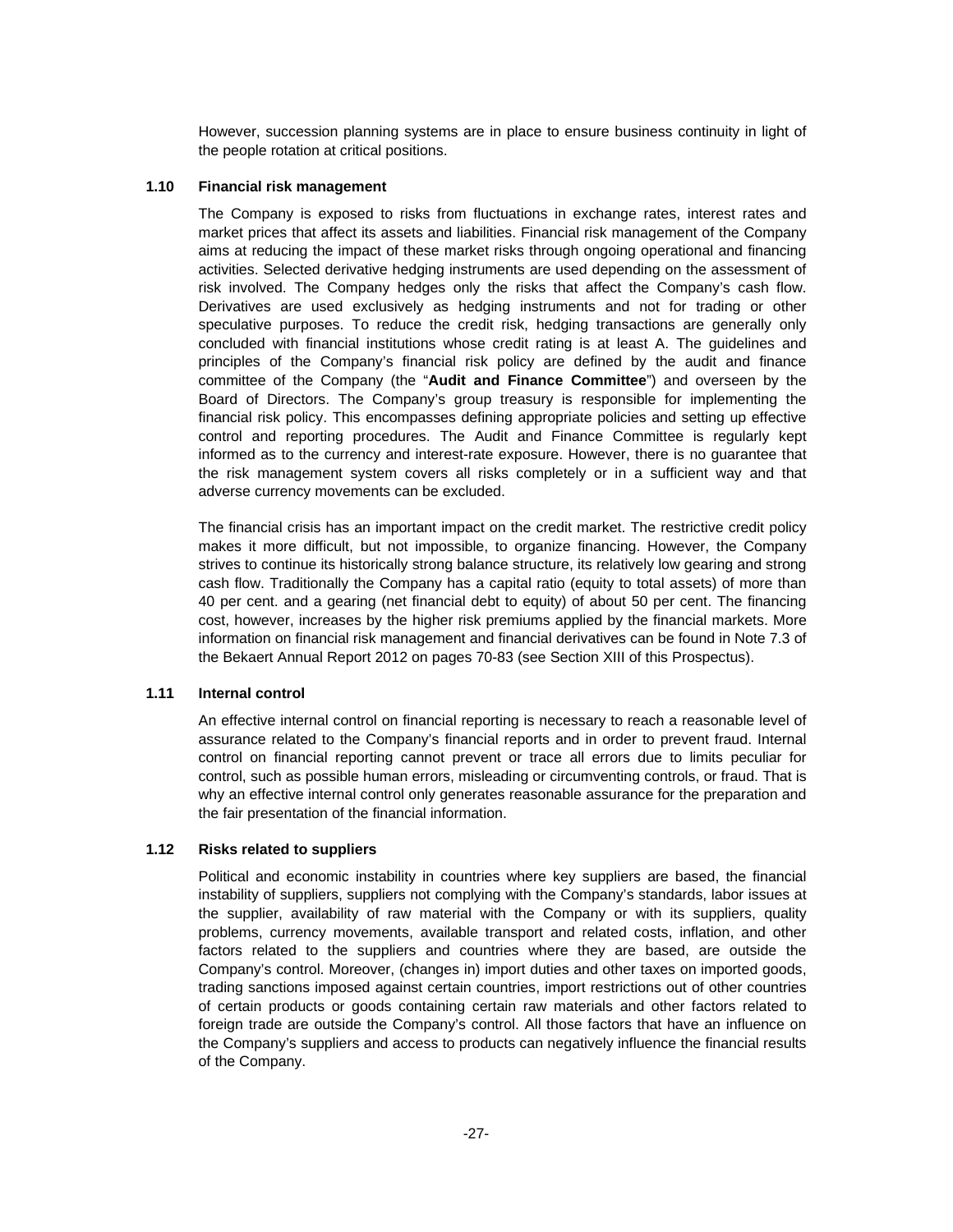### **1.13 Risks related to IT failures**

Many operational activities of the Company depend on IT systems, developed and maintained by internal and external experts. A failure in one of these IT systems could interrupt the Company's activities, which could result in a negative influence on its sales and profitability.

# **1.14 Compliance with laws and regulations**

Many aspects of the Company's activities are subject to federal, regional, national and local laws and rules in the countries where the company is active. Compliance with those laws and regulations could lead to additional costs or capital expenditures, which could negatively impact the possibilities of the Company to develop activities.

## **1.15 Compliance with environmental laws and regulations**

The Company has a possible risk for environmental liability due to the number of properties owned or rented by itself or its subsidiaries in or outside Belgium. The Company is subject to laws, regulations and decrees applicable on the activities and transactions that could imply negative environmental effects. Those laws, regulations and decrees could force the Company to pay for cleaning up and damages for sites where dangerous waste was dumped. Under the environmental laws, the Company can be liable for repairing the environmental damage and be subject to related costs in its production sites, warehouses and offices as well as the soil on which they are located, irrespective of the fact that the Company owns, rents or sublets those production sites, warehouses and offices and irrespective of whether the environmental damage was caused by the Company or by a previous owner or tenant. Costs for research, repair or removal of environmental damage can be substantial. It is uncertain that environmental damage caused by previous, existing or future warehousing will not harm the Company through, for instance, a business interruption, repair costs or reputation damage.

The Company has booked certain environmental provisions, which mainly relate to sites in EMEA and North America. The expected future soil sanitation costs are reviewed at each balance sheet date, supported by an external expert assessment. Timing of settlement is uncertain as it is often triggered by decisions on the destination of the premises.

# **1.16 No audited financial information for the period after December 31, 2012**

The Prospectus does not contain audited financial information for the period after December 31, 2012. The interim financial information in Sections V.2 and XIII has not been audited or reviewed by external auditors. Investors are informed that the audited financial statements for the financial year ending on December 31, 2013 may reveal differences compared to the unaudited financial information incorporated by reference in this Prospectus. However, there has been no material adverse change in the prospects of the Company since December 31, 2012 However, the Prospectus does not contain any profit forecasts or profit estimates within the meaning of the Prospectus Regulation.

# **1.17 Bekaert is subject to a number of operational risks, and its insurance coverage could be inadequate**

The Company's operations are subject to a number of risks and hazards that may cause a risk of disruption or of damage to persons and property. These, and all other business risks are analyzed and monitored in the company's Enterprise Risk Management system (ERM), on the basis of which the Company takes action to avoid or limit the risks, and to decide on insurance coverage. Updates of the ERM are reported on a regular basis to the Audit and Finance Committee. Further information can be found on annualreport.bekaert.com and in the section corporate governance on the website of the Company.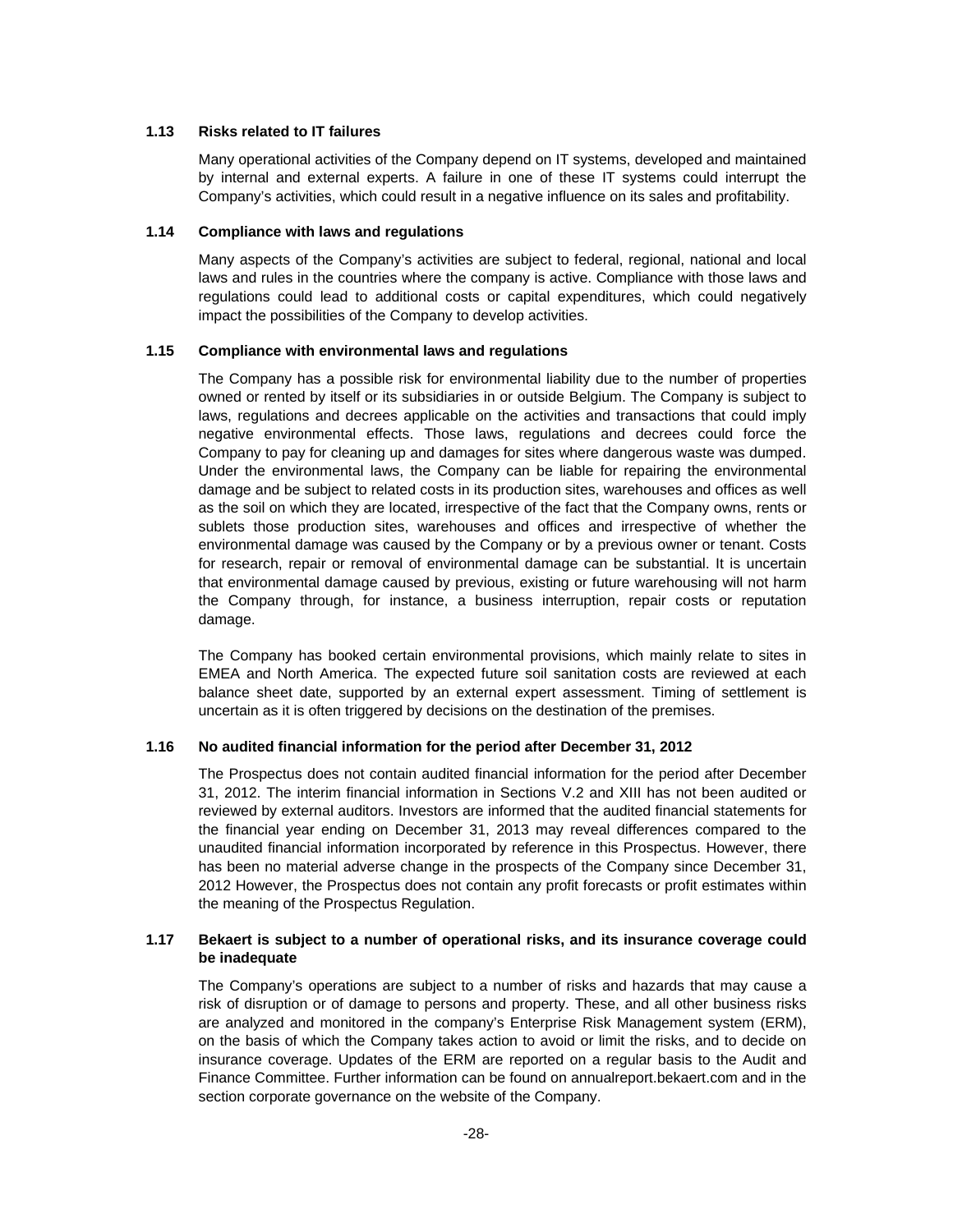#### **1.18 Risks related to the upstreaming of cash-flows from the Company's subsidiaries**

Although the Company has operational activities of its own, it is also the group holding company. Therefore its ability to repay the New Bonds is partially subject to the ability of its subsidiaries to upstream their revenues through dividends, intercompany receivables, management fees and other payments. The Company's subsidiaries may not be able to pay dividends to the Company.

### **1.19 Taxation**

Changes in taxation can impact the net profitability of the Company. In Belgium, for instance, this may apply to changes in the notional interest policy. In China, this applies to maturing tax holidays. Weak economic conditions on a global scale also may impose higher taxation and/or reduce fiscal stimulus programs in support of industries.

### **1.20 Liquidity risk**

Liquidity risk is the risk that the Company will be unable to meet its obligations as they come due because of an inability to liquidate assets or obtain adequate funding. The Company's liquidity can also be impacted by the guarantees given by the Company to third parties on behalf of its subsidiaries.

In order to mitigate this risk and ensure liquidity and financial flexibility at all times, the Group, in addition to its available cash, has several uncommitted short-term credit lines (including with Dealer Managers and/or their affiliates in Europe and Asia) at its disposal in the major currencies and in amounts the Company considers adequate for current and near-future financing needs. These facilities are generally of the mixed type and may be utilized, for example, for advances, overdrafts, acceptances and discounting. The Group also has committed credit facilities at its disposal up to an aggregate maximum amount equivalent to EUR 50.0 million at floating interest rates with fixed margins with BNP Paribas Fortis. In addition, the Group has a commercial paper and medium-term note program available with Belfius Bank SA/NV and ING Belgium SA/NV for an aggregate maximum of EUR 124 million.

Bekaert's debt maturity profile at the end of June 2013 is as follows: EUR 272 million in 2013, EUR 221 million in 2014, EUR 113 million in 2015, EUR 212 million in 2016, EUR 7 million in 2017, EUR 100 million in 2018 and EUR 195 million in 2019. The New Bonds will mature in 2020.

The attention of potential participants in the Exchange Offer is drawn to the fact that this risk factor is particularly relevant in the case at hand due to the long tenor of the New Bonds.

# **2. RISK FACTORS RELATED TO THE EXCHANGE OFFER AND THE NEW BONDS**

### **2.1 The Company may not be able to repay the New Bonds**

The Company may not be able to repay the New Bonds at their maturity. The Company may also be required to repay all or part of the New Bonds in case of an Event of Default. If the New Bondholders were to ask the Company to repay their New Bonds following an Event of Default, the Company cannot be certain that it will be able to pay the required amount in full. The Company's ability to repay the New Bonds will depend on its financial condition (including its cash position resulting from its ability to receive income and dividends from its subsidiaries) at the time of the requested repayment, and may be limited by law, by the terms of its indebtedness and by the agreements that it may have entered into on or before such date, which may replace, supplement or amend its existing or future indebtedness. The Company's failure to repay the New Bonds may result in an event of default under the terms of other outstanding indebtedness.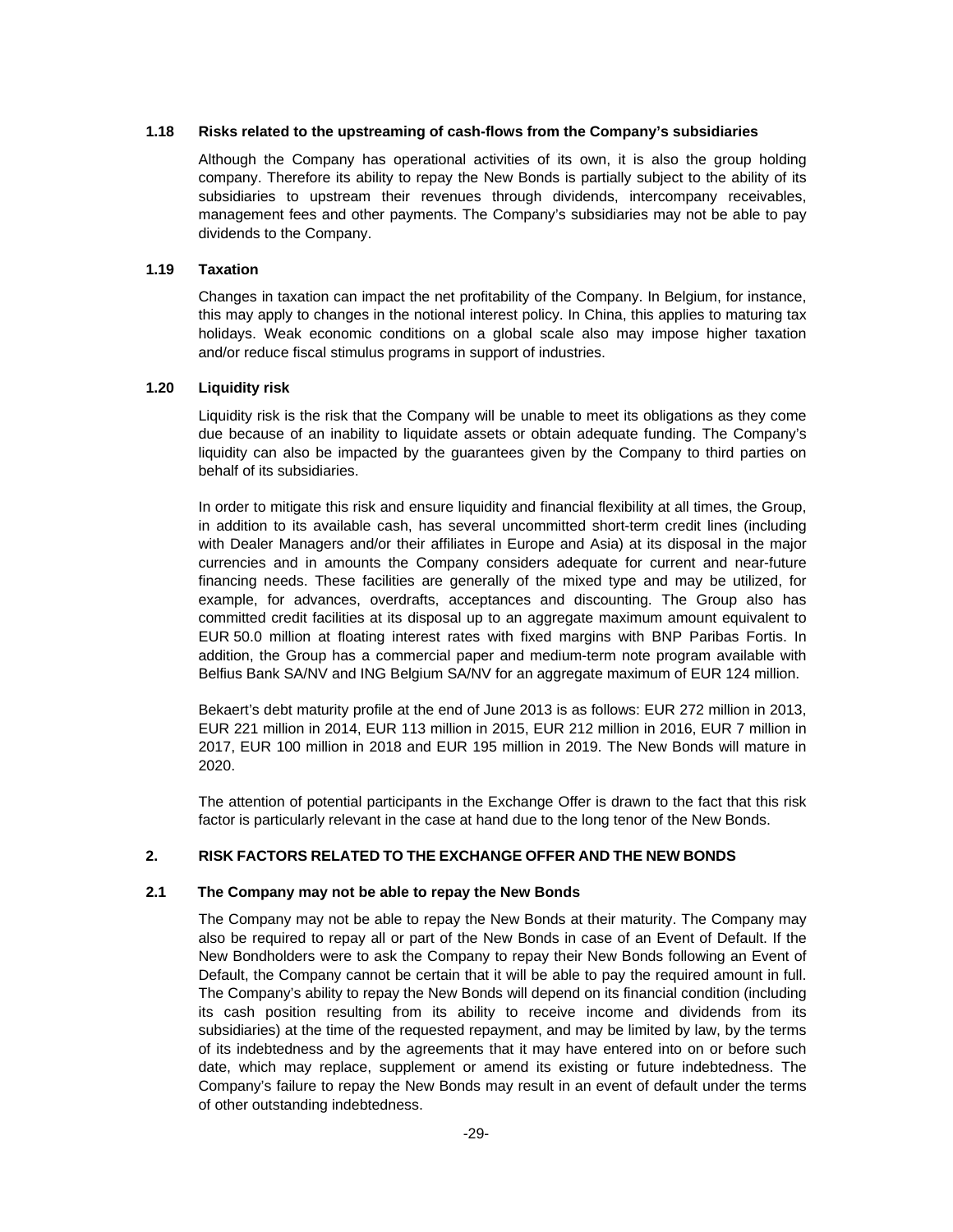### **2.2 The New Bonds may not be a suitable investment for all investors**

Each potential participant in the Exchange Offer must determine the suitability of that investment in light of its own circumstances. In particular, each potential investor should:

- have sufficient knowledge and experience to make a meaningful evaluation of the New Bonds, the merits and risks of participating in the Exchange Offer and investing in the New Bonds and the information contained or incorporated by reference in this Prospectus or any applicable supplement;
- have access to, and knowledge of, appropriate analytical tools to evaluate, in the context of its particular financial situation, an investment in the New Bonds and the impact the New Bonds will have on its overall investment portfolio;
- have sufficient financial resources and liquidity to bear all of the risks of an investment in the New Bonds, including where the currency for principal or interest payments is different from the potential investor's currency;
- understand thoroughly the New Bond Conditions and be familiar with the behavior of any relevant financial markets; and
- be able to evaluate (either alone or with the help of a financial adviser) possible scenarios for economic, interest rate and other factors that may affect its investment and its ability to bear the applicable risks.

A potential investor should not participate in the Exchange Offer and invest in the New Bonds unless it has the expertise (either alone or with a financial adviser) to evaluate how the New Bonds will perform under changing conditions, the resulting effects on the value of the New Bonds and the impact the investment will have on the potential investor's overall investment portfolio. Investors should note that they may lose all or part of their investment.

# **2.3 The Company and the New Bonds do not have a credit rating, and the Company currently does not intend to request a credit rating for itself or for the New Bonds at a later date. This may render the price setting of the New Bonds more difficult**

The Company and the New Bonds do not have a credit rating at the time of the Exchange Offer, and the Company currently does not intend to request a credit rating for itself or the New Bonds at a later date. There is no guarantee that the price of the New Bonds and the other conditions at the time of the Exchange Offer, or at a later date, will cover the credit risk related to the New Bonds and the Company.

### **2.4 There is no assurance that an active trading market will develop or be maintained for the New Bonds**

The only manner for the holder of the New Bonds to convert his or her investment in the New Bonds into cash before the Maturity Date is to sell them at the applicable market price at that moment. This price can be less than the principal value of the New Bonds. The New Bonds are new securities that may not be widely distributed and for which there is currently no active trading market. An application has been submitted for admission of the New Bonds to trading on the regulated market of NYSE Euronext Brussels. If the New Bonds are admitted to trading after their issuance, they may trade at a discount to their initial offering price, depending upon prevailing interest rates, the market for similar securities, general economic conditions and the financial condition of the Company. There is no assurance that an active trading market will develop. Accordingly, there is no assurance as to the development or liquidity of any trading market for the New Bonds.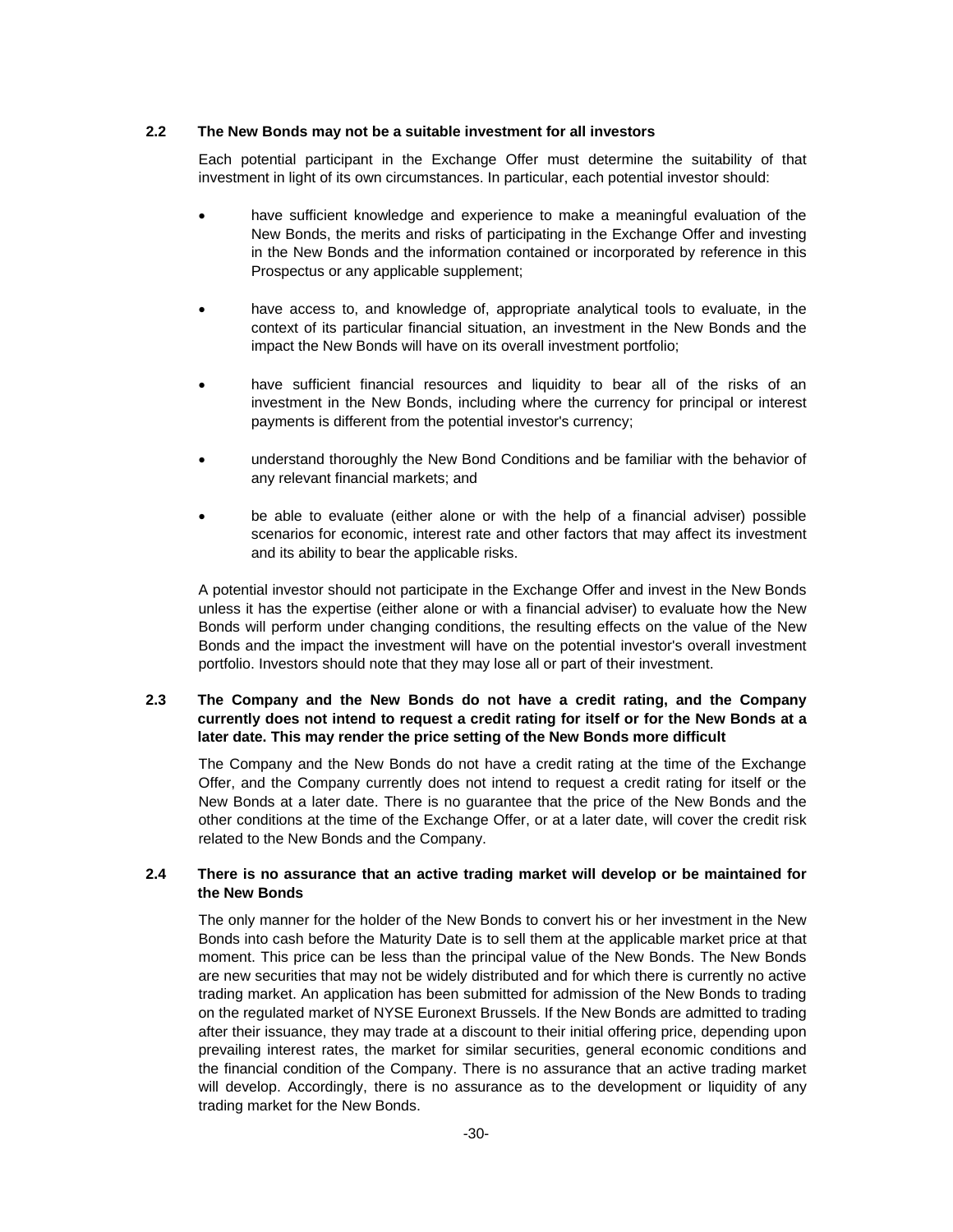Therefore, participants in the Exchange Offer may not be able to sell their New Bonds easily or at all, or at prices that will provide them with a yield comparable to similar investments that have a developed secondary market. Illiquidity may have a severely adverse effect on the market value of the New Bonds. In the event that put options are exercised in accordance with New Bond Condition 5(b), liquidity will be reduced for the remaining New Bonds. Furthermore, it cannot be guaranteed that the admission for listing and trading on the regulated market of NYSE Euronext Brussels, once approved, will be maintained. In case the admission for listing and trading on the regulated market of NYSE Euronext Brussels were to be withdrawn, the New Bonds would no longer be traded on the regulated market of NYSE Euronext Brussels. This may in turn reduce the liquidity of the New Bonds as well.

# **2.5 Uncertainty as to the market for Existing Bonds not exchanged**

Although the Existing Bonds that are not tendered into the Exchange Offer will continue to be listed on the regulated market of NYSE Euronext Brussels until their maturity date on April 16, 2014, the trading market for the Existing Bonds that remain outstanding following such completion may be significantly more limited. Such remaining Existing Bonds may command a lower price than comparable securities with greater market liquidity. A reduced market value and liquidity may also make the trading price of such remaining Existing Bonds more volatile.

As a result, the market price for Existing Bonds that remain outstanding after the completion of the Exchange Offer may be adversely affected as a result of the Exchange Offer. Neither the Company nor any Dealer Manager has any duty to make a market in any such remaining Existing Bonds. The Company has no obligation to purchase the Existing Bonds (other than pursuant to the Exchange Offer) and if it does decide to make any such purchase, is under no obligation to do so by any date.

# **2.6 Responsibility for complying with the procedures of the Exchange Offer**

Holders of Existing Bonds (the "**Existing Bondholders**") must comply with all of the procedures for offering Existing Bonds for exchange, as summarized in this Prospectus (see Section X.4.2 of this Prospectus). None of the Company, any Dealer Manager, the Centralizing Agent or any person who controls, or is a director, officer, employee, agent or affiliate of, any such person, assumes any responsibility for informing any Existing Bondholder of irregularities with respect to such holder's participation in the Exchange Offer.

# **2.7 Other purchases of Existing Bonds**

The Dealer Managers may, to the extent permitted by applicable law, acquire (from time to time both during and after the Exchange Offer) Existing Bonds, including on the market or by way of private arrangements, tender offers, exchange offers or otherwise. Such purchases may be on such terms and at such prices as the Dealer Managers, as the case may be, may determine, *i.e.*, on terms more or less favourable than those contemplated by the Exchange Offer.

If prior to the publication of the results of the Exchange Offer, the Company (or any other person acting in concert with the Company, including its Subsidiaries) acquirers, or agrees to acquire Existing Bonds or pledges to acquire such bonds in any other way than by way of the Exchange Offer and against a higher consideration than one New Bond per Existing Bond, the consideration offered in the Exchange Offer will be altered to correspond to that higher consideration, in accordance with article 15 of the Takeover Decree. In accordance with article 45 of the Takeover Decree, neither the Company nor any other person acting in concert with the Company (including its Subsidiaries) can acquire, directly or indirectly, Existing Bonds of a higher consideration than offered in the context of the Exchange Offer,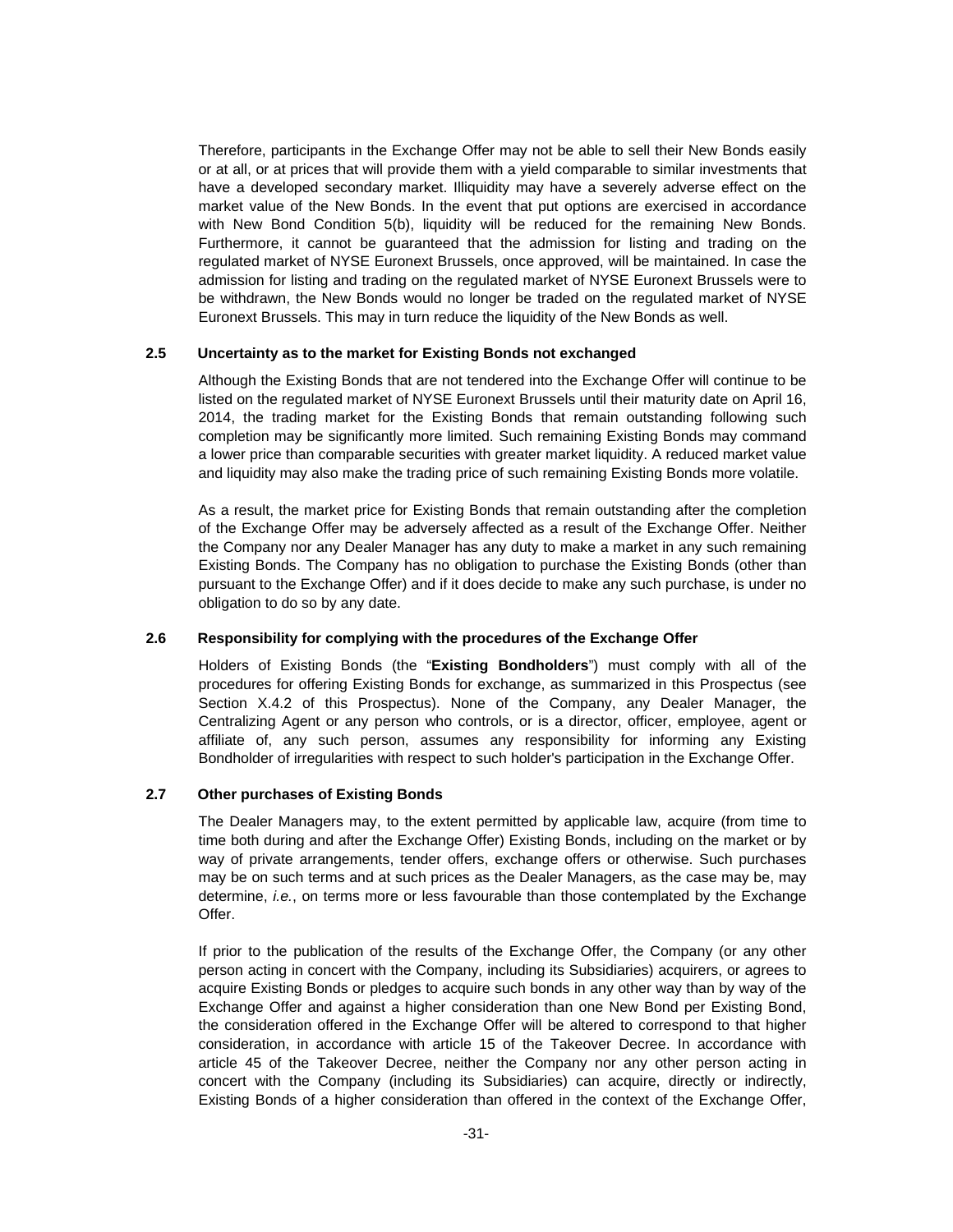unless an amount corresponding to the difference in consideration is paid to all Existing Bondholders who have tendered their Existing Bonds in the Exchange Offer. However, the Dealer Managers do not act in concert with the Company and therefore these restrictions do not apply to acquisitions of Existing Bonds by the Dealer Managers.

# **2.8 Payments made in respect of the New Bonds may be subject to Belgian Withholding Tax without tax gross-up**

If the Company, the NBB, the Agent or any other person is required to make any withholding or deduction for, or on account of, any present or future taxes, duties or charges of whatever nature in respect of any payment in respect of the New Bonds, the Company, the NBB, the Agent or that other person shall make such payment after such withholding or deduction has been made and will account to the relevant authorities for the amount so required to be withheld or deducted. The Company shall not pay additional amounts in respect of any New Bond for such taxes.

Currently, no Belgian withholding tax will be applicable to the interest on the New Bonds held by an Eligible Holder in an exempt securities account (an X account) in the X/N System, as further described in Section XI ("Tax in respect of the New Bonds"). Potential investors should be aware that any relevant tax law or practice applicable as at the date of this Prospectus and/or the date of acquisition of the New Bonds may change at any time (including during the Exchange Offer or the term of the New Bonds). Any such change may have an adverse effect on a New Bondholder, including that the liquidity of the New Bonds may decrease and/or the amounts payable to or receivable by an affected New Bondholder may be less than otherwise expected by such New Bondholder.

Potential investors who are in any doubt as to their tax position should consult their own independent tax advisers.

# **2.9 The New Bonds are exposed to market interest rate risk**

The New Bonds provide a fixed interest rate until the Maturity Date. Investment in the New Bonds involves the risk that subsequent changes in market interest rates may adversely affect the market value of the New Bonds. The longer the maturity of bonds, the more exposed bonds are to fluctuations in market interest rates. An increase in the market interest rates can result in the New Bonds trading at prices lower than the nominal amount of such New Bonds. The attention of potential participants in the Exchange Offer is drawn to the fact that this risk factor is particularly relevant in the case at hand due to the long tenor of the New Bonds.

# **2.10 Inflation risk**

The inflation risk is the risk of future value of money. The actual yield of an investment in the New Bonds can be reduced by inflation. The higher the rate of inflation, the lower the actual yield of a New Bond will be. If the rate of inflation is equal to or higher than the nominal yield of the New Bonds, then the actual yield is equal to zero or the actual yield will even be negative. The attention of potential participants in the Exchange Offer is drawn on the fact that this risk factor is particularly relevant in the case at hand due to the long tenor of the New Bonds.

# **2.11 The New Bonds may be repaid prior to maturity**

In the event (i) of the occurrence of an Event of Default or (ii) the Company would choose to repay all outstanding New Bonds if New Bondholders have submitted Change of Control Put Exercise Notices in respect of a least 85 per cent. of the aggregate principal amount of the New Bonds in accordance with New Bond Condition 5(b), the New Bonds may be repaid in accordance with the New Bond Conditions. In each case of early repayment (other than upon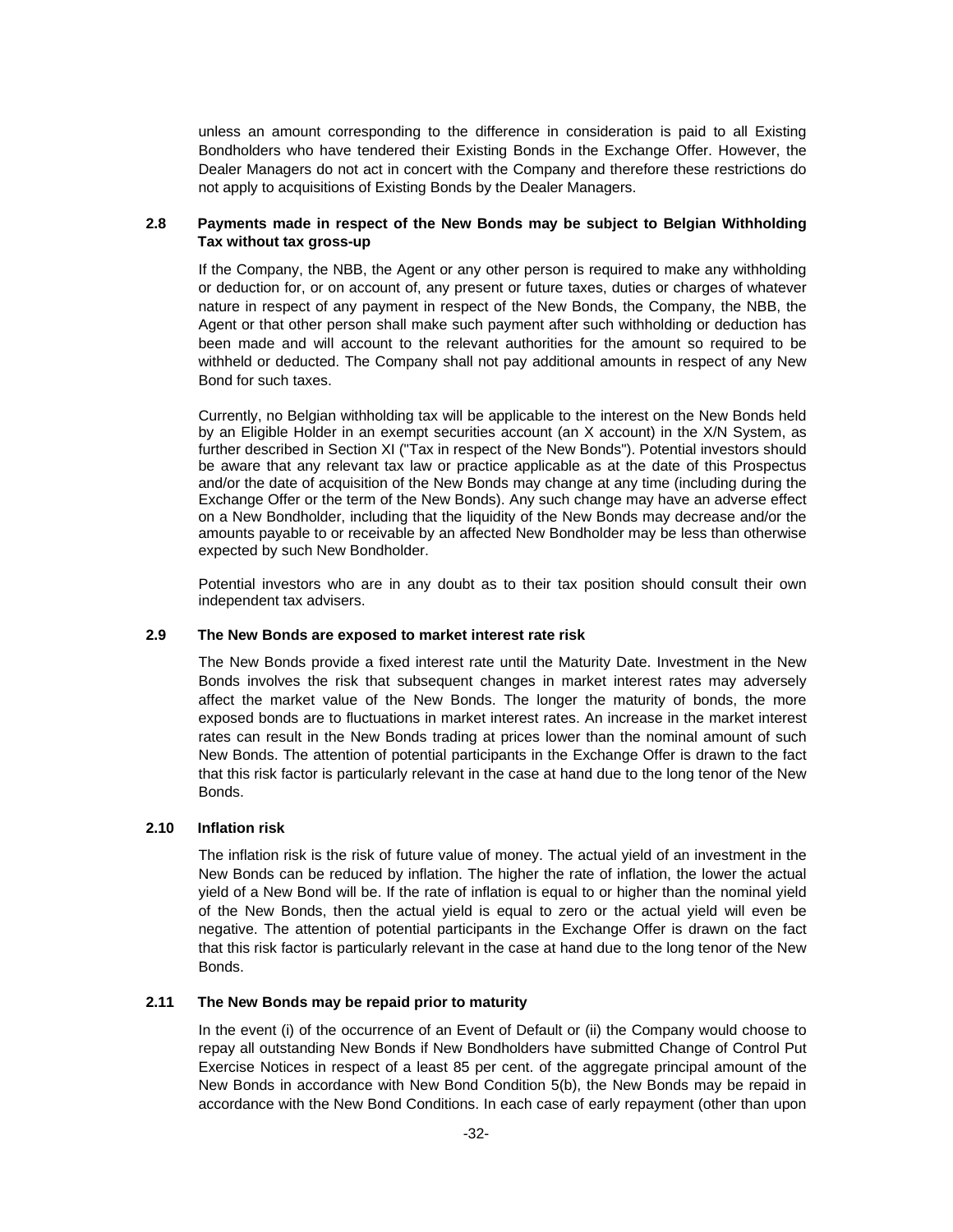the occurrence of a Change of Control), the holder of a New Bond is entitled to receive the principal amount and the interest, if any, accrued since the last interest payment date. In such circumstances, a participant in the Exchange Offer may not be able to reinvest the repayment proceeds (if any) at a yield comparable to that of the New Bonds.

# **2.12 The New Bonds may be repaid prior to maturity in the event of a Change of Control**

Each holder of New Bonds will have the right to require the Company to repay all or any part of such holder's New Bonds at the Put Repayment Amount upon the occurrence of a Change of Control.

The put option may arise at times when prevailing interest rates may be relatively low. In such circumstances, a participant in the Exchange Offer may not be able to reinvest the repayment proceeds (if any) at a yield comparable to that of the New Bonds. Participants in the Exchange Offer should also be aware that the put option may only be exercised in the specified circumstances of a Change of Control as defined in the New Bond Conditions, which may not cover all situations where a change of control may occur or where successive changes of control occur in relation to the Company. Once given, a Change of Control Put Exercise Notice is irrevocable and New Bondholders will be required to undertake in the Change of Control Put Exercise Notice not to sell or transfer the relevant New Bonds until the relevant Change of Control Put Date.

New Bondholders deciding to exercise their put option shall do it through the bank or other Financial Intermediary through which the New Bondholder holds its New Bonds and are advised to check when such Financial Intermediary would require to receive instructions and Change of Control Put Exercise Notices from New Bondholders in order to meet the deadlines for such exercise to be effective. The fees and/or costs, if any, of the relevant Financial Intermediary shall be borne by the relevant New Bondholders. Qualified investors exercising their put option by giving notice of such exercise to any paying agent in accordance with the standard procedures of the NBB, Euroclear or Clearstream, Luxembourg in lieu of depositing a Change of Control Put Exercise Notice with a Financial Intermediary are also advised to check by when the relevant securities settlement system would require to receive notices in order to meet the deadlines for such exercise to be effective.

In the event that some, but not all, New Bondholders exercise their put option, liquidity of any trading market for the remaining New Bonds may be reduced.

However, New Bondholders should be aware of the fact that the exercise by any of them of the put option as a result of the occurrence of a Change of Control will only be effective under Belgian law if, prior to the earliest of (a) the Company being notified by the FSMA of a formal filing of a proposed offer to the shareholders of the Company, or (b) the occurrence of the Change of Control, the general shareholders' meeting of the Company has approved the provisions of New Bond Condition 5(b)(i), (ii) and (iii) and such resolutions were filed with the clerk of the competent commercial court. There can be no assurance that such approval will be granted.

Similarly, New Bondholders should be aware of the fact that if (a) a Change of Control occurs prior to the date on which the Company's general meeting of shareholders approves the Change of Control clause and the relevant resolutions are filed with the clerk of the competent commercial court; and (b) the above-mentioned resolutions are approved and filed prior to July 14, 2014, then the New Bondholders will neither be entitled to the exercise the option set out in Condition 5(b)(i) nor to the increase of the interest rate described in Condition 5(b)(iv).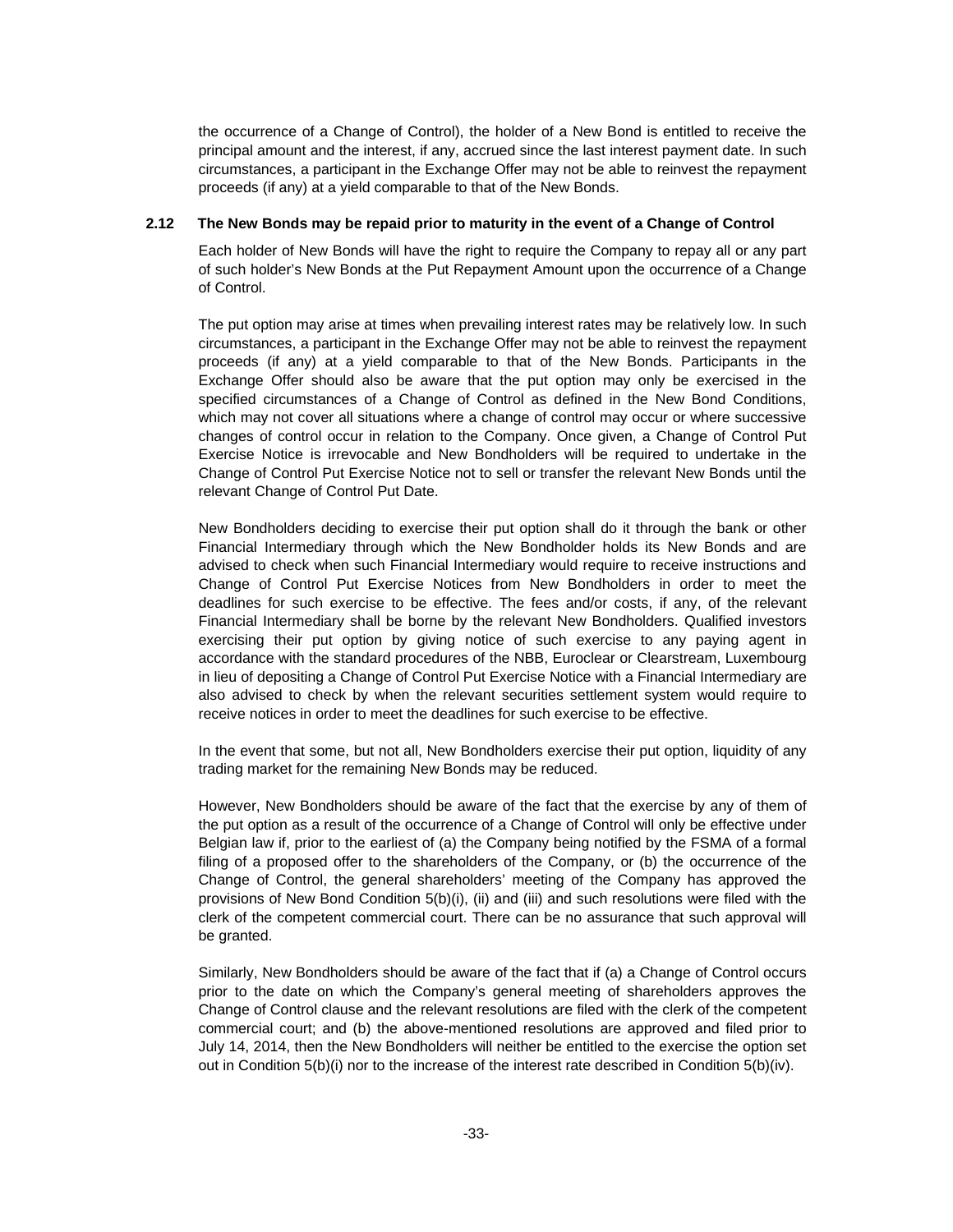# **2.13 The market value of the New Bonds may be affected by the creditworthiness of the Company and a number of additional factors**

The market value of the New Bonds may be affected by the creditworthiness of the Company and a number of additional factors, such as market interest and yield rates and the time remaining to the maturity date and more generally all economic, financial and political events in any country, including factors affecting capital markets generally and the stock exchanges on which the New Bonds will be traded. The Company has from time to time engaged in share buy-backs and may continue to do so in the future, which may affect the creditworthiness of the Company. The price at which a New Bondholder will be able to sell the New Bonds prior to maturity may be at a discount, which could be substantial, from the issue price or the purchase price paid by such purchaser.

The attention of potential participants in the Exchange Offer is drawn on the fact that this risk factor is particularly relevant in the case at hand due to the long tenor of the New Bonds.

# **2.14 The New Bonds may be affected by the global credit market conditions**

Potential participants in the Exchange Offer should be aware of the prevailing and widely reported adverse global credit market conditions (which continue at the date hereof), whereby there is a general lack of liquidity in the secondary market for instruments similar to the New Bonds. The Company cannot predict when these circumstances will change, and if and when they do there can be no assurance that conditions of general market illiquidity for the New Bonds and instruments similar to the New Bonds will not return in the future.

# **2.15 New Bondholders could modify certain New Bond Conditions upon approval by defined majorities of New Bondholders**

The New Bond Conditions contain provisions for calling meetings of New Bondholders to consider matters affecting their interests generally. The meeting of New Bondholders may amongst others and subject to certain defined majorities decide to modify the New Bond Conditions. The provisions on meeting of New Bondholders further permit defined majorities to bind all New Bondholders, including New Bondholders who did not attend and vote at the relevant meeting and New Bondholders who voted in a manner contrary to the majority.

### **2.16 The Company may incur additional indebtedness**

The New Bond Conditions do not limit the amount of unsecured debt instruments that the Company can issue or other forms of indebtedness (whether secured or unsecured) that the Company can incur. If the Company incurs additional indebtedness, it may become more difficult for the Company to meet its obligations under the New Bonds, which could cause the market value of the New Bonds to decrease.

### **2.17 The New Bonds are unsecured obligations which do not benefit from any guarantee**

The right of the New Bondholders to receive payment under the New Bonds is not secured or guaranteed and will effectively be subordinated to any secured indebtedness of the Company, which the Company is allowed to incur pursuant to, and subject to the conditions set forth in, New Bond Condition 3 (*Negative Pledge*). In the event of liquidation, dissolution, reorganization, bankruptcy or similar procedure, whether voluntary or not, affecting the Company, the holders of secured indebtedness will have the right to payment from the assets that secure such indebtedness before such assets can be used to make payments under the New Bonds and other unsecured indebtedness.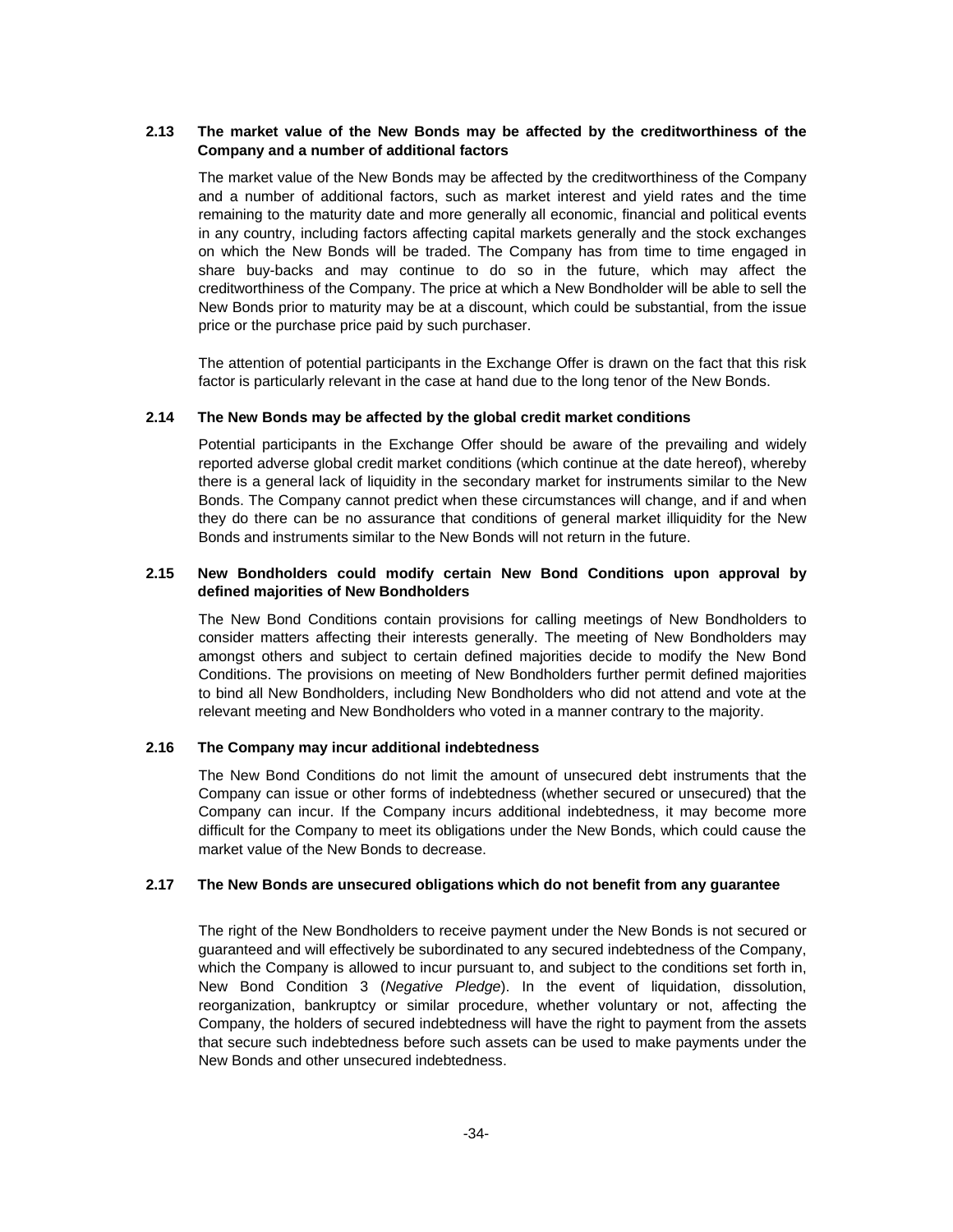#### **2.18 Extension of the financing obtained to purchase the Existing Bonds**

Investors could have obtained financing to purchase the Existing Bonds and should, prior to accepting the Exchange Offer, examine whether the maturity and other terms and conditions of their financing can, as the case may be, be extended until the maturity of the New Bonds.

If the maturity date of such financing is extended or if the financing is refinanced with the view of participating in the Exchange Offer and an Event of Default occurs with respect to the New Bonds or the price at which the New Bonds are traded on the regulated market, decreases significantly, then the New Bondholders will possibly not only be confronted with a loss on its investment, but may also be required to repay the loan as well as the interest in respect of such a loan. Such credit can therefor lead to a significant increase in the loss on the investment for the investor. Potential investors in the New Bonds should therefore not assume that they will be in a position to repay a loan (principal as well as interests on the loan) solely based on a transaction involving the New Bonds. On the contrary, potential investors must carefully assess of their financial situation and in particular assess whether they would be capable to pay interest and to repay the loans. Potential investors must also take into account that they may incur a loss instead of a gain in respect of their investment in the New Bonds.

#### **2.19 Belgian insolvency legislation**

The Company is incorporated and has its registered office in Belgium and can therefore be subject to Belgian insolvency legislation and procedures. The application of these insolvency laws may substantially affect the New Bondholders' claim to obtain repayment (partial or in full) of the New Bonds, *e.g.*, as the result of a suspension of payments, a stay on enforcement measures or an order providing for partial repayment of the New Bonds.

## **2.20 Certain payments in respect of the New Bonds may be impacted by the EU Savings Directive**

Under the EC Council Directive 2003/48/EC on the taxation of savings income (the "**Savings Directive**"), member states of the European Union (the "**EU Member States**" and each a "**EU Member State**") are required to provide to the tax authorities of another EU Member State details of payments of interest (or similar income) paid by a person within its jurisdiction to an individual resident in that other EU Member State or to certain limited types of entities established in that other EU Member State (the "**Disclosure of Information Method**"). However, for a transitional period, Luxembourg and Austria are instead required (unless during that period they elect otherwise) to operate a withholding system (the "**Source Tax**") in relation to such payments (the ending of such transitional period being dependent upon the conclusion of certain other agreements relating to information exchange with certain other countries). A number of non-EU countries and territories including Switzerland have adopted similar measures (a Source Tax in the case of Switzerland). On April 10, 2013 Luxembourg officially announced that it will no longer apply the Source Tax as from January 1, 2015 and will apply the Disclosure of Information Method as from this date.

Investors should note that the European Commission has proposed certain amendments to the Savings Directive, which may, if implemented, amend or broaden the scope of the requirements described above. Potential investors who are in doubt of their tax position, should consult their own independent tax advisers.

If a payment were to be made or collected through a paying agent established in a state which applies the Source Tax and an amount of, or in respect of, tax were to be withheld from that payment, neither the Company nor the Agent nor any other person would be obliged to pay additional amounts to the New Bondholders or to otherwise compensate New Bondholders for the reductions in the amounts that they will receive as a result of the imposition of such Source Tax.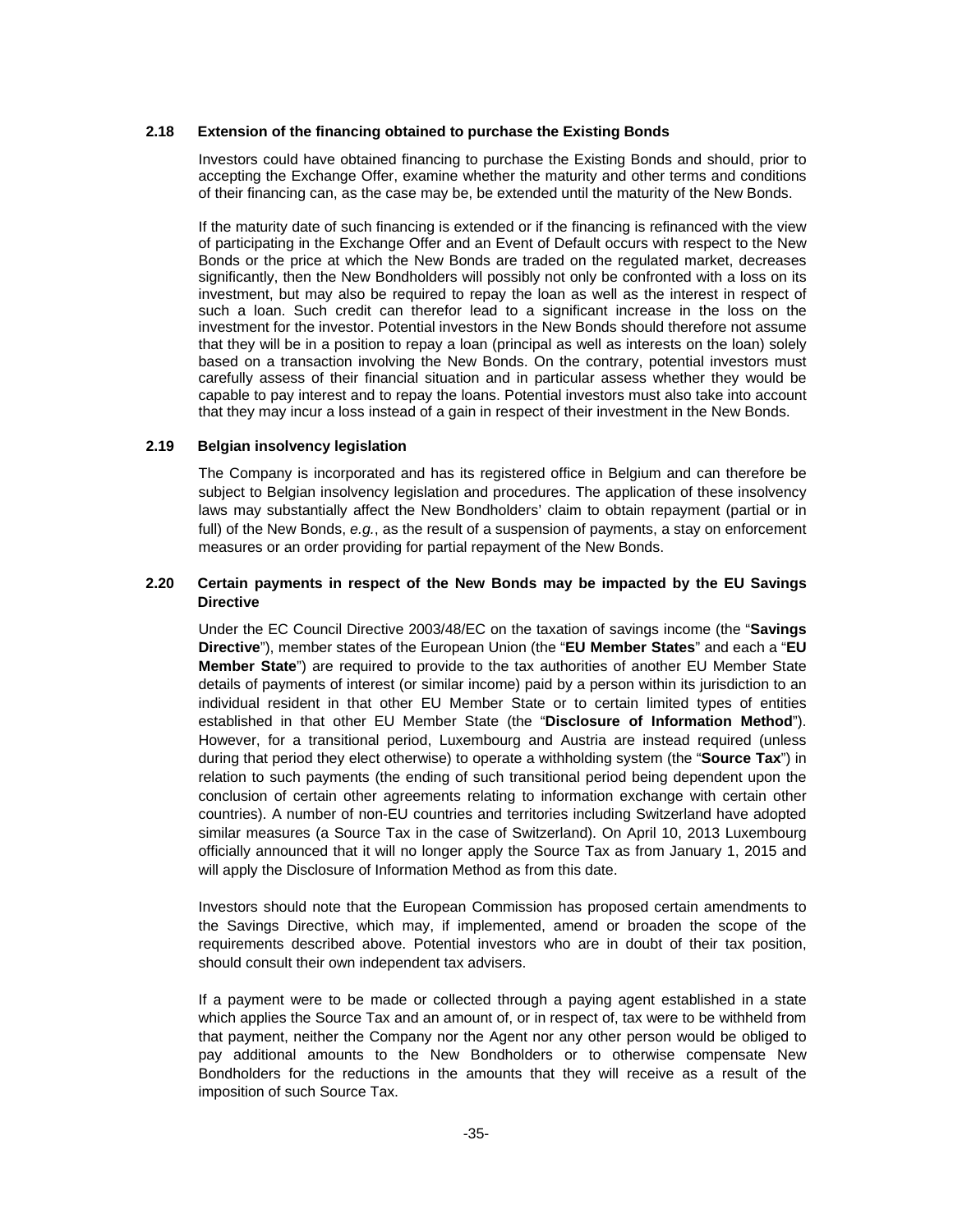#### **2.21 Change in governing law could modify certain New Bond Conditions**

The New Bond Conditions are based on the laws of Belgium in effect as at the date of this Prospectus. No assurance can be given as to the impact of any possible judicial decision or change to the laws of Belgium, the official application, interpretation or the administrative practice after the date of this Prospectus.

#### **2.22 Relationship with the Company**

All notices and payments to be delivered to the New Bondholders will be distributed by the Company to such New Bondholders in accordance with the New Bond Conditions. In the event that a New Bondholder does not receive such notices or payments, its rights may be prejudiced but it may not have a direct claim against the Company with respect to such prejudice.

## **2.23 Reliance on the procedures of the X/N System, Euroclear and Clearstream, Luxembourg for transfer of the New Bonds, payments in respect of the New Bonds and communication with the Company**

The New Bonds will be issued in dematerialized form under the Belgian Companies Code and cannot be physically delivered. The New Bonds will be represented exclusively by book entries in the records of the X/N System. Access to the X/N System is available through its X/N System participants whose membership extends to securities such as the New Bonds. X/N System participants include certain banks, stockbrokers (*beursvennootschappen*), and Euroclear and Clearstream, Luxembourg. Transfers of interests in the New Bonds will be effected between the X/N System participants in accordance with the rules and operating procedures of the X/N System. Transfers between investors will be effected in accordance with the respective rules and operating procedures of the X/N System participants through which they hold their New Bonds. The Company and the Agent will have no responsibility for the proper performance by the X/N System or the X/N System participants of their obligations under their respective rules and operating procedures.

A New Bondholder must rely on the procedures of the X/N System, Euroclear and Clearstream, Luxembourg to receive payments under the New Bonds. The Company will have no responsibility or liability for the records relating to, or payments made in respect of, the New Bonds within the X/N System.

#### **2.24 The Agent is not required to segregate amounts received by it in respect of New Bonds cleared through the X/N System**

The New Bond Conditions and the Paying, Domiciliary and Calculation Agency Agreement provide that the Agent will debit the relevant account of the Company and use such funds to make payment to the New Bondholders. The Paying, Domiciliary and Calculation Agency Agreement provides that the Agent will, simultaneously with the receipt by it of the relevant amounts, pay to the New Bondholders, directly or through the X/N System*,* any amounts due in respect of the relevant New Bonds. However, the Agent is not required to segregate any such amounts received by it in respect of the New Bonds, and in the event that the Agent were subject to insolvency proceedings at any time when it held any such amounts, New Bondholders would not have any further claim against the Company in respect of such amounts, and would be required to claim such amounts from the Agent in accordance with applicable Belgian insolvency laws, because the New Bond Conditions provide that the payment obligations of the Company will be discharged by payment to the Agent in respect of each amount so paid.

### **2.25 The Calculation Agent does not assume any fiduciary or other obligations to the New Bondholders and, in particular, is not obliged to make determinations which protect or further their interests**

KBC will act as the Company's calculation agent for the calculation of the Put Redemption Amount (as defined in the New Bond Conditions) in accordance with the New Bond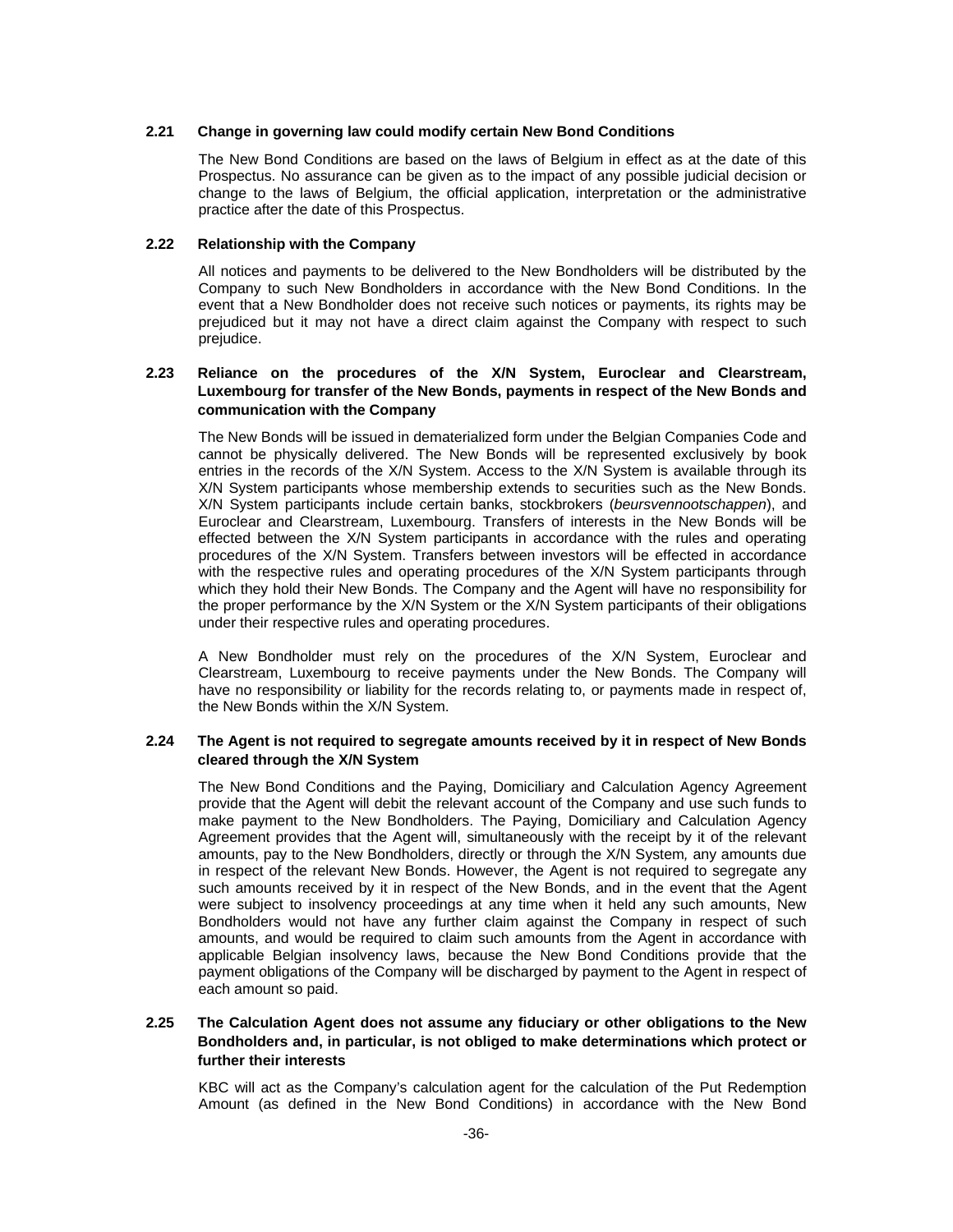Conditions (the "**Calculation Agent**"). In its capacity as Calculation Agent, it will act in accordance with the New Bond Conditions in good faith and endeavour at all times to make its determinations in a commercially reasonable manner. However, New Bondholders should be aware that the Calculation Agent does not assume any fiduciary or other obligations to the New Bondholders and, in particular, is not obliged to make determinations that protect or further the interests of the New Bondholders.

The Calculation Agent may rely on any information to which it should properly have regard that is reasonably believed by it to be genuine and to have been originated by the proper parties. The Calculation Agent shall not be liable for the consequences to any person (including New Bondholders) of any errors or omissions in (i) the calculation by the Calculation Agent of any amount due in respect of the New Bonds or (ii) any determination made by the Calculation Agent in relation to the New Bonds or interest, in each case in the absence of bad faith or wilful default. Without prejudice to the generality of the foregoing, the Calculation Agent shall not be liable for the consequences to any person (including New Bondholders) of any such errors or omissions arising as a result of (i) any information provided to the Calculation Agent proved to have been incorrect or incomplete or (ii) any relevant information not being provided to the Calculation Agent on a timely basis.

#### **2.26 Exchange rate risks and exchange controls**

The Company will pay principal and interest on the New Bonds in euro. This presents certain risks relating to currency conversions if an investor's financial activities are denominated principally in a currency or currency unit (the "**Investor's Currency**") other than euro. These include the risk that exchange rates may significantly change (including changes due to devaluation of the euro or revaluation of the Investor's Currency) and the risk that authorities with jurisdiction over the Investor's Currency may impose or modify exchange controls. An appreciation in the value of the Investor's Currency relative to euro would decrease (i) the Investor's Currency equivalent yield on the New Bonds, (ii) the Investor's Currency equivalent value of the principal payable on the New Bonds and (iii) the Investor's Currency equivalent market value of the New Bonds.

Government and monetary authorities may impose (as some have done in the past) exchange controls that could adversely affect an applicable exchange rate. As a result, investors may receive less interest or principal than expected, or no interest or principal.

#### **2.27 Eurozone crisis**

Potential participants in the Exchange Offer should be aware of the crisis affecting the Eurozone, the turbulence in the global credit markets and the general economic outlook. The Company cannot predict when these circumstances will change and potential investors need to be aware of the significant uncertainty about future developments in this regard.

#### **2.28 The Company, the Dealer Managers, the Agent and the Calculation Agent may engage in transactions adversely affecting the interests of the New Bondholders**

The Dealer Managers, the Agent and the Calculation Agent might have conflicts of interest that could have an adverse effect on the interests of the New Bondholders. Potential investors should be aware that the Company is involved in a general business relation and/or in specific transactions with the Dealer Managers, the Agent and the Calculation Agent as set out in Section XI.1 and that they might have conflicts of interest that could have an adverse effect on the interests of the New Bondholders. Potential participants in the Exchange Offer should also be aware that the Dealer Managers, the Agent and the Calculation Agent may from time to time hold debt securities, shares and/or other financial instruments of the Company.

Within the framework of its normal business relationship or financing arrangements with its banks, Bekaert has entered or could enter into loans or other facilities with the Dealer Managers and/or the Agent (or some of its affiliates) (via bilateral transactions and/or syndicated loans together with other banks) (the "**Debt Financings**"). The terms and conditions of the Debt Financings may differ from the New Bond Conditions. In addition, as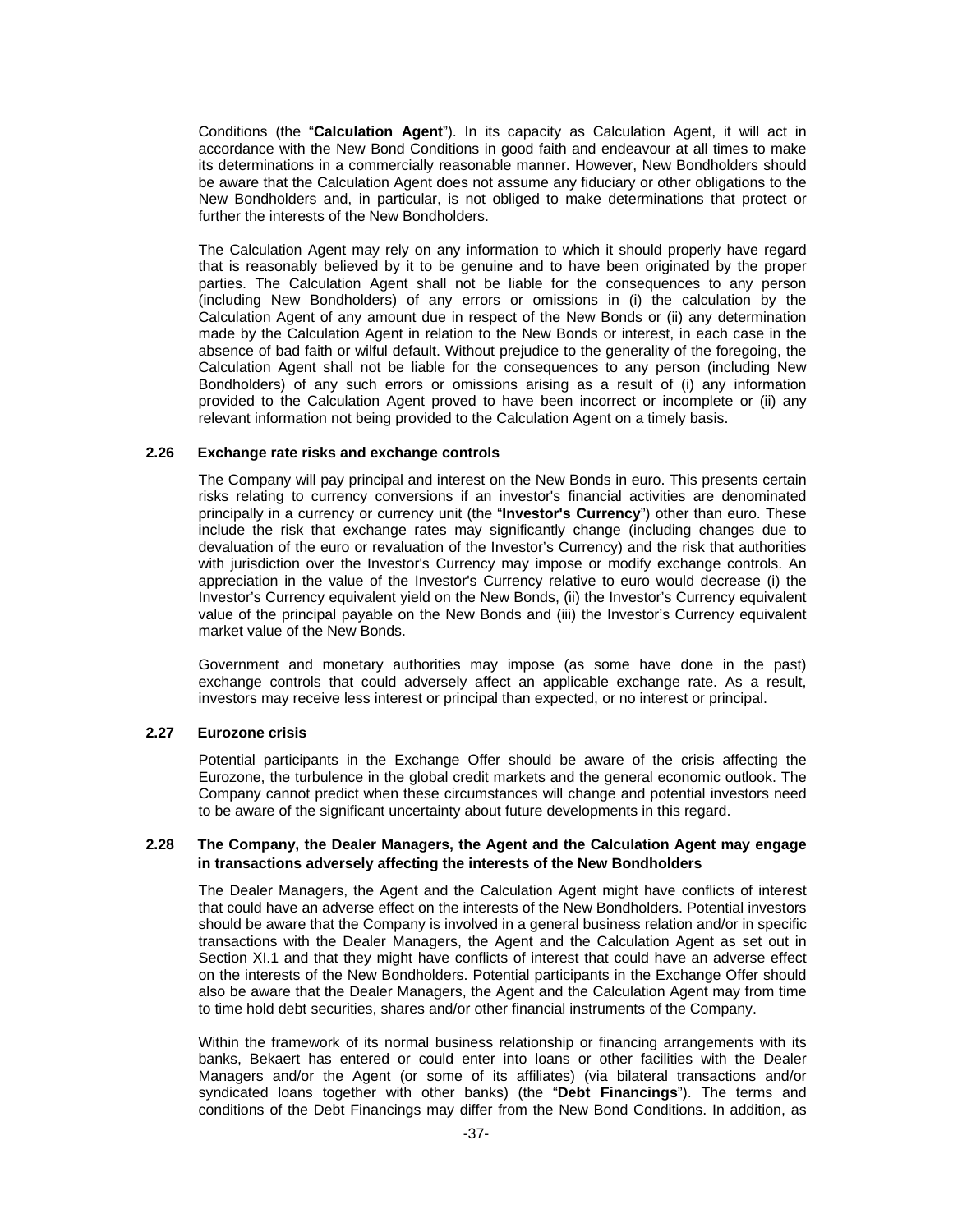part of the Debt Financings, the respective lenders may have the benefit of guarantees and/or security rights, whereas the New Bondholders will not have the benefit from similar guarantees and/or security rights, because the grant of guarantees and/or security rights to such lenders is not restricted by the negative pledge under the New Bond Conditions. This results in the New Bondholders being subordinated to the lenders under such Debt Financings. As a consequence the Dealer Managers and/or the Agent may have interests that are different than and/or adverse to the interests of the New Bondholders during the term of the New Bonds. Such diverging interests may manifest themselves, for example, in case of an event of default under such facility agreements before the maturity of the New Bonds or in case of a mandatory early repayment and may have a negative impact on the repayment capacity of the Company. The Dealer Managers and/or Agent have, in their capacity of lender, no obligation to take into account the interests of the New Bondholders when exercising their rights as lender under such facility agreements.

The New Bondholders should be aware of the fact that the Agent and Dealer Manager(s), when they act as lender to the Company or any of its affiliates (or when they act in any other capacity whatsoever), have no fiduciary duties or other duties whatsoever *vis-à-vis* the New Bondholders. They are under no obligation to take into account the interests of the New Bondholders.

#### **2.29 Legal investment considerations may restrict certain investments**

The investment activities of certain investors are subject to legal investment laws and regulations, or review or regulation by certain authorities. Each potential participant in the Exchange Offer should consult its own legal advisers to determine whether and to what extent (i) New Bonds are legal investments for it, (ii) New Bonds can be used as collateral for various types of borrowing and (iii) other restrictions apply to its purchase or pledge of any New Bonds. The investors should consult their own legal advisers to determine the appropriate treatment of New Bonds under any applicable risk-based capital or similar rules.

#### **2.30 Investors may be required to pay taxes or other documentary charges or duties in Luxembourg or in any other jurisdiction**

Potential purchasers and sellers of the New Bonds should be aware that they may be required to pay taxes or other documentary charges or duties in accordance with the laws and practices of the country where the New Bonds are transferred or other jurisdictions. Existing Bondholders tendering their Existing Bonds in the Exchange Offer, may be subject to income tax in Luxembourg (see Section X.15.2). Potential investors are advised not to rely upon the tax summary contained in this Prospectus but to ask their own tax adviser's advice on their individual taxation with respect to the acquisitions, sale and repayment of the New Bonds. Only these advisors are in a position to duly consider the specific situation of the potential investors. This investment consideration has to be read in connection with the taxation sections of the Prospectus In addition, Existing Bondholders intending to participate in the Exchange Offer should be aware that tax regulations and their application by the relevant taxation authorities change from time to time. Accordingly, it is not possible to predict the precise tax treatment which will apply at any given time. This is particularly relevant since the New Bond Conditions do not contain a tax gross-up provision.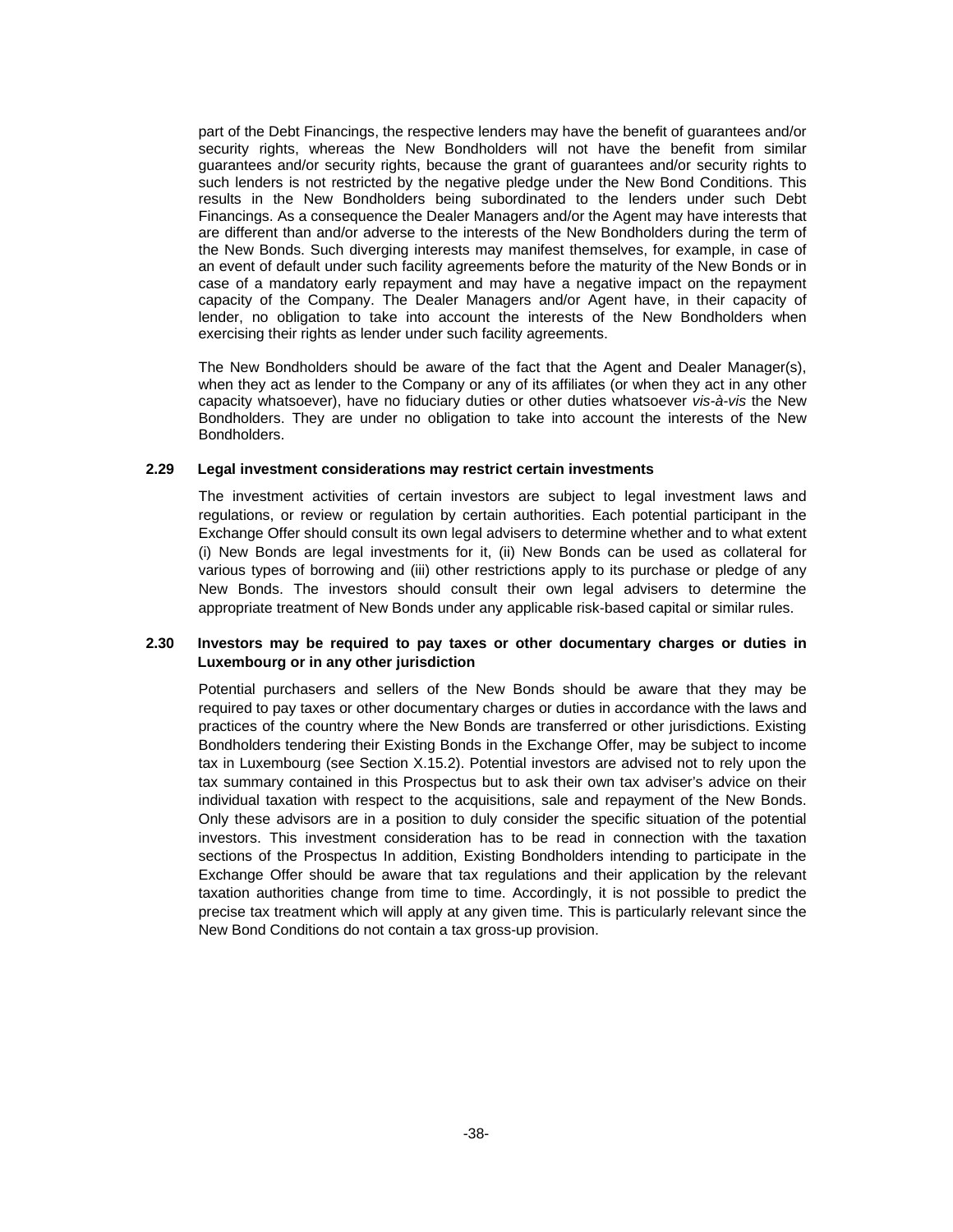## **II. TERMS AND CONDITIONS OF THE NEW BONDS**

*Set forth below are the terms and conditions (the "Terms and Conditions") of the New Bonds (as defined below), save for the paragraphs in italics that shall be read as complementary information.* 

The issue of the 4.750 per cent. fixed rate new bonds due October 17, 2020 (the "**New Bonds**", which expression shall, in these Terms and Conditions unless otherwise indicated or unless the context otherwise requires, include any Further New Bonds) by NV Bekaert SA (the "**Company**") was (save in respect of any Further New Bonds) authorized by a resolution of the board of directors of the Company adopted on September 12, 2013. The issue and delivery of the New Bonds will occur on October 17, 2013 (the "**Issue Date**") and trading of the New Obligations on the regulated market of NYSE Euronext Brussels will start on the same date.

The New Bonds are issued subject to and with the benefit of a paying, domiciliary and calculation agency agreement (such agreement as amended and/or supplemented and/or restated from time to time, the "**Paying, Domiciliary and Calculation Agency Agreement**") to be entered into between the Company and KBC Bank NV as paying agent and domiciliary agent (the "**Agent**", which expression shall include any successors as paying agent and domiciliary agent under the Paying, Domiciliary and Calculation Agency Agreement) at the latest on the Issue Date. The statements in these Terms and Conditions include summaries of, and are subject to, the detailed provisions of the Paying, Domiciliary and Calculation Agency Agreement. Copies of the Paying, Domiciliary and Calculation Agency Agreement are available for inspection during normal business hours at the registered office of the Agent (Havenlaan 2, 1080 Brussels, Belgium). The New Bondholders are bound by and are deemed to have notice of all the provisions of the Paying, Domiciliary and Calculation Agency Agreement applicable to them.

A clearing agreement in Dutch will be entered into in relation to the clearing of the New Bonds between the Company, the NBB and the Agent on or about the Issue Date (the "**Clearing Agreement**").

References herein to "Conditions" are, unless the context requires otherwise, to the numbered paragraphs below.

#### **1. DEFINITIONS**

"**Agent**" has the meaning attributed thereto in the introduction to the Terms and Conditions.

"**Business Day**" means a day (other than a Saturday or Sunday) on which the TARGET2 System is operating for the settlement of payments in euro and on which banks in Belgium are open for general business.

"**Calculation Agent**" means KBC Bank NV.

A "**Change of Control**" shall occur if an offer is made by any person, other than an Exempt Person, to all (or as nearly as may be practicable all) shareholders of the Company (or all (or as nearly as may be practicable all) such shareholders of the Company other than the offeror and/or any parties acting in concert (as defined in article 3, §1, 5°, of the Takeover Law) with the offeror) to acquire all or a majority of the issued ordinary share capital of the Company and (the period of such offer being closed, the definitive results of such offer having been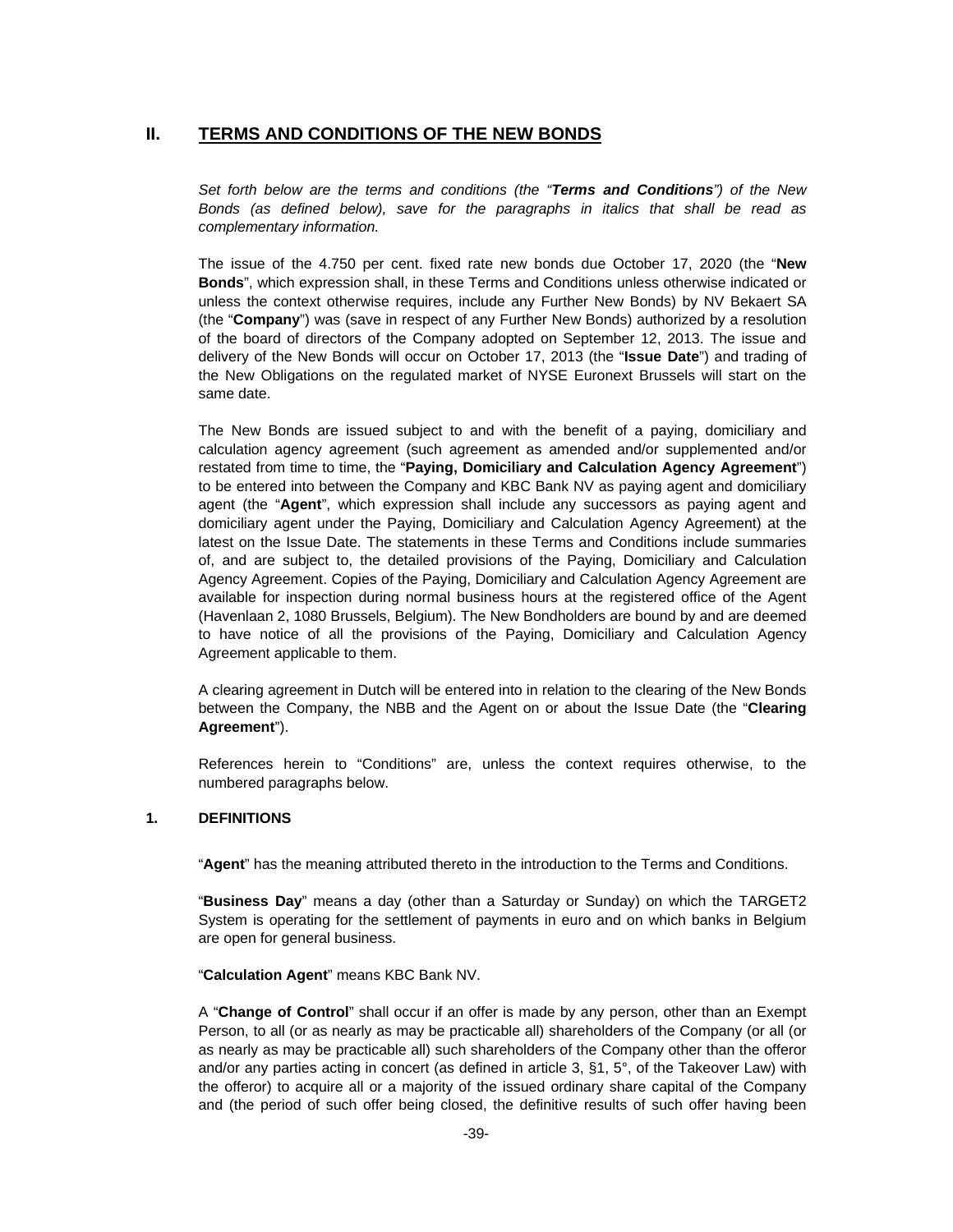announced and such offer having become unconditional in all respects) the offeror has acquired or, following the publication of the results of such offer by the offeror, is entitled to acquire as a result of such offer, post completion thereof, ordinary shares of the Company or other voting rights of the Company so that it has the right to cast more than 50 per cent. of the votes which may ordinarily be cast on a poll at a general shareholders' meeting of the Company, whereby the date on which the Change of Control shall be deemed to have occurred shall be the date of the publication by the offeror of the results of the relevant offer (and for the sake of clarity prior to any reopening of the offer in accordance with article 42 of the Belgian Royal Decree of April 27, 2007 on takeover bids).

"**Change of Control Notice**" has the meaning attributed thereto in Condition 5(b)(iii).

"**Change of Control Put Date**" means the fourteenth Business Day after the expiry of the Change of Control Put Exercise Period.

"**Change of Control Put Exercise Period**" means the period commencing on the date of a Change of Control and ending 45 calendar days following the date on which a Change of Control Notice is given to the New Bondholders.

"**Change of Control Resolutions**" means one or more resolutions duly adopted at a general shareholders' meeting of the Company approving the provisions (i), (ii) and (iii) of Condition 5(b).

"**Clearing Agreement**" has the meaning attributed thereto in the introduction to the Terms and Conditions.

"**Clearstream, Luxembourg**" means Clearstream Banking, *société anonyme*, 42, avenue J.F. Kennedy, L-1855 Luxembourg, Grand Duchy of Luxembourg.

"**Company**" has the meaning attributed thereto in the introduction to the Terms and Conditions.

"**EUR**", "**euro**" or "**€**" means the currency introduced at the start of the third stage of European economic and monetary union pursuant to the Treaty on the Functioning of the European Union, as amended.

"**Euroclear**" means Euroclear Bank NV/SA, Koning Albert II-laan 1, B-1210 Brussels, Belgium.

"**Exempt Person**" means Stichting Administratiekantoor Bekaert, either by itself or acting together with any person with whom Stichting Administratiekantoor Bekaert is acting in concert (as defined in article 3, §1, 5°, of the Takeover Law).

"**Event of Default**" has the meaning attributed thereto in Condition 7.

"**Further New Bonds**" means any further New Bonds issued pursuant to Condition 10 and consolidated and forming a single series with the then outstanding New Bonds.

"**FSMA**" means the Belgian Financial Markets and Services Authority (*Autoriteit voor Financiële Markten en Diensten*).

"**Interest Payment Date**" has the meaning attributed thereto in Condition 4(a).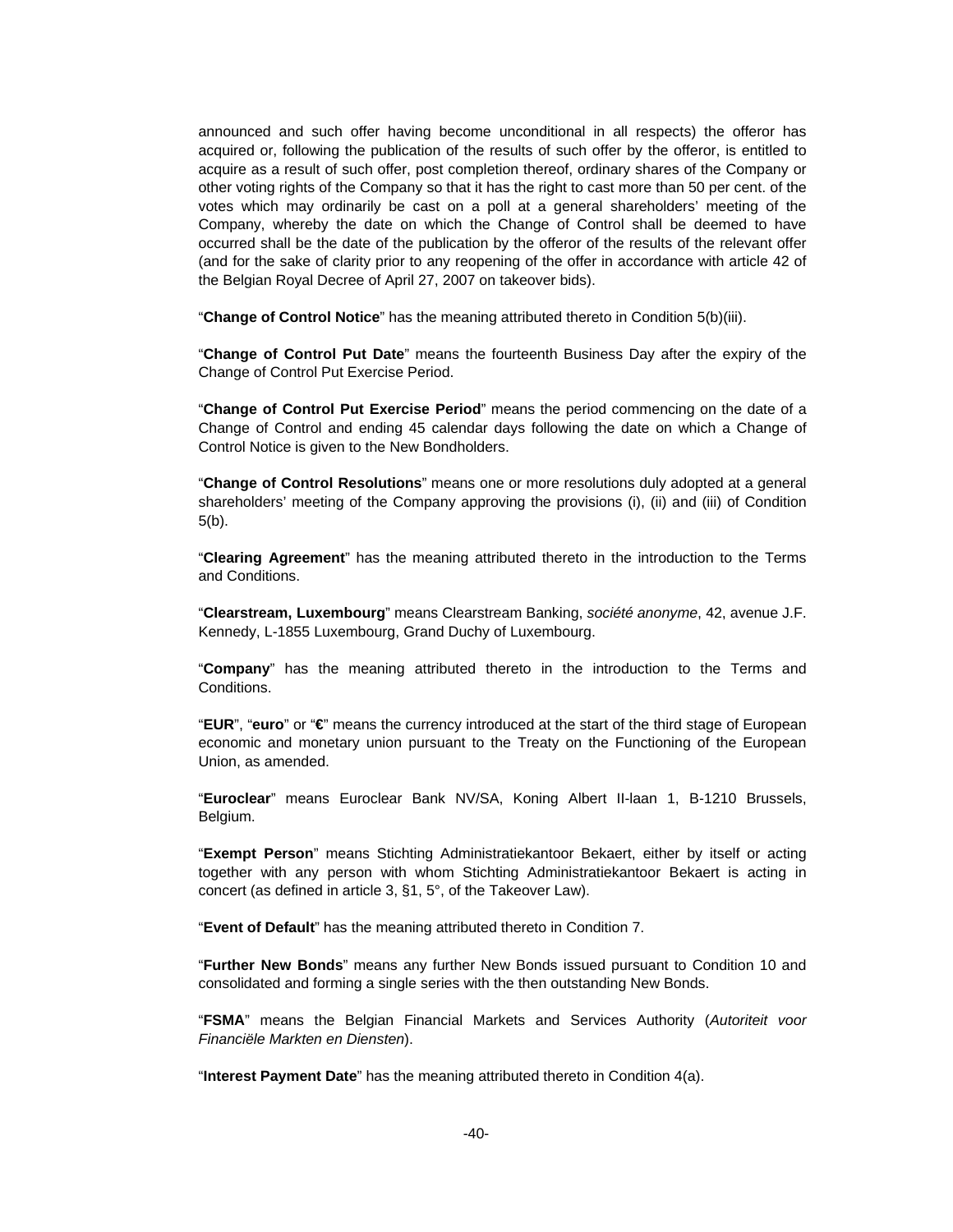"**Interest Period**" means the period beginning on (and including) the Issue Date and ending on (but excluding) the first Interest Payment Date and each successive period beginning on (and including) an Interest Payment Date and ending on (but excluding) the next succeeding Interest Payment Date.

"**Intermediary**" means a bank or other financial intermediary through which the holder of New Bond(s) holds New Bond(s).

"**Issue Date**" has the meaning attributed thereto in the introduction to the Terms and Conditions.

"**Maturity Date**" means October 17, 2020.

"**NBB**" means the National Bank of Belgium, de Berlaimontlaan 14, 1000 Brussels, Belgium.

"**New Bonds**" has the meaning attributed thereto in the introduction to the Terms and Conditions.

"**New Bondholder**" means, in respect of any New Bond, the person entitled thereto in accordance with the X/N System Regulations.

"**New Issuer**" has the meaning attributed thereto in Condition 11.

"**Paying, Domiciliary and Calculation Agency Agreement**" has the meaning attributed thereto in the introduction to the Terms and Conditions.

"**Principal Amount**" has the meaning attributed thereto in Condition 2(b).

"**Put Repayment Amount**" means an amount per New Bond calculated by the Calculation Agent by multiplying the Repayment Rate by the Principal Amount of such New Bond and rounding, if necessary, the resultant figure to the nearest minimum sub-unit of euro (half of such unit being rounded downwards), and by adding any accrued but unpaid interest of such New Bond to (but excluding) the relevant repayment date.

"**Relevant Creditors**" means each person or legal entity that is a holder of bonds or other debt securities of the Company, traded on a regulated market, an over-the-counter market or otherwise, and with an original maturity in excess of one year.

"**Repayment Rate**" means MIN (101 per cent.; 100 per cent. x Exp (T x 0.74720148386 per cent.)), rounded down to the  $9<sup>th</sup>$  decimal.

"**T**" means the time, expressed in decimals of a year, elapsed from (and including) the date of issue of the relevant New Bonds until (and including) the relevant repayment date.

For the avoidance of doubt, 'Exp' means the exponential function meaning the function  $e^x$ , where e is the number (approximately 2.718) such that the function  $e^{\bar{x}}$  equals its own derivative.

*The Put Repayment Amount reflects a maximum yield of 0.75 points above the yield of the*  relevant New Bonds on the date of issue of the New Bonds up to the Maturity Date in *accordance with the Royal Decree of May 26, 1994 on the deduction of withholding tax, which requires that in relation to New Bonds that can be traded on N accounts, if investors exercise a right to have the New Bonds repaid early, the actuarial return cannot exceed the actuarial return of the New Bonds upon the issue up to the final maturity by more than 0.75 points.*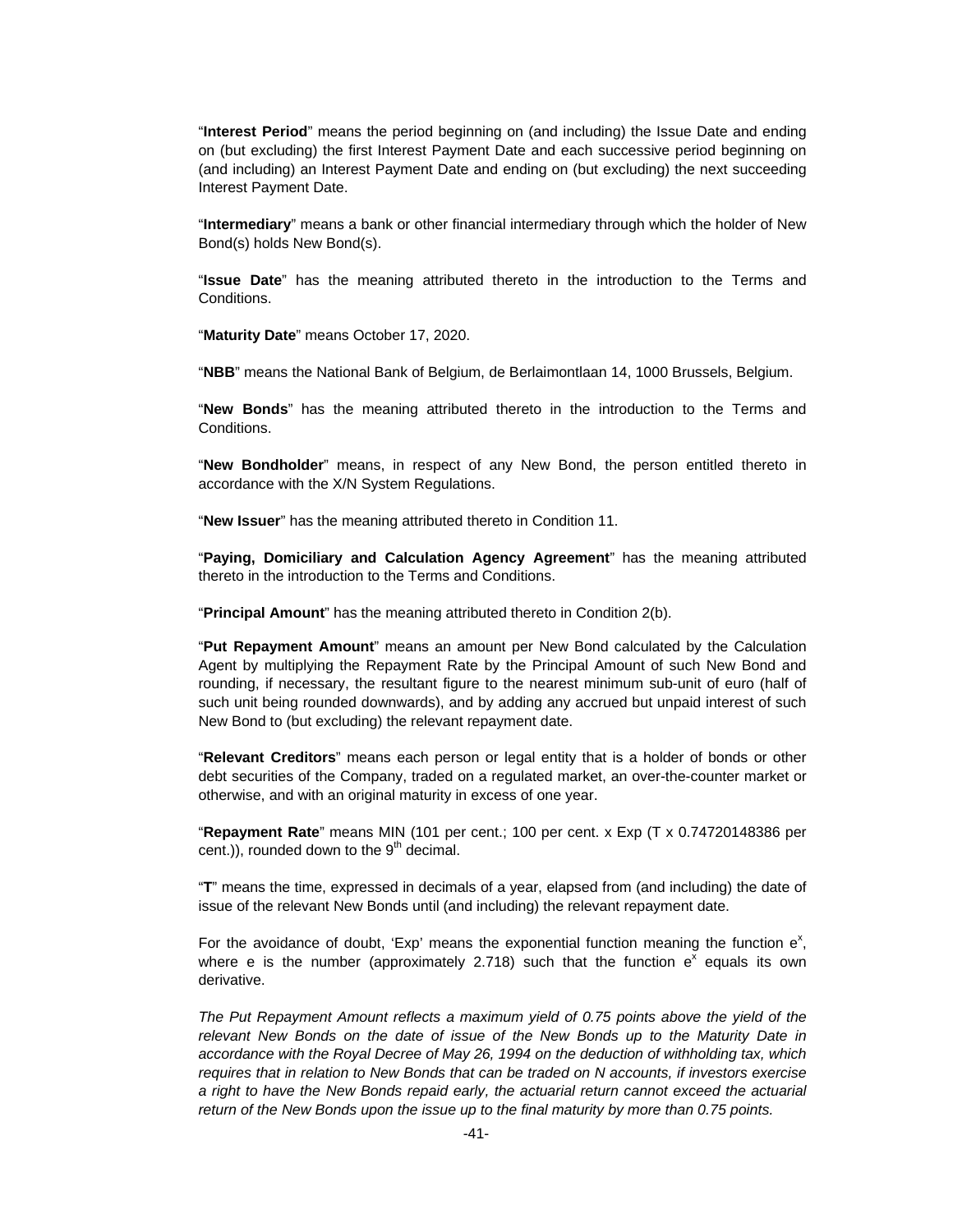"**Takeover Law**" means the Belgian law of April 1, 2007 on takeover bids, as amended.

"**TARGET2 System**" means the Trans-European Automated Real-Time Gross Settlement Express Transfer (TARGET2) system, or any successor thereto.

"**X/N System**" has the meaning attributed thereto in Condition 2(a).

"**X/N System Regulations**" has the meaning attributed thereto in Condition 2(a).

References to any law, act or statute or any provision thereof shall be deemed also to refer to any statutory modification or re-enactment thereof or any statutory instrument, order or regulation made thereunder or under such modification or re-enactment.

#### **2. FORM, DENOMINATION AND STATUS**

#### *(a) Form*

The New Bonds are issued in dematerialized form in accordance with article 468 *et seq.* of the Belgian Companies Code (*Wetboek van Vennootschappen*) and cannot be physically delivered. The New Bonds will be exclusively represented by book-entries in the records of the X/N securities settlement system operated by the NBB or any successor thereto (the "**X/N System**"). The New Bonds can be held by their holders through participants in the X/N System, including Euroclear and Clearstream, Luxembourg and through other Intermediaries that in turn hold the New Bonds through Euroclear and Clearstream, Luxembourg, or other participants in the X/N System.

The New Bonds are accepted for clearance through the X/N System, and are accordingly subject to the applicable Belgian clearing regulations, including the Belgian law of August 6, 1993 on transactions in certain securities, its implementing Belgian Royal Decrees of May 26, 1994 and June 14, 1994 and the rules of the X/N System and its annexes, as issued or modified by the NBB from time to time (the laws, decrees and rules mentioned in this Condition are referred to herein as the "**X/N System Regulations**"). Title to the New Bonds will pass by account transfer. The New Bonds may not be exchanged for New Bonds in bearer form.

If at any time the New Bonds are transferred to another securities settlement system that is not operated or not exclusively operated by the NBB, these provisions shall apply *mutatis mutandis* to such successor securities settlement system and successor securities settlement system operator or any additional securities settlement system and additional securities settlement system operator.

#### *(b) Denomination*

The New Bonds will have a denomination of EUR 1,000 each (the "**Principal Amount**").

#### *(c) Status*

The New Bonds constitute direct, unconditional, unsubordinated and (subject to Condition 3) unsecured obligations of the Company. The New Bonds rank and will at all times rank *pari passu*, without any priority among themselves and equally with all other existing and future unsubordinated and unsecured obligations of the Company, save for such obligations as may be preferred by provisions of law that are both mandatory and of general application.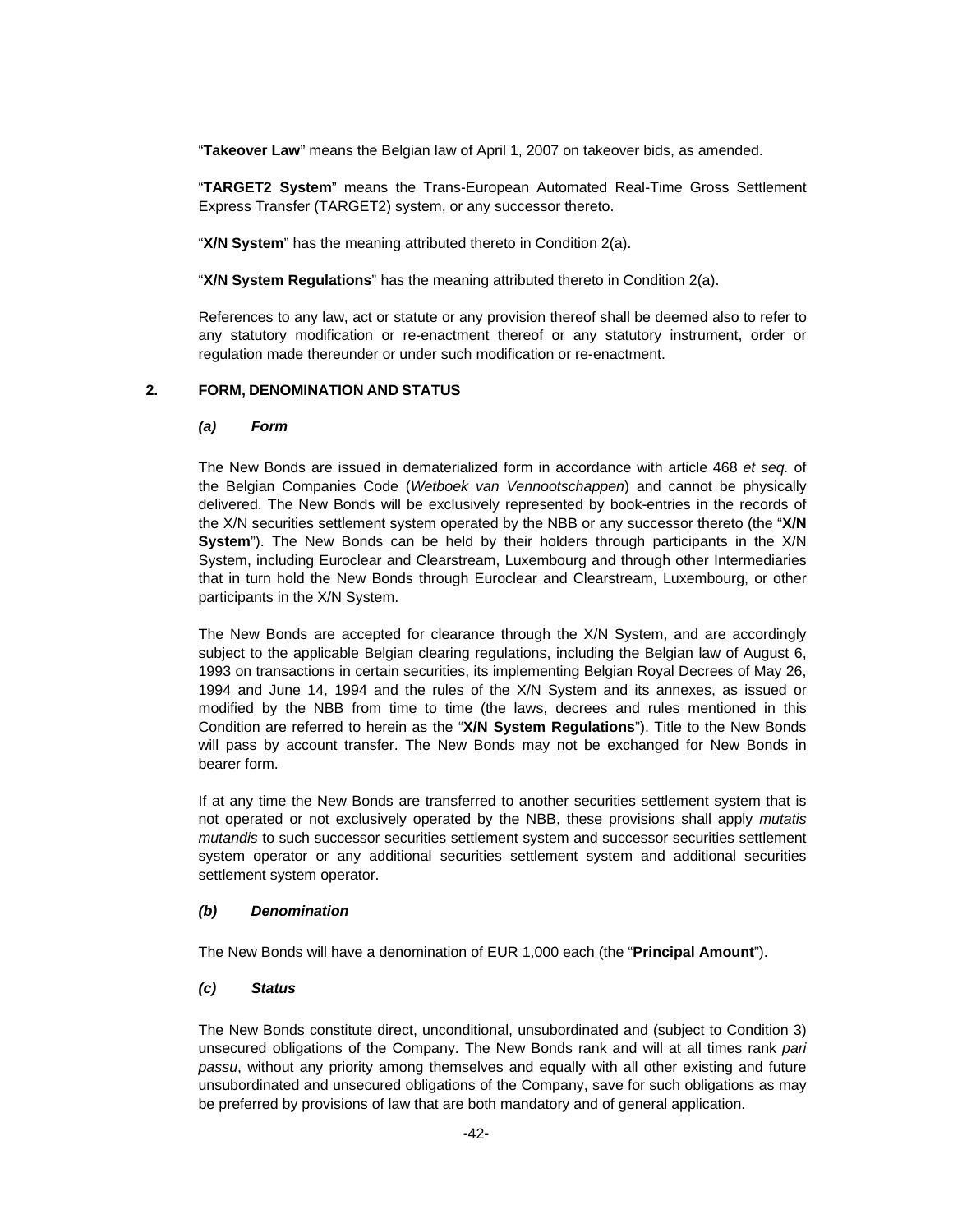## **3. NEGATIVE PLEDGE**

The Company undertakes that, so long as any New Bond remains outstanding, it will not grant any security interest or other rights of priority in favor of Relevant Creditors over its present or future assets unless the New Bonds equally benefit from the latter (or from substantially the same security interest or other right of priority) in the same rank.

The above, however, is without prejudice to:

- (a) the right of the Company to grant security over its assets or to set other preference rights in favor of persons other than Relevant Creditors;
- (b) the right or the obligation of the Company to grant security or preference rights or have security or privileges granted over its assets pursuant to mandatory provisions of any applicable law;
- (c) the right of the Company to grant security over a certain asset with a view to the financing of such asset; and
- (d) the right of the Company to grant security interests over existing assets upon the acquisition of such assets by the Company.

## **4. INTEREST**

## *(a) Interest Rate and Interest Payment Dates*

Each New Bond bears interest from (and including) the Issue Date at the rate of 4.750 per cent. per annum (gross) calculated by reference to its Principal Amount (*i.e.*, EUR 47.50 per New Bond) and such interest amount is payable annually in arrears in equal instalments on October 17 ( "**Interest Payment Date**"), commencing with the Interest Payment Date falling on October 17, 2014.

When interest is required to be calculated in respect of any period which is shorter than an Interest Period, it shall be calculated on the basis of (i) the actual number of days in the relevant period from (and including) the first day of such period to (but excluding) the date on which it falls due divided by (ii) the actual number of days from (and including) the immediately preceding Interest Payment Date (or, if none, the Issue Date) to (but excluding) the next following Interest Payment Date.

## *(b) Accrual of Interest*

Each New Bond will cease to bear interest from and including its due date for repayment thereof unless payment of principal is improperly withheld or refused or unless default is otherwise made in respect of payment, in which event interest will continue to accrue at the rate specified in Condition 4(a) (both before and after judgment) until the day on which all sums due in respect of such New Bond up to that day are received by or on behalf of the relevant holder.

## **5. REPAYMENT, PURCHASE AND CANCELLATION**

## *(a) Final Repayment*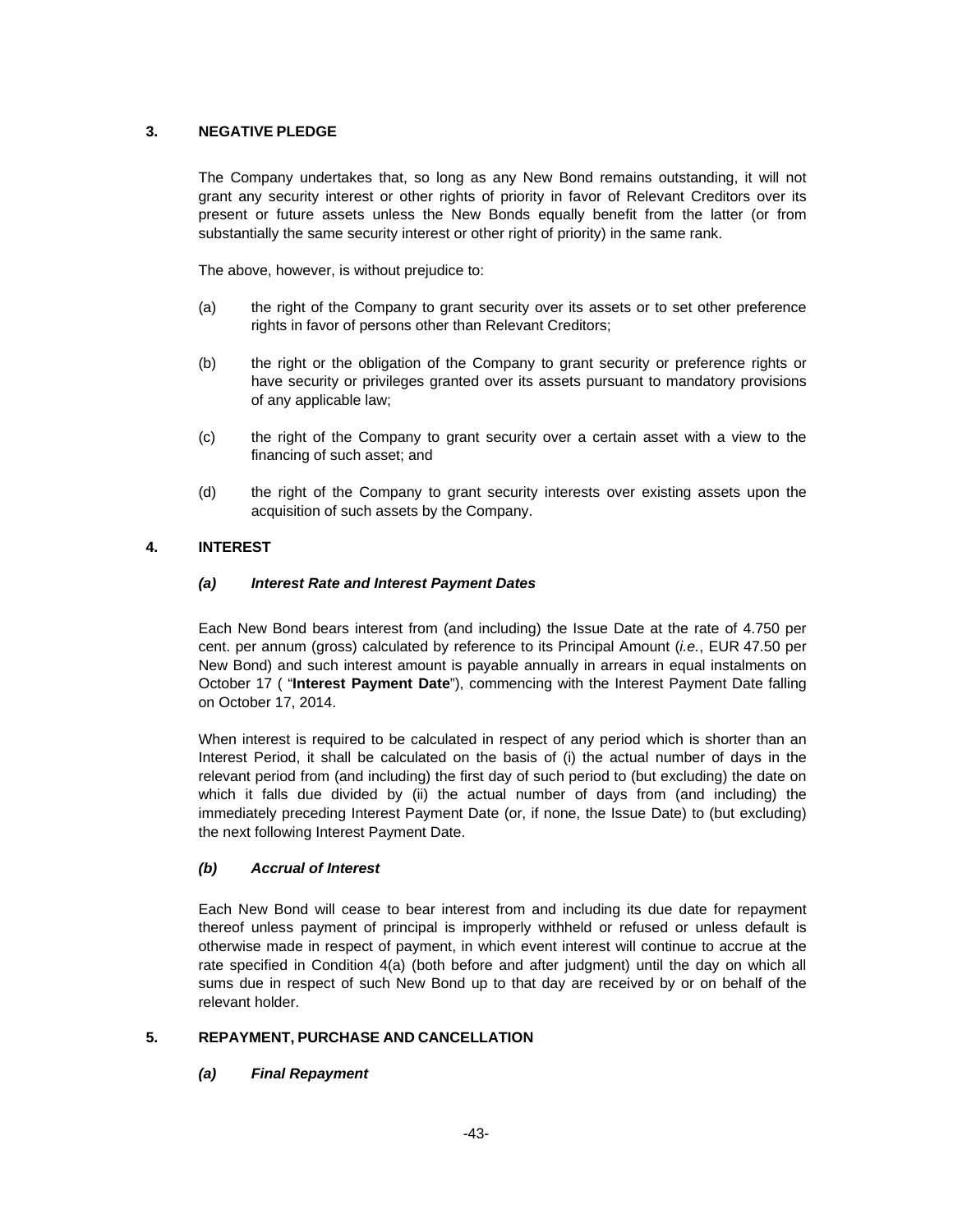Unless previously purchased and cancelled or repaid as herein provided, the New Bonds will be repaid by the Company at their Principal Amount on the Maturity Date.

The New Bonds may only be repaid at the option of the Company prior to the Maturity Date in accordance with Condition 5(b)(ii).

#### *(b) Repayment Upon a Change of Control*

#### *(i) At the Option of New Bondholders*

In the event that a Change of Control occurs, each New Bondholder will have the right to require the Company to repay all or part of such New Bondholder's New Bonds on the Change of Control Put Date at the Put Repayment Amount.

To exercise such right, the relevant New Bondholder must deliver to his/her Intermediary (for further delivery to the Company) at any time during the Change of Control Put Exercise Period a duly completed and signed notice of exercise (a "**Change of Control Put Exercise Notice**") substantially in the form attached to this Prospectus, as Annex 4, and obtainable upon request during usual business hours from the specified office of the Agent or on the website of the Company (www.bekaert.com).

A Change of Control Put Exercise Notice, once delivered, shall be irrevocable. By delivering a Change of Control Put Exercise Notice, the New Bondholder shall undertake to hold the relevant New Bonds up to the date of effective repayment of the relevant New Bonds.

Payment in respect of any such New Bond shall be made by transfer to a euro account maintained with a bank in a city in which banks have access to the TARGET2 System as specified by the relevant New Bondholder in the relevant Change of Control Put Exercise Notice.

The Company shall repay all New Bonds that are the subject of Change of Control Put Exercise Notices delivered as aforesaid on the Change of Control Put Date.

*New Bondholders should be aware that the exercise by any of them of the option set out in Condition 5(b)(i) will only be effective under Belgian law if, prior to the earliest of (a) the Company being notified by the FSMA of a formal filing of a proposed offer to the shareholders of the Company or (b) the occurrence of the Change of Control, the Change of Control Resolutions (x) have been approved by the shareholders of the Company in a general shareholders' meeting and (y) have been filed with the clerk of the commercial court (griffie van de rechtbank van koophandel) of Kortrijk.* 

*The Company undertakes to (a) submit the Change of Control Resolutions for approval at the general shareholders' meeting of the Company scheduled to be held in the second quarter of 2014 and (b) file a copy of the Change of Control Resolutions immediately after approval.* 

There can be no assurance that such approval will be granted at such meeting. If a Change *of Control occurs prior to such approval and filing, New Bondholders will not be entitled to exercise the option set out in Condition 5(b)(i).*

*(ii) Company's Call* 

If, as a result of Condition 5(b)(i), New Bondholders submit Change of Control Put Exercise Notices in respect of at least 85 per cent. of the aggregate Principal Amount of the New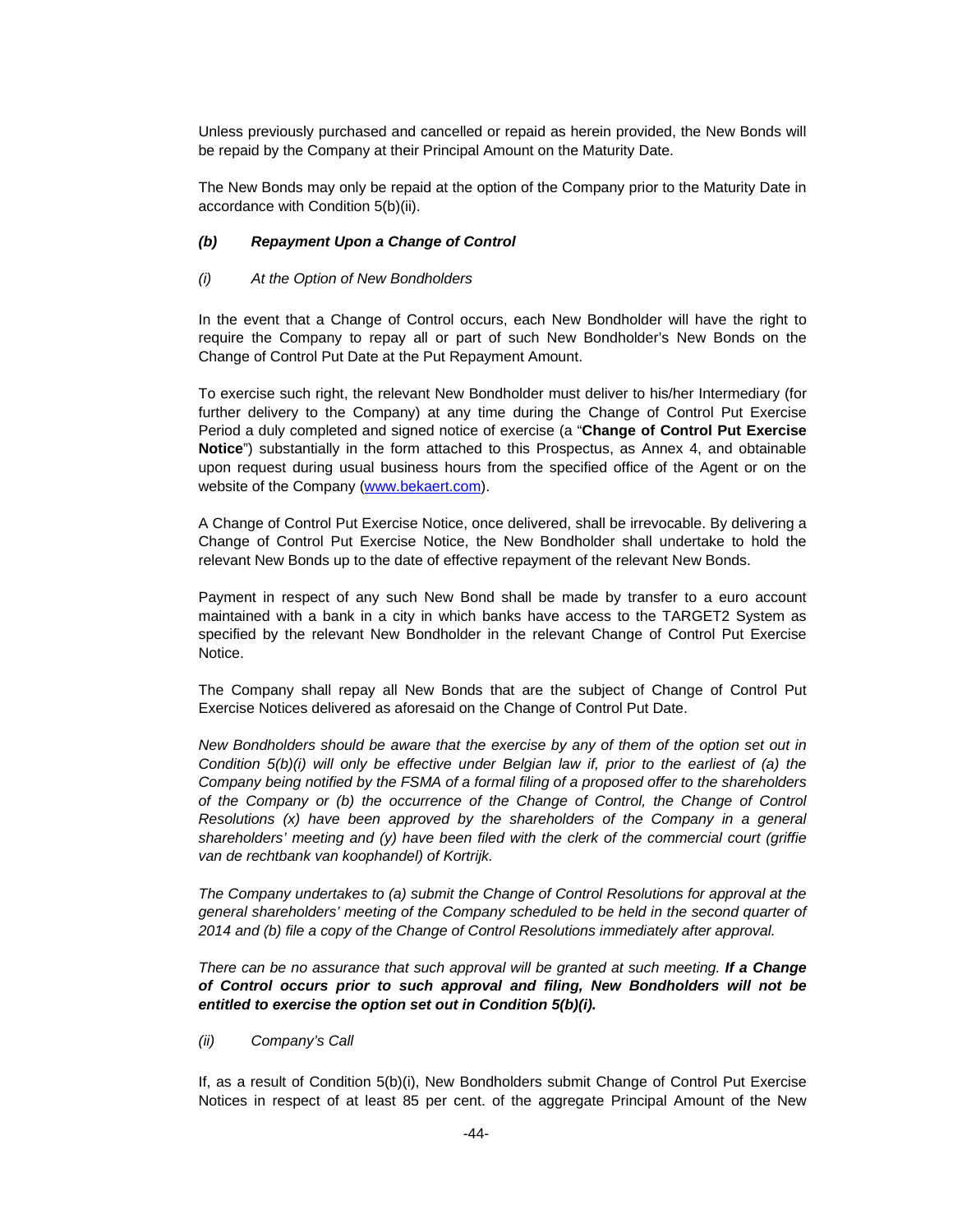Bonds that are outstanding at such time, the Company may, having given not less than 15 nor more than 30 calendar days' notice to the New Bondholders in accordance with Condition 12 (which notice shall be irrevocable and shall specify the date fixed for repayment), repay all (but not some only) of the New Bonds then outstanding at the Put Repayment Amount. Payment in respect of any such New Bond shall be made as specified above.

## *(iii) Change of Control Notice*

Within ten (10) Business Days following a Change of Control, the Company shall give notice thereof to the New Bondholders in accordance with Condition 12 (a "**Change of Control Notice**"). The Change of Control Notice shall contain a statement informing New Bondholders of their entitlement to exercise their rights to require repayment of their New Bonds pursuant to Condition 5(b)(i). The Change of Control Notice shall also specify:

- the nature of the Change of Control;
- the last day of the Change of Control Put Exercise Period;
- the Change of Control Put Date;
- the Put Repayment Amount;
- and a summary of the procedure to request the early repayment of the New Bonds.

Neither the Agent nor the Calculation Agent shall be required to monitor or take any steps to ascertain whether a Change of Control or any event which could lead to a Change of Control has occurred or may occur or shall be responsible or liable towards New Bondholders or any other person for any loss arising from any failure by it to do so.

## *(iv) If the Change of Control Resolutions are Not Passed*

If by no later than July 14, 2014 (a) the Change of Control Resolutions are not adopted at a general shareholders' meeting of the Company or (b) the Change of Control Resolutions have not been duly filed with the clerk of the commercial court of Kortrijk, then, with effect from the Interest Period starting on the first Interest Payment Date following July 14, 2014, the rate of interest payable on the New Bonds shall be increased by 0.50 per cent. per annum until the last day of the Interest Period during which the Change of Control Resolutions are adopted at a general shareholders' meeting of the Company and have been duly filed with the clerk of the commercial court of Kortrijk.

## *(c) Purchase*

Subject to the requirements (if any) of any stock exchange on which the New Bonds may be admitted to listing and trading at the relevant time and subject to compliance with applicable laws and regulations, the Company and each of its subsidiaries may at any time purchase New Bonds, both on the open market or otherwise, at any price.

## *(d) Cancellation*

All New Bonds that are repaid will be cancelled and may not be reissued or resold. New Bonds purchased by any of the subsidiaries of the Company may be held, reissued or resold at the option of the relevant subsidiary.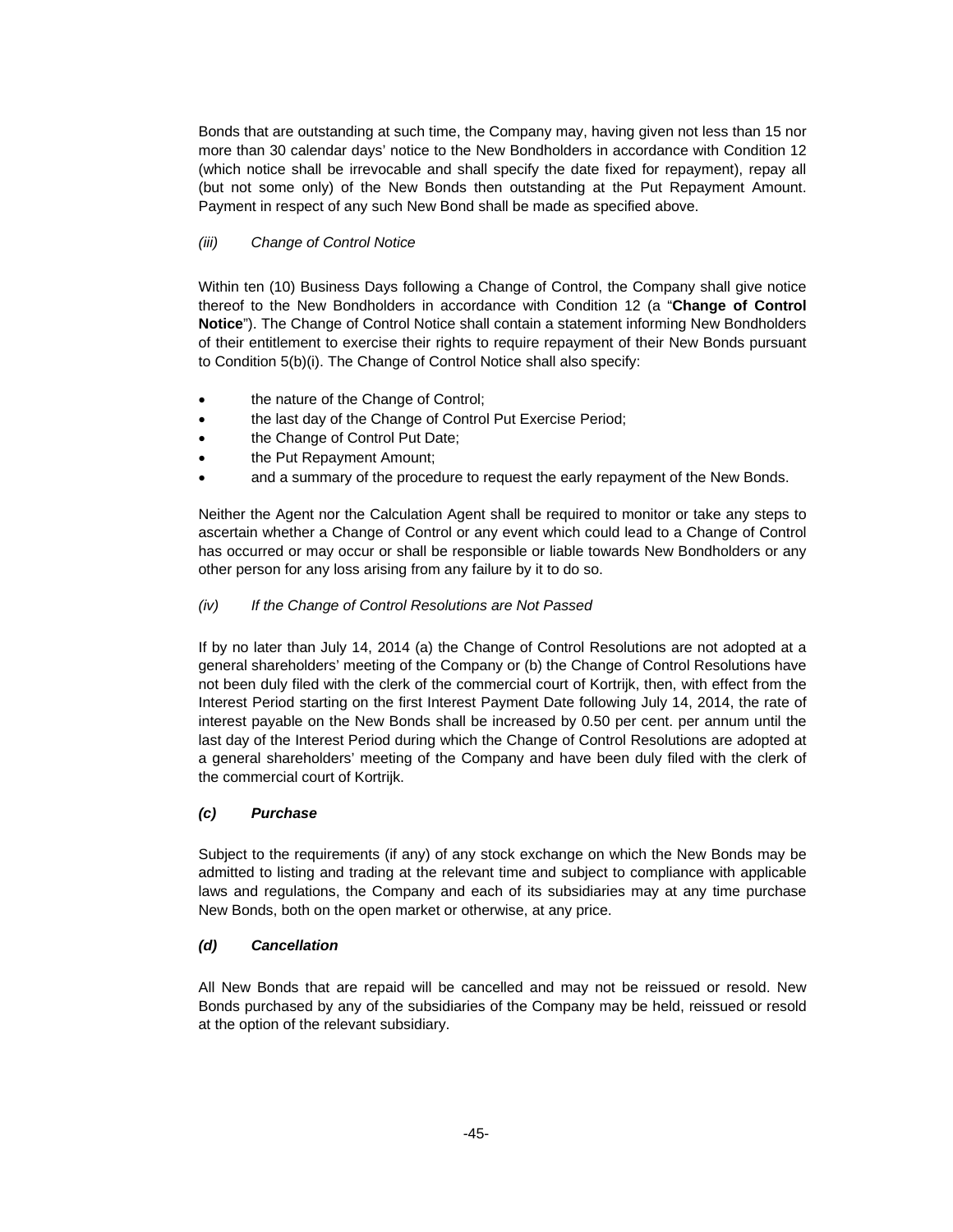## **6. PAYMENTS**

## *(a) Method of Payment*

Without prejudice to article 474 of the Belgian Companies Code, all payments of principal or interest in respect of the New Bonds shall be made through the Agent and the X/N System in accordance with the X/N System Regulations. The payment obligations of the Company under the New Bonds will be discharged by payment to the Agent in respect of each amount so paid.

## *(b) Payments*

Each payment in respect of the New Bonds pursuant to Condition 6(a) will be made by transfer to a euro account maintained by the payee with a bank in a city in which banks have access to the TARGET2 System.

## *(c) Payments subject to tax and other applicable laws*

All payments in respect of the New Bonds are subject in all cases to any applicable tax or other laws and regulations.

## *(d) Agents, etc.*

The Company reserves the right under the Paying, Domiciliary and Calculation Agency Agreement at any time, with the prior written approval of the Agent, to vary or terminate the appointment of the Agent and appoint additional or other agents, provided that it will (i) maintain a principal paying agent and (ii) maintain a domiciliary agent and the domiciliary agent will at all times be a participant in the X/N System. Notice of any change in Agent or its specified offices will promptly be given by the Company to the New Bondholders in accordance with Condition 12.

## *(e) No Charges*

The Agent shall not make or impose on a New Bondholder any charge or commission in relation to any payment in respect of the New Bonds.

## *(f) Fractions*

When making payments to New Bondholders, if the relevant payment is not of an amount which is a whole multiple of the smallest unit of the relevant currency in which such payment is to be made, such payment will be rounded down to the nearest unit.

## *(g) Non-Business Days*

If any date for payment in respect of the New Bonds is not a Business Day, the holder shall not be entitled to payment until the next following Business Day unless it would thereby fall into the next calendar month in which event it shall be brought forward to the immediately preceding Business Day, nor to any interest or other sum in respect of such postponed or anticipated payment. For the purpose of calculating the interest amount payable under the New Bonds, the Interest Payment Date shall not be adjusted.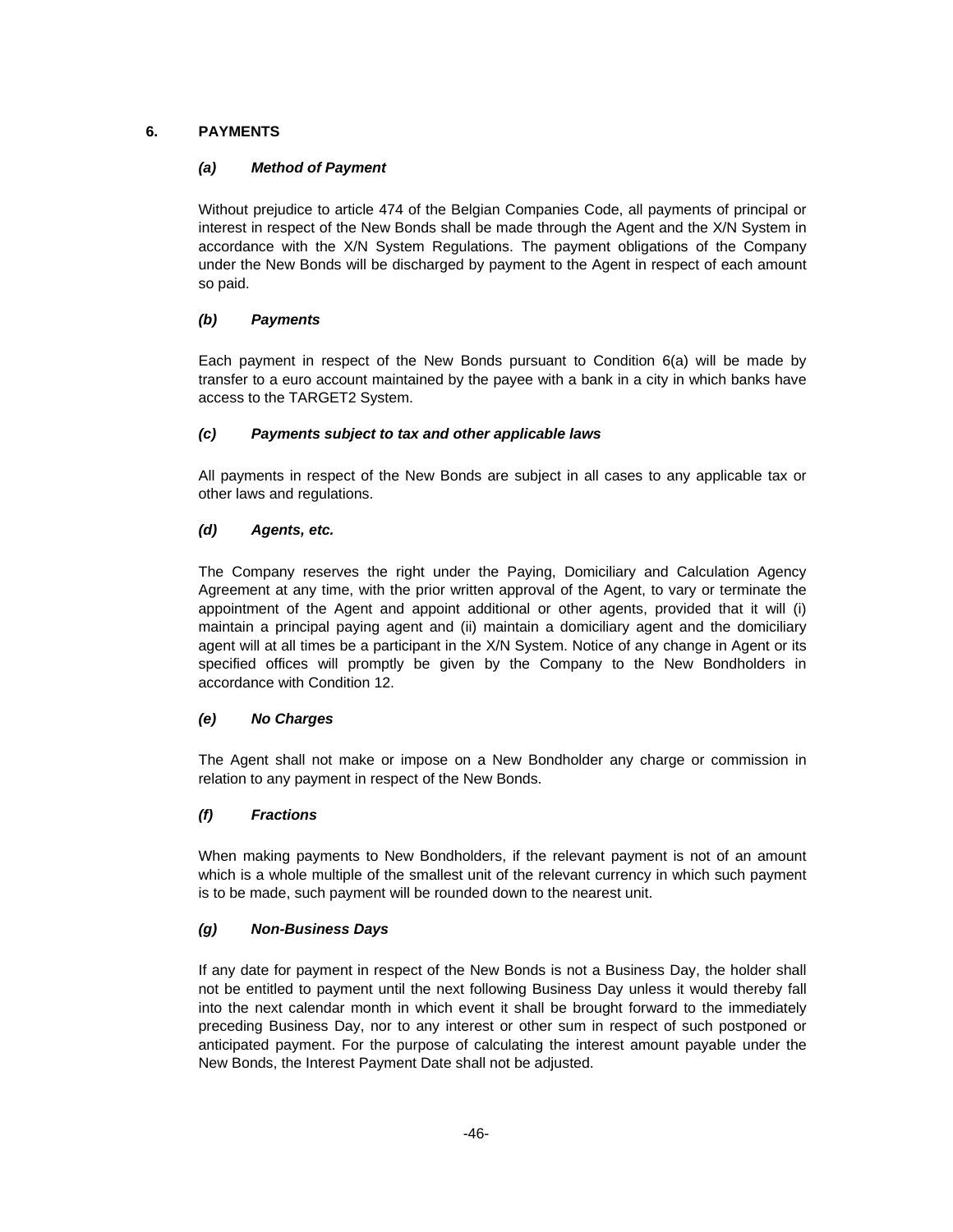## **7. EVENTS OF DEFAULT**

If any of the following events (each an "**Event of Default**") occurs and is continuing then any New Bond may, by notice in writing given by any New Bondholder to the Company at its registered office with a copy to the Agent at its specified office, be declared immediately due and repayable at its Principal Amount together with accrued interest (if any) to the date of payment, without further formality:

- (a) Non-Payment: the Company fails to pay the Principal Amount of or interest on any of the New Bonds (in the case of a New Bondholder holding one or more New Bonds) when due and such failure continues for a period of five (5) Business Days; or
- (b) Breach of Other Covenants, Agreements or Undertakings: the Company does not perform or comply with any one or more of its other covenants, agreements or undertakings in the Prospectus, which default is not remedied within fifteen (15) Business Days after notice of such default shall have been given to the Company by any New Bondholder; or
- (c) Cross-Default: any other present or future indebtedness of the Company for or in respect of moneys borrowed or raised is not paid when due or, as the case may be, within any applicable grace period, provided that the aggregate amount of the relevant indebtedness in respect of which one or more of the events mentioned above in this paragraph (c) have occurred equals or exceeds EUR 20,000,000 or its equivalent; or
- (d) Insolvency: the Company is judicially determined or formally admitted to be insolvent or bankrupt or unable to pay its debts as they fall due, stops, suspends or announces its intention to stop or suspend payment of all or, a material part of (or of a particular type of) its debts or proposes or makes a general assignment or an arrangement or composition with or for the benefit of the relevant creditors in respect of any of such debts or a moratorium is declared or comes into effect in respect of all or any part of (or of a particular type of) the debts of the Company; or
- (e) Winding-up: an order is made or an effective resolution passed for the winding-up or dissolution of the Company; or
- (f) Reorganization: the Company disposes of all or substantially all of its assets or ceases to carry on all or substantially all of its business other than:
	- i. on terms approved by the general meeting of New Bondholders; or
	- ii. as a result of a transfer of its assets or its business to any person that is directly or indirectly controlled by the Company (whereby "**control**" has the meaning ascribed to such term in article 5 of the Belgian Companies Code) and such person becomes the New Issuer pursuant to Condition 11 (without regard to the 75 per cent. ownership requirement set out therein and it being understood that (x) in the event of a transfer to multiple transferees, the transferee that shall assume the larger part of the transferred assets or business shall become the New Issuer and, further, that (y) if the New Issuer assumes less than 50 per cent. of the aggregate assets or business of the Company prior to such reorganization, then transferees that in the aggregate together with the New Issuer assume at least 75 per cent. of the aggregate assets or business of the Company prior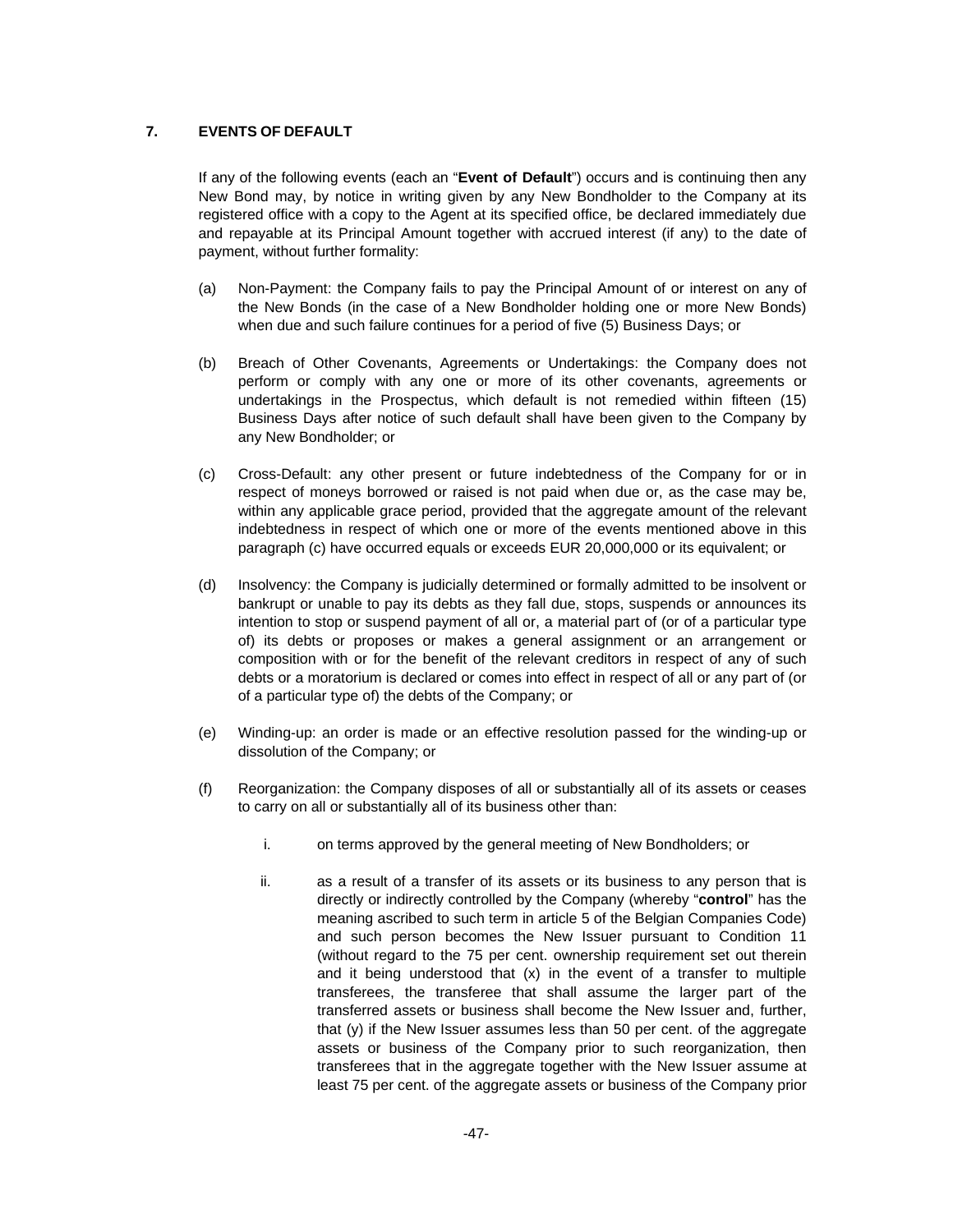to such reorganization shall severally guarantee the obligations of the New Issuer under the New Bonds); or

- iii. for the purposes of or pursuant to any other form of reorganization or restructuring while solvent (other than those set forth under ii above) that does not adversely affect the interests of the New Bondholders; or
- (g) Delisting: the cancellation or suspension of trading of the New Bonds on the regulated market of NYSE Euronext Brussels during 15 consecutive Business Days as a result of a default of the Company, except if the Company obtains the effective listing of the New Bonds on another regulated market in the European Economic Area at the latest upon expiration of this period.

## **8. STATUTE OF LIMITATIONS**

Claims against the Company for payment in respect of the New Bonds shall be time-barred and become void unless made within, in the case of the Principal Amount of the New Bonds, ten (10) years from the date set for its repayment, or, in the case of interest on the New Bonds, five (5) years from its relevant maturity date.

Claims in respect of any other amounts payable in respect of the New Bonds shall be timebarred and become void unless made within ten (10) years following the due date for payment thereof.

## **9. MEETINGS OF NEW BONDHOLDERS AND MODIFICATION**

## *(a) Meetings of New Bondholders*

Meetings of New Bondholders may be convened to consider certain matters relating to the New Bonds, including the modification of certain provisions of these Conditions, in accordance with articles 568 *et seq.* of the Belgian Companies Code. The matters in respect of which the Belgian Companies Code permits a resolution to be passed include the acceptance, modification or release of security, the postponement, reduction or other modification of interest payments, the postponement, suspension or other modification of principal payments, the exchange of bonds for shares, the adoption of precautionary measures of common interest, and the appointment of a common representative of the New Bondholders.

A meeting of New Bondholders may be convened by the board of directors or the statutory auditor of the Company. The board of directors of the Company must convene a meeting of the holders of the New Bonds upon request of New Bondholders holding at least one fifth of the outstanding New Bonds. Convening notices will be published in the Belgian Official Gazette (*Belgisch Staatsblad*) and in daily newspapers in accordance with the rules set out in the Belgian Companies Code.

The meeting of New Bondholders shall be entitled to exercise the powers set out in article 568 of the Belgian Companies Code and to otherwise modify or waive any provision of these Terms and Conditions, in each case, in accordance with the quorum and majority requirements set out in the Belgian Companies Code, and if New Bondholders voting in favor of the relevant resolution represent less than one-third of the outstanding New Bonds, subject to validation of such resolution by the Court of Appeals of Ghent.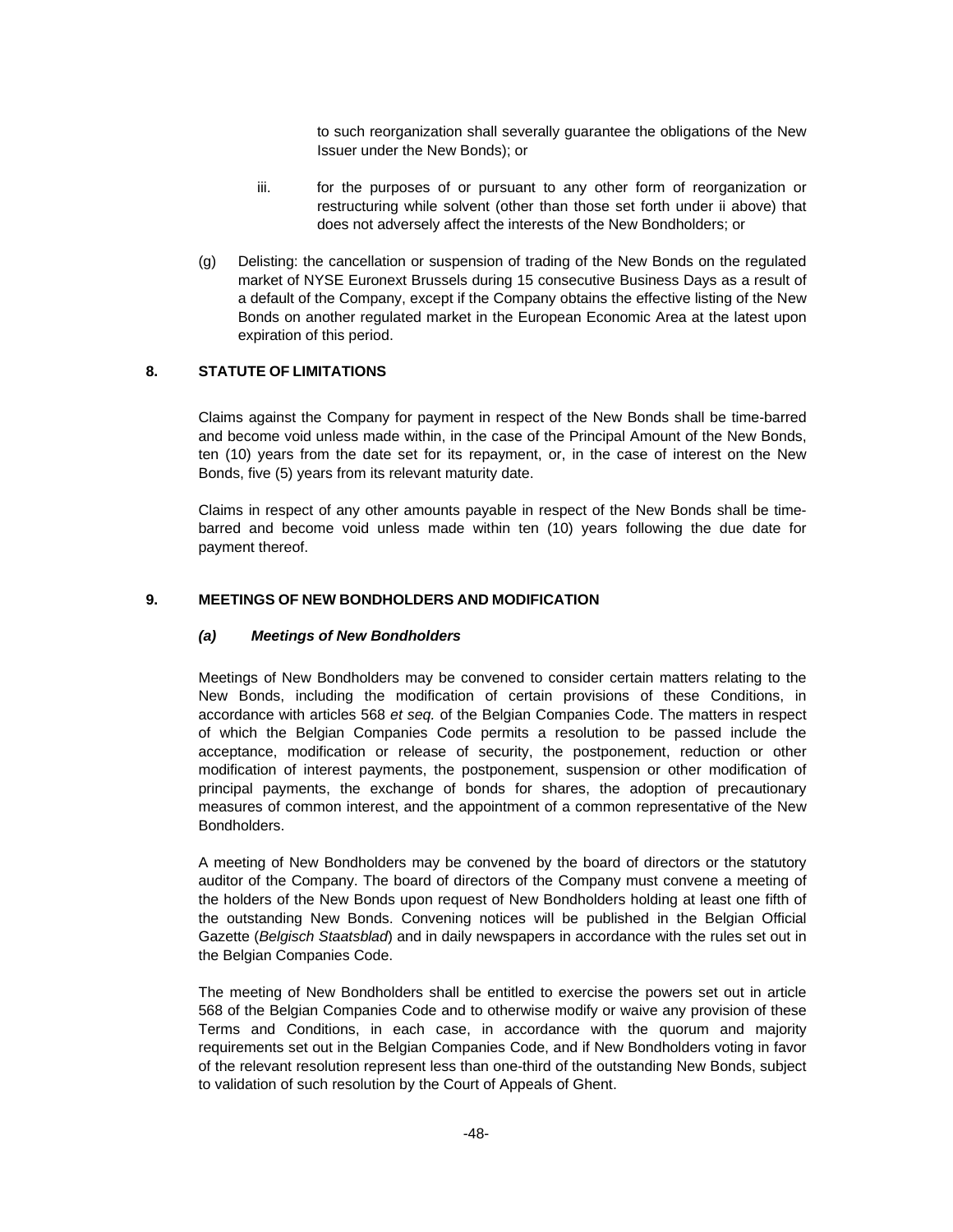Resolutions duly passed in accordance with these provisions will be binding on all New Bondholders, whether or not they are present at the meeting and whether or not they vote in favor of such resolution.

A resolution in writing signed by or on behalf of all New Bondholders shall for all purposes be as valid and effective as a resolution passed at a meeting of New Bondholders duly convened and held. Such a resolution in writing may be contained in one document or several documents in the same form, each signed by or on behalf of one or more New Bondholders.

## *(b) Modification*

The Agent and the Company may agree, without the consent of the New Bondholders, to (i) any modification of the provisions of the Paying, Domiciliary and Calculation Agency Agreement or any agreement supplemental thereto that is not materially prejudicial to the interests of the New Bondholders, or (ii) any modification of the New Bonds, the Terms and Conditions of the New Bonds, or the Paying, Domiciliary and Calculation Agency Agreement that is of a formal or technical nature, made to correct a manifest error or to comply with provisions of mandatory law.

Each such change is binding for all New Bondholders and any such modification shall be notified to the New Bondholders in accordance with Condition 12 as soon as practicable thereafter.

## **10. FURTHER ISSUES**

Subject to Condition 3, the Company may from time to time without the consent of the New Bondholders create and issue further securities either having the same terms and conditions in all respects as the outstanding New Bonds or in all respects except for the first payment of interest on them and so that such further issue shall be consolidated and form a single series with the outstanding New Bonds or upon such terms as to interest, premium, repayment and otherwise as the Company may determine at the time of their issue. In that case, New Bondholders holding New Bonds of the same series shall form one meeting of New Bondholders.

## **11. SUBSTITUTION**

The Company will have the right at any time to assign any other company as issuer in its place (the "**New Issuer**") via transfer and with respect to all obligations arising under the New Bonds, provided that each of the following conditions is satisfied:

- (a) the New Issuer expressly assumes all obligations undertaken by the Company and arising under the relevant New Bonds;
- (b) the New Issuer is a company established in Belgium that, directly or indirectly, is controlled by, controlling or under common control with the Company (for purposes of this Condition 11, "**control**" means that the controlling person, directly or indirectly, owns at least 75 per cent. of the voting rights of the controlled person);
- (c) the New Issuer obtains in advance all the necessary licences in Belgium to transfer to the bank charged with the financial servicing of the relevant New Bonds, the amounts in euro required to meet the repayment of the Principal Amount and the payment of the interest amounts in respect of the relevant New Bonds; and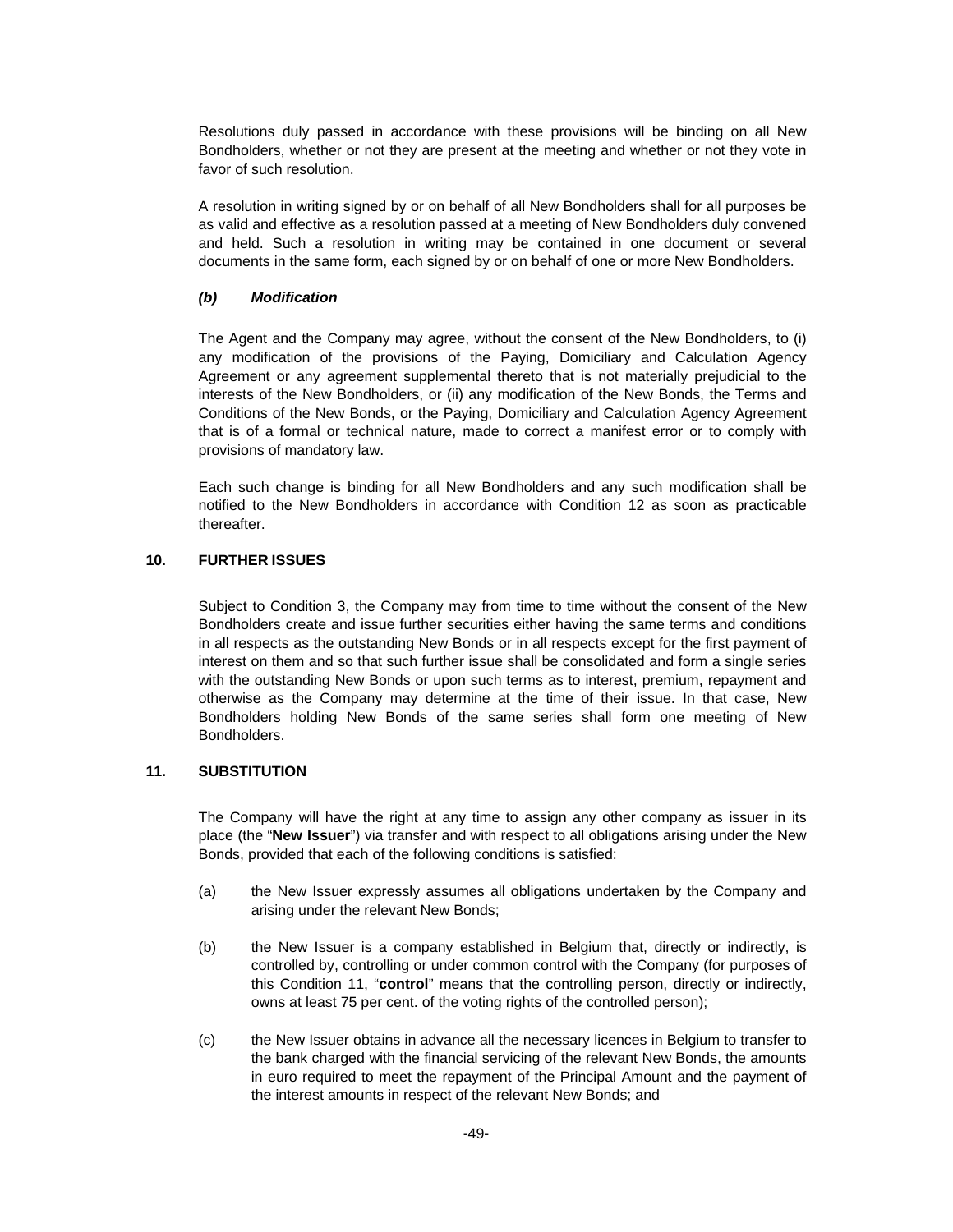(d) the Company unconditionally and irrevocably guarantees the obligations of the New Issuer.

In the case of such a substitution, the Terms and Conditions of the relevant New Bonds will remain unchanged and the New Issuer will be bound by such Terms and Conditions as if it were the original issuer of the relevant New Bonds. In the case of such a substitution, the rights and obligations of the Company that are defined under the Paying, Domiciliary and Calculation Agency Agreement will be fully transferred to the New Issuer. The New Bondholders will be informed of every substitution of the Company in accordance with the provisions of Condition 12.

### **12. NOTICES**

Notices to the New Bondholders shall be valid if:

- (a) delivered by or on behalf of the Company to the X/N System for communication by it to the X/N System participants; and
- (b) published on the website of the Company (www.bekaert.com); and
- (c) so long as the New Bonds are admitted to trading on the regulated market of NYSE Euronext Brussels and the rules of that exchange so require, published either (i) in a daily newspaper having general circulation in Belgium or (ii) on the website of NYSE Euronext Brussels (www.beurs.be / www.bourse.be).

Any such notice shall be deemed to have been given on the latest day of (i) seven days after its delivery to the X/N System and (ii) publication on the website of the Company.

The Company shall further ensure that all notices are duly published in a manner which complies with the rules and regulations of NYSE Euronext Brussels and any other regulated market of the European Economic Area on which the New Bonds are listed. Any such notice shall be deemed to have been given on the date of such publication or, if required to be published in more than one newspaper or in more than one manner, on the date of the first such publication in all the required newspapers or in each required manner.

In addition to the above communications and publications, with respect to notices for a meeting of New Bondholders, any convening notice for such meeting shall be made in accordance with article 570 of the Belgian Companies Code (see also Condition 9(a)).

#### **13. GOVERNING LAW AND JURISDICTION**

#### *(a) Governing Law*

The New Bonds and any non-contractual obligations arising out of or in connection with the New Bonds are governed by, and shall be construed in accordance with, Belgian law.

#### *(b) Jurisdiction*

The courts of Brussels, Belgium are to have exclusive jurisdiction to settle any disputes that may arise out of or in connection with the New Bonds and accordingly any legal action or proceedings between any New Bondholder and the Company arising out of or in connection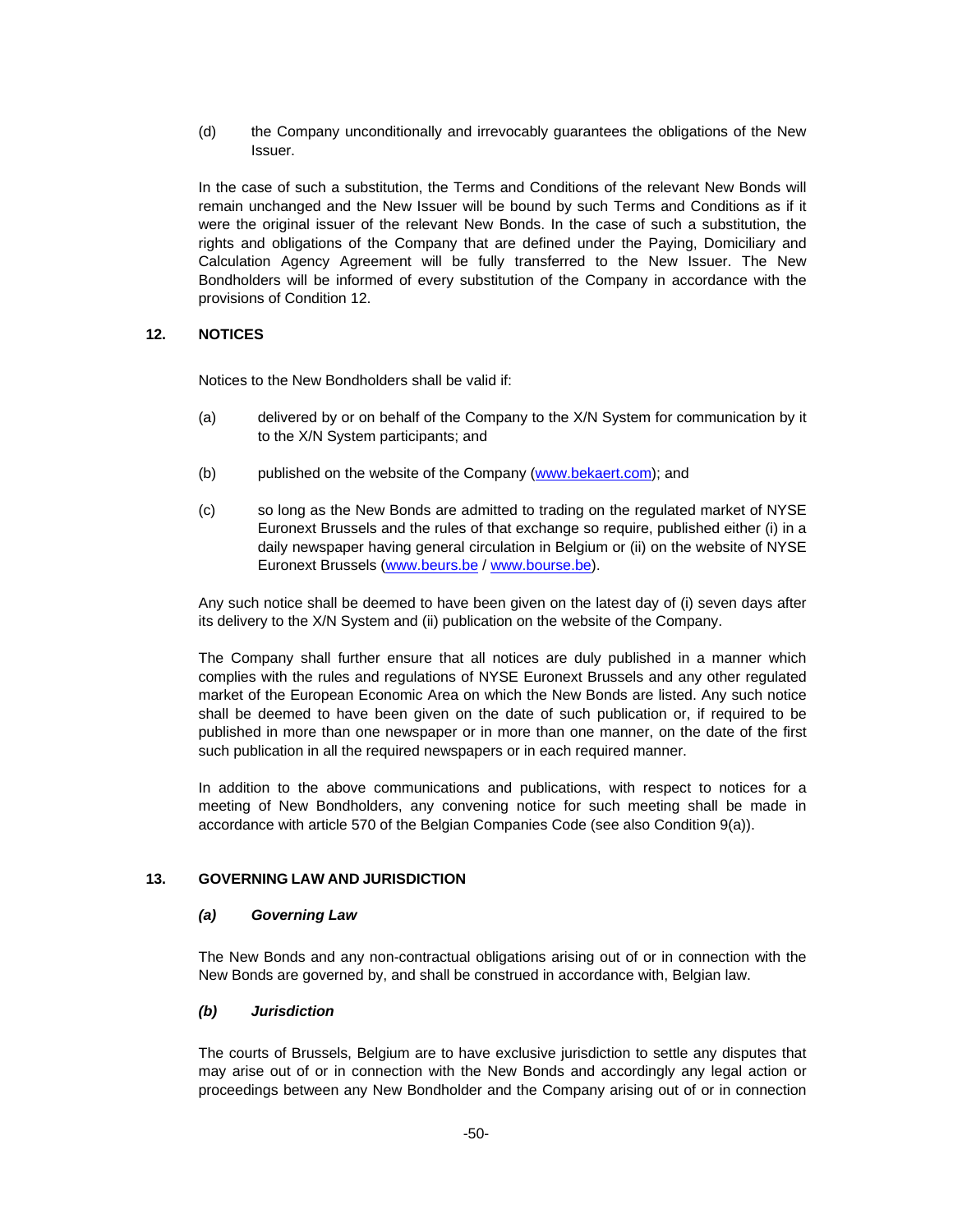with the Paying, Domiciliary and Calculation Agency Agreement or the New Bonds is to be brought in such courts.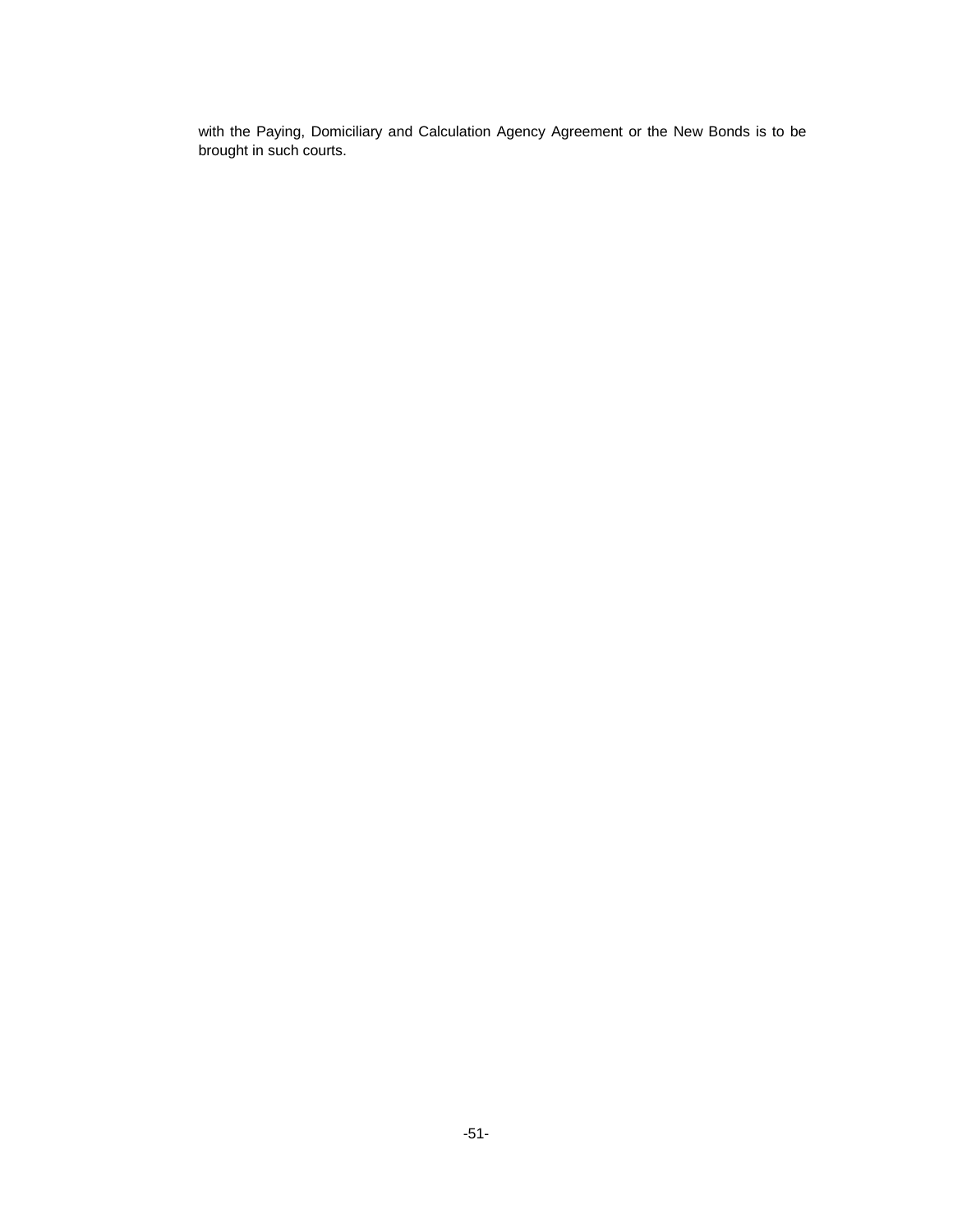## **III. CLEARING**

The New Bonds will be accepted for clearance through the X/N System under the ISIN number BE0002206721 and Common Code 097392013 and will accordingly be subject to the X/N System Regulations.

The number of New Bonds in circulation at any time will be registered in the register of registered securities of the Company in the name of the NBB.

Access to the X/N System is available through those of its X/N System participants whose membership extends to securities such as the New Bonds.

X/N System participants include certain banks, stockbrokers (*beursvennootschappen*) and Euroclear and Clearstream, Luxembourg. Accordingly, the New Bonds will be eligible to clear through, and therefore accepted by, Euroclear and Clearstream, Luxembourg and investors can hold their New Bonds within securities accounts in Euroclear and Clearstream, Luxembourg.

Transfers of interests in the New Bonds will be effected between X/N System participants in accordance with the rules and operating procedures of the X/N System. Transfers between investors will be effected in accordance with the respective rules and operating procedures of the X/N System participants through which they hold their New Bonds.

The Agent will perform the obligations of domiciliary agent included in the Clearing Agreement. The Company and the Agent do not have any responsibility for the proper performance by the X/N System or its X/N System participants of their obligations under their respective rules and operating procedures.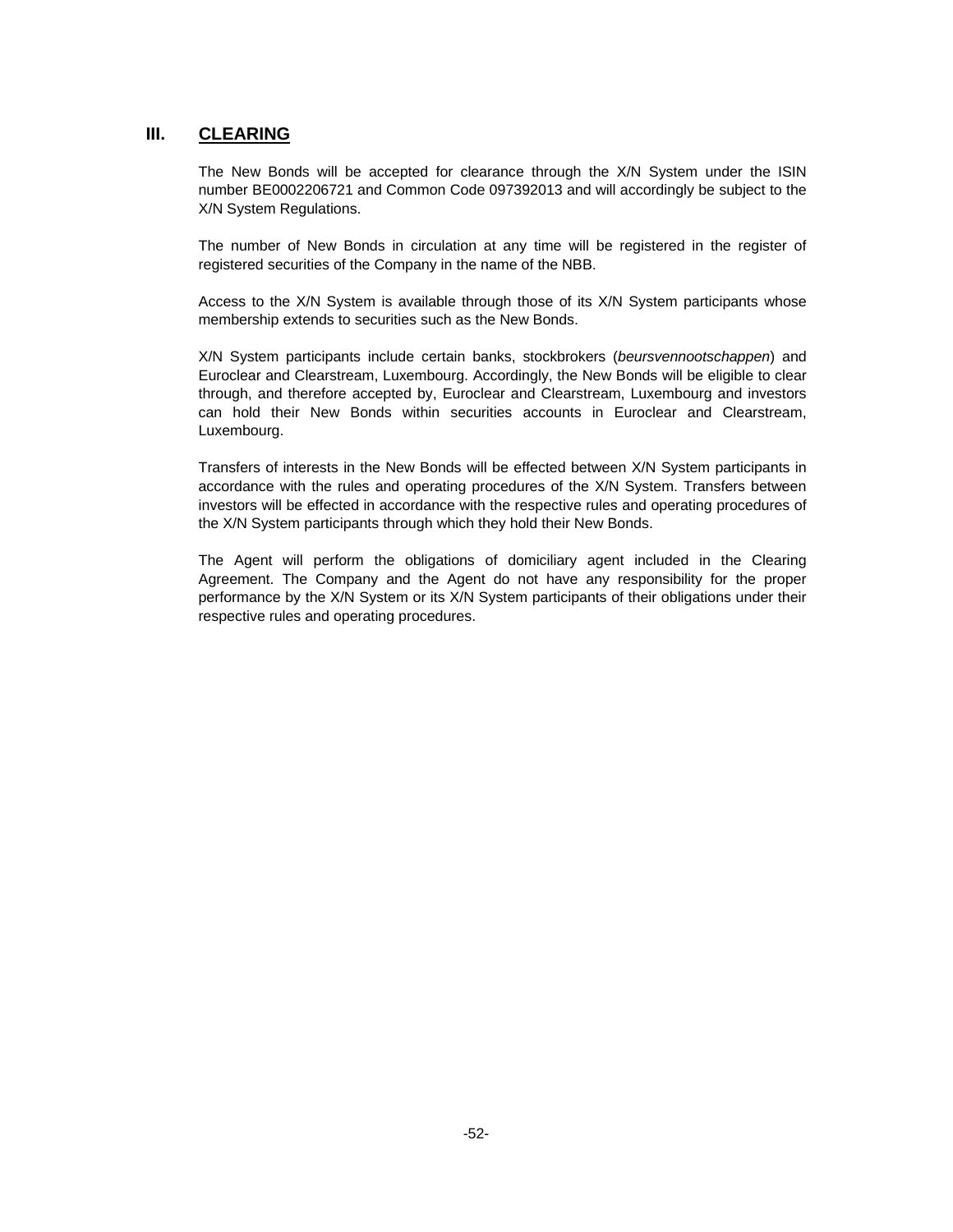## **IV. DESCRIPTION OF THE COMPANY**

### **1. OVERVIEW**

Bekaert (www.bekaert.com) is a world market and technology leader in steel wire transformation and coatings. Bekaert (NYSE Euronext Brussels: BEKB) is a global company with headquarters in Belgium, employing about 27,000 people worldwide. Serving customers in 120 countries, Bekaert pursues sustainable profitable growth in all its activities and generated combined sales of EUR 4.4 billion in 2012. Bekaert's core skills are transforming steel wire and applying coating technologies. The combination of these competences makes Bekaert unique. As the leading purchaser in the world, Bekaert annually buys more than 2.7 million tons of wire rod, the primary raw material. Depending on the customers' requirements, Bekaert draws wire from it in different strengths and diameters, even as thin as ultra-fine fibers of 1 micron. Wires are grouped into cords, woven or knitted into fabric, or processed into an end product. Depending on the application, Bekaert applies high-tech coatings which reduce friction, improve corrosion resistance, or enhance wear resistance. Being at the forefront of technological innovation is one of the key pillars of Bekaert's strategy.

Bekaert's long-term strategy is aimed at sustainable profitable growth. In pursuing this strategic goal, Bekaert continuously strengthens its forces that drive success: worldwide market leadership, technological leadership, and operational excellence. In the past decade, the presence in emerging markets was strengthened and in 2012, Bekaert generated and realized 70 per cent. of its combined sales in growth markets, versus 30 per cent. in Western, mature markets.

Customers in more than 120 countries and of a variety of sectors want to do business with Bekaert. They are persuaded by the broad range of high technological products, systems and services offered by the Company. Bekaert's focus is on intermediate products but keeps its finger on the pulse of the end-consumers. By anticipating the industrial customers' needs, the Company offers them an advantage in the market place. The essence of Bekaert is in the alliances it forms with its customers. Bekaert helps them achieve a leading position in their markets. The local service, close to the customers, is backed by the Company's global presence, worldwide.

Both in a significant global expansion mode like in the past decade, or in a realignment scenario like in 2012, Bekaert constantly evaluates its operational, technological and organizational set-up. The Company continues to pay increased attention to the efficiency of its organization and to integrate its corporate philosophy in the recently developed business production platforms. It is crucial that all Bekaert employees continue working better together at delivering top performance, resulting in satisfied customers.

In close cooperation with partners and customers, Bekaert is conducting research and development both at the Bekaert technology center in Deerlijk (Belgium) and at the Bekaert Asia R&D Center in Jiangyin (China). Bekaert mainly invests in products with high added value, but also in processes that further enhance operational excellence. Innovation is an important engine of growth for the Company.

One of the elements that differentiates Bekaert from its competitors is the fact that the Company has an own engineering department on a global level that designs and develops total plant layouts and production lines, in close cooperation with the R&D centers and with the manufacturing units. Bekaert's global Corporate Social Responsibility ("**CSR**") strategy is centered on four main pillars, namely the Bekaert's responsibility in the workplace, in the marketplace, towards the environment and towards society. Bekaert's CSR efforts and activities are therefore focused in such a way that balanced consideration is given to the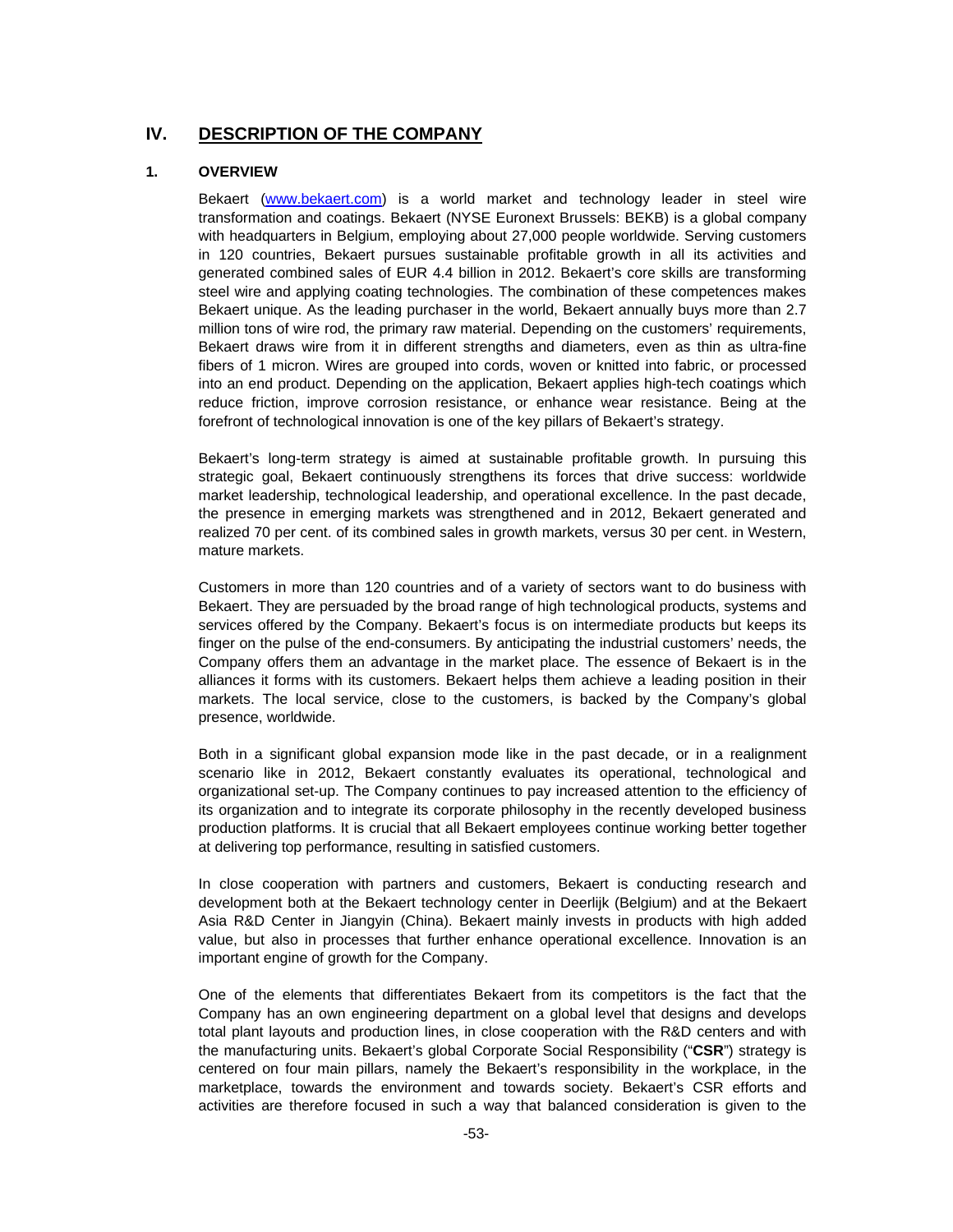interests of all respective stakeholders, *i.e*., employees, customers, shareholders, partners, local governments and the communities in which Bekaert is active.

Bekaert's CSR reports 2011 and 2012 are based on the GRI G3 Guidelines regarding the GRI Sustainability Reporting Framework. Global Reporting Initiative (GRI) is a non-profit organization that promotes economic sustainability. Other CSR related certificates and references valid for the reporting years 2011-2012 regard Vigeo, Ethibel Excellence Index and Kempen SRI.

Safety has always been a key concern at Bekaert: it is embedded in the Company's long tradition of operational excellence. A healthy and safe working environment is very important. Sharp and clearly defined global goals will help in reducing the impact on the environment – via process innovation, product development and infrastructure – and to streamlining local community support.

Better together for a cleaner world is one of Bekaert's ambitions: we continuously strive to use fewer materials, bring down our energy consumption and reduce waste. Bekaert's concern for the environment is three-fold:

Firstly, we develop new, eco-friendlier production processes for our plants worldwide. In 2012, we executed audits in no less than 90 per cent. of our plants to check the implementation of our internal procedures for avoiding the pollution of soil and groundwater. Action plans were defined to take proactive measures and keep awareness for the environment top of mind. We continued to work on the 'New Environmental Technologies' project that was launched in 2011, in order to build up knowledge and expertise in environmental technologies and thereby boost the environmental performance of plants worldwide. Some examples include increased recuperation of chemicals through improvement of the scrubbers, the treatment of waste lubricants, and improvement projects toward attaining zero disposal of copper and zinc. In 2012, 90per cent. of our consolidated plants worldwide were ISO 14001 certified. Bekaert's full worldwide certification remains an on-going goal and an element in the integration process of newly acquired entities and of the companies that have been added to the consolidation perimeter.

Secondly, Bekaert invests in product innovation that allow process improvements at the production sites of our customers. Special wire coatings, for example, can eliminate certain process steps for our customers and hence improve environmental impact as well as decrease the production cost.

Thirdly, Bekaert also develops products that contribute to a cleaner environment. To name a few, we manufacture super and ultra-tensile steel cord that answers the need for light-weight materials in cars, stainless steel wedge wires used for oil and water filtration, cable armouring solutions for green power transmission, and substitutes for solvent-based coatings.

### **2. INCORPORATION**

Bekaert was incorporated as a private limited company (*personenvennootschap met beperkte aansprakelijkheid*) on October 19, 1935, and was converted into a public limited liability company (*naamloze vennootschap*) under Belgian law on April 25, 1969. It has an unlimited term.

Bekaert has its registered office at Bekaertstraat 2, 8550 Zwevegem, Belgium and its enterprise number is 0405.388.536 RPR Kortrijk. Its telephone number is +32 56 76 61 11.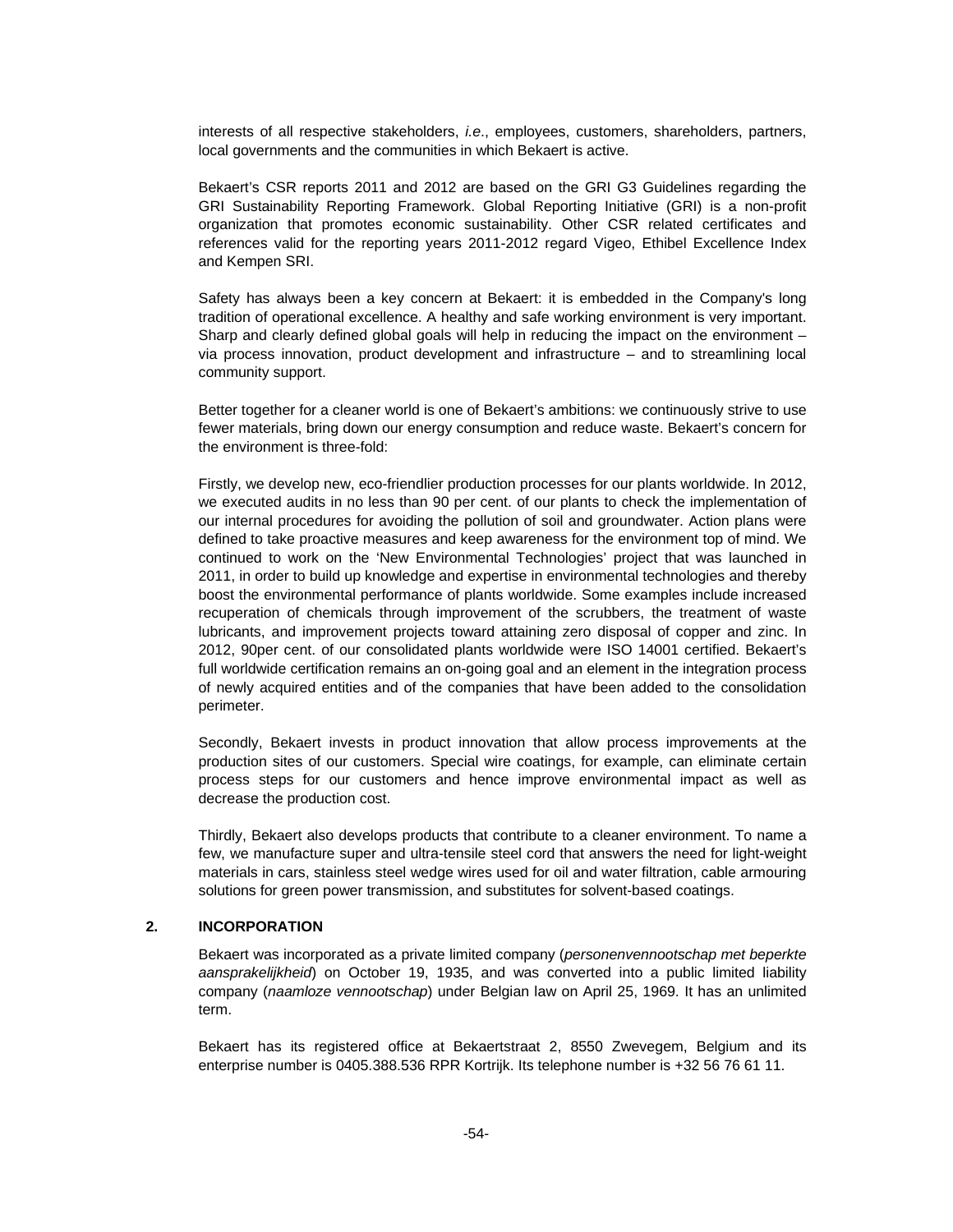## **3. STATUTORY AUDITOR**

The statutory auditor of Bekaert (the "**Statutory Auditor**") is Deloitte Bedrijfsrevisoren BV o.v.v.e. CVBA, with registered office at Berkenlaan 8b, 1831 Diegem, Belgium, represented by Joël Brehmen. The Statutory Auditor has been re-appointed during the ordinary shareholders meeting of May 8, 2013 for a period of three (3) years, ending at the ordinary shareholders meeting of 2016.

Deloitte Bedrijfsrevisoren BV o.v.v.e. CVBA is a member of the Belgian *Instituut van de Bedrijfsrevisoren*.

The consolidated financial statements of Bekaert for the financial years ending on December 31, 2012 and December 31, 2011 have been audited and approved without reserve by Deloitte Bedrijfsrevisoren BV o.v.v.e. CVBA.

## **4. HISTORY AND DEVELOPMENT OF BEKAERT**

Leo Leander Bekaert started in 1880 with the production of barbed wire as an answer on a request for fencing material. The product range gradually expanded and today Bekaert is a multinational company headquartered in Belgium.

The Company produces and commercializes a broad range of products based on its two core competences: advanced steel wire transformation and coatings.

Bekaert crossed the Belgian borders for the first time in the early 20s by taking a participation in a French company. Considering the high market potential in Latin America, the internationalization started there from 1950 onwards. The strong growth required additional capital and Bekaert was first listed in 1972, allowing additional growth in North America in the 70s. Bekaert launched new products such as metal fibers and started high tech processes for coatings. In 1993, Bekaert initiated its first manufacturing investment in the Chinese market and invested heavily there later on, resulting in a leading position in several markets. While the Company defends its long lasting position in mature markets, Bekaert continues building and strengthening its worldwide market leadership by optimally seizing the growth opportunities in emerging markets.

A breakthrough was realized in recent years in Latin America, Asia and Central and Eastern Europe. Since 2005, emerging countries represent a larger share in Bekaert's combined sales than the mature markets. And in 2012, Bekaert realized 70 per cent. of its combined sales in the growth countries. The Asia-Pacific market (23 per cent.) represents about the same share in Bekaert's combined turnover as the EMEA market (24 per cent.). North America accounts for (15 per cent.) and the Latin American market (38 per cent.) remains the largest.

Typical for Bekaert is that it is a truly global company: sales generated in the above-listed regions are also effectively manufactured in those regions. Bekaert invests where markets develop, in other words: where its customers are and grow. Consequently, Bekaert can offer timely and market-specific services, close to its customers; can keep logistic flows as short as possible; and avoid currency transaction risks to a large degree.

## **5. INVESTMENTS**

Bekaert gradually increased its investment program over the past decade in line with the fast expansion in the growth markets. Both at times of fast growth as well as at the occasion of deep crisis or heavily impacted market conditions, the Company adjusts its capital expenditure in line with the best possible expectations in determining its investment needs.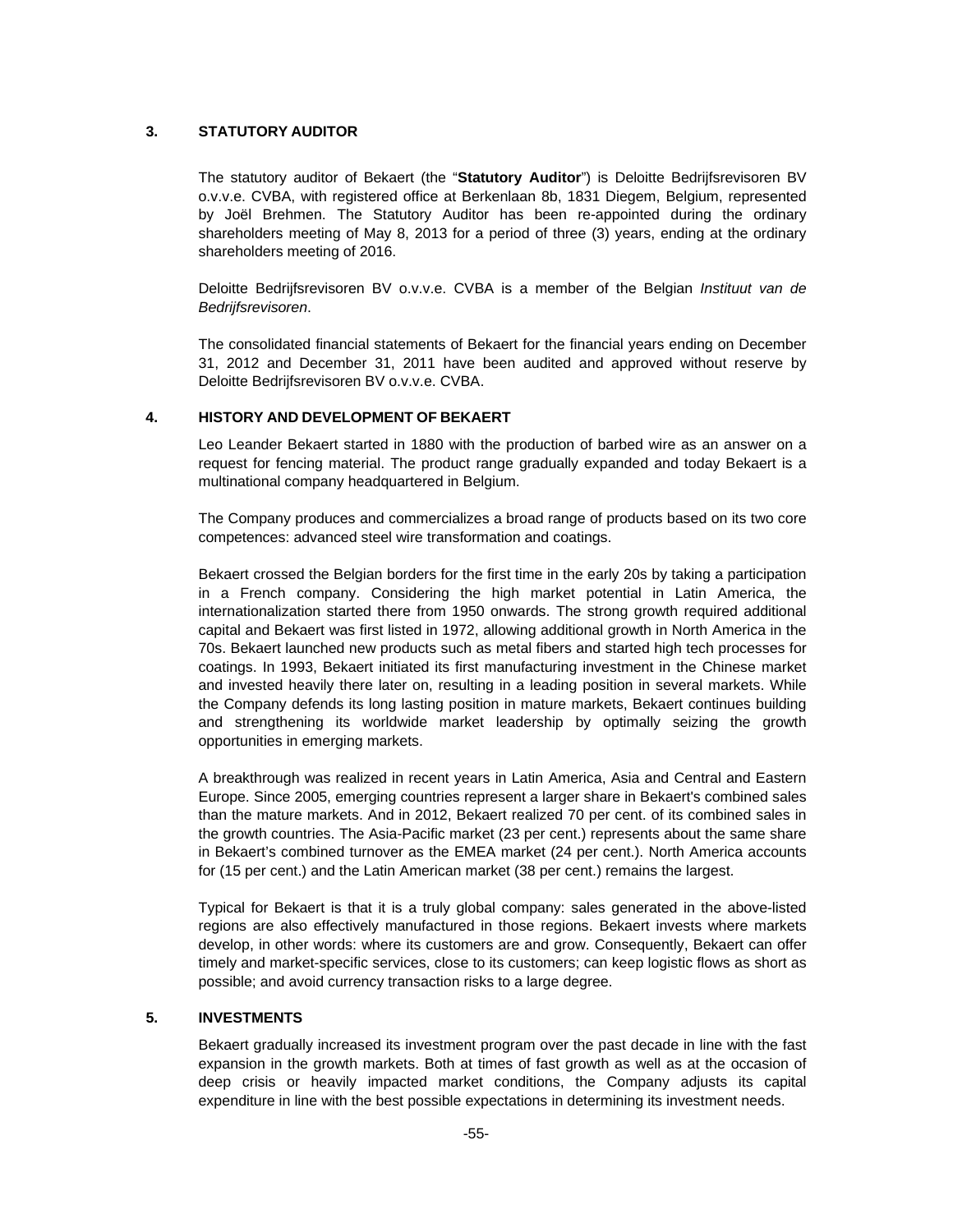Capital expenditures amounted to EUR 127 million in 2012 of which EUR 123 million in property, plant and equipment. Manufacturing extensions and innovation-driven investments took place in, amongst others, Slovakia, Russia, Belgium, India, China and Peru. Bekaert estimates its 2013 capital expenditures in property, plant and equipment between EUR 130 million and EUR 150 million, of which about EUR 80 million for investments in maintenance and about EUR 60 million for investments in expansion (in the first semester of 2013, property, plant and equipment has already been purchased for an amount of EUR 32.2 million). These investments will be funded by cash generated by Bekaert's current business.

The sawing wire business collapse, which began at the end of the first half of 2011, hit the Company hard and wiped out the profitability of a once exceptionally successful platform in no time. Bekaert took drastic measures to realign its related manufacturing and technology footprint with the new business reality. The further prospects and importance of this platform have become limited within Bekaert's overall strategy. This business evaluation is fully reflected in the major employment and machine capacity reduction as well as in the respective non-recurring costs in the 2012 financial statements. This included the respective asset impairments of sawing wire equipment, amongst others.

#### **6. ACQUISITIONS AND DIVESTMENTS**

Early 2012 Bekaert and its Chilean partners announced the successful closing of their shareholding transaction by which Bekaert became the principal shareholder (52 per cent.) in the partnership with operations in Chile, Peru and Canada. As a consequence, Bekaert consolidates the results of all respective entities since the start of 2012 in Bekaert's financial statements. In support of the growing importance of the region in Bekaert's strategy and results, Bekaert has established a regional management office in Bogotá, Colombia in 2012.

Bekaert acquired the Qingdao Hansun steel wire plant in Qingdao (Shandong Province ) from Hankuk Steel Wire Co. Ltd (South Korea) in September 2011 for an enterprise value of approximately CNY 270 million. The operations were fully integrated in the Bekaert China manufacturing platform during 2012. Bekaert (Qingdao) Wire Products Co., Ltd produces a wide range of wires and ropes serving construction and mining markets as well as the hoisting equipment and paper industry.

In December of 2011, Bekaert and Xinyu Iron & Steel Co. Ltd (Xinsteel) announced that Bekaert acquired 50 per cent. of the spring wire and Aluclad activities of Xinsteel in Xinyu (Jiangxi Province). The transaction represented a purchase value of CNY 107 million. The results of the joint venture have been included in Bekaert's financial records under the equity accounting method as from 1 December 2011. In 2012, the ground works for the construction of a new plant, Bekaert (Xinyu) New Materials Co., Ltd, were started. The new building will house the spring wire manufacturing activities which are now located in two separate factories.

Bekaert strengthened its position in South-East Asia by establishing a joint venture on May 24, 2012, 55 per cent. owned by Bekaert, with Southern Steel Berhad (SSB), a leading Malaysian steel group. Bekaert Southern Wire Pte Ltd has its registered office in Singapore and serves customers in the southeast Asian markets with steel wires and ropes. SSB contributed its interests in the Malaysian wire activities based in Shah Alam and Ipoh, while Bekaert added its galvanized wire platform located in Karawang, Indonesia. The transaction had an enterprise value of approximately EUR 47 million. The financial statements of the joint venture have been integrated in Bekaert's consolidated statements as of September 1, 2012.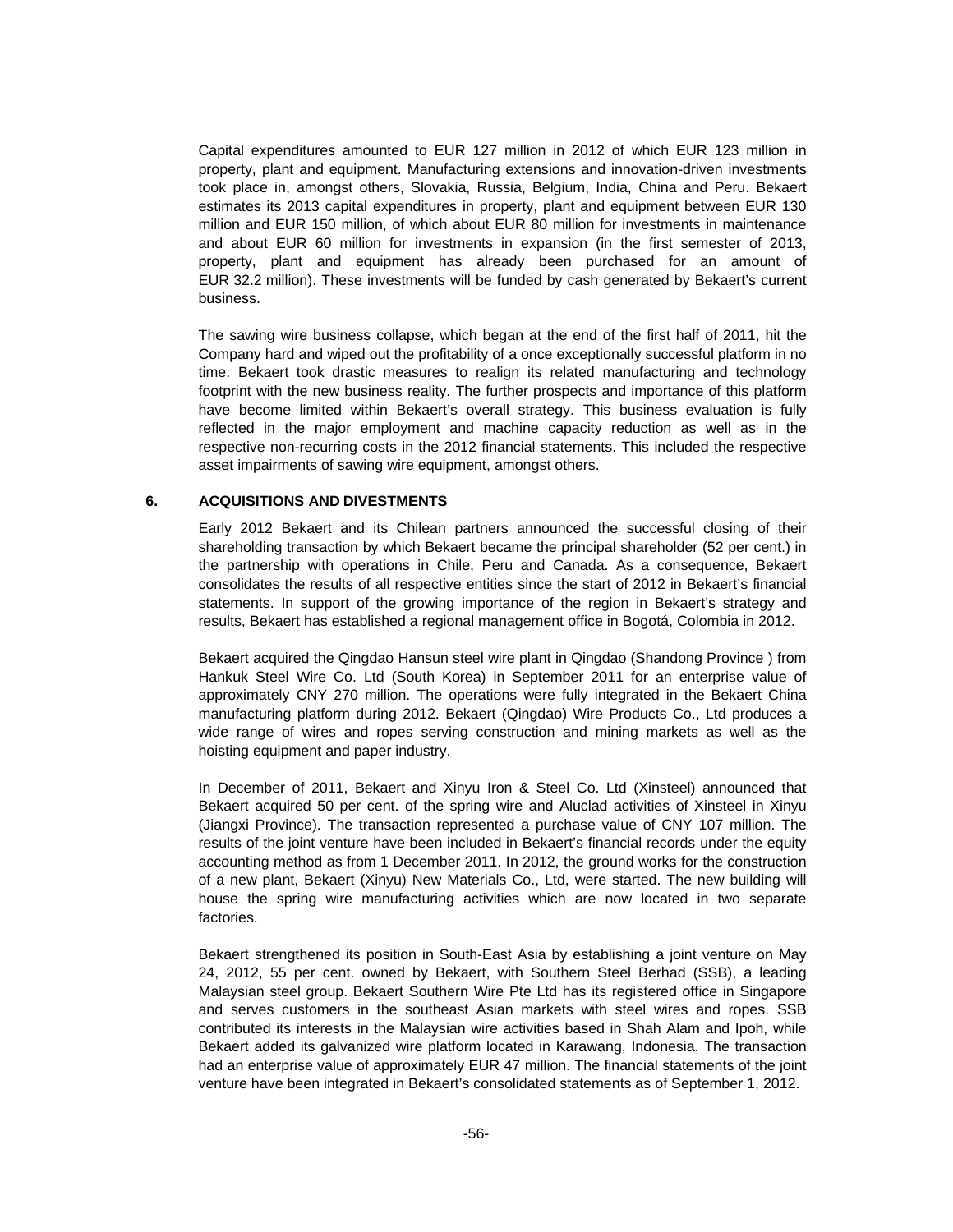In 2011, Bekaert sold its Specialty Films activities to Saint-Gobain Performance Plastics Corporation, an Ohio, US-based corporation of the Saint-Gobain group. The deal was closed on September 30, 2011.

Two relatively small business activities were divested in 2012: Bekaert sold its small-scale Clean Enclosed Burner activities to Flare Industries LLC on July 5, 2012. Bekaert's Industrial Coatings activities were sold to Element Partners early 2012. The rotatable sputter equipment business of the divested platform included a maintenance activity at Spring Green (U.S.) and manufacturing facilities in Belgium and China.

These transactions are a confirmation of Bekaert's strategic focus on activities related to the Company's core technological competences in steel wire transformation and related coatings.

#### **7. PRINCIPAL ACTIVITIES**

Bekaert's activities are built on two core competences: advanced steel wire transformation and coatings. The combination of these competences makes Bekaert unique.

The Company strives for an optimal synergy between its two core competences. Innovative coatings provide specific characteristics to wire products such as reduced friction, improved corrosion resistance, or enhanced wear resistance. Bekaert invests a lot in research and development and distinguishes itself through customer-oriented innovation, in close cooperation with a number of its lead customers. International teams are looking for a balanced product mix, both in Bekaert's technology centres in Belgium and China, and in local development centres. Often they work together for specific domains with renowned external research centres and institutions, such as the American *Massachusetts Institute of Technology* in Boston and the Chinese *Tsinghua University* in Beijing. Added value can be offered through Bekaert's technological leadership.

Not only the geographical spread generates sustainable growth, also the spread over seven diverse sectors protects Bekaert, to some extent, against cyclical movements and changes in market conditions.

The following chart shows the percentage of sales of each of the four regions EMEA, Latin America, North America and Asia Pacific for the financial year 2002 and the first half of financial year 2013, as well as an estimate of the share of sales of the various industry sectors within those regions: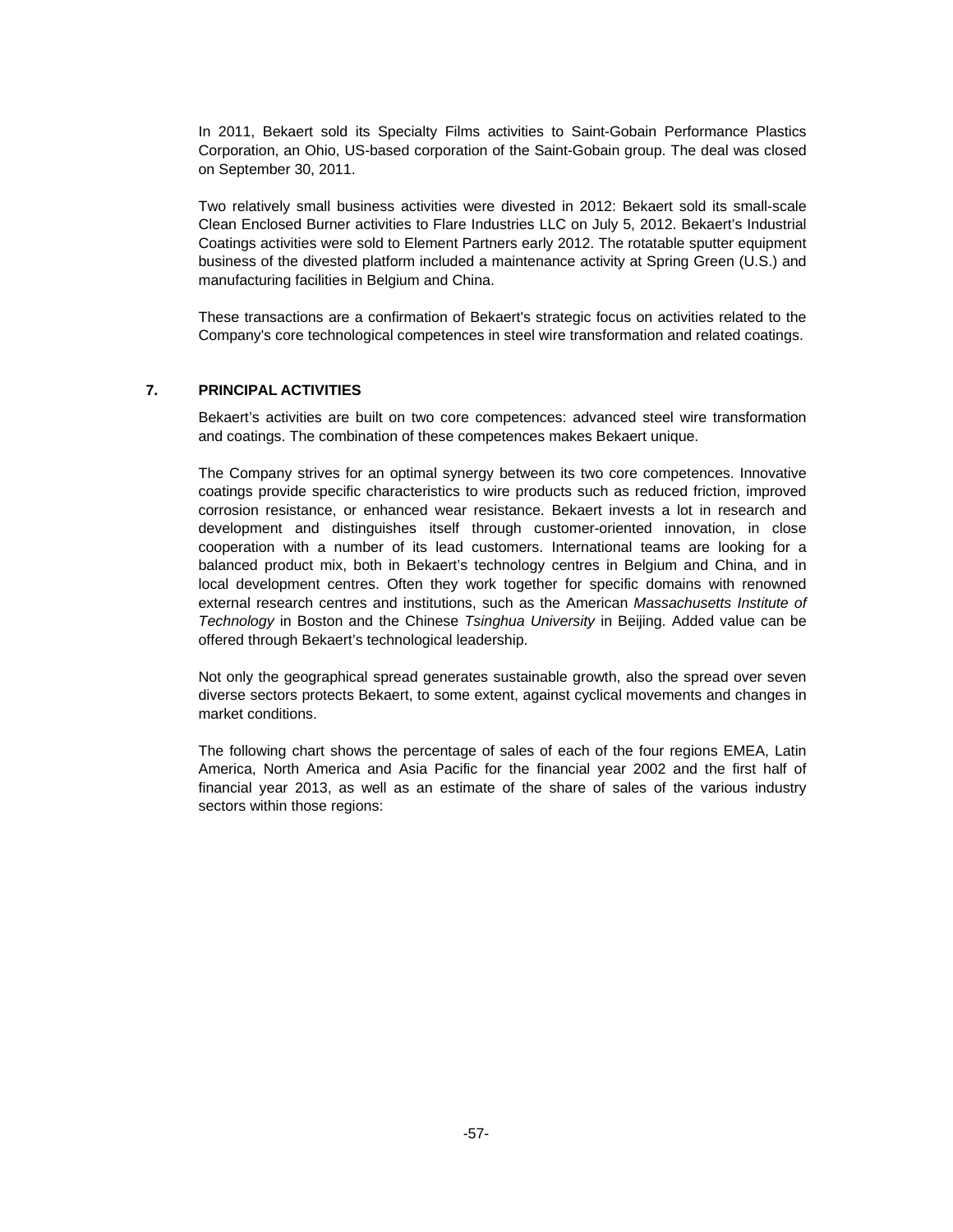

#### **7.1. Automotive Sector**

In the automotive sector, Bekaert distinguishes itself by consistently creating high-quality and innovative products that are tailored to customers' needs. This sector is the largest user of Bekaert products and accounts for 34 per cent. of combined sales. Both the original equipment market and the replacement market are end customers of the Company's product offering.

Bekaert supplies rubber reinforcement products to nearly all tire manufacturers in the world. Steel cord is used as reinforcement for radial tires. The new EU tire labelling regulation poses opportunities as well as challenges for tire makers. Bekaert's new generation tire cord types, such as the ultra-tensile range, provide increased strength. This allows our customers to produce tires with a lower weight and lower rolling resistance, thereby increasing fuel efficiency and the respective performance ranking of tire models.

Bekaert also provides its customers with specialized wire products such as for windscreen wipers and blades, suspension springs and diesel filtration.

#### **7.2. Construction Sector**

The construction sector accounts for 26 per cent. of Bekaert's sales in 2012. The wire, mesh and innovative fiber products find applications in construction, in lifts and burners, in fencing and erosion protection, in roads and bridges, in architectural solutions, and in concrete reinforcement.

In construction markets, Bekaert was able to gain market share in the difficult economic circumstances since 2012 thanks to successful product innovation. This applied both to innovative products as well as in traditional reinforcement applications.

Bekaert expanded its portfolio of Dramix® fibers for concrete reinforcement with new steel fibers. The existing product portfolio was re-branded as the 3D series. The addition of the new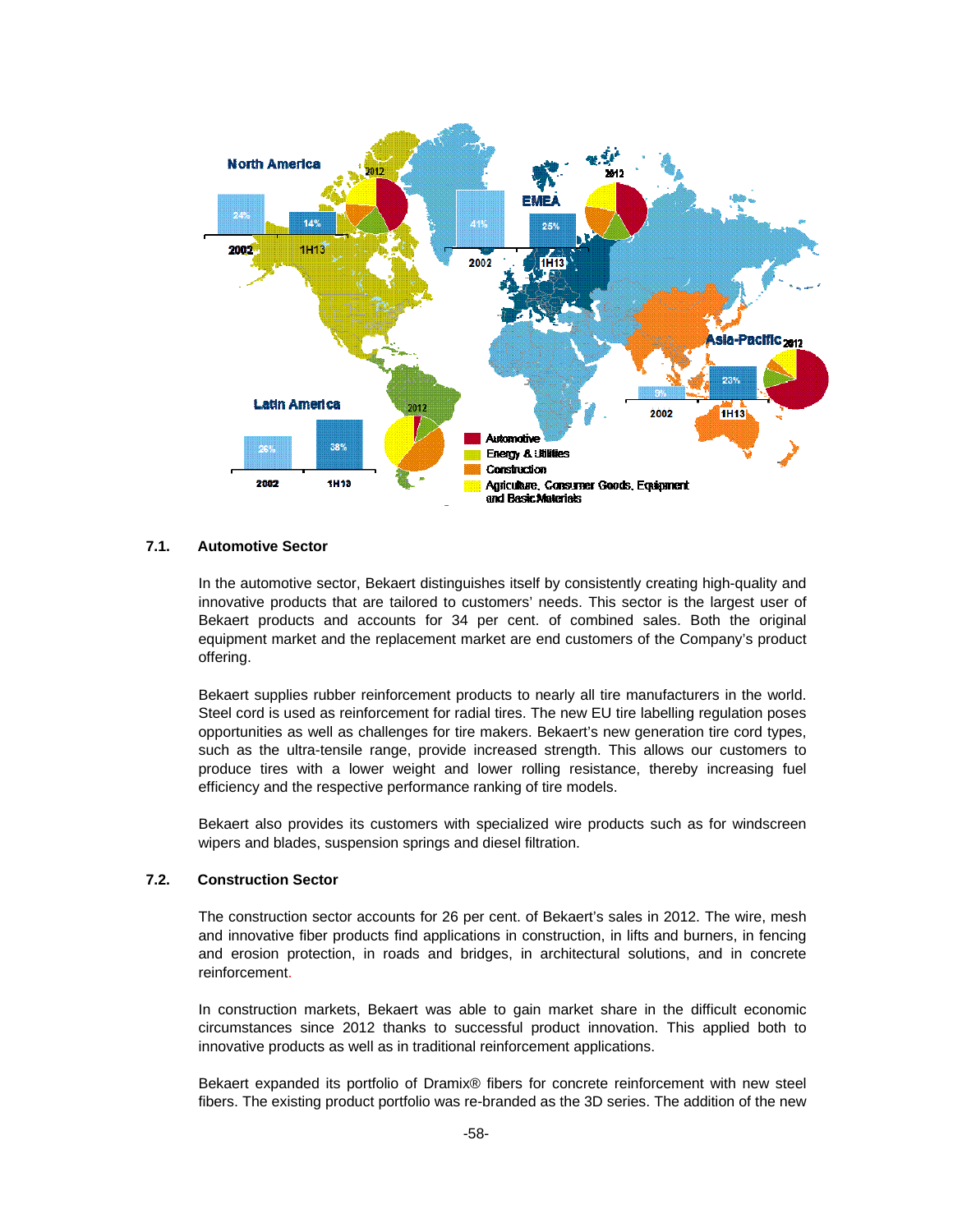steel fibers in the 4D and 5D series takes concrete reinforcement to the next performance class: previously unknown levels of anchorage, tensile strength and ductility guarantee the best possible solution for an ever wider range of applications.

In Latin America, Bekaert invested in cut & bend equipment to further broaden its product offering in the construction markets there.

## **7.3. Energy and Utilities Sector**

Whether it concerns onshore or offshore oil extraction, gas mining, power transmission, solar energy, or even telecommunications, Bekaert products are key contributors to sustainable, safer and more cost-effective operations. This sector represented 13 per cent. of combined sales in 2012.

The green energy sector grew strongly and fast until mid-2011, driven by exponential growth in solar energy. The sector collapsed, however, as from mid-2011 as a result of the cancellation of fiscal stimulus programs in Europe and the huge overcapacity for the sector's suppliers built up in Asia in no time. Bekaert was a major player in this sector as a leading sawing wire producer but saw the profitability of a once exceptionally successful platform wiped out in no time. Bekaert took drastic actions to realign its related manufacturing and technology footprint with the new business reality.

The sector remains important though, with continued innovations in other energy-related applications such as oil & gas, power transmission, and telecommunications.

### **7.4. Equipment Sector**

Accounting for a combined 8 per cent. of sales in 2012, machine builders and operators utilize a variety of specialized wire products for components. These include spring and shaped wire, hydraulic filter media, carding solutions for the textile sector, fine cord and hose wire. The products are used both in the construction of machines and in the machine equipment itself.

#### **7.5. Consumer Goods Sector**

Consumer goods comprise a combined 8 per cent. of Bekaert's sales in 2012. The many different products find its customers applications such as champagne cork muselets, paper clips, fishhooks, staples, spokes, etc. and durable and industrial applications such as ski lift cable, inkjet cartridges, heat resistant textile, etc.

#### **7.6. Agriculture Sector**

Agriculture accounts for 7 per cent. of Bekaert's sales in 2012. The sector is a customer for specialized fencing solutions, vineyard wire, and spiral wire for the livestock feed industry among other products.

Also in this sector, Bekaert continues to innovate, to meet the changing needs – *e.g.*, in order to help customers comply with changing standards and regulations. For example, a European Union Council Directive of 1999 banned the conventional battery cage in the EU from 2012 and determined the minimum sizes and comfort features for chicken batteries in Europe. Bekaert was the preferred supplier of many cage manufacturers in Europe who target animal husbandry markets.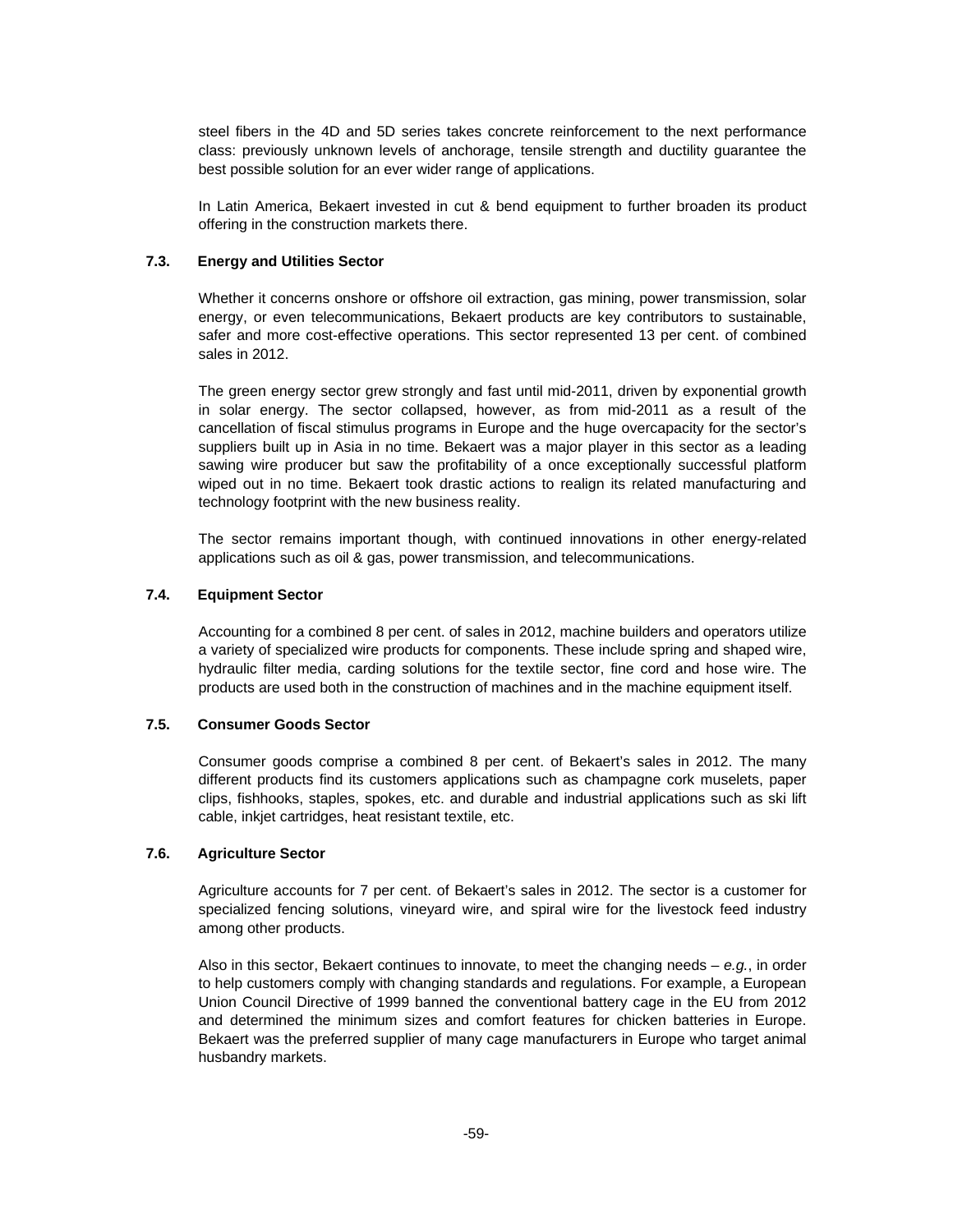#### **7.7. Basic Materials Sector**

5 per cent. of sales in 2012 related to supplies for the production or exploration of basic materials: coal, metals, glass, pulp and paper, chemicals and textiles. Examples are cables and wefts for conveyor belts for diverse industries, filter media for the production of synthetic fibers, and ropes that find their way in mining industries.

Bekaert's wire rope activities in Canada, for instance, have a leading technology in a large variety of applications, among which the mining ropes. Cushion Ultra™ ropes were developed to serve the mining industry's dragline equipment. This new, plastic-enhanced rope ensures a long service life and reduced equipment maintenance.

### **8. PRINCIPAL MARKETS**

A company can enhance sustainable profitable growth if it is a leader in the markets in which it operates, which is why Bekaert constantly defends – and wherever possible extends – its position as global market leader by organic growth or by selected acquisitions. Joint ventures also strongly contribute to the growth in certain markets (Brazil, China). Bekaert is a market leader in steel cord reinforcement of tires (one tire out of four worldwide is reinforced by Bekaert tire cord), in rubber for concrete reinforcement, and in many other fields.

Bekaert has always invested in future growth markets, starting in the 50s with the first joint venture in Latin America and being active in China since the early 90s. Thanks to a strong presence in the growth markets, Bekaert succeeded in being close to the customers and optimally meeting their requirements. In these markets, the demand for products that meet increasingly higher quality standards is rising, a demand that Bekaert can respond to perfectly with its extensive product portfolio. At the same time, the presence in these markets allows Bekaert to respond quickly to opportunities that arise.

In the mature markets of Western Europe and North America, Bekaert's customers want to achieve growth through new products and new functionalities that are better, stronger, faster, longer-lasting and containing less raw materials. Bekaert – focused on market-oriented innovation – brainstorms with them and develops both new production methods and innovative products.

Our new generation tire cord types, for example, such as the ultra-tensile range, provide increased strength. This allows our customers to produce tires with a lower weight and lower rolling resistance, thereby increasing fuel efficiency and the respective (EU tire label) performance ranking of tire models.

Bekaert, BASF and Voestalpine Plastics Solutions continued to co-develop thermoplastic components reinforced with steel cord. This hybrid material has promising applications for the automotive industry, as it improves collision performance and reduces weight. They combine excellent energy-absorption and structural-integrity characteristics with low manufacturing complexity and cost. The automotive application opportunities of these crash resistant, weight reduced components include bumper beams and body-in-white parts.

In 2012 Bekaert invested in state-of-the art equipment and further product innovation in high precision wedge wires. These triangular shaped steel wires are used to produce wedge screens and filters. Thanks to their high precision tolerance and mechanical stability, these complex wires can be integrated in fine filtration processes for oil & gas as well as for drinking water.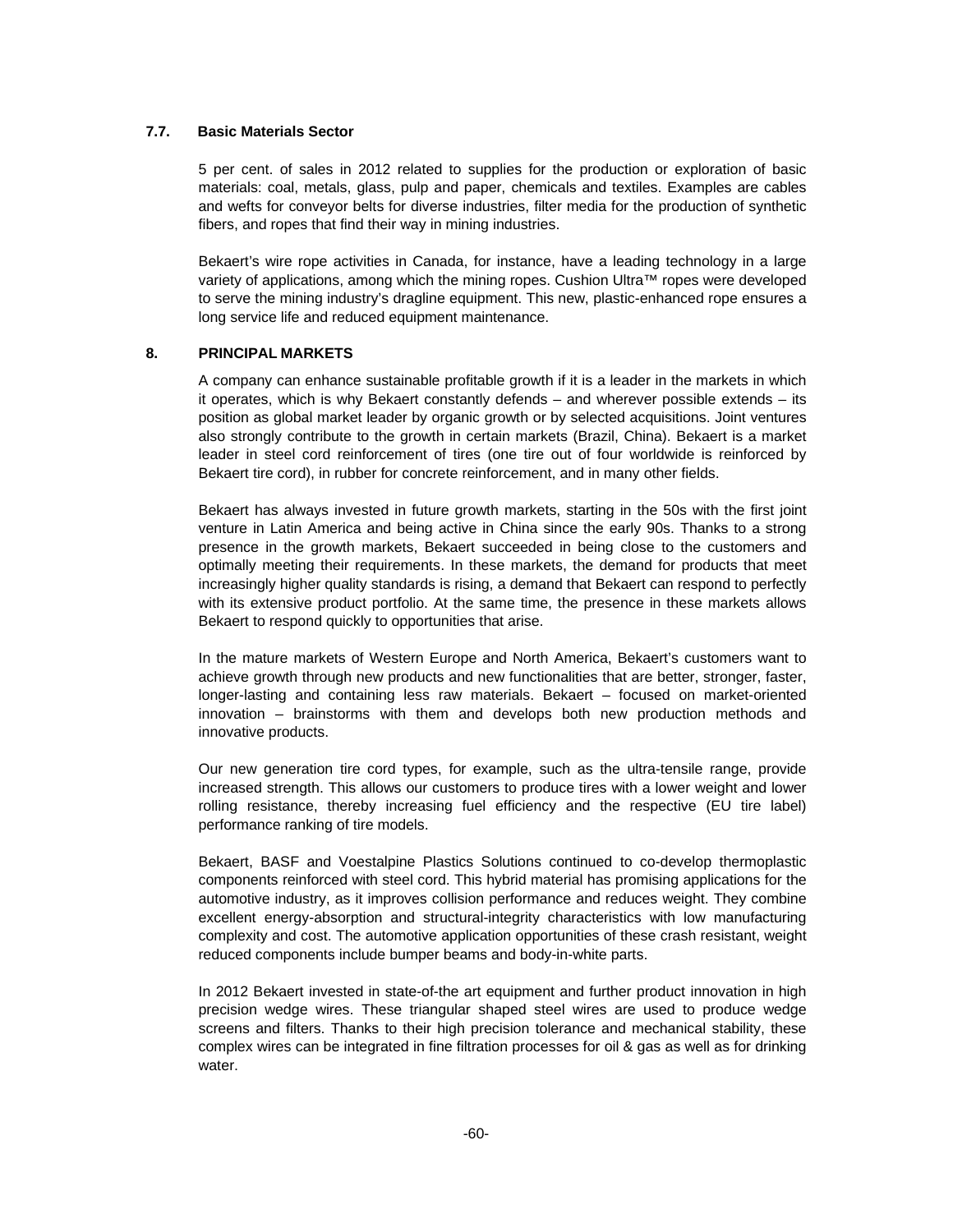As described above, customers of different sectors are working together with Bekaert. Being present in all those sectors is a trump card, not only for Bekaert but also for its customers.

Bekaert strives to reinforce its competitive position in its markets, not only by growing geographically, but also by improving the product range and by evaluating the risks regarding competition and possible substitution products. Technological leadership and continuous investments in R&D are the foundations for maintaining a strong competitive position.

The statements on Bekaert's competitive position are based on available market studies and on publicly available information.

## **9. INFORMATION RELATED TO THE SUBSIDIARIES OF THE COMPANY**

The following table provides an overview of the countries in which subsidiaries of the Company and/or entities in which Bekaert holds participations are located. A complete list of such subsidiaries and/or such entities can be found in the section "Notes to the consolidated financial statements" of the Bekaert Annual Report 2012 under Note 7.8 starting on page 83 (See Section XIII of this Prospectus).

| Continent     | Country              | <b>Production entity</b> | Sales office and other |
|---------------|----------------------|--------------------------|------------------------|
| Europe        | Austria              |                          | ✓                      |
|               | Belgium              | $\checkmark$             |                        |
|               | Czech Republic       | ✓                        |                        |
|               | Denmark              |                          | ✓                      |
|               | Finland              |                          | ✓                      |
|               | France               | ✓                        | ✓                      |
|               | Germany              |                          | ✓                      |
|               | Ireland              |                          | ✓                      |
|               | Italy                |                          | ✓                      |
|               | Luxembourg           |                          | $\checkmark$           |
|               | The Netherlands      |                          | ✓                      |
|               | Norway               |                          | ✓                      |
|               | Poland               |                          | ✓                      |
|               | Romania              |                          | ✓                      |
|               | Russian Federation   | $\checkmark$             | ✓                      |
|               | Slovakia             | $\checkmark$             |                        |
|               | Spain                | ✓                        | ✓                      |
|               | Sweden               |                          | ✓                      |
|               | Switzerland          |                          | ✓                      |
|               | United Kingdom       | ✓                        | ✓                      |
| North America | Canada               | $\checkmark$             | $\checkmark$           |
|               | <b>United States</b> | ✓                        | ✓                      |
| Latin America | Argentina            |                          | ✓                      |
|               | <b>Brazil</b>        | ✓                        | ✓                      |
|               | Chile                | ✓                        | ✓                      |
|               | Colombia             |                          |                        |
|               | Curaçao              |                          | ✓                      |
|               | Ecuador              | ✓                        | ✓                      |
|               | Guatemala            |                          |                        |
|               | Mexico               |                          |                        |
|               | Panama               |                          | ✓                      |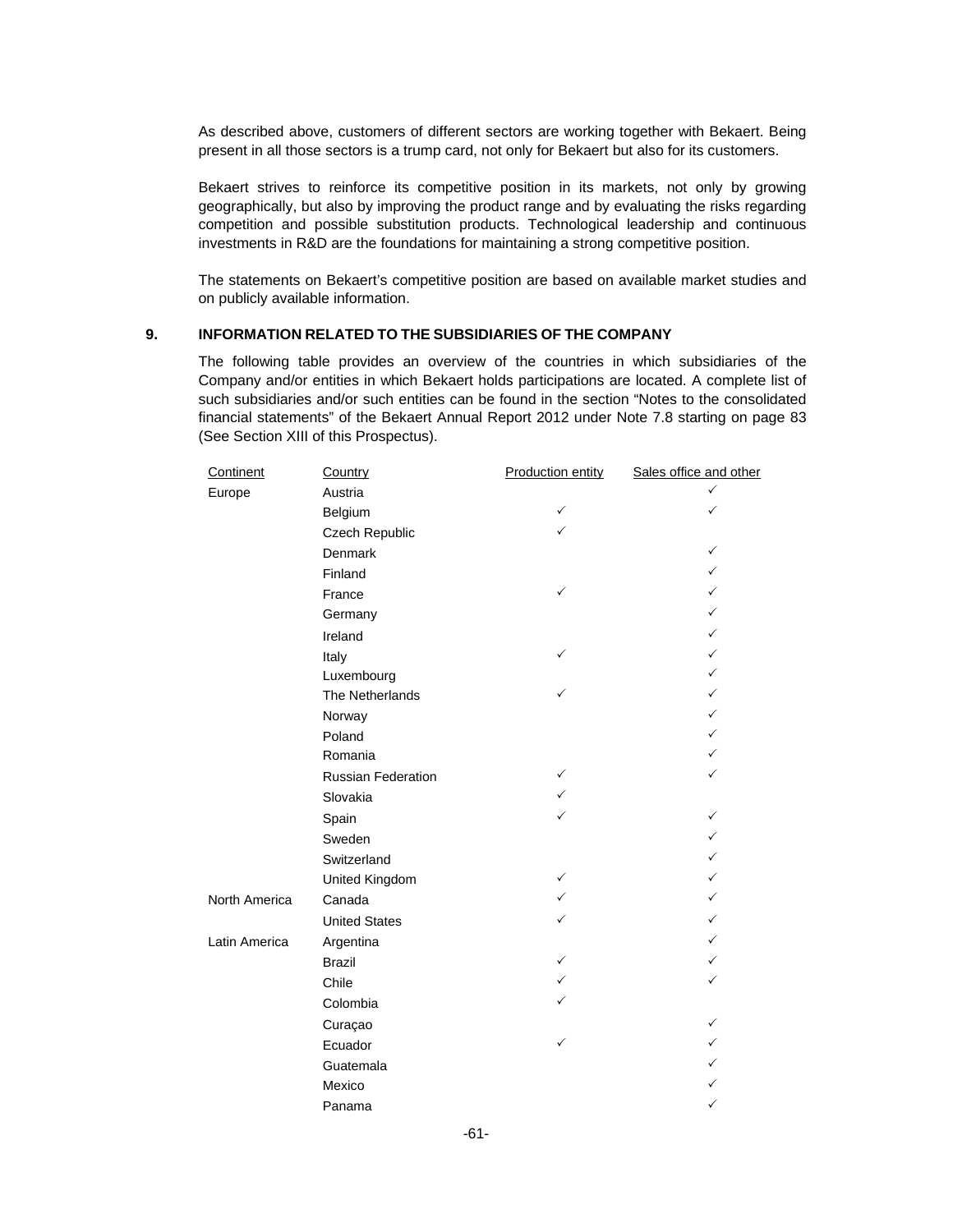| Continent | Country                     | Production entity | Sales office and other |
|-----------|-----------------------------|-------------------|------------------------|
|           | Peru                        |                   |                        |
|           | Venezuela                   |                   |                        |
| Asia      | China                       |                   |                        |
|           | Hong Kong                   |                   |                        |
|           | India                       | ✓                 | ✓                      |
|           | Indonesia                   |                   |                        |
|           | Japan                       | ✓                 | ✓                      |
|           | Korea                       |                   |                        |
|           | Malaysia                    | ✓                 |                        |
|           | Singapore                   |                   | $\checkmark$           |
|           | Taiwan                      |                   |                        |
|           | Turkey                      | ✓                 |                        |
|           | <b>United Arab Emirates</b> |                   |                        |
| Australia | Australia                   |                   |                        |

## **10. ORGANISATIONAL STRUCTURE**

Bekaert wants to be present in all markets where its customers are. Today, the Company serves customers in 120 countries worldwide and disposes of a global sales network, continuously adjusted to changing markets. Bekaert wants to spread its industrial footprint geographically in order to guarantee an optimal response to the needs of its customers.

The overall organization of Bekaert has been changed in the course of 2012 in order to respond in the most effective way to future growth opportunities and global challenges. The new structure represents a balanced responsibility allocation for regions, business platforms and global support functions. The regional management focuses primarily on operational efficiency and synergies. The business platforms develop the business from an overall perspective across the regions and focus on our customers' interests and future business development. Global support functions manage functional excellence and compliance. The Bekaert Group Executive has been redesigned in line with the new global organization set-up.

Bekaert's segment reporting is based on a regional split-up since 2009. In order to provide further insight in the nature of the activities and the markets, the Company also provides information concerning the products, their applications and the sectors in which Bekaert is active, but without publishing segment reporting on the basis of these sectors. The Company is of the opinion that, with respect to financial information, the regional segmentation is more relevant than the underlying product and sector breakdown, considering the differences in growth trend, investment efforts and the evolution of the markets (for identical products and sectors in different regions).

### **11. MATERIAL CONTRACTS**

There are no material contracts that have been entered into in the ordinary course of Bekaert's business and that could result in any member of the Bekaert group being under an obligation or entitlement that is material to Bekaert's ability to meet its repayment obligations in respect of the debt securities being issued.

### **12. LEGAL AND ARBITRATION PROCEEDINGS**

Neither Bekaert nor any of its subsidiaries is, nor has been, involved in any governmental, legal or arbitration proceedings (including any such proceedings that are pending or threatened of which the Company is aware) during the 12 months preceding the date of this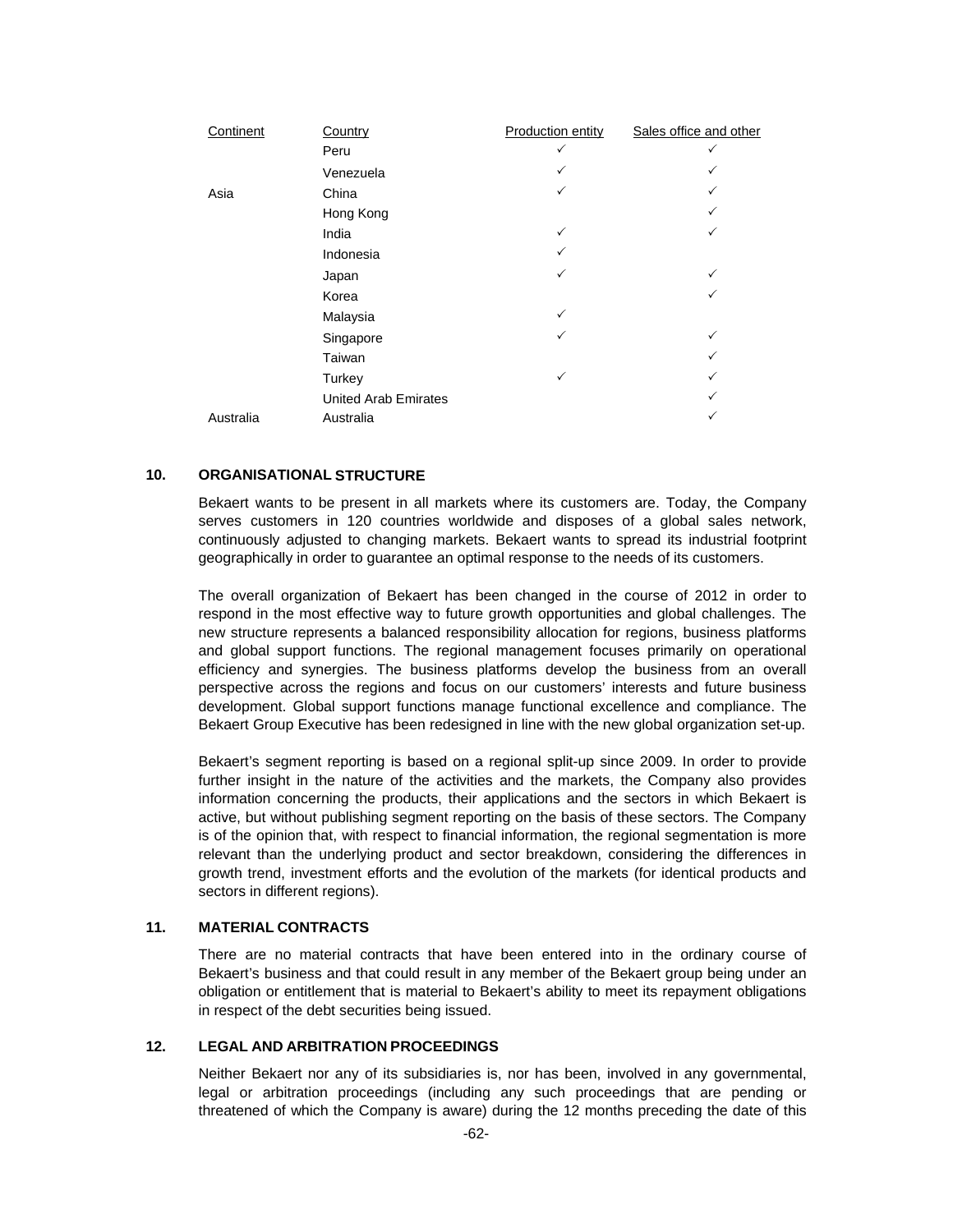Prospectus that may have or have had in the recent past significant effects on the financial position or profitability of Bekaert or the Bekaert group.

## **13. TREND INFORMATION AND RECENT EVENTS – SIGNIFICANT CHANGES IN THE COMPANY'S FINANCIAL OR TRADING POSITION**

*Highlights half year results 2013 (all comparisons are made relative to the figures for the first half of 2012)* 

Bekaert maintained stable volumes and gross margins in the first half of 2013. While depressed markets, competitive price pressure and unfavorable currency movements affected Bekaert's top line by 7.5 per cent., the effects were offset at the REBIT level thanks to the restructuring measures of 2012 and the realized cost savings.

| <b>Item</b>           | First half 2013  | <b>Compared to first half 2012</b> |
|-----------------------|------------------|------------------------------------|
| Consolidated<br>sales | EUR 1.65 billion | $-7.5$ per cent.                   |
| Combined<br>sales     | EUR 2.14 billion | $-5.1$ per cent.                   |

| First half 2013                       | First half 2012                                  |
|---------------------------------------|--------------------------------------------------|
| EUR 249 million (15.1 per cent.       | EUR 268 million (15.0 per cent.                  |
|                                       | margin)                                          |
|                                       | EUR 85 million (4.8 per cent. margin)            |
| EUR -2.3 million                      | EUR -80.9 million                                |
|                                       |                                                  |
| EUR 89 million (5.4 per cent. margin) | EUR 4 million (0.2 per cent. margin)             |
| EUR 172 million (10.4 per cent.       | EUR 160 million (9.0 per cent.                   |
| margin)                               | margin)                                          |
| <b>EUR 0.45</b>                       | EUR - 1.35                                       |
| EUR 770 million (on June 26, 2013)    | EUR 866 million                                  |
|                                       | margin)<br>EUR 91 million (5.5 per cent. margin) |

#### *Outlook*

The lack of consistent indicators of a global economic recovery and the usual seasonal effects in the second half of the year are expected to weigh on profitability. Moreover, the volatile and increasingly competitive environment in Asia may lead to renewed price pressure, imposing a cautious outlook for the coming months. In view of restoring its desired profitability, Bekaert takes all measures needed to secure its unchanged strategic ambitions of sustainable profitable growth. Responding in the most effective way to global challenges and future growth opportunities, Bekaert has changed its overall organization structure and is on track with the implementation of its cost reduction programs, which are expected to continue to support profitability. Bekaert is determined to remain a market and technology leader through its global positioning and broad product portfolio, in full support of its customers and all other stakeholders worldwide.

#### *Financial Review*

#### **Results**

Bekaert achieved an operating result before non-recurring items (REBIT) of EUR 91.0 million, up 7.4 per cent. from the same period last year. This equates to a REBIT margin on sales of 5.5 per cent.. Non-recurring expenses amounted to EUR 2.3 million compared with the EUR 80.9 million in the first half of 2012 which were related to restructuring costs and asset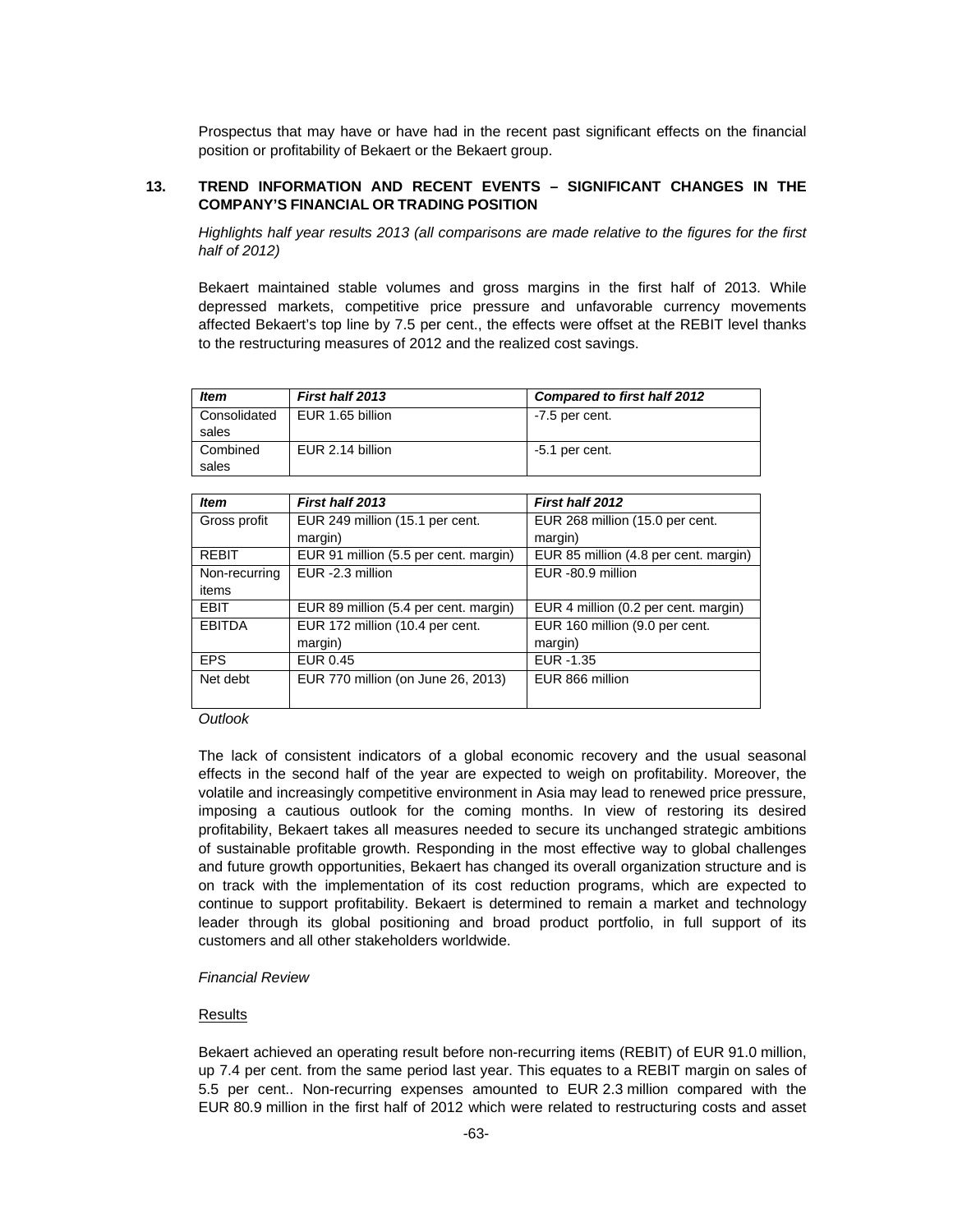impairments. Including non-recurring items, EBIT was EUR 88.7 million compared with EUR 3.8 million. EBITDA amounted to EUR 172.0 million, compared with EUR 160.5 million and representing an EBITDA margin on sales of 10.4 per cent.. Selling and administrative expenses decreased by 10.2 per cent. as a result of reversed bad debt reserves and realized cost savings. Research and development expenses decreased by 17.7 per cent. to EUR 32.0 million and reflect the reduction of budgets in solar related activities. Net interest expenses amounted to EUR 32.8 million (versus EUR 41.7 million) as a result of the lower average gross and net debt. Taxation on profit amounted to EUR 29.7 million versus EUR 27.5 million in the same period last year. The share in the result of joint ventures and associated companies increased from EUR 6.0 million to EUR 17.1 million, reflecting the strong performance of the Brazilian joint ventures and one-off items. The result for the period was EUR 34.9 million compared with EUR -71.1 million. After non-controlling interests (EUR 8.8 million), the result for the period attributable to the Bekaert group was EUR 26.2 million.

#### Balance Sheet

As at June 30, 2013, shareholders' equity represented 44.2 per cent. of total assets. Net debt increased to EUR 770 million from EUR 700 million at year-end 2012 as a result of the dividend payment and the share buy-back in the first half of 2013, and of an increase of the working capital in line with the usual seasonality. The net debt level remained significantly lower than at the balance sheet date of June 30, 2012 (EUR 866 million) and resulted in a net debt on EBITDA ratio of 2.24, compared with 2.70. The gearing ratio (net debt to equity) was 49.3 per cent.

#### Cash Flow Statement

Cash from operating activities amounted to EUR 61.8 million (versus EUR 165.9 million in the same period last year), mainly as a result of a higher operating working capital compared with the closing balance of December 31, 2012. The purchase of property, plant and equipment amounted to EUR 32.2 million versus EUR 58.4 million in the first half of 2012. The bond repayment of February 2013 (EUR 100 million), the higher gross dividend payment (EUR 58.5 million in the first half of 2013 compared with EUR 38.9 million in the same period last year), and the share buy-back program (EUR 15.3 million) were the main drivers in the cash flows from finance activities.

For more details on the half year results, we refer to the press release of July 26, 2013 (see also Section XIII ("Documents incorporated by reference")).

There have been no significant changes in the financial or trading position of the Company since June 30, 2013.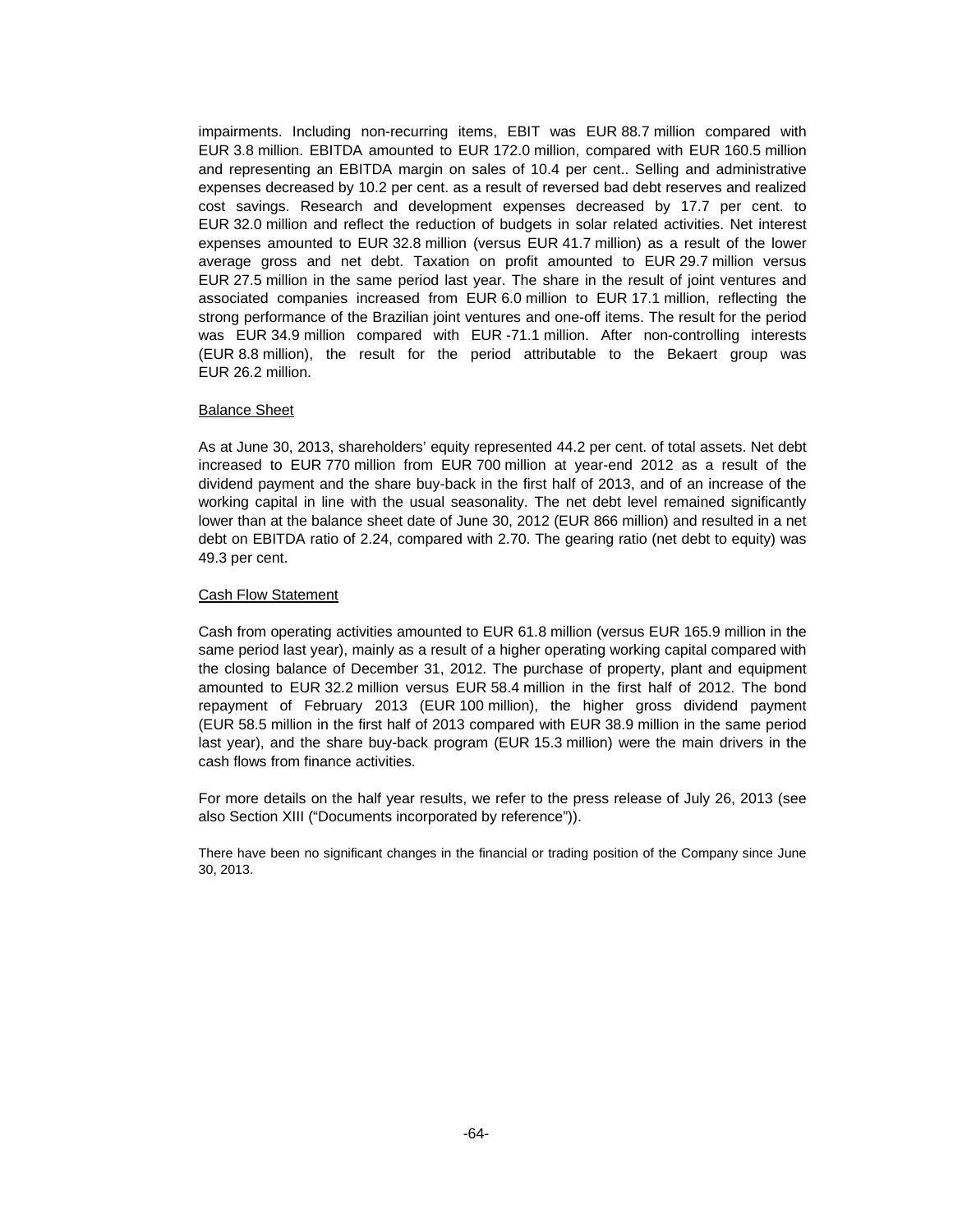# **V. SELECTED FINANCIAL INFORMATION**

## **1. AUDITED FIGURES**

The key figures for the financial years 2011 and 2012 are listed below.

## **1.1. Key Figures**

| <b>Combined key figures</b><br>in millions of EUR   | 2011                     | 2012                     |
|-----------------------------------------------------|--------------------------|--------------------------|
| Sales                                               | 4,599                    | 4,387                    |
| Capital expenditure (PP&E)                          | 313                      | 139                      |
| Employees as at December 31                         | 28,353                   | 27,063                   |
|                                                     |                          |                          |
| <b>Consolidated financial statements</b>            | 2011                     | 2012                     |
| in millions of EUR                                  |                          |                          |
| Income statement                                    |                          |                          |
| Sales                                               | 3,340                    | 3,461                    |
| Operating result (EBIT)                             | 289                      | -49                      |
| Operating result before non-recurring items (REBIT) | 281                      | 118                      |
| Result from continuing operations                   | 207                      | $-191$                   |
| Result from discontinued operations                 | $\overline{\phantom{a}}$ | $\overline{\phantom{a}}$ |
| Result for the period                               | 207                      | $-191$                   |
| attributable to the Group                           | 193                      | $-197$                   |
| attributable to minority interests                  | 15                       | 6                        |
| <b>EBITDA</b>                                       | 497                      | 274                      |
| Depreciation PP&E                                   | 171                      | 195                      |
| Amortization and impairment                         | 37                       | 129                      |
| <b>Balance sheet</b>                                |                          |                          |
| Equity                                              | 1,766                    | 1,604                    |
| Non-current assets                                  | 1,900                    | 1,747                    |
| Capital expenditure (PP&E)                          | 267                      | 123                      |
| Balance sheet total                                 | 4,169                    | 3,668                    |
| Net debt                                            | 856                      | 700                      |
| Capital employed                                    | 2,568                    | 2,375                    |
| Working capital                                     | 1,031                    | 898                      |
| Employees as at December 31                         | 22,413                   | 22,549                   |
| Ratio's                                             |                          |                          |
| <b>EBITDA</b> on sales                              | 14.9%                    | 7.9%                     |
| <b>REBIT</b> on sales                               | 8.4%                     | 3.4%                     |
| <b>EBIT</b> on sales                                | 8.7%                     | $-1.4%$                  |
| EBIT interest coverage                              | 4.8                      | $-0.7$                   |
| <b>ROCE</b>                                         | 12.0%                    | $-2.0%$                  |
| <b>ROE</b>                                          | 12.0%                    | $-11.3%$                 |
| Capital ratio                                       | 42.4%                    | 43.7%                    |
| Gearing (Net debt on equity)                        | 48.5%                    | 43.7%                    |
| Net debt on EBITDA                                  | 1.7                      | 2.6                      |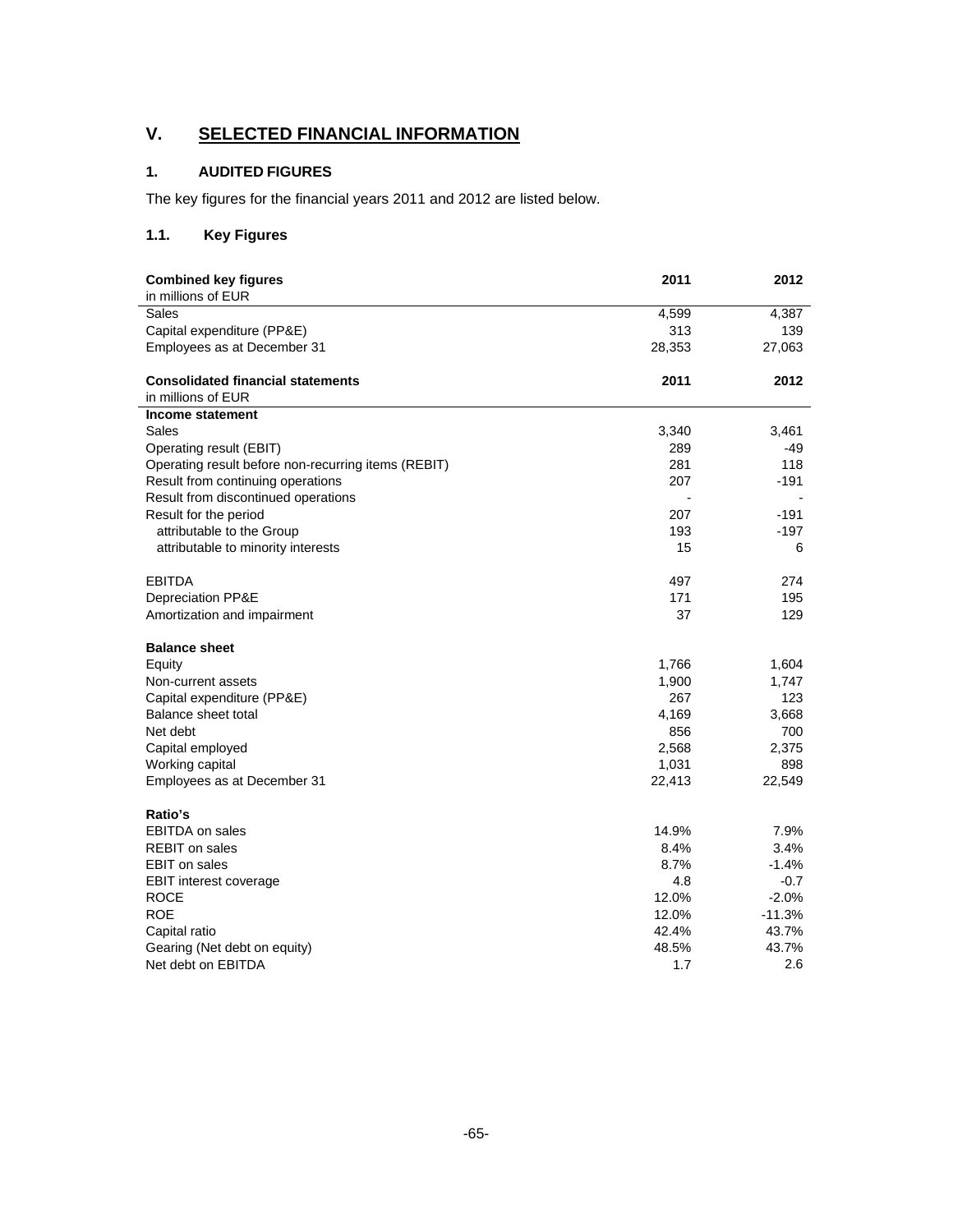| <b>Joint Ventures and Associated Companies</b><br>in millions of EUR | 2011  | 2012  |
|----------------------------------------------------------------------|-------|-------|
| Sales                                                                | 1,259 | 926   |
| Operating result                                                     | 90    | 49    |
| Net result                                                           | 61    | 36    |
| Group's share net result                                             | 25    | 10    |
| Capital expenditure                                                  | 46    | 16    |
| Depreciation                                                         | 28    | 23    |
| Group's share equity                                                 | 252   | 162   |
| Employees as at December 31                                          | 5,940 | 4.514 |

## **1.2. Key Figures per Share**

| <b>NV Bekaert SA</b>                                         | 2011       | 2012       |
|--------------------------------------------------------------|------------|------------|
| Number of shares as at December 31                           | 59,976,198 | 60,000,942 |
| Market capitalization as at December 31 (in millions of EUR) | 1.487      | 1.313      |
| <b>Per share (in EUR)</b>                                    |            |            |
| <b>EPS</b>                                                   | 3.27       | $-3.30$    |
| Gross dividend                                               | 1.1700     | 0.8500     |
| Net dividend                                                 | 0.8775     | 0.6375     |
| <b>Valorization</b> (in EUR)                                 |            |            |
| Price as at December 31                                      | 24.785     | 21.875     |
| Price (average)                                              | 54.694     | 22.592     |

## **2. UNAUDITED INTERIM FIGURES**

The unaudited key figures for the half year ending as of June 30, 2012 and as of June 30, 2013 are listed below (source: Bekaert's internal accounts).

## **2.1. Key Figures**

| <b>Combined key figures</b>                         | <b>June 30, 2012</b> | June 30, 2013 |
|-----------------------------------------------------|----------------------|---------------|
| in millions of EUR                                  |                      |               |
| Sales                                               | 2,255                | 2,139         |
| Capital expenditure (PP&E)                          | 67                   | 36            |
| Employees as at June 30                             | 27,138               | 26,648        |
| <b>Consolidated financial statements</b>            | June 30, 2012        | June 30, 2013 |
| in millions of EUR                                  |                      |               |
| Income statement                                    |                      |               |
| Sales                                               | 1,783                | 1,649         |
| Operating result (EBIT)                             | 4                    | 89            |
| Operating result before non-recurring items (REBIT) | 85                   | 91            |
| Result from continuing operations                   | $-71$                | 35            |
| Result from discontinued operations                 |                      |               |
| Result for the period                               | $-71$                | 35            |
| attributable to the Group                           | -80                  | 26            |
| attributable to minority interests                  | 8                    | 9             |
| <b>EBITDA</b>                                       | 160                  | 172           |
| Depreciation, amortization and impairment losses    | 157                  | 83            |
| <b>Balance sheet</b>                                |                      |               |
| Equity                                              | 1,761                | 1,564         |
| Non-current assets                                  | 1,912                | 1,694         |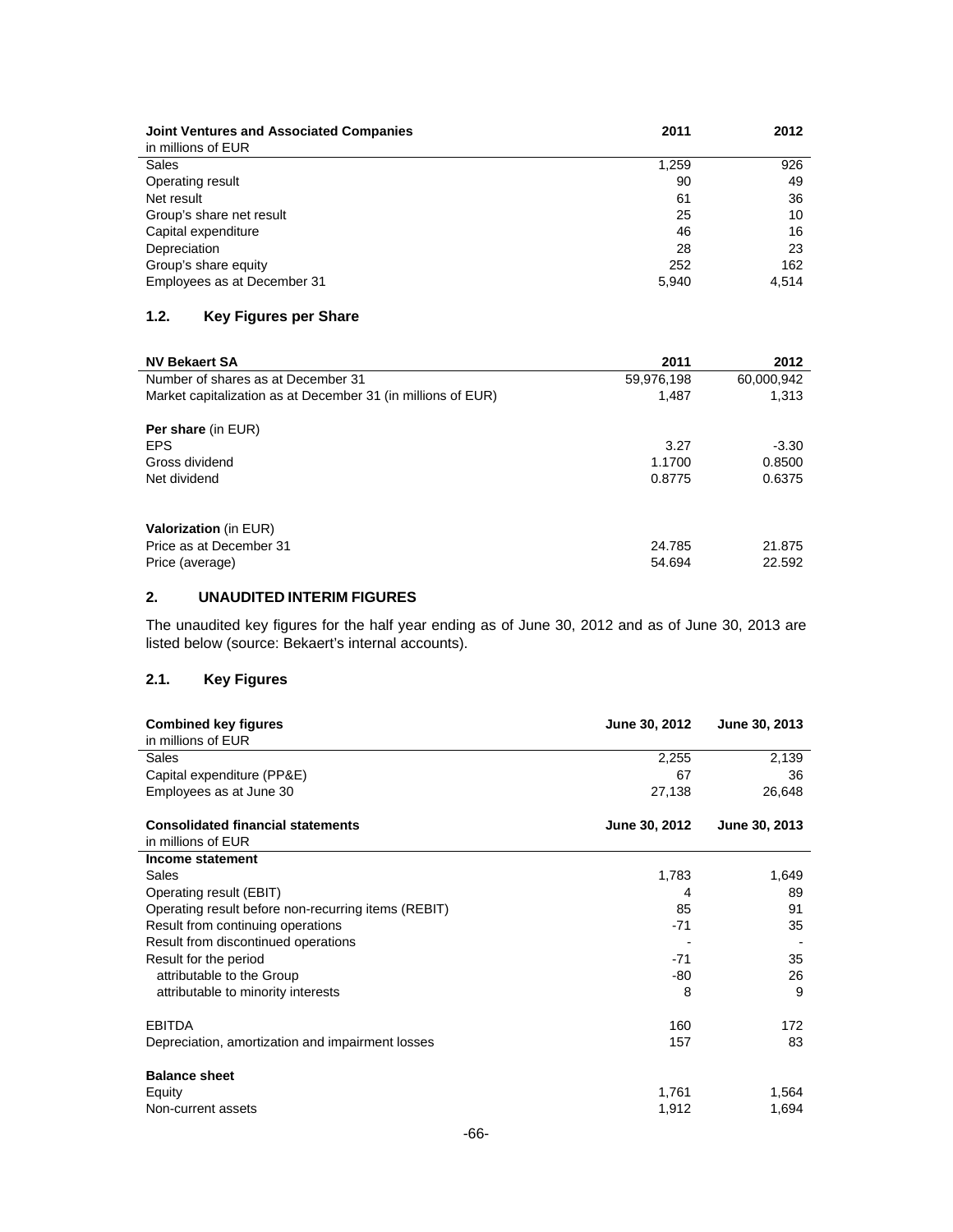| Capital expenditure (PP&E)<br>Balance sheet total | 58<br>4,055 | 32<br>3,535 |
|---------------------------------------------------|-------------|-------------|
| Net debt                                          | 866         | 770         |
| Capital employed                                  | 2,718       | 2,393       |
| Working capital                                   | 1.117       | 974         |
| Employees as at June 30                           | 22,566      | 22,022      |
| Ratio's                                           |             |             |
| <b>EBITDA on sales</b>                            | 9.0%        | 10.4 %      |
| <b>REBIT</b> on sales                             | 4.8%        | 5.5 %       |
| <b>EBIT</b> on sales                              | 0.2%        | 5.4 %       |
| <b>EBIT interest coverage</b>                     | 0.10        | 2.97        |
| <b>ROCE</b>                                       | $0.3\%$     | 7.4 %       |
| <b>ROE</b>                                        | $-8.1%$     | 4.4 %       |
| Capital ratio                                     | 43.4 %      | 44.2 %      |
| Gearing (Net debt on equity)                      | 49.2 %      | 49.3 %      |
| Net debt on EBITDA                                | 2.70        | 2.24        |

| <b>Joint Ventures and Associated Companies</b> | June 30, 2012 | June 30, 2013 |
|------------------------------------------------|---------------|---------------|
| in millions of EUR                             |               |               |
| Sales                                          | 472           | 491           |
| Operating result                               | 32            | 55            |
| Net result                                     | 19            | 42            |
| Group's share net result                       | 6             | 17            |
| Capital expenditure                            | 8             | 4             |
| Depreciation                                   | 12            | 11            |
| Group's share equity                           | 172           | 168           |
| Employees as at June 30                        | 4,572         | 4,626         |

## **2.2. Key Figures per Share**

| <b>NV Bekaert SA</b>                                     | June 30, 2012 | June 30, 2013 |
|----------------------------------------------------------|---------------|---------------|
| Number of shares as at June 30                           | 59,976,198    | 60,000,942    |
| Market capitalization as at June 30 (in millions of EUR) | 1.170         | 1.466         |
| <b>Per share (in EUR)</b><br><b>EPS</b>                  | $-1.35$       | 0.45          |
|                                                          |               |               |
| <b>Valorization</b> (in EUR)                             |               |               |
| Price as at June 30                                      | 19.510        | 24.440        |
| Price (average)                                          | 24.416        | 22.362        |

## **3. DEFINITIONS**

| <b>Subsidiaries</b>           | The companies in respect of which the Company exercises control and<br>generally has an interest of more than 50 per cent. |
|-------------------------------|----------------------------------------------------------------------------------------------------------------------------|
| Group                         | The Company and its Subsidiaries.                                                                                          |
| EBIT                          | Operating result (earnings before interest and taxation).                                                                  |
| <b>EBIT interest coverage</b> | Operating result divided by net interest expense.                                                                          |
| <b>EBITDA</b>                 | Operating result (EBIT) + depreciation, amortization and impairment of<br>-67-                                             |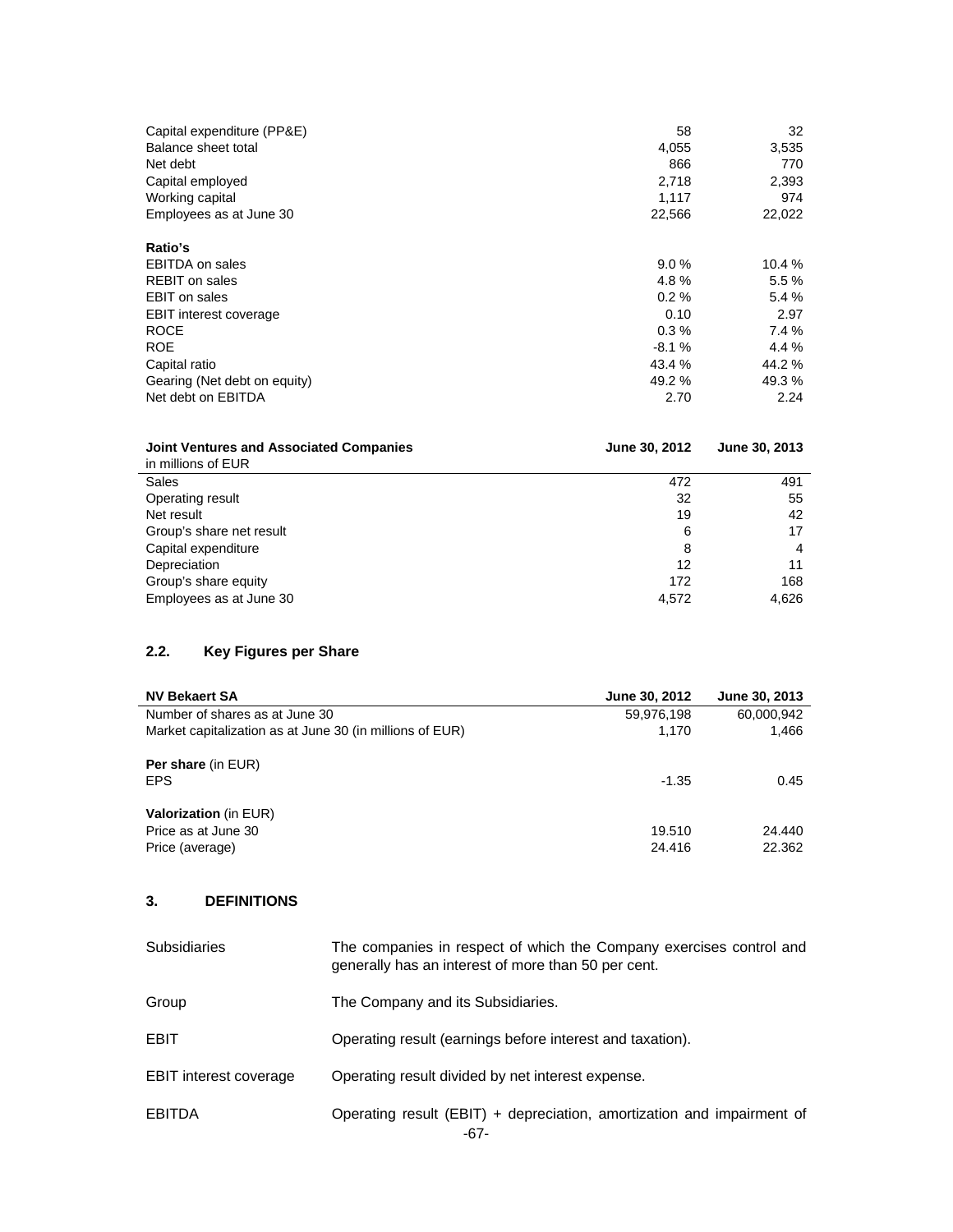assets.

Non-recurring items Operating income and expenses that are related to restructuring programs, impairment losses, business combinations, business disposals, environmental provisions or other events and transactions that have a one-time effect.

REBIT REGUIT Recurring EBIT = EBIT before non-recurring items.

- Equity method Method of accounting whereby an investment (in a joint venture or an associate) is initially recognized at cost and subsequently adjusted for any changes in the investor's share of the joint venture's or associate's net assets (i.e. equity). The income statement reflects the investor's share in the net result of the investee.
- Associated Companies Companies, other than Subsidiaries and Joint Ventures, in which Bekaert has a significant influence, generally reflected by an interest of at least 20 per cent. Associated Companies are accounted for using the equity method.
- Combined figures Consolidated figures plus 100 per cent. of joint ventures and associates, after elimination of intercompany transactions (if applicable).
- Joint Ventures Companies under joint control in which Bekaert generally has an interest of approximately 50 per cent. Joint Ventures are accounted for using the equity method.
- Capital employed (CE) Working capital + net intangible assets + net goodwill + net property, plant and equipment. The average CE is computed as capital employed at previous year-end plus capital employed at balance sheet date divided by two.
- Net debt **Interest-bearing debt** net of current loans, non-current financial receivables and cash guarantees, short term deposits and cash and cash equivalents. For the purpose of debt calculation only, interest bearing debt is remeasured to reflect the effect of any cross-currency interestrate swaps (or similar instruments), which convert this debt to the entity's functional currency.
- Sales (combined) Sales of consolidated companies + 100 per cent. of sales of joint ventures and associates after intercompany elimination.

Return on capital Operating result (EBIT) relative to average capital employed.

Return on equity (ROE) Result for the period relative to average equity.

employed (ROCE)

Working capital (operating) Inventories + trade receivables + advances paid - trade payables advances received – remuneration and social security payables employment-related taxes.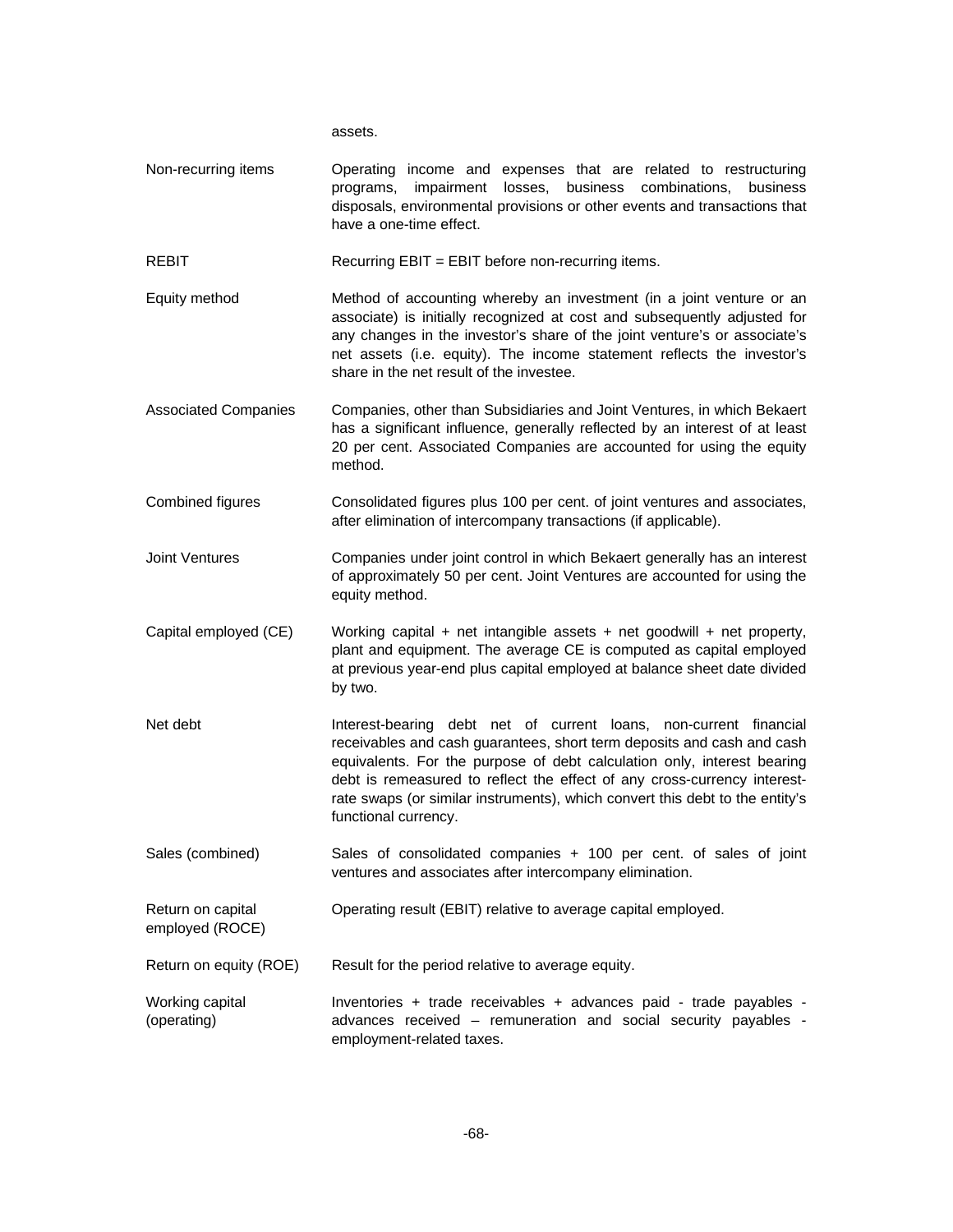## **VI. MANAGEMENT AND CORPORATE GOVERNANCE**

## **1. BOARD OF DIRECTORS**

The Board of Directors consists of fourteen members, who are appointed by the General Meeting of Shareholders. Eight of the Directors are appointed from among candidates nominated by the principal shareholders. In accordance with provision 1.5 of the Belgian Corporate Governance Code, the Chairman and the Chief Executive Officer are not the same individual. The Chief Executive Officer is the only Board member with an executive function. All other members are non-executive Directors.

Three of the Directors are independent in accordance with the criteria of article 526*ter* of the Belgian Companies Code and provision 2.3 of the Belgian Corporate Governance Code: Dr. Alan Begg (first appointed in 2008), Lady Barbara Thomas Judge (first appointed in 2007), and Mr. Manfred Wennemer (first appointed in 2009, independent since January 1, 2010). Sir Anthony Galsworthy (first appointed in 2004) ceased to be independent upon his appointment to a fourth consecutive term of office on May 9, 2012.

| <b>Name</b>                                     | <b>First</b><br>appoin<br>ted | <b>Expiry</b><br>оf<br>current<br>term | Principal occupation*                                          | <b>Office address</b>                                                                 |  |  |
|-------------------------------------------------|-------------------------------|----------------------------------------|----------------------------------------------------------------|---------------------------------------------------------------------------------------|--|--|
| Chairman                                        |                               |                                        |                                                                |                                                                                       |  |  |
| <b>Baron Buysse</b>                             | 2000                          | 2014                                   | NV Bekaert SA                                                  | NV Bekaert SA,<br>Diamant Building,<br>A. Reyerslaan 80,<br>1030 Brussels,<br>Belgium |  |  |
| <b>Managing Director</b>                        |                               |                                        |                                                                |                                                                                       |  |  |
| Bert De Graeve                                  | 2006                          | 2015                                   | <b>NV Bekaert SA</b>                                           | NV Bekaert SA,<br>President<br>Kennedypark 18,<br>8500 Kortrijk,<br>Belgium           |  |  |
| Members nominated by the principal shareholders |                               |                                        |                                                                |                                                                                       |  |  |
| <b>Baron Bekaert</b>                            | 1994                          | 2015                                   | Director of different companies<br>in Belgium and abroad       | Hoekestraat 25,<br>8340 Oostkerke-<br>Damme, Belgium                                  |  |  |
| Roger Dalle                                     | 1998                          | 2015                                   | Director of different companies<br>in Belgium and abroad       | Rue de Belle Vue 20,<br>1050 Brussels,<br>Belgium                                     |  |  |
| Count Charles de<br>Liedekerke                  | 1997                          | 2015                                   | Director of different companies<br>in Belgium and abroad       | Nestor Plissartlaan<br>8, 1040 Brussels,<br>Belgium                                   |  |  |
| François de Visscher                            | 1992                          | 2016                                   | President, de Visscher & Co.<br>LLC (United States of America) | de Visscher & Co.<br>LLC, Two Greenwich<br>Office Park,<br>Greenwich,                 |  |  |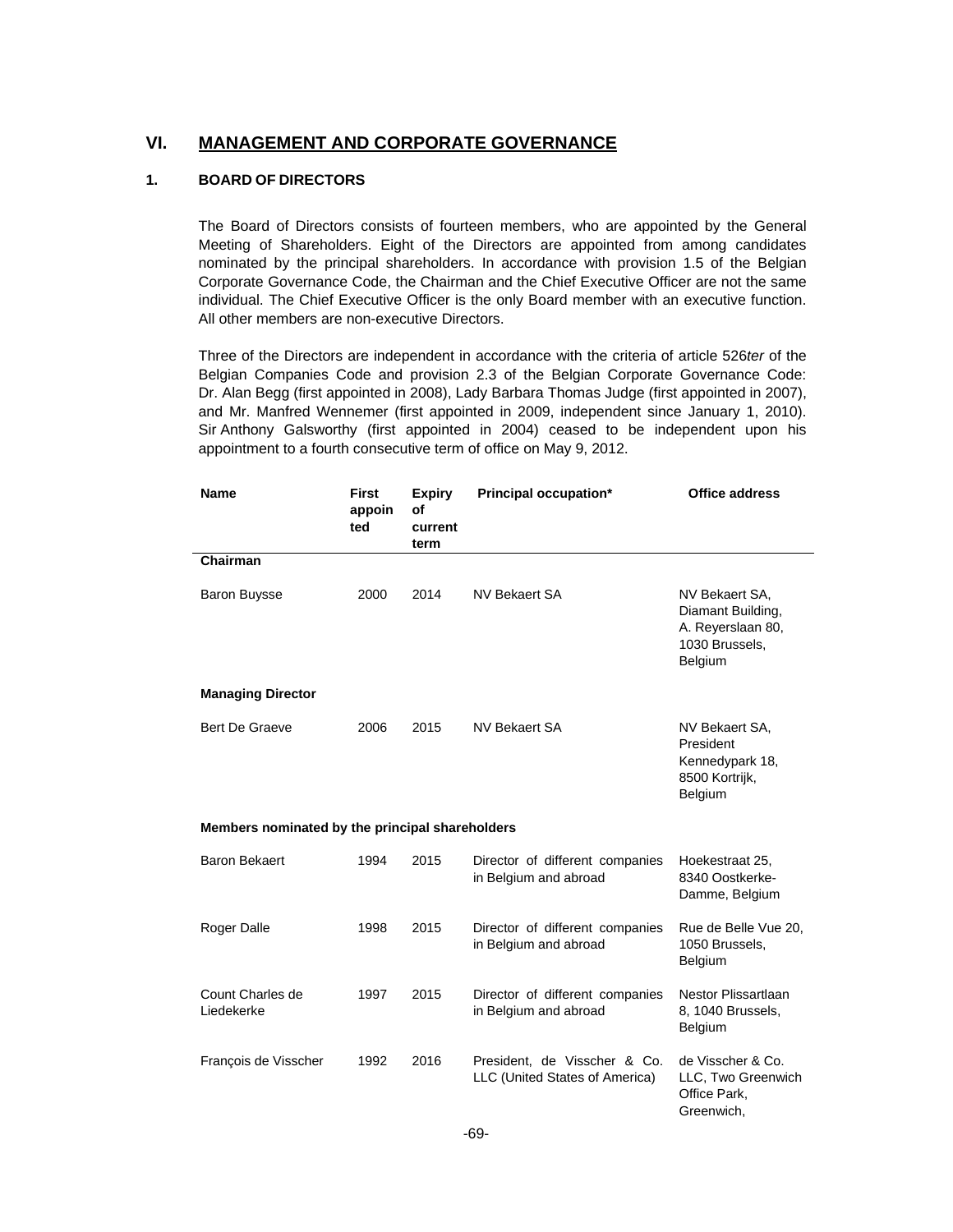|                                    |      |      |                                                                                                                                                           | Connecticut 06831,<br>United States of<br>America                                                      |
|------------------------------------|------|------|-----------------------------------------------------------------------------------------------------------------------------------------------------------|--------------------------------------------------------------------------------------------------------|
| Jacobs<br>Hubert<br>van<br>Merlen  | 2003 | 2015 | President & CEO, IEE S.A.<br>(Luxembourg)                                                                                                                 | IEE S.A., ZAE<br>Weiergewan, 11 rue<br>Edmond Reuter,<br>5326 Contern, Grand<br>Duchy of<br>Luxembourg |
| Maxime Jadot                       | 1994 | 2015 | CEO and<br>Chairman<br>of the<br>Executive Board BNP Paribas<br>Fortis (Belgium)                                                                          | <b>BNP Paribas Fortis</b><br>SA/NV,<br>Warandeberg 3,<br>1000 Brussels,<br>Belgium                     |
| Bernard van de Walle<br>de Ghelcke | 2004 | 2016 | Counsel,<br>Linklaters<br><b>LLP</b><br>Of<br>(Belgium)                                                                                                   | Linklaters LLP,<br>Brederodestraat 13.<br>1000 Brussels,<br>Belgium                                    |
| <b>Baudouin Velge</b>              | 1998 | 2016 | Partner,<br>Managing<br>Interel<br>(Belgium)                                                                                                              | Interel PR&PA,<br>Tervurenlaan 402.<br>1150 Brussels,<br>Belgium                                       |
| <b>Independent Directors</b>       |      |      |                                                                                                                                                           |                                                                                                        |
| Dr. Alan Begg                      | 2008 | 2014 | Senior Vice President Group<br>Technology and Development,<br>SKF (Sweden)                                                                                | <b>SKF Group</b><br>Headquarters,<br>Hornsgatan 1, SE-<br>415 50 Göteborg,<br>Sweden                   |
| Lady Barbara Thomas<br>Judge       | 2007 | 2016 | Chairman of the UK Pension<br>Fund<br>(United<br>Protection<br>Kingdom); Chairman Emeritus<br>the UK Atomic<br>of<br>Energy<br>Authority (United Kingdom) | Eversheds, One<br>Wood Street, London<br>EC2V 7WS, United<br>Kingdom                                   |
| <b>Manfred Wennemer</b>            | 2009 | 2015 | Director of different companies<br>in Belgium and abroad                                                                                                  | Mierendorffstrasse<br>27, 64625 Bensheim,<br>Germany                                                   |
| <b>Other Directors</b>             |      |      |                                                                                                                                                           |                                                                                                        |
| Sir Anthony Galsworthy             | 2004 | 2014 | Advisor to Standard Chartered<br>Bank (United Kingdom)                                                                                                    | Church Path 11,<br>Merton Park, London<br>SW19 3HJ, United<br>Kingdom                                  |

The detailed resumes of the Board members are available on www.bekaert.com.

The powers of the Board of Directors are described in Book VIII, Title IV, Chapter I, Section I, Subsection II of the Belgian Companies Code, Title III of the Articles of Association of the Company and Section II.1 of the Bekaert Corporate Governance Charter.

The Board of Directors holds a minimum of six meetings each year.

\*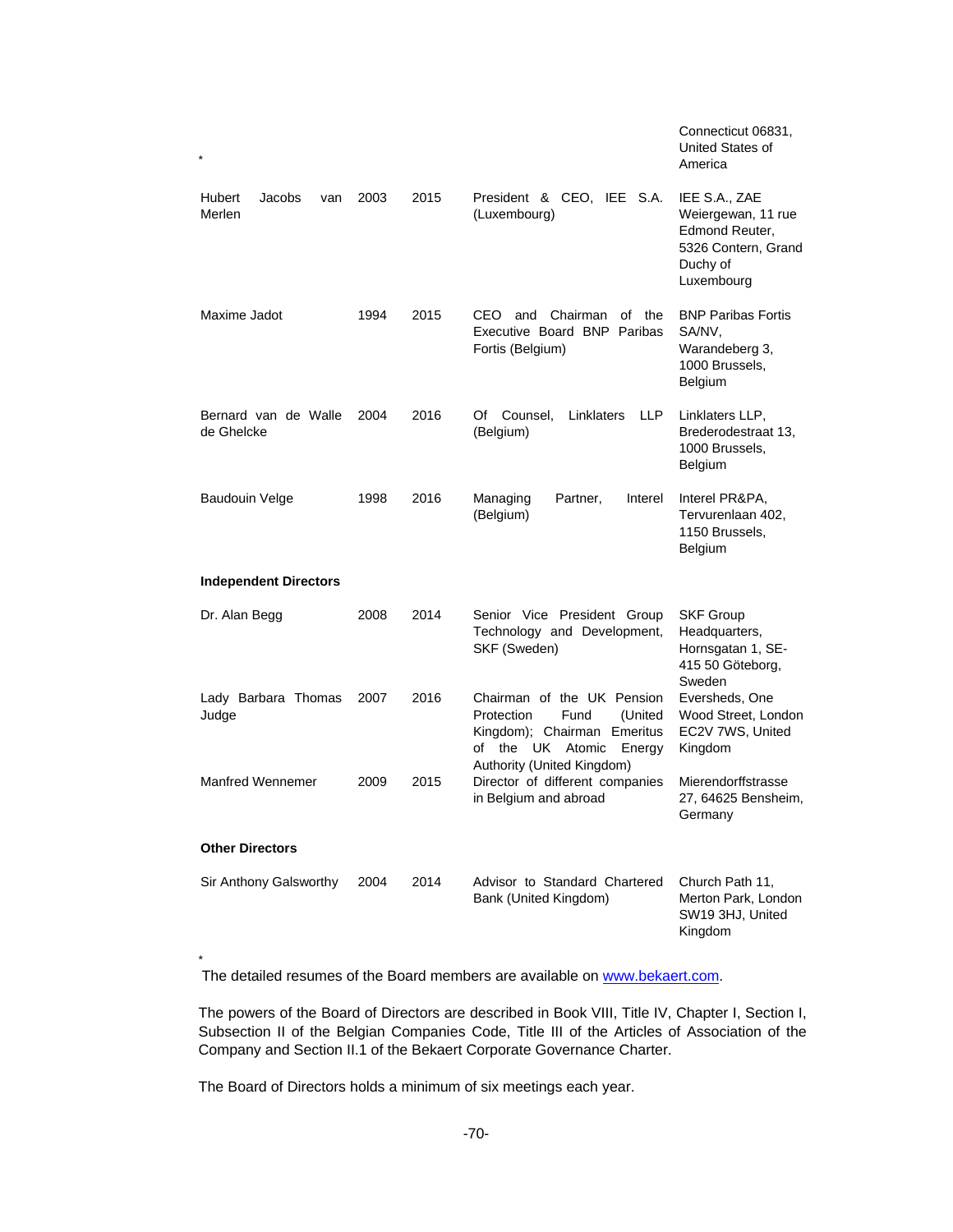#### **2. EXECUTIVE MANAGEMENT: THE BEKAERT GROUP EXECUTIVE**

The Bekaert Group Executive has eight members. It is chaired by the Chief Executive Officer and further consists of seven members who bear the title of Executive Vice President and who are responsible for the global business platforms, the regional operations and the global functions.

| <b>Name</b>           | <b>Position</b>                                                                                        | <b>Appointed</b> | <b>Office address</b>                                                                            |
|-----------------------|--------------------------------------------------------------------------------------------------------|------------------|--------------------------------------------------------------------------------------------------|
| Bert De Graeve        | <b>Chief Executive Officer</b>                                                                         | 2006             | President<br>Kennedypark 18,<br>8500 Kortrijk, Belgium                                           |
| <b>Matthew Taylor</b> | <b>Chief Executive Officer Designate</b><br>and Executive Vice President                               | 2013             | President<br>Kennedypark 18,<br>8500 Kortrijk, Belgium                                           |
| <b>Bruno Humblet</b>  | Chief Financial Officer and<br><b>Executive Vice President</b><br>Regional Operations Latin<br>America | 2006             | President<br>Kennedypark 18,<br>8500 Kortrijk, Belgium                                           |
| Dominique Neerinck    | Chief Technology Officer and<br><b>Executive Vice President</b>                                        | 2006             | Bekaertstraat 2, 8550<br>Zwevegem, Belgium                                                       |
| Curd Vandekerckhove   | <b>Executive Vice President</b><br>Regional Operations North Asia<br>and South East Asia               | 2012             | 17F, Block E,<br>Waterfront Place No.<br>31, Lane 168, Daduhe<br>Road, 200062<br>Shanghai, China |
| Henri-Jean Velge      | <b>Executive Vice President</b><br><b>Business Platforms</b>                                           | 1998             | Bekaertstraat 2, 8550<br>Zwevegem, Belgium                                                       |
| Frank Vromant         | <b>Executive Vice President</b><br>Regional Operations Europe,<br>North America and South Asia         | 2011             | Bekaertstraat 2, 8550<br>Zwevegem, Belgium                                                       |
| <b>Bart Wille</b>     | <b>Chief Human Resources Officer</b><br>and Executive Vice President                                   | 2013             | Bekaertstraat 2, 8550<br>Zwevegem, Belgium                                                       |

Each member of the Bekaert Group Executive performs his occupation on a full time basis.

The powers of the Bekaert Group Executive are described in Section IV.1 of the Bekaert Corporate Governance Charter.

The Bekaert Group Executive meets on average twice a month.

#### **3. COMMITTEES OF THE BOARD OF DIRECTORS**

The Board of Directors has established three advisory committees.

## **3.1 Audit and Finance Committee**

The Audit and Finance Committee is composed as required by article 526*bis*, §2 of the Belgian Companies Code: all of its four members are non-executive Directors, and one member, Lady Judge, is independent. Her competence in accounting and auditing is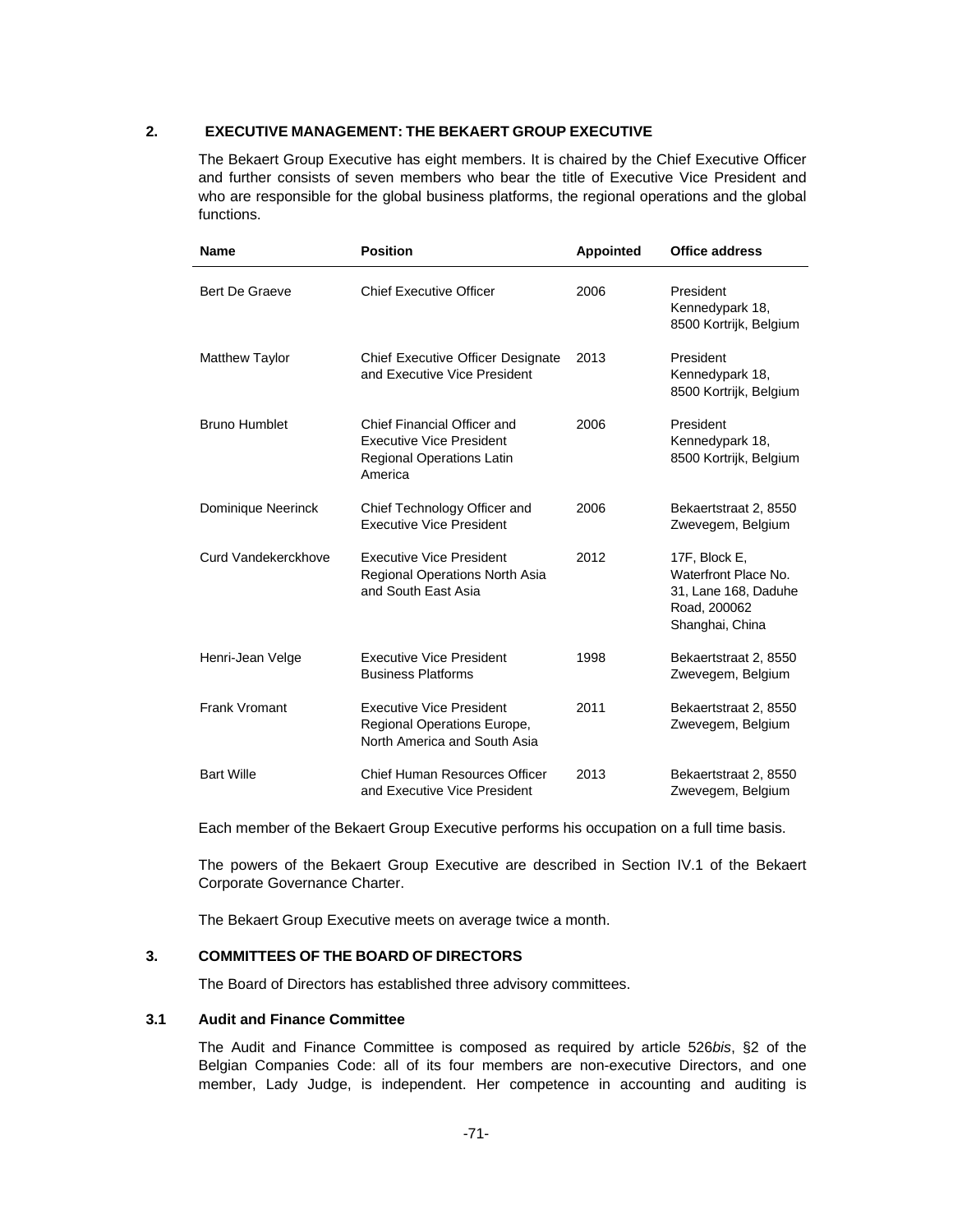demonstrated by her former position of vice chairman of the Financial Reporting Council, the British accounting and corporate governance regulator, which she held until the end of 2007.

Contrary to provision 5.2/3 of the Belgian Corporate Governance Code, the Committee is chaired by the Chairman of the Board: Bekaert wishes the Chairman to preside over all committees, to enable him to discharge as effectively as possible his specific duties with regard to the protection of the interests of all shareholders. Contrary to provision 5.2/4 of the Belgian Corporate Governance Code, according to which at least a majority of the members should be independent, Bekaert takes the view that the Audit and Finance Committee should reflect the balanced composition of the full Board.

The Chief Executive Officer and the Chief Financial Officer are not members of the Committee, but are invited to attend its meetings. This arrangement guarantees the essential interaction between the Board of Directors and executive management.

| Name                      | <b>Expiry of current term</b> |
|---------------------------|-------------------------------|
| <b>Baron Buysse</b>       | 2014                          |
| François de Visscher      | 2016                          |
| <b>Baudouin Velge</b>     | 2016                          |
| Lady Barbara Thomas Judge | 2016                          |

The powers of the Audit and Finance Committee are described in article 526bis, §4 of the Belgian Companies Code, article 20*bis* of the articles of Association of the Company and Section III.2.1 of the Bekaert Corporate Governance Charter:

- monitoring the financial reporting process, including:
	- o reviewing the Company's annual accounts and the consolidated annual accounts, and the Company's annual report and the consolidated annual report before submission to the Board of Directors; reviewing the Company's half-year results and quarterly trading updates before submission to the Board of Directors; advising the Board of Directors on appropriate financial procedures; advising the Board of Directors on the Company's financial position, indebtedness, and accounting rules; discussing significant financial reporting issues with the Bekaert Group Executive and the Statutory Auditor;
- monitoring the effectiveness of the internal control and risk management systems, with a view to ensure that the main risks are properly identified, managed and disclosed according to the framework adopted by the Board of Directors (including the review of any significant findings of internal investigations);
- reviewing the internal audit function's work programme and effectiveness, making recommendations on the appointment or removal of the head of internal audit and on the budget allocated to internal audit, and monitoring management's compliance with the findings and recommendations of the Audit and Finance Committee;
- monitoring the statutory audit of the Company's annual accounts and the consolidated annual accounts, and any follow-up on any questions and recommendations made by the Statutory Auditor, including:
	- o making recommendations to the Board of Directors on the appointment or reappointment of the Statutory Auditor, the Statutory Auditor's remuneration, and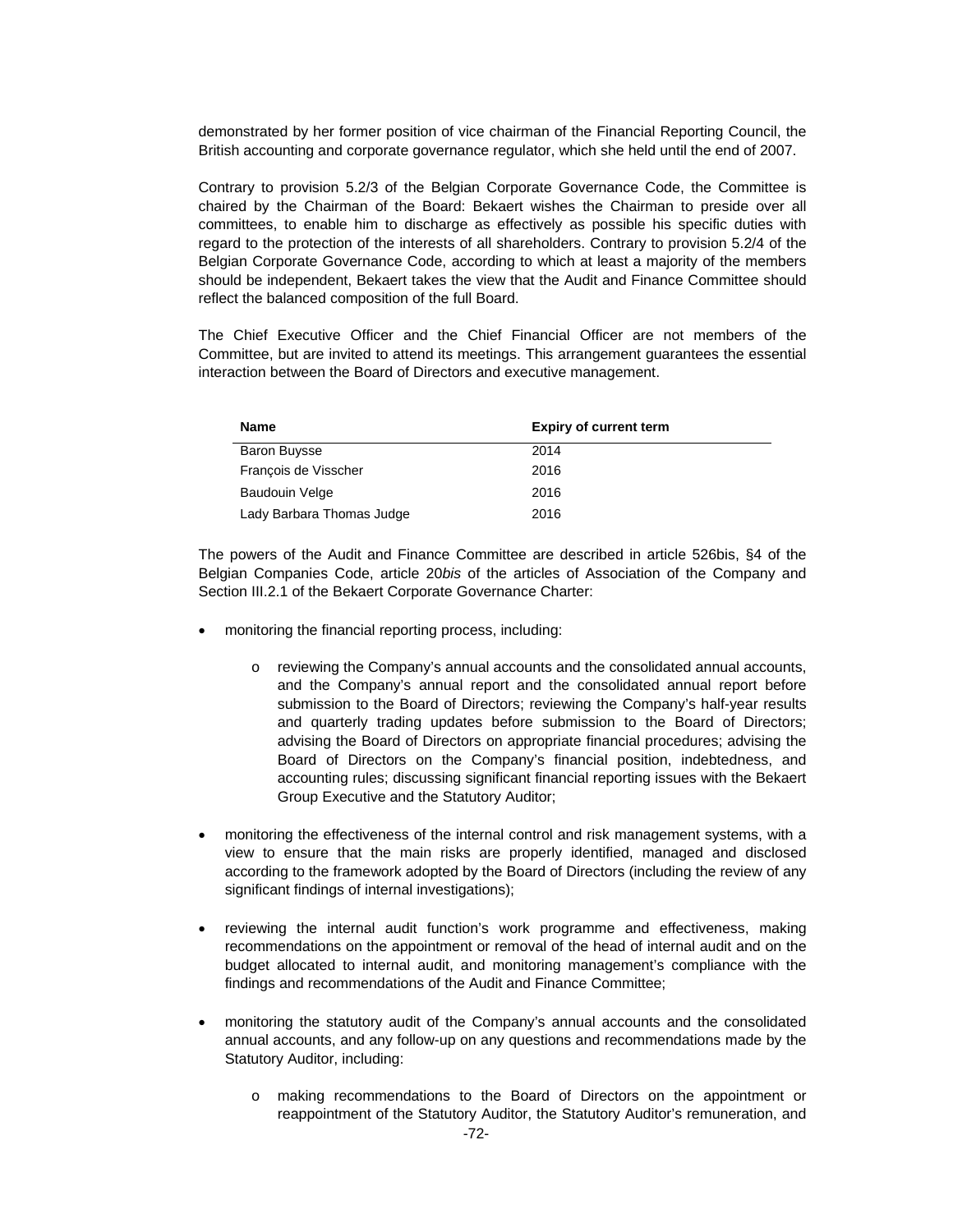any questions related to the Statutory Auditor's resignation or dismissal; discussing with the Statutory Auditor the nature and the scope of the audit, any problems or reservations arising from the audit, and any matters which the Statutory Auditor wishes to discuss; reviewing the effectiveness of the external audit process, and management's responsiveness to the recommendations made in the Statutory Auditor's management letter;

- pursuant to a specific delegation from the Board of Directors:
	- o approving the annual budget for the functioning of the Board of Directors, including the remuneration paid to the members of the Board of Directors as well as all expenses related to the Chairman's office and the functioning and organization of the meetings of the Board of Directors; reviewing on a yearly basis the actual expenses incurred; approving a formal policy on the non-audit services of the Statutory Auditor, with a view to ensure adequate independence, and ensuring compliance with such policy.

The Audit and Finance Committee meets at least four times a year.

## **3.2 Nomination and Remuneration Committee**

The Nomination and Remuneration Committee is composed as required by article 526quater, §2 and §3 of the Belgian Companies Code: all of its three members are non-executive Directors. It is chaired by the Chairman of the Board and further consists of two independent directors, Dr. Begg and Lady Judge. The Committee has the required competence in the field of remuneration policy.

| Name                      | <b>Expiry of current term</b> |
|---------------------------|-------------------------------|
| <b>Baron Buysse</b>       | 2014                          |
| Dr. Alan Begg             | 2014                          |
| Lady Barbara Thomas Judge | 2016                          |

The powers of the Nomination and Remuneration Committee are described in article 526quater, §5 of the Belgian Companies Code, article 20*bis* of the Articles of Association of the Company and Section III.3.1 of the Bekaert Corporate Governance Charter:

The Nomination and Remuneration Committee advises the Board of Directors on:

- o the remuneration policy of the Directors, the CEO and the other members of the Bekaert Group Executive (including, where applicable, on the proposals to be submitted by the Board of Directors to the General Meeting of Shareholders);
- o the individual remuneration of the Directors, the CEO and the other members of the Bekaert Group Executive, including base remuneration, short term, mid term and long term variable remuneration, whether stock-related or not, and severance pay (including, where applicable, on the proposals to be submitted by the Board of Directors to the General Meeting of Shareholders);
- o the remuneration policy for senior management;
- o the appointment or reappointment of Directors, and the appointment of the CEO and the other members of the Bekaert Group Executive; and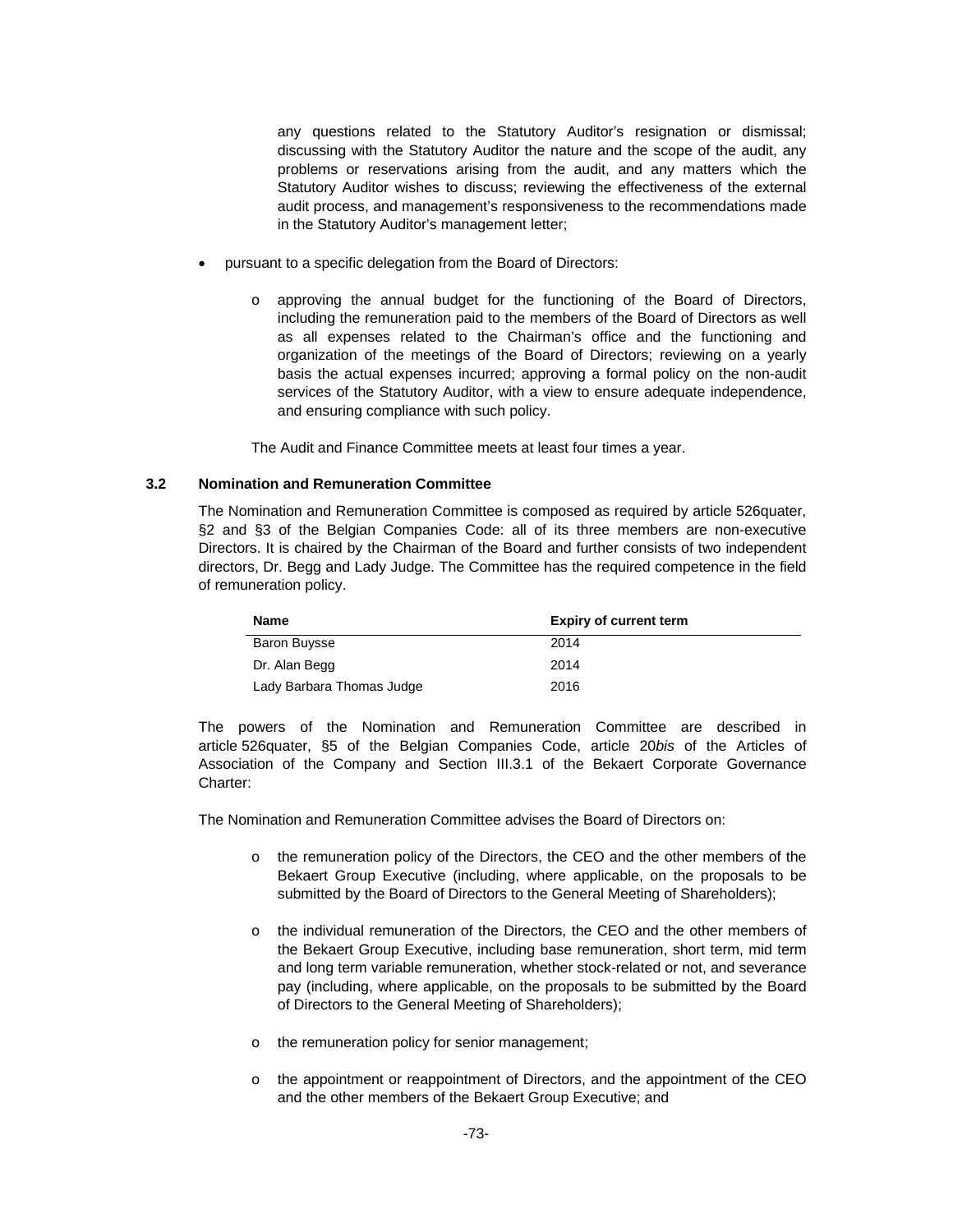o the Company's long term incentive plans.

In addition, the Nomination and Remuneration Committee prepares the remuneration report, to be included by the Board of Directors as part of the corporate governance statement of the annual report, and explains the remuneration report to the Annual General Meeting of Shareholders.

The CEO informs the Nomination and Remuneration Committee on:

- o compliance with the above-mentioned remuneration policies;
- o his evaluation of the operation and performance of the Bekaert Group Executive;
- o the overall personnel cost evolution of the Company and the Bekaert group;
- o material collective bargaining agreements; and
- o succession planning for the Bekaert Group Executive and senior management.

The Nomination and Remuneration Committee meets at least twice a year.

## **3.3 Strategic Committee**

The Strategic Committee has six members, five of whom are non-executive Directors. It is chaired by the Chairman of the Board and further consists of the Chief Executive Officer and four Directors.

| <b>Name</b>                 | <b>Expiry of current term</b> |  |
|-----------------------------|-------------------------------|--|
| <b>Baron Buysse</b>         | 2014                          |  |
| Bert De Graeve              | 2015                          |  |
| <b>Baron Bekaert</b>        | 2015                          |  |
| Count Charles de Liedekerke | 2015                          |  |
| Maxime Jadot                | 2015                          |  |
| Sir Anthony Galsworthy      | 2014                          |  |

The powers of the Strategic Committee are described in article 20*bis* of the Articles of Association of the Company and Section III.4.1 of the Bekaert Corporate Governance Charter: the Strategic Committee advises the Board of Directors on the general policy of the Bekaert group, as well as on the major strategic issues to its further development. It also examines the strategic proposals made by the Bekaert Group Executive. It evaluates and reviews major decisions in the first phase of their implementation or integration for compliance with the original objectives. It conducts follow-up on major investments from time to time.

The Strategic Committee meets at least three times a year.

#### **3.4 Corporate Governance**

The Company attaches great value to good corporate governance and is aware that good governance of listed companies is an important factor in investment decisions. Following the publication of the 2009 Belgian Code on Corporate Governance, the Board of Directors has, on December 22, 2009, adopted the 2009 Code as the reference code for the Company and revised the Bekaert Corporate Governance Charter for alignment with the 2009 Code.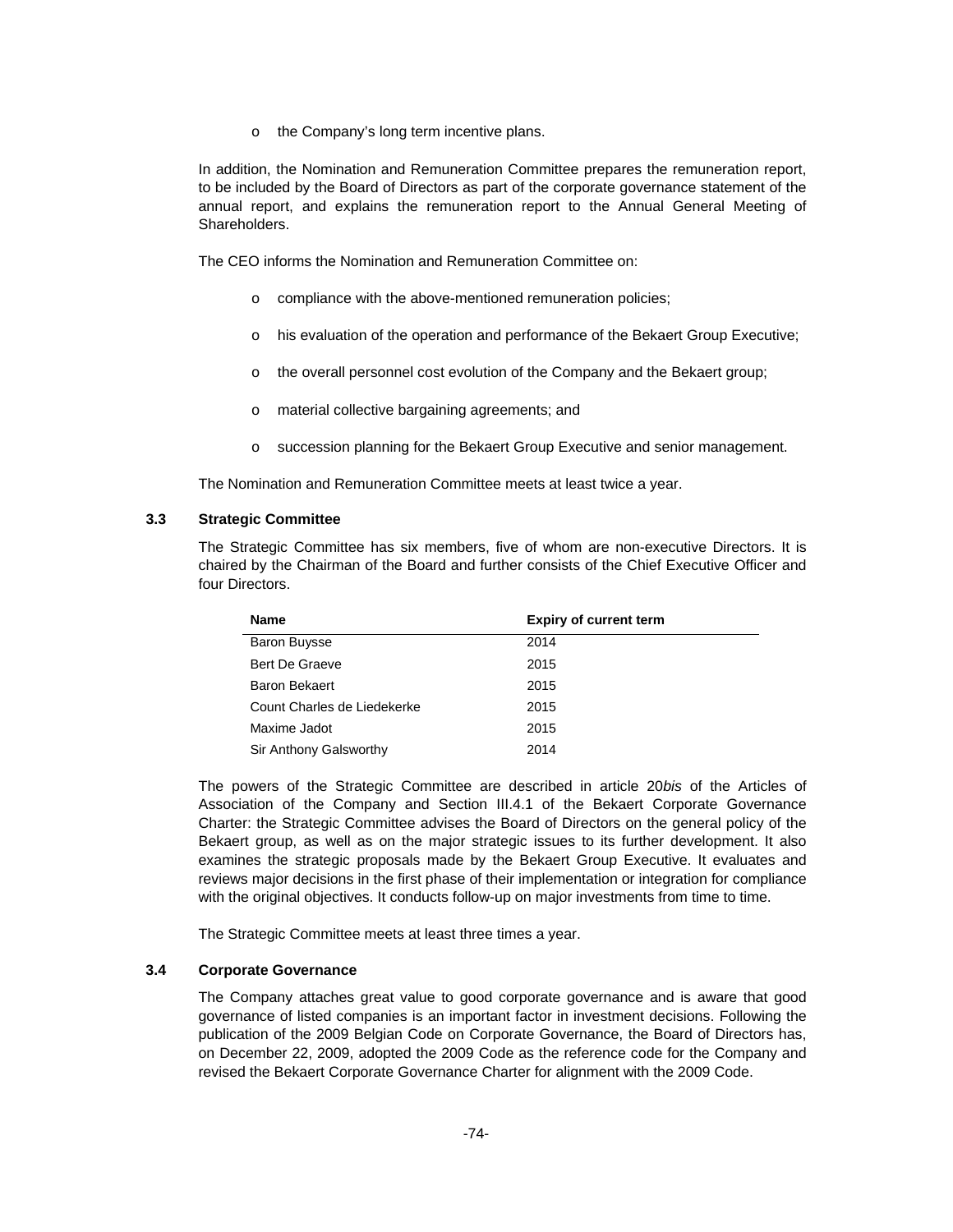The Company applies the corporate governance principles laid down in the Belgian Corporate Governance Code. In addition, the Company complies with the corporate governance provisions of the Code, except as described in Section VI.3.1 above.

The Bekaert Corporate Governance Charter is available at www.bekaert.com.

### **4. LEADERSHIP SUCCESSION**

Bekaert announced on August 27, 2013 that Baron Buysse, chairman of the Board of Directors, will retire in May 2014 after 14 years in the chair of Bekaert's Board of Directors. Bert De Graeve, chief executive officer of Bekaert since 2006, will succeed Baron Buysse as from May 2014. The Board of Directors of Bekaert has appointed Matthew Taylor as chief executive officer designate, executive vice president and member of the Bekaert Group Executive, effective September 1, 2013. Mr. Taylor will assume the position of chief executive officer of Bekaert in May 2014. His nomination as member of the Board of Directors will then be subject to approval by the annual shareholders meeting of the Company.

For more details on the leadership succession of Bekaert, reference is made to the Company's press release of August 27, 2013 (see also Section XIII ("Documents incorporated by reference")).

## **5. CONFLICTS OF INTERESTS OF THE ADMINISTRATIVE, MANAGEMENT AND SUPERVISORY BODIES**

#### **5.1. Belgian Companies Code**

In accordance with article 523 of the Belgian Companies Code, a member of the Board of Directors must give the other members prior notice of any agenda items in respect of which he or she has a direct or indirect conflict of interests of a financial nature with the Company, and should refrain from participating in the discussion of and voting on those items. This would for instance include any resolutions by the Board of Directors in relation to the remuneration of the Chairman and the CEO (both of which are directors of the Company).

During the past five years, a number of such conflicts of interest have been reported in the annual report of the Company, each time in connection with the remuneration of the Chairman and/or the CEO. The Company is not aware of any other such conflicts of interest.

## **5.2. Other potential conflicts of interest**

The Bekaert Corporate Governance Charter contains conduct guidelines with respect to direct and indirect conflicts of interests of the members of the administrative, management and supervisory bodies that fall outside the scope of article 523 of the Belgian Companies Code. These guidelines apply, for instance, to members holding, directly or indirectly, a significant interest in the share capital of the Company, and to members performing activities outside of the Company for persons that may have adverse interests from the Company. For purposes of the conduct guidelines, those members have to report on an annual basis any material direct or indirect transactions they have with the Company or its subsidiaries.

During the past five years, only one such conflict of interest has been reported, namely in 2008: a Slovak subsidiary of the Company had entered into transactions for the sales of wire products to another company that was controlled by a member of the Board of Directors. The transactions were effected at arm's length. No guarantees have been given or received. For more information, see p. 48 of the annual report 2012, p. 52 of the annual report 2011, – see Section XIII ("Documents incorporated by reference") – and p. 110 of the annual report 2010,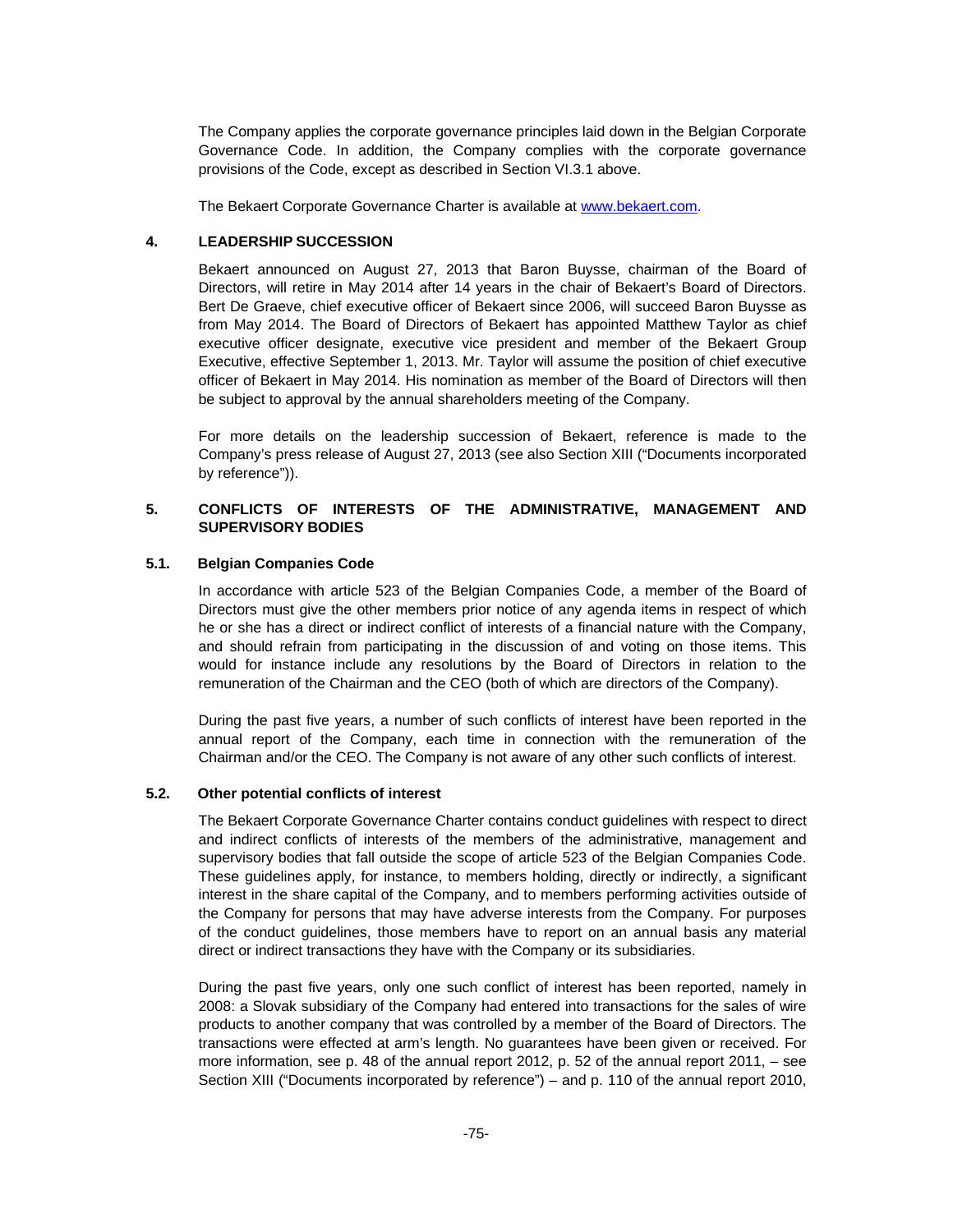p. 113 of the annual report 2009 and p. 92 and 170 of the annual report 2008 – (see https://annualreport.bekaert.com)

Bekaert is not aware of any other potential conflicts of interest between the members of the administrative, management and supervisory bodies and the Company.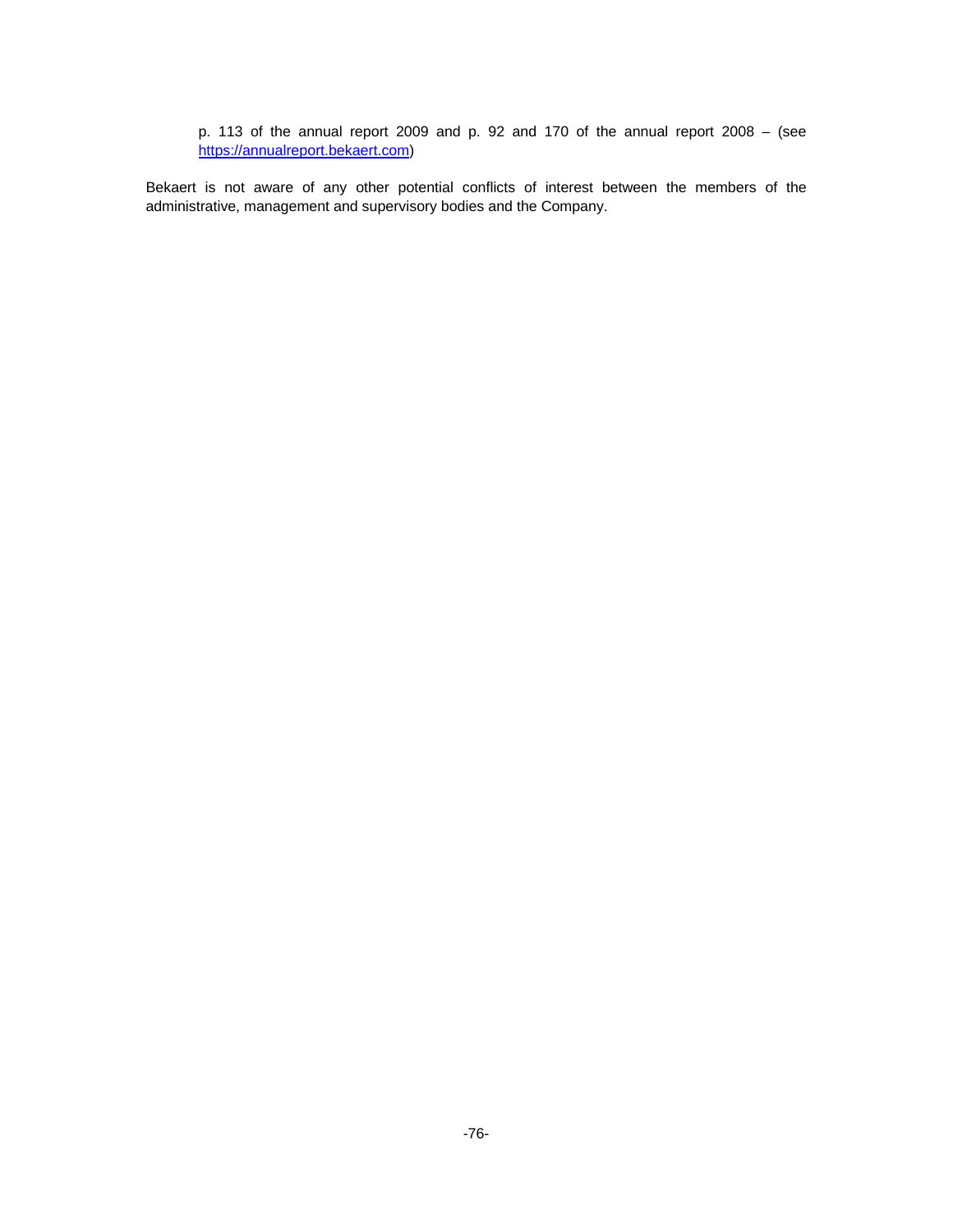## **VII. PRINCIPAL SHAREHOLDERS**

## **1. PRINCIPAL SHAREHOLDERS**

Based on the notifications made under the Takeover Law and the Belgian Law of May 2, 2007 regarding the disclosure of major holdings and the Company's Articles of Association (which include two additional disclosure thresholds at 3 per cent. and 7.50 per cent.), the present major shareholders of the Company are, as of the date of the Prospectus:

| <b>Shareholder</b>                                                                                                                 | Date<br>οf<br>latest<br>notification | Number of<br>voting<br>rights | Percentage<br>Οt<br>total number<br>of<br>voting rights |
|------------------------------------------------------------------------------------------------------------------------------------|--------------------------------------|-------------------------------|---------------------------------------------------------|
| Stichting<br>Administratiekantoor<br>Velge International NV,<br>Bekaert.<br>Berfin SA, Subeco SA, Millenium 3<br>SA and Gedecor SA | 28.08.2013                           | 22.913.101                    | 38.18 per cent.                                         |

Stichting Administratiekantoor Bekaert (holding 22,441,381 shares, which represents 37.39 per cent. of the total number of shares and voting rights) has declared that it is acting in concert with Velge International NV (57,000 shares), Berfin SA (91,920 shares), Subeco SA (157,800 shares), Millenium 3 SA (90,000 shares) and Gedecor SA (75,000 shares) in that they have concluded an agreement (a) aimed either at acquiring control, at frustrating the successful outcome of a bid or at maintaining control, and (b) to adopt, by concerted exercise of the voting rights they hold, a lasting common policy. Stichting Administratiekantoor Bekaert is not controlled. The other above-mentioned persons are controlled by physical persons, (i) whose (directly or indirectly held) individual participation does not reach 3 per cent. and (ii) who (on an individual basis) have an interest of less than 3 per cent.**.** 

On December 8, 2007, Stichting Administratiekantoor Bekaert disclosed in accordance with article 74 of the Takeover Law that it was holding individually more than 30 per cent. of the securities with voting rights of the Company on September 1, 2007.

## **2. CHANGE OF CONTROL**

In accordance with article 11 of Bekaert's Articles of Association, an acquisition of shares of the Company or of instruments entitling the holder to the acquisition of, the subscription for or the conversion into shares of Bekaert (collectively referred to hereinafter as securities), that leads to a change of control of the Company, is subject to the prior approval of the Board of Directors of the Company, which approval has to be requested in writing. If the Board of Directors indicates that it intends to refuse its approval or that it reserves the right to refuse its approval, it will have to propose to the candidate-transferor, within thirty days from receipt of the request for approval, that the securities be acquired by one or more persons who do hold such approval, at a price that is at least equal to the price at which the candidate-transferee can acquire those securities of the candidate-transferor. If the possible change of control results from a public take-over bid, the Board of Directors will have a period until five full bank business days after the date of the conclusion of the bid in which to formulate a proposal as aforesaid. The rights attaching to the securities acquired in violation of this approval clause will automatically be suspended and remain suspended for as long as the aforesaid procedure shall not have been complied with. Should the case arise, the transferee of the securities will then be obliged to transfer the securities referred to in this approval clause to the persons designated by the Board of Directors at the price at which it has acquired the securities.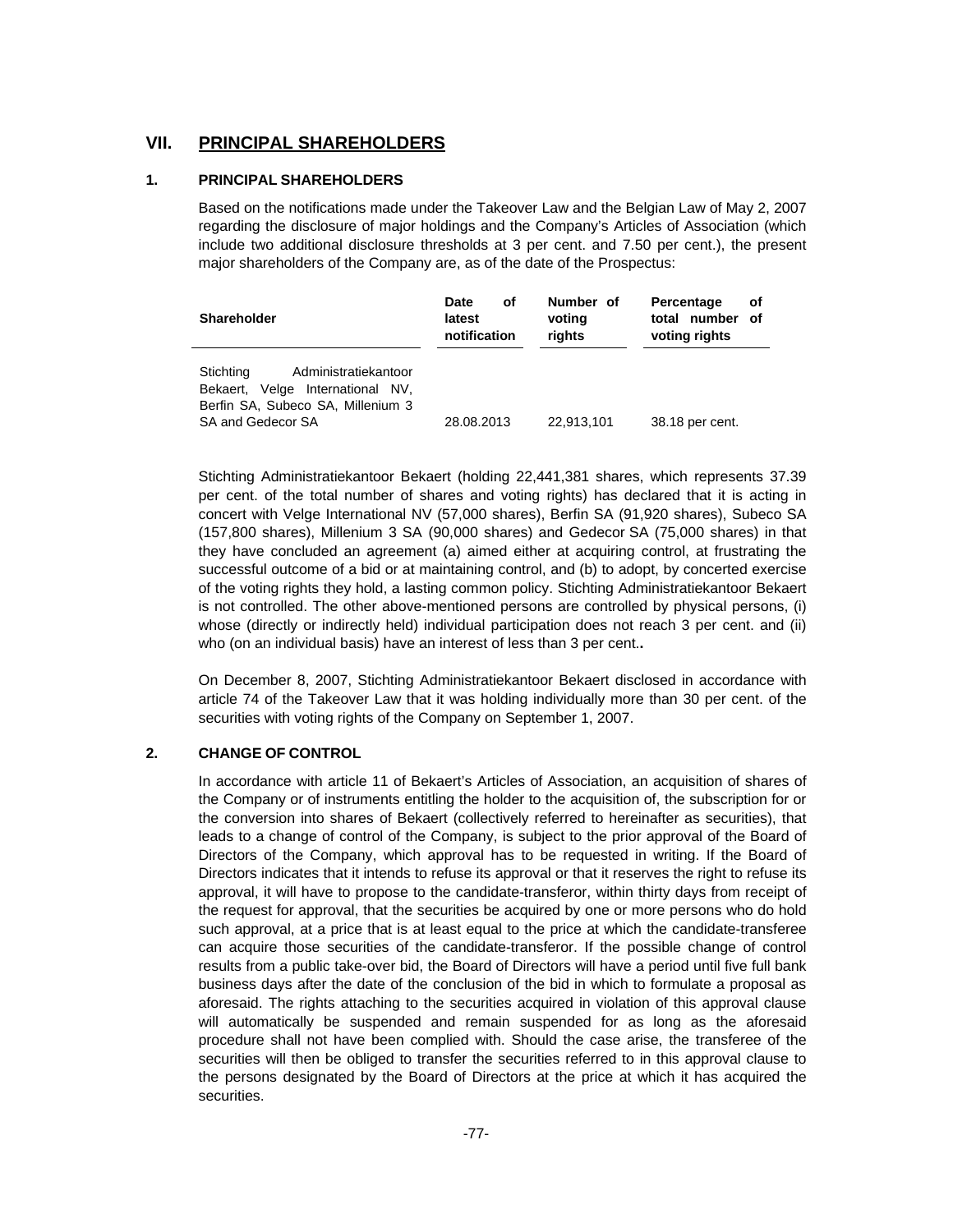## **VIII. DESCRIPTION OF THE SHARE CAPITAL AND THE ARTICLES OF ASSOCIATION**

## **1. SHARE CAPITAL**

The registered capital of the Company amounts to EUR 176,640,000 as of the date of the Prospectus, and is represented by 60,019,107 fully paid-up shares without par value of one and the same class.

An aggregate 601,019 subscription rights will be convertible into new shares of Bekaert in accordance with the Company's existing stock option plans during the period running from August 15, 2013 through September 30, 2013, which may result in the issue of up to 601,019 new shares of Bekaert and an increase of the registered capital by a maximum amount of EUR 1,768,799 on a date that is close to the issue date of the New Bonds.

## **2. ARTICLES OF ASSOCIATION**

Bekaert is a public limited liability company (*naamloze vennootschap*) under Belgian law, having its registered office at Bekaertstraat 2, 8550 Zwevegem, Belgium, with enterprise number 0405.388.536 RPR Kortrijk.

The corporate purpose of the Company is described in article 3 of its Articles of Association as follows:

*The Company's corporate purpose, in Belgium and abroad, is as follows:* 

- *(a) To process raw materials, in particular metals, synthetics and wood, to half-products and end-products, and to trade in those products;*
- *(b) To design and manufacture, and to trade in equipment goods, within the scope of clause (a);*
- *(c) To trade in processes and know-how, in the widest sense, within the scope of clauses (a) and (b), including providing technical assistance;*
- *(d) To develop and use, and to trade in business management methods.*

*The Company may perform all commercial, industrial, immovable, movable and financial activities that are directly or indirectly related with the above-mentioned purpose.* 

*It may, through contribution, subscription, financial intervention, financing or in any manner howsoever, participate in any companies or enterprises that fully or partly pursue a similar purpose or that are of a nature to promote or facilitate the implementation of the Company's purpose, and it may, in general, merge with companies or enterprises.*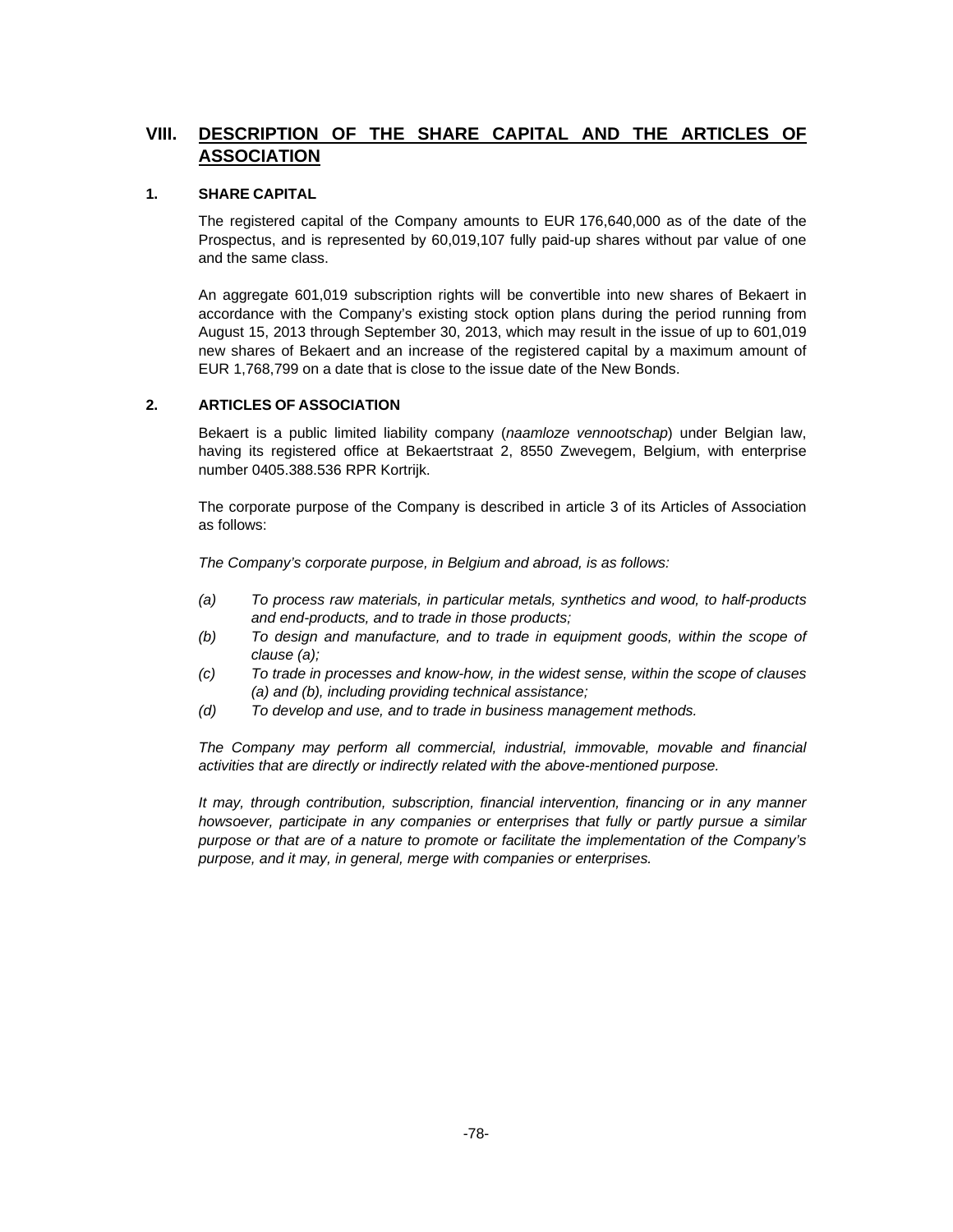## **IX. USE OF PROCEEDS; PURPOSE OF THE EXCHANGE OFFER**

The purpose of the Exchange Offer is to extend the maturity of the Existing Bonds (which are due April 16, 2014).

The Company will promptly cancel all Existing Bonds tendered in the Exchange Offer.

By exchanging Existing Bonds for New Bonds in the context of the Exchange Offer, the Company does not have to arrange other financing for the repayment of the Existing Bonds on the maturity date of the Existing Bonds. It is therefore a pro-active and optimal way of refinancing that allows the Company to continue the current financing with the same funds. These funds will therefore not serve a new purpose, but will continue to be used for the financing of working capital and the necessary investments in the ordinary course of business.

The expenses in connection with the transaction are described under Section X ("The Exchange Offer and offering of the New Bonds").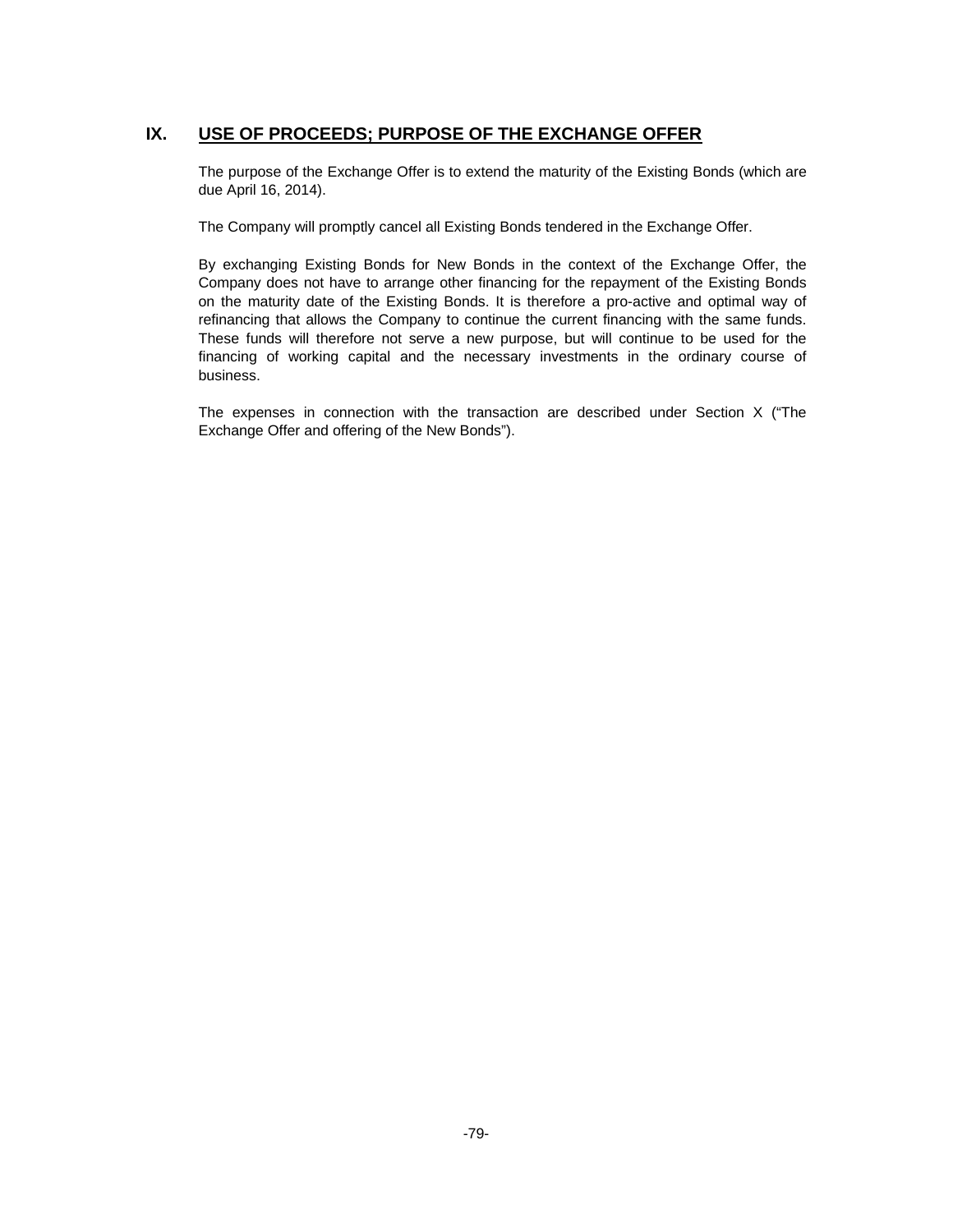## **X. THE EXCHANGE OFFER AND OFFERING OF THE NEW BONDS**

## **1. CONTEXT AND CHARACTERISTICS OF THE BID**

## **1.1 Corporate approval**

On September 12, 2013, the Board of Directors has in accordance with the provisions of the Takeover Law and the Takeover Decree decided to launch the Exchange Offer and approved the Prospectus.

On the same date, the Board of Directors approved the response memorandum (*memorie van antwoord*) in respect of the Exchange Offer pursuant to article 27 of the Takeover Decree (the "**Response Memorandum**"). The Response Memorandum is included in this Prospectus as Appendix 2.

## **1.2 Number of Existing Bonds held by the Company and its subsidiaries**

On the date of this Prospectus, the Company and its subsidiaries do not hold any Existing Bonds, nor have they acquired any Existing Bonds in the last twelve (12) months preceding the date of this Prospectus.

## **1.3 Compliance with the requirements of Article 3 of the Takeover Decree**

The Exchange Offer is made on the basis of article 47 of the Takeover Decree and complies with the provisions of article 3 of that Takeover Decree:

- the Board of Directors has decided on September 12, 2013 to issue a number of New Bonds corresponding to the number of Existing Bonds tendered in the Exchange Offer;
- the Exchange Offer and the offering of the New Bonds, including the Exchange Offering and the offering's terms and conditions, comply with applicable laws, in particular the Takeover Law, the Takeover Decree and the Prospectus Law. The Company considers that the Exchange Offer's terms and conditions are such that they allow the Company to achieve its goal to acquire Existing Bonds;
- the Company commits to complete the Exchange Offer in accordance with the terms set out in this Prospectus; and

the Centralizing Agent will collect the information concerning the Existing Bonds that were exchanged on the basis of the Acceptance Forms received by the Financial Intermediaries.; and

the Agent will deliver the New Bonds on the Settlement Date.

The Luxembourg Takeover Law does not apply to public exchange offers in respect of securities without voting rights, such as the Existing Bonds.

## **1.4 Scope of the Exchange Offer**

## *a.* **Subject** *of the Exchange Offer*

The Company acts both as bidder and as target within the meaning of the Takeover Law.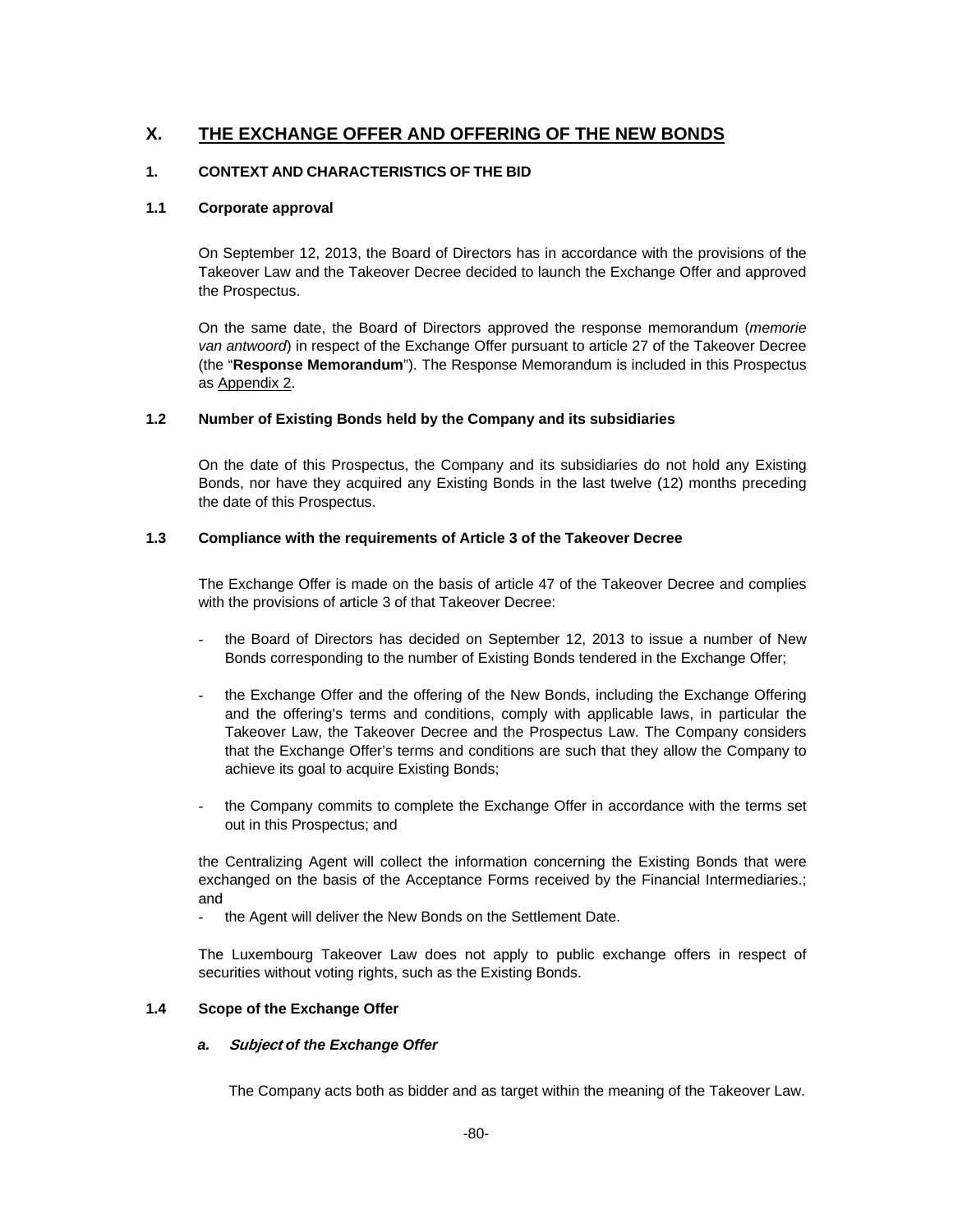The Exchange Offer extends to all 150,000 Existing Bonds.

Only Existing Bondholders can participate in the Exchange Offer. The decision to participate in the Exchange Offer belongs solely to the Existing Bondholder.

The Existing Bonds that are not tendered in the Exchange Offer remain listed on the regulated market of NYSE Euronext Brussels. The Company cannot force any Existing Bondholder to tender its Existing Bonds in the Exchange Offer.

#### *b. Significant differences between the Existing Bond Conditions and the New Bond Conditions*

Taken as a whole, the New Bond Conditions are fairly similar to the terms and conditions of the Existing Bonds (the "**Existing Bond Conditions**"), which are included in this Prospectus as Appendix 3 and summarized in Section X.14. However, in addition to the differences relating to pricing and maturity, the New Bond Conditions include certain differences compared to the Existing Bond Conditions.

This section only highlights the significant differences between the Existing Bond Conditions and the New Bond Conditions, and does not purport to give an exhaustive description of the Existing Bond Conditions and the New Bond Conditions. Potential investors should carefully review the Existing Bond Conditions as set out in Appendix 3 and the New Bond Conditions set out in Section II of this Prospectus.

The significant differences between the Existing Bond Conditions and the New Bond Conditions are the following :

- (i) The New Bonds are due on October 17, 2020, while the Existing Bonds are due on April 16, 2014;
- (ii) The term of the New Bonds is seven years, while the term of the Existing Bonds, was five years from their issue date;
- (iii) The nominal fiscal interest rate for the New Bonds is 4.750 per cent., due on October 17 of each year, as opposed to a gross coupon of 6.75 per cent. for the Existing Bonds, due on April 16 of each year;
- (iv) The gross actuarial yield of the New Bonds is 4.252 per cent. per annum (calculated on the basis of a reference market price of the Existing Bonds of 102.963 per cent on September 18, 2013, an issue of the New Bonds on October 17, 2013 and on the assumption that the New Bonds will be held from their issue date until their maturity date, at which time they will be repaid at 100 per cent. of their Principal Amount), in comparison to the gross actuarial yield of the Existing Bonds of 6.461 per cent. per annum (calculated on the issue date of the Existing Bonds on the basis of the issue price and the interest rate of the Existing Bonds) that would be received if the Existing Bonds were bought by the investor on their issue date and held until their maturity date, at which time they would be repaid at 100 per cent. of their principal amount;
- (v) The New Bondholders benefit from the right to request the early repayment of the New Bonds upon the occurrence of a Change of Control (see New Bond Condition 5 (b)(i)), whereas the Existing Bond Holders do not have a similar right;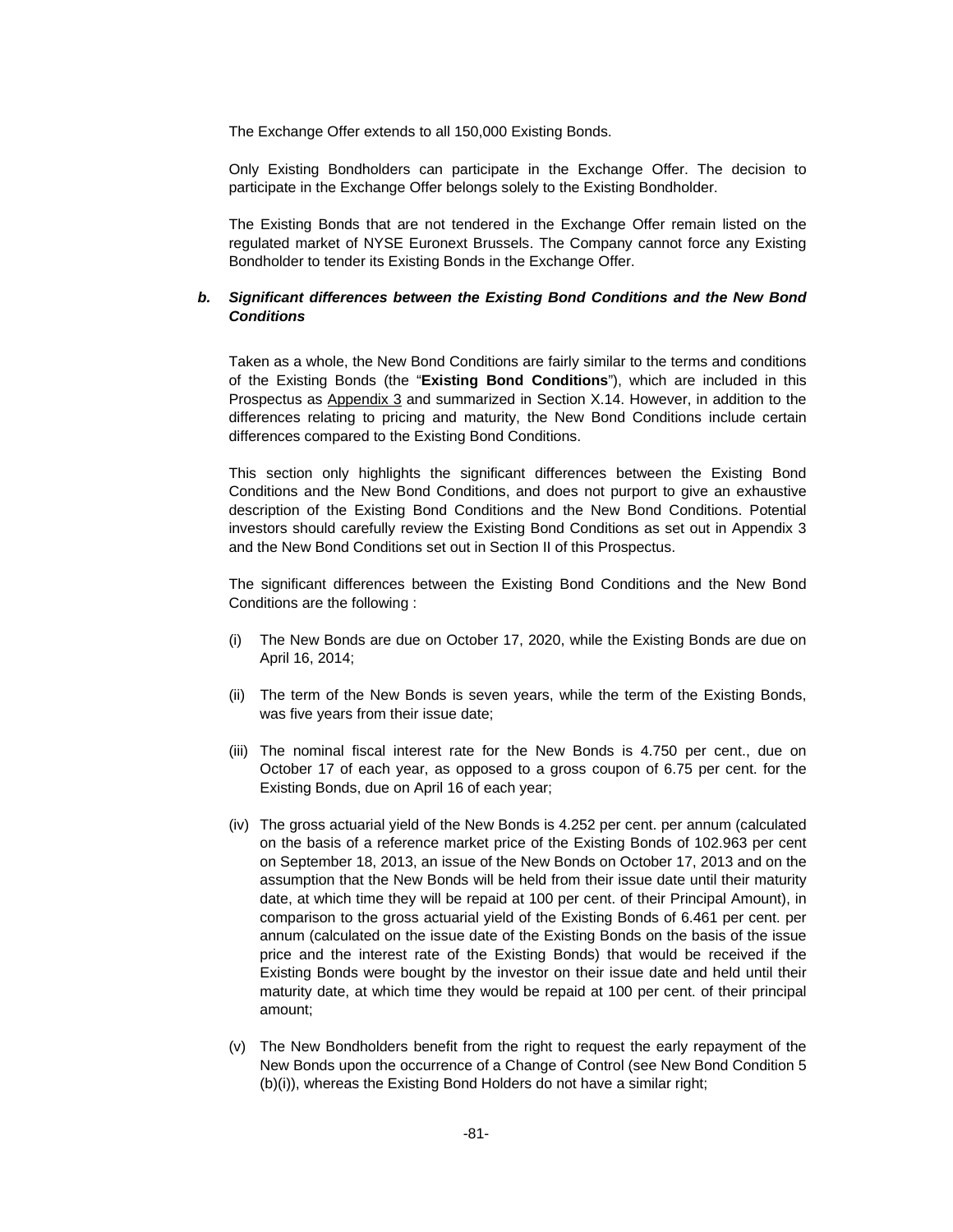- (vi) The Company benefits from a call option to repay all the New Bonds when New Bondholders representing 85 per cent. of the outstanding aggregate Principal Amount of the New Bonds have exercised their right mentioned above under (iv) (see New Bond Condition 5 (b)(ii)), whereas such option does not exist under the Existing Bonds; and
- (vii) The interest rate payable on the New Bonds will be increased if the Change of Control Resolutions have not been passed and filed with the clerk of the commercial court of Kortrijk by July 14, 2014 (see New Bond Condition 5 (b)(iv)), whereas the Existing Bond Conditions do not provide for such an interest rate step up.

#### **1.5 Conditions of the Exchange Offer**

The Exchange Offer is not subject to any conditions.

## **2. DEALER MANAGER AND CENTRALIZING AGENCY AGREEMENT**

The Company and the Dealer Managers entered into a dealer manager agreement (the "**Dealer Manager Agreement**") on September, 18 2013, and the Company and the Centralizing Agent entered into a centralizing agency agreement (the "**Centralizing Agency Agreement**"), on September, 18 2013, in relation to the Exchange Offer.

## **3. CONSIDERATION AND RATIONALE**

#### **3.1 Consideration**

The Company offers New Bonds in consideration for the Existing Bonds. For each Existing Bond tendered in the Exchange Offer, one New Bond will be issued and delivered to the tendering Existing Bondholder.

The New Bond Conditions are set out in Section II ("Terms and Conditions of the New Bonds") of the Prospectus.

An application has been submitted for listing of the New Bonds on the regulated market of NYSE Euronext Brussels.

The interest accrued since April 16, 2013 on the Existing Bonds tendered in the Exchange Offer (being EUR 34.027 for each tendered Existing Bond) will be paid on the Settlement Date.

#### **3.2 Valuation**

An Existing Bondholder tendering its Existing Bonds in the Exchange Offer will, in exchange for each tendered Existing Bond with a nominal value of 100 per cent., receive one New Bond with a nominal value of 100 per cent.

The New Bonds will bear interest at a rate that is higher than the market rate that would apply if the Company would issue regular bonds with a tenor of 7 years outside the context of the Exchange Offer. This higher interest rate compensates for the latent capital gain of the Existing Bonds (being the positive difference between 100 per cent. and the actual listing price of the Existing Bonds) and offers, in addition, an incentive premium to the Existing Bondholders to encourage such Existing Bondholders to tender their Existing Bonds in the Exchange Offer. Finally, the interest rate of the New Bonds reflects that the Company recharges the placement fee it pays to the Global Coordinator (for distribution by the Global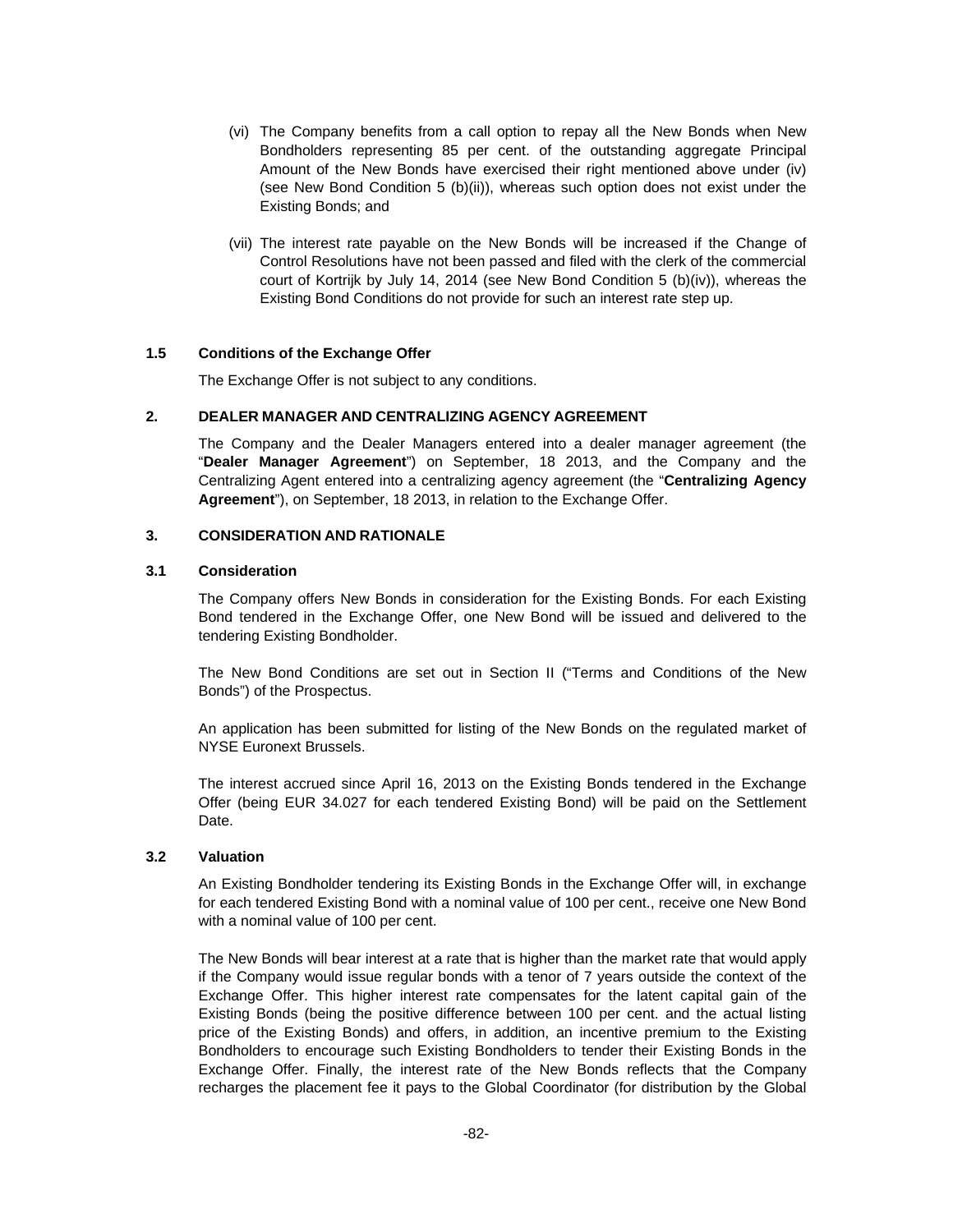Coordinator among the Dealer Managers and, where applicable, relevant other Financial Intermediaries) to investors.

As a result, the interest rate of the New Bonds equals the sum of (i) the interest rate expected by the market for a seven-year bond issued at par by the Company on a stand-alone basis (excluding any applicable distribution fee), (ii) the spreading of the latent capital gain on the Existing Bonds (as computed below), and (iii) an incentive premium to encourage Existing Bondholders to tender their Existing Bonds in the Exchange Offer, less (iv) the placement fee as computed below.

The interest rate of the New Bonds is calculated as follows:

(i) The interest rate expected by the market for a seven-year bond issued at par by the Company on a stand-alone basis in the current market environment (excluding any applicable distribution fee), *i.e.*, 4.395 per cent. per annum. This interest rate is the sum of the reference rate for a bond with a seven-year tenor (1.859 per cent. per annum) and a 2.536 per cent. per annum "spread" reflecting the Company's credit risk. The reference rate used in the market is the mid-swap rate. The credit risk "spread" is assessed on the basis of several criteria, including company size, balance sheet structure, the Group's business, the quality of the Company's assets and the tenor of the New Bonds, and of a comparison with similar companies.

(ii) The latent capital gain is the difference between the reference market price of the Existing Bond on September 18, 2013 (102.963 per cent.) and 100 per cent., or 2.963 per cent. The reference market price of the Existing Bond is the mid-market price of the Existing Bonds calculated by Bloomberg Finance L.P. on over-the-counter (OTC) transactions on September 18, 2013 (the Bloomberg mid-market price of the Existing Bonds is available with the following Bloomberg ticker: BEKBBB 6 ¾ 04/16/14 Corp). Bloomberg calculates a realtime composite of respectively the bid and ask prices for Existing Bonds bid and asked by market participants on OTC markets, balanced by the volume of Existing Bonds so bid and asked on such markets. The reference price calculated by Bloomberg may therefore vary from the trading price of the Existing Bonds as it appears on NYSE Euronext Brussels as such price does not include such a real-time and composite valuation. As of September 18, 2013, the trading price of the Existing Bonds on NYSE Euronext Brussels amounts to 103.01 per cent. (the trading price of the Existing Bonds on NYSE Euronext Brussels is available at the following internet address: https://bonds.nyx.com/en/products/bonds/BE0002167337- XBRU/quotes). The spreading of this latent capital gain over the 7-year duration of the New Bond results in an increase of the gross coupon by 0.501 per cent. per annum (*i.e.*, the annuity that must be paid each year to pay 2.963 per cent. over 7 years at a discount factor of 4.395 per cent., being the expected market interest rate of a new 7-year bond issued by the Company at par, as calculated in (i)).

(iii) The premium offered to incentivize holders to tender their Existing Bonds in the Exchange Offer has been set by the Company at 0.150 per cent per annum.

(iv) The Company will pay a placement fee of 1.75 per cent. of the nominal amount of each Existing Bond tendered in the context of the Exchange Offer to the Global Coordinator (for distribution by the Global Coordinator among the Dealer Managers and, where applicable, relevant other Financial Intermediaries). This placement fee will be recharged to investors in the form of a reduction of the interest rate. See also "—Costs and Fees related to the Company of the New Bonds". As the recharge to investors takes the form of an interest rate reduction, the recharge is being spread over the 7-year duration of the New Bond. Accordingly, the gross coupon which is obtained by adding (i), (ii) and (iii) is reduced by 0.296 per cent. per annum (0.296 per cent. is the annuity that must be paid each year to repay 1.75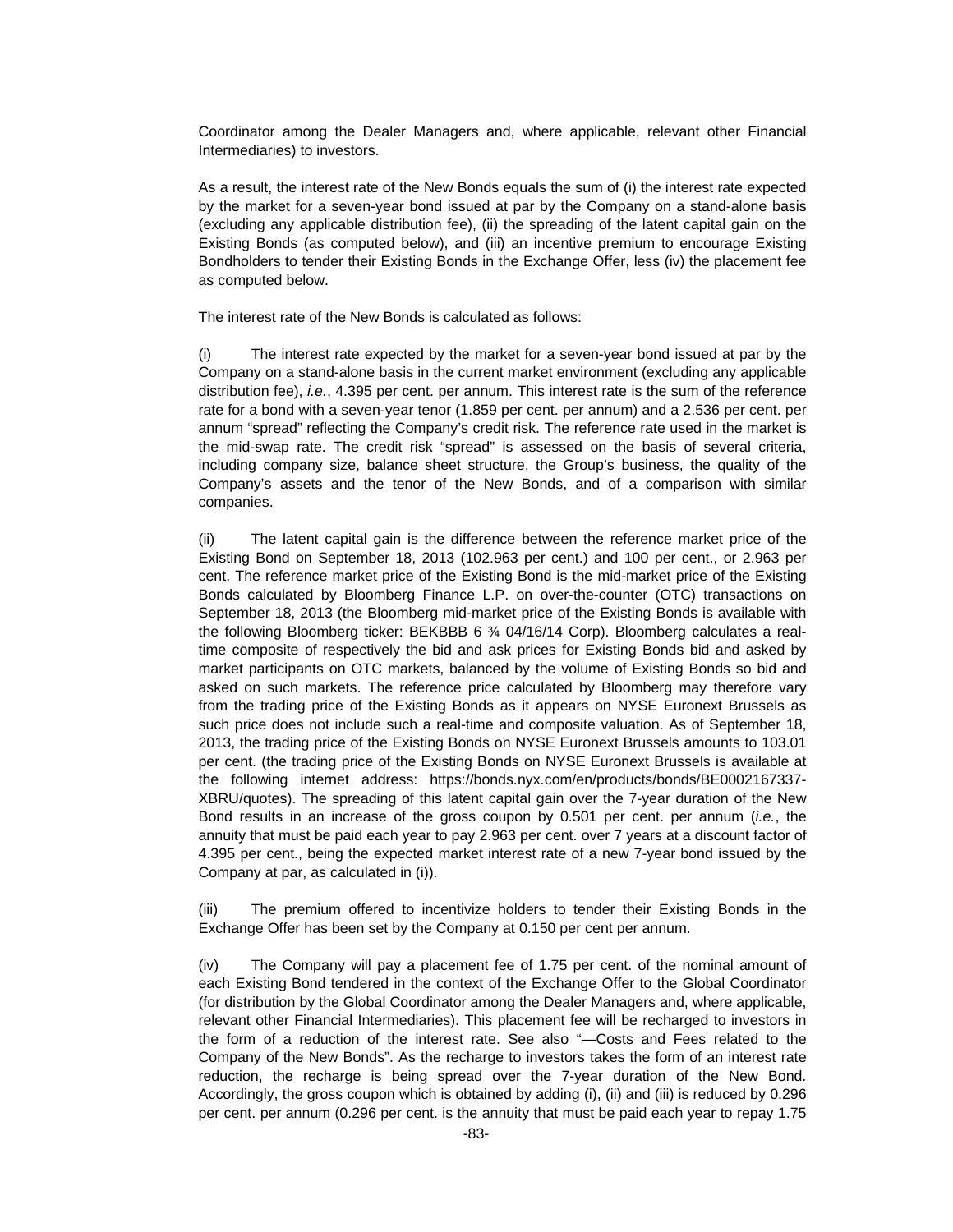per cent. over a period of seven years, calculated on the basis of an interest rate of 4.395 per cent. per annum).

Holders of Existing Bonds who tender their Existing Bonds in the Exchange Offer will therefore receive, in exchange of the Existing Bond tendered at 100 per cent., a New Bond with a nominal value of 100 per cent. bearing a gross coupon of 4.750 per cent. per annum or the sum of the four foregoing elements, 4.395 per cent. + 0.501 per cent. + 0.150 per cent. - 0.296 per cent. The net actuarial yield of the New Bonds for individuals who are tax resident in Belgium calculated in economic terms (taking into account the direct taxes due by investors on the date of this Prospectus, including the Belgian withholding tax of 25 per cent.), amounts to 3.085 per cent. (calculated on the basis of a reference market price of the Existing Bonds of 102.963 per cent on September 18, 2013, an issue of the New Bonds on October 17, 2013 and on the assumption that the New Bonds will be held from their issue date until their maturity date, when they will be repaid at 100 per cent. of their Principal Amount.(see Section XI of this Prospectus for more information on the tax treatment of the New Bonds).

The net present value of the cash flows of this Exchange Offer until the maturity of the New Bonds amounts to EUR 1,055.03 per Principal Amount (calculated on the basis of an interest rate that would apply to the New Bonds if issued at par on a stand-alone basis (excluding any applicable distribution fee)). In the theoretical situation where the investor would sell an Existing Bond at the current reference market price (as mentioned under (ii) above) and would then subscribe to a new 7-year bond issued at par (increased with an applicable distribution fee of 1.875 per cent.) by Bekaert in the current market environment, the net present value of the cash flows until maturity would amount to EUR 1,044.91 per Principal Amount. The difference is EUR 10.12 (gross) in favor of the holders of Existing Bonds that are exchanged in the Exchange Offer.

The maturity date of the New Bonds is October 17, 2020, which is about 6.5 years after the maturity date of the Existing Bonds. Participation in the Exchange Offer will thus allow Existing Bondholders extending their exposure to the Company with about 6.5 years. See also risk factor 1.20 ("Liquidity risk") in Section I of this Prospectus.

## **4. ACCEPTANCE PERIOD AND ACCEPTANCE PROCEDURE**

#### **4.1 Acceptance Period**

The Acceptance Period of the Exchange Offer commences on September 23, 2013 and closes on October 7, 2013, at 16:00 CET.

#### **4.2 Acceptance Procedure**

(i)Existing Bondholders can accept the Exchange Offer and exchange their Existing Bonds for New Bonds by submitting the duly completed and signed acceptance form customarily used by the relevant Financial Intermediary or, when not available, the form included in this Prospectus as Appendix 1 (the "**Acceptance Form**") prior to 16:00 CET on the last day of the Acceptance Period to the Centralizing Agent, one of the Dealer Managers or any other Financial Intermediary.

 By submitting an Acceptance Form, the relevant Existing Bondholder shall be deemed to represent that, at the date of submission of the Acceptance Form and the Settlement Date, (A) it is participating in the Exchange Offer in accordance with Regulation S under the Securities Act and that it is not participating in the Exchange Offer from the United States nor is it an agent, fiduciary or other intermediary acting on a non-discretionary basis for a principal giving instructions from within the United States and (B) it is (1) either located in Belgium or the Grand Duchy of Luxembourg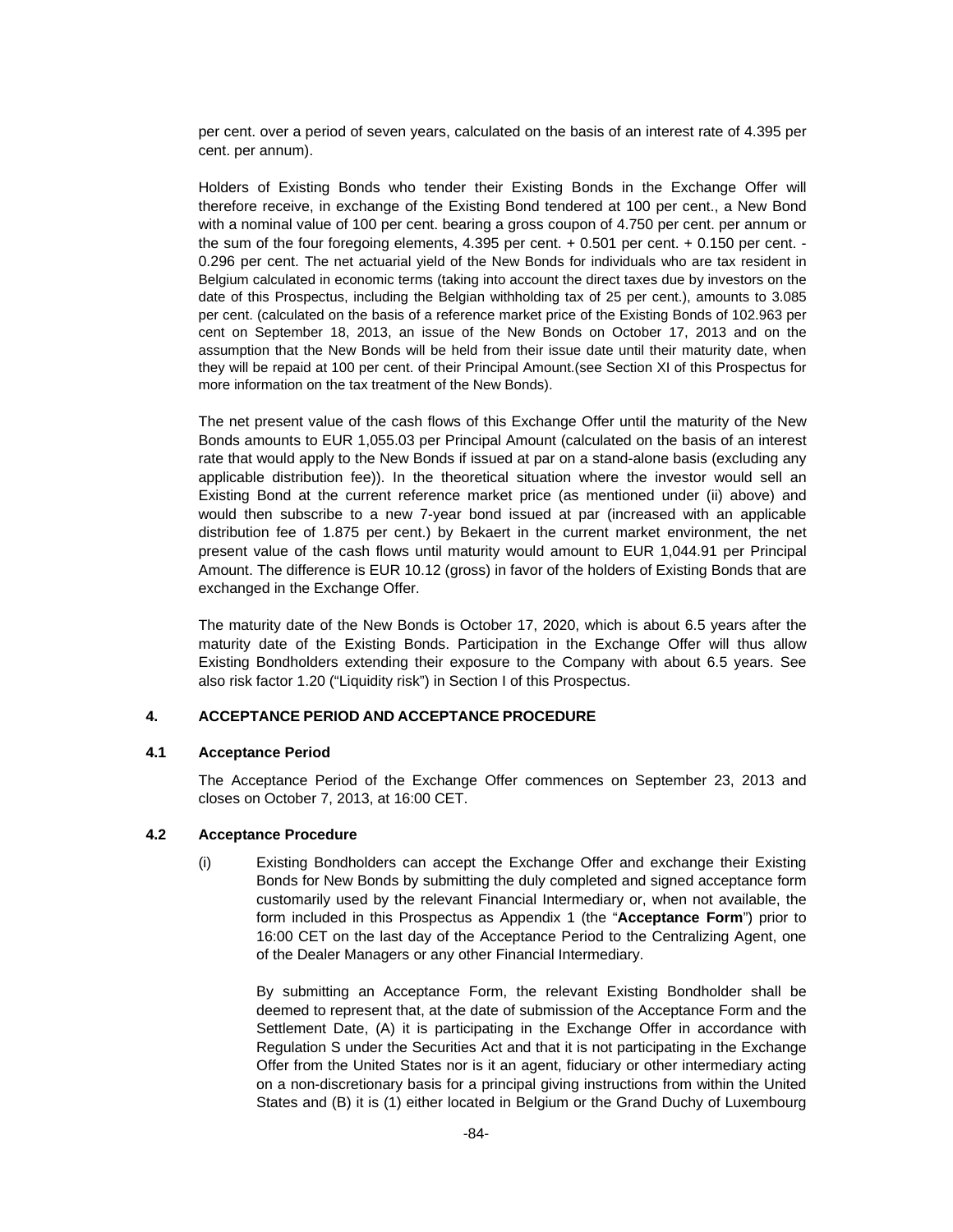or (2) located in another member state of the European Economic Area and a "qualified investor" for the purpose of Article 3(2)(a) and otherwise authorized to accept the Exchange Offer in such member state. If such Existing Bondholder is unable to give such representation, such Existing Bondholder should immediately contact the Centralizing Agent.

- (ii) The duly completed and executed Acceptance Form can be deposited free of charge directly at the counters of the Dealer Managers, being BNP Paribas Fortis, KBC and ING or the Centralizing Agent, being KBC. Subject to the procedures of the relevant financial institution, the Existing Bonds to which the Acceptance Form relates may be blocked to another account. As a result, the Existing Bondholder may no longer be able to transfer such Existing Bonds (unless and until it has withdrawn its acceptance in accordance with this Section 4.2 (v) and (vi)).
- (iii) In case the Existing Bondholders elect to submit their acceptance with another Financial Intermediary, they should inquire about the costs and fees that these Financial Intermediaries might charge and which they will have to bear. These Financial Intermediaries shall, in any event and as the case may be, comply with the process described in this Prospectus. Furthermore, each Existing Bondholder who accepts the Exchange Offer will have to comply with the relevant procedures of its Financial Intermediary (including, where applicable, any blocking instructions required by such Financial Intermediary in relation to the Existing Bonds tendered). As a result of such procedures, the Existing Bondholder may no longer be able to transfer such Existing Bonds (unless and until it has withdrawn its acceptance in accordance with 4.2 (v) and (vi)).
- (iv) If the Existing Bonds are owned by two or more persons, the Acceptance Form must be executed jointly by such persons. In the event Existing Bonds are subject to usufruct (*vruchtgebruik*), the Acceptance Form must be executed jointly by the beneficial owner (*vruchtgebruiker*) and the bare owner (*naakte eigenaar*). If the Existing Bonds are pledged, the Acceptance Form must be executed jointly by the pledgor and the pledgee, with the pledgee expressly confirming the irrevocable and unconditional release of the relevant Existing Bonds from the pledge. If the Existing Bonds are encumbered in any other manner or are subject to any other claim or interest, all beneficiaries of such encumbrance, claim or interest must jointly execute the Acceptance Form and all such beneficiaries must irrevocably and unconditionally waive any and all such encumbrance, claim or interest relating to such Existing Bonds.
- (v) Existing Bondholders that have accepted the Exchange Offer, can pursuant to article 25, 1° of the Takeover Decree, withdraw their acceptance, prior to the end of the Acceptance Period, *i.e*., prior to October 7, 2013, at 16:00 CET. Such withdrawal of an acceptance shall only be valid, if the relevant Existing Bondholder notifies the relevant Financial Intermediary with whom such Existing Bondholder has deposited its Acceptance Form in writing prior to end of the Acceptance Period.
- (vi) Existing Bondholders who have accepted the Exchange Offer can further withdraw their acceptance, during a period of two business days following the day on which a supplement to this Prospectus is published even if such period would occur after the end of the Acceptance Period of the Exchange Offer (see page 5 "*Prior Warning"*). In such circumstances, the Dealer Managers will ensure that all Existing Bondholders who have accepted the Exchange Offer will have the opportunity to withdraw such acceptance. Such withdrawal shall only be valid if the relevant Existing Bondholder notifies the relevant Financial Intermediary with whom such Existing Bondholder has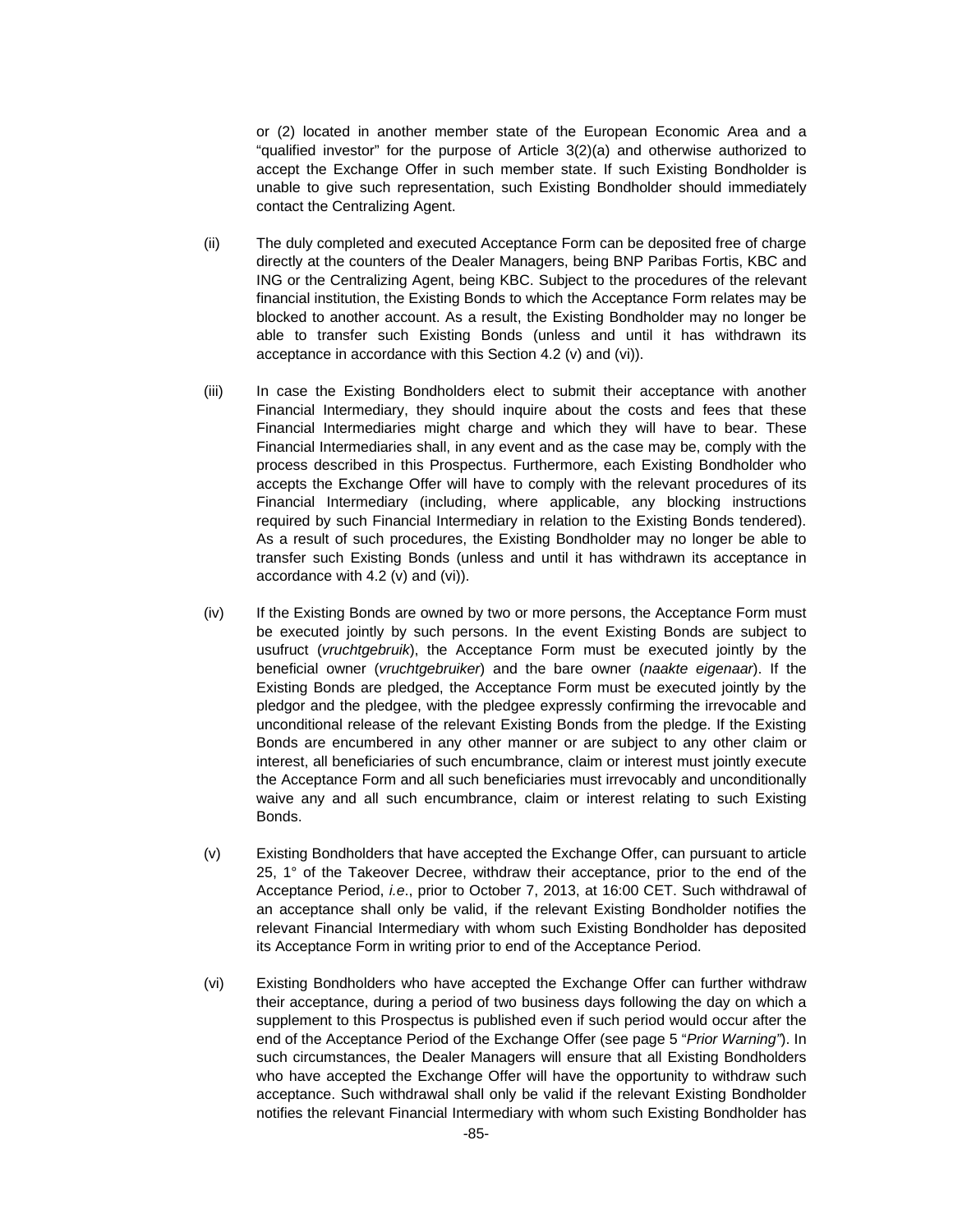deposited its Acceptance Form in writing. More specific instructions on the procedure of withdrawing an acceptance following publication of a supplement on or after the penultimate day of the Acceptance Period will be set out in such supplement). If a supplement were published on the scheduled Settlement Date (*i.e.* October 17, 2013), the Existing Bondholders who had previously accepted the Exchange Offer could withdraw their acceptance at the latest on October 21, 2013 prior to 16:00 CET.

- (vii) Any increase by the Company of the consideration offered in connection with the Exchange Offer pursuant to article 25, 2° of the Takeover Decree, will also apply to the Existing Bondholders who have already tendered their Existing Bonds prior to such increase.
- (viii) In the event of a valid and more favorable bid, all Existing Bondholders, who have already tendered their Existing Bonds in the Exchange offer, are entitled to use their withdrawal right during the extended Acceptance Period.

## **5. ISSUE PRICE OF THE NEW BONDS**

The issue price will be 100 per cent. However, this is a theoretical value in the context of the Exchange Offer, given that, as it concerns an exchange offer, the consideration for the New Bonds consists of the foregone value of the Existing Bonds tendered in the Exchange Offer.

#### **6. AGGREGATE PRINCIPAL AMOUNT**

The aggregate principal amount of the New Bonds will amount to maximum EUR 150,000,000.

The final aggregate principal amount of the New Bonds (the "**Aggregate Principal Amount**") that will be issued, will be equal to the aggregate principal amount of the Existing Bonds tendered in the Exchange Offer.

## **7. PUBLICATION OF THE RESULTS OF THE EXCHANGE OFFER**

The results of the Exchange Offer will be published within five (5) Business Days following the end of the Acceptance Period on the websites of the Company (www.bekaert.com), BNP Paribas Fortis (www.bnpparibasfortis.be/emissies or www.bnpparibasfortis.be/emissions) ING (www.ing.be, go to "Beleggen – Obligaties" or "Investir – Obligations") and KBC (www.kbc.be/bekaert).

## **8. SETTLEMENT DATE AND DETAILS**

The New Bonds will be delivered and trading of the New Bonds on NYSE Euronext Brussels will commence on October 17, 2013 (the "**Settlement Date**"). The Settlement Date is expected to be on October 17, 2013. In case a supplement to the Prospectus (see page 5 "*Prior Warning"*) is published on or after the penultimate day of the Acceptance Period, this date may change, and any such change would be announced in the supplement.

The Company will issue New Bonds on the Settlement Date in a principal amount equal to the principal amount of the Existing Bonds tendered in the Exchange Offer. Upon its account with the NBB being credited with such New Bonds, the Agent will transfer the New Bonds to the accounts of the relevant direct participants in the X/N System in exchange for the Existing Bonds that have been tendered. At the same time, the Agent will transfer the interest accrued since April 16, 2013 on the Existing Bonds that have been tendered in the Exchange Offer (being EUR 34.027 for each tendered Existing Bond) to the relevant financial institutions. The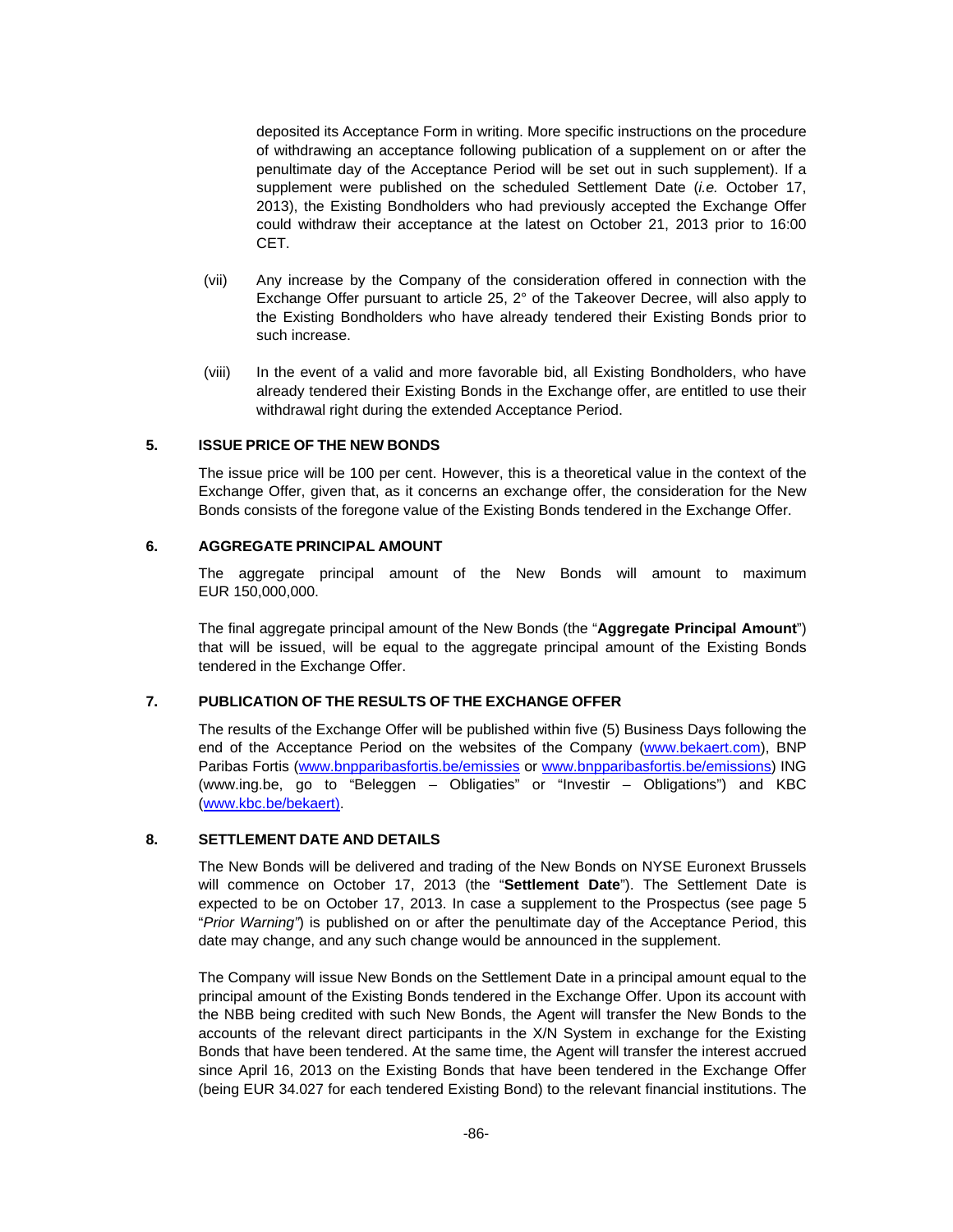New Bonds and such accrued interest will then be transferred to the relevant Existing Bondholders participating in the Exchange Offer through the relevant financial institution.

## **9. COSTS AND FEES RELATED TO THE ISSUE OF THE NEW BONDS**

The costs and expenses related to the structuring of the Exchange Offer, including related to the issue of the New Bonds, will be borne by the Company. Such costs include any fees and expenses charged by the Dealer Managers, the Agent, legal and administrative expenses, the fees and expenses charged by the FSMA and the stock exchange, the legally required publications, the costs related the publication of this Prospectus and the fees of any advisors.

In addition, the Company will pay a placement fee of 1.75 per cent. of the nominal amount of the Existing Bonds tendered in the context of the Exchange Offer to the Global Coordinator (for distribution by the Global Coordinator among the Dealer Managers and, where applicable, relevant other Financial Intermediaries) on the Settlement Date. In the context of stand-alone retail bond offerings, investors typically bear the sale and distribution fee by means of an issue price above par. In the context of the Exchange Offer, the "issue price" will be equal to 100 per cent. (as the bonds will be exchanged at 100 per cent. of their nominal value – however, this is a theoretical value in the context of the Exchange Offer, given that, as it concerns an exchange offer, the consideration for the New Bonds consists of the foregone value of the Existing Bonds tendered in the Exchange Offer), but the placement fee paid by the Company will be recharged to the investors as set out in Section X.3.2 above.

Except as set out above, no costs will be charged to the Existing Bondholders tendering their Existing Bonds through any of the Dealer Managers or the Centralizing Agent. Existing Bondholders considering to tender their Existing Bonds through any other than the Centralizing Agent or any of the Dealer Managers, should inquire about the costs and fees that such intermediaries might charge and which they will have to bear.

## **10. FINANCIAL SERVICES**

The financial services will be provided free of charge by the Dealer Managers.

The custody fee for the New Bonds to be held in a custody account will be charged to the New Bondholders.

Investors must inform themselves about the costs Financial Intermediaries, other than the Dealer Managers and the Centralizing Agent might charge them.

| <b>Step</b>                                                                                                                                                    | Timing                       |
|----------------------------------------------------------------------------------------------------------------------------------------------------------------|------------------------------|
| Announcement by the FSMA of<br>the notification by the Company<br>the Exchange Offer<br>οf<br>in<br>accordance with Article 7 of the<br><b>Takeover Decree</b> | September 19, 2013           |
| <b>Publication of the Prospectus</b>                                                                                                                           | September 23, 2013           |
| Start of the Acceptance Period                                                                                                                                 | September 23, 2013 9:00 a.m. |
| End of the Acceptance Period                                                                                                                                   | October 7, 2013 4:00 p.m.    |
| Publication of the results of the<br><b>Exchange Offer</b>                                                                                                     | October 11, 2013             |

## **11. EXPECTED TIMETABLE OF THE EXCHANGE OFFER**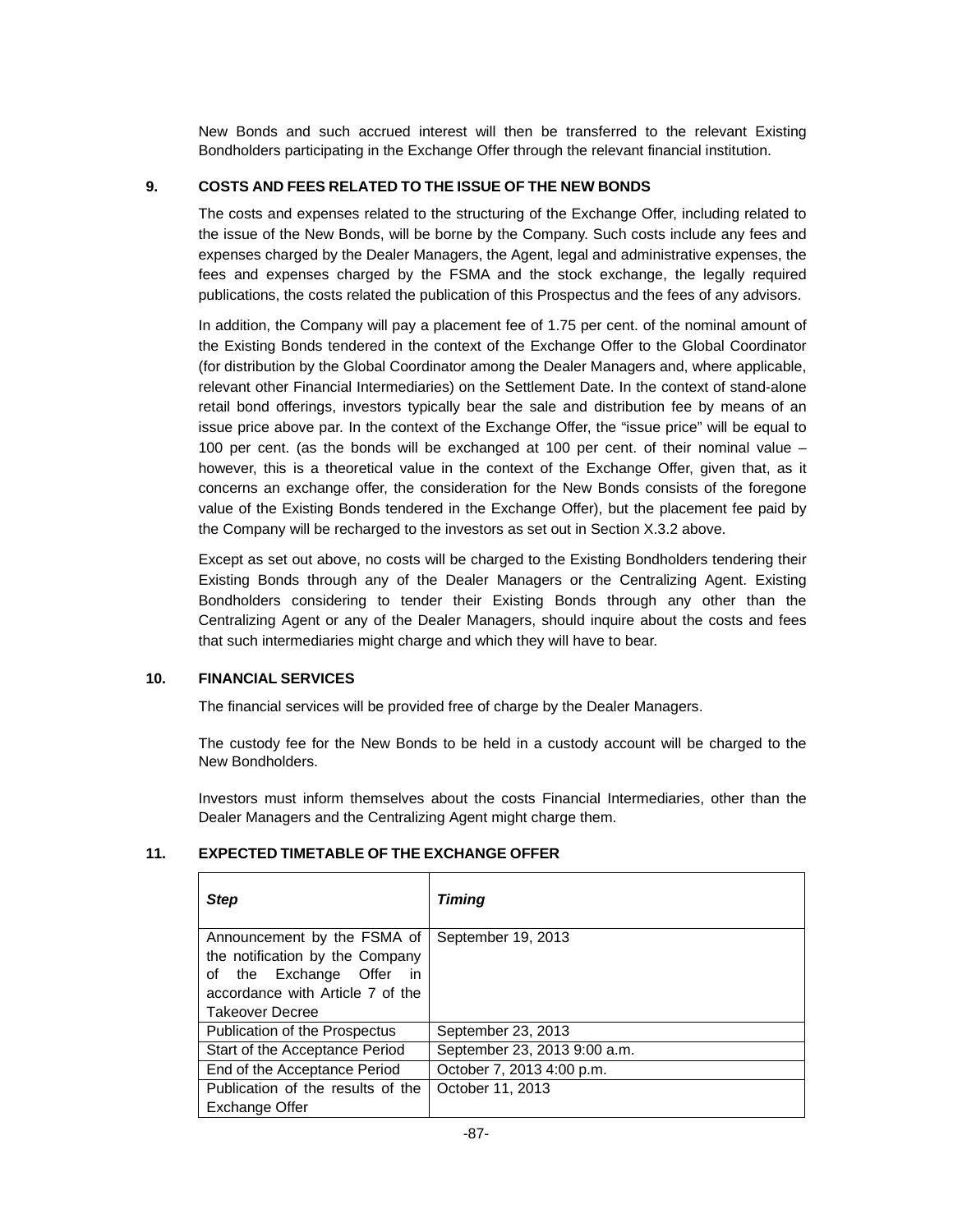| Settlement Date and listing of   October 17, 2013 |  |
|---------------------------------------------------|--|
| the New Bonds on the regulated                    |  |
| market of NYSE Euronext                           |  |
| Brussels                                          |  |

#### **12. TRANSFER OF THE NEW BONDS**

The New Bonds will be freely transferable.

#### **13. SELLING RESTRICTIONS**

This Prospectus may only be used on the territory of the Kingdom of Belgium and the Grand Duchy of Luxembourg and does not constitute an offer to exchange, buy back, purchase, sell, transfer or assign by any means (or solicitation from anyone to this end) on any territory where its publication, disclosure, lecture or communication by any means or any reliance on its content would be illegal or subject to the approval and authorization of, or filing with, any authority or entity, or in which such an offer or solicitation is prohibited, or to any person located on a territory where it is illegal to make such an offer or solicitation.

No Existing Bonds may be tendered in the Exchange Offer, and neither the Prospectus nor any information relating to the Exchange Offer may be distributed or published in any jurisdiction, except in circumstances that will result in compliance with any applicable laws and regulations. Any person which has access to this Prospectus should obtain information on these restrictions and, if applicable, comply with such restrictions. By accepting a copy of the Prospectus or any notice or information relating to the Exchange Offer and/or by submitting an Acceptance Form, each holder of Existing Bonds shall be deemed to agree with, and represent that it complies with, such restrictions.

No step has been taken outside of the Kingdom of Belgium and the Grand Duchy of Luxembourg to authorize a public offer on a territory where formalities are required for this purpose.

Neither this Prospectus nor any other information or publicity may be provided to the public on a territory other than the territory of the Kingdom of Belgium and the Grand Duchy of Luxembourg where registration, approval or any other obligation is or will be applicable in connection with the exchange, buy-back, purchase, sale, transfer or assignment of securities (or a solicitation by anyone to this end) and may not be distributed in the European Economic Area (other than the Kingdom of Belgium and the Grand Duchy of Luxembourg or to "qualified investors" within the meaning of the Prospectus Directive as implemented in the member state in which such person is located to the extent such person is authorized to accept the Exchange Offer in such member state)), Canada, Japan and the United States. Any breach of these restrictions may constitute a breach of any laws and regulations applicable in the member states of the European Economic Area, Canada, Japan, the United States or any other country. Neither the Company, nor any of the Dealer Managers, the Centralizing Agent or the Global Coordinator shall be liable for any breach of these restrictions by third parties.

In particular, the Exchange Offer is not being made, and will not be made, directly or indirectly, in or into, or by use of the mail of, or by any means or instrumentality of interstate or foreign commerce of or of any facilities of a national securities exchange of, the United States. This includes, but is not limited to, facsimile transmission, electronic mail, telex, telephone and the internet. Accordingly, copies of this Prospectus and any other documents or materials relating to the Exchange Offer are not being, and must not be, directly or indirectly, mailed or otherwise transmitted, distributed or forwarded (including without limitation, by custodians, nominees or trustees) in or into the United States and the Existing Bonds cannot be offered for exchange by any such use, means, instruments or facilities or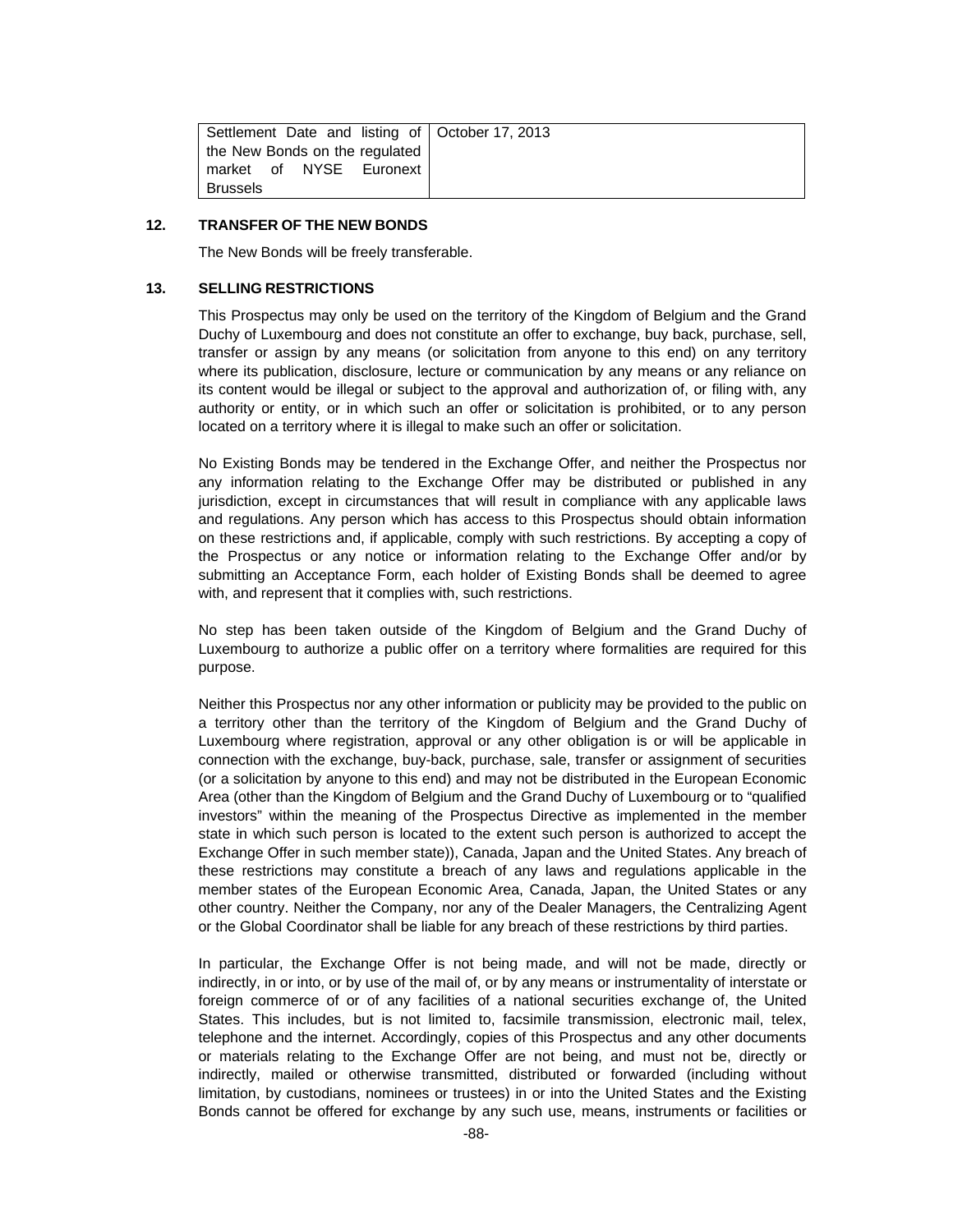from within the United States. Any purported offer to exchange Existing Bonds resulting directly or indirectly from a violation of these restrictions will be invalid, and any purported offer to exchange made from the United States or from any agent, fiduciary or other intermediary acting on a non-discretionary basis for a principal giving instructions from within the United States or otherwise in violation of the restrictions on offers of the New Bonds set forth herein, will be invalid and will not be accepted.

This document is not an offer of securities for sale in the United States. The Existing Bonds and the New Bonds have not been, and will not be, registered under the Securities Act or the securities laws of any state or jurisdiction of the United States, and may not be offered, sold or delivered, directly or indirectly, in the United States. The purpose of this document is limited to the Exchange Offer, and this document may not be sent or given to any person other than in an offshore transaction in accordance with Regulation S under the Securities Act.

By accepting a copy of the Prospectus or any notice or information relating to the Exchange Offer, each Existing Bondholder participating in the Exchange Offer shall be deemed to represent that it is participating in the Exchange Offer in accordance with Regulation S under the Securities Act and that it is not participating in the Exchange Offer from the United States nor is it an agent, fiduciary or other intermediary acting on a non-discretionary basis for a principal giving instructions from within the United States.

### **14. THE EXISTING BONDS**

#### **14.1 Existing Bond Conditions**

The public offer for subscription of the Existing Bonds in Belgium and in the Grand Duchy of Luxembourg was made on the basis of a prospectus that consisted of a registration document, a securities note and a summary, published on March 16, 2009. The terms and conditions of the Existing Bonds are included in this Prospectus as Appendix 3.

The Existing Bonds bear interest at a rate of 6.75 per. cent (gross) per annum, payable on April 16 of each year.

The maturity date of the Existing Bonds is April 16, 2014. The Existing Bonds can be repaid by the Company prior to their maturity date in the event of a change in Belgian tax law or in the application or interpretation of the laws and treaties after the issue date of the Existing Bonds that would endanger the payment of the principal amount and/or the interest on the Existing Bonds and would oblige the Company to pay additional amounts to guarantee the payment of the originally specified amount and interest.

The Existing Bonds are direct, unconditional, unsubordinated and unsecured obligations of the Company. The Existing Bonds rank *pari passu* without any priority among themselves and equally with all other existing and future unsubordinated and unsecured bonds or other debt securities of the Company, save for such obligations as may be preferred by provisions of law that are both mandatory and of general application.

The Existing Bonds are dematerialised securities pursuant to article 468 of the Belgian Companies Code. Each Existing Bond has a nominal value of EUR 1,000.

The Existing Bonds are immediately due and payable in case of:

a change in law to which the [Company] is subject and under which it becomes illegal *for the [Company] to fulfil its obligations under the [Existing] Bonds;*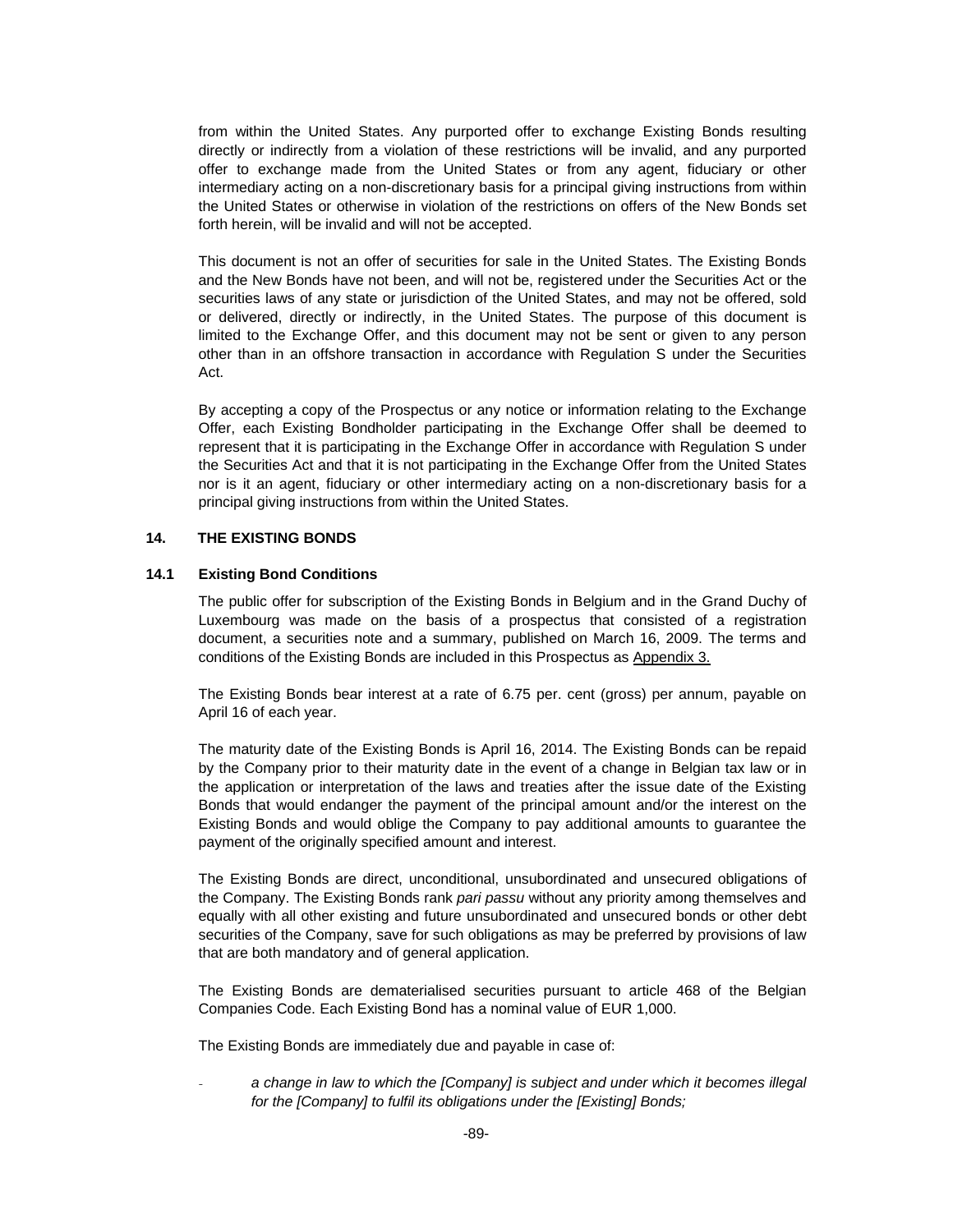- *the non-payment of the interest or the principal sum within 5 (five) working days of their due date;*
- the non-compliance by the [Company] with its obligations as provided in this *Securities Note during 15 working days after notification of this to the [Company];*
- *the cancellation or suspension of trading of the [Existing] Bonds on the Euronext Brussels regulated market during 15 consecutive working days as a result of a default of the [Company], except if the [Company] obtains the effective listing of the Bonds on another regulated market of the European Economic Area at the latest upon expiration of this period;*
- *the non-repayment of any other loan indebtedness than the [Existing] Bonds, totalling an aggregate total amount of 20 000 000 euros by the [Company] on the maturity date or, if applicable, after the end of the applicable deferral periods;*
- a reorganization of the [Company] resulting in a substantial reduction in its assets and *which damages the interests of the [Existing] Bondholders;*
- suspension of payment by the [Company] or appointment at the [Company] of a *liquidator, legal administrator or ad hoc authorized representative, introduction of a liquidation procedure or legal or voluntary dissolution, legal or voluntary suspension of payment for all debts or a part of them, arrangement with all its creditors,*  bankruptcy or other similar procedure introduced against the [Company].

## **15. TAXES PAYABLE IN RESPECT OF THE EXCHANGE**

The information below is of a general nature and is not intended to deal with all aspects of the Exchange Offer. In some cases other rules might apply. Moreover, the tax regulations and their interpretation can change over the course of time (possibly with retroactive effect). Potential investors who wish to have more detailed information concerning the tax consequences, both in Belgium and elsewhere, of the acceptance of the Exchange Offer are urged to consult their own financial and tax advisors.

#### **15.1 Belgium**

The exchange of the Existing Bonds for New Bonds is neither subject to Belgian withholding tax (except in respect of interest accrued between April 16, 2013 and the Settlement Date on the Existing Bonds that have been tendered into the Exchange Offer, as described above under Section X.3.1, hereinafter "**Accrued Interest**"), nor does it give rise to a stock exchange tax (*taks op beursverrichtingen*)*.* 

The tax treatment of Accrued Interest is the same as the tax treatment of interest on the New Bonds, which is described under Section XI.1.

### **15.2 Grand Duchy of Luxembourg**

#### *Withholding tax*

The exchange of Existing Bonds for New Bonds is not subject to Luxembourg withholding tax (except in respect of Accrued Interest when paid though a paying agent established in Luxembourg; see below under Section XI.3)*.*

#### *Taxation of Non-Resident Participants*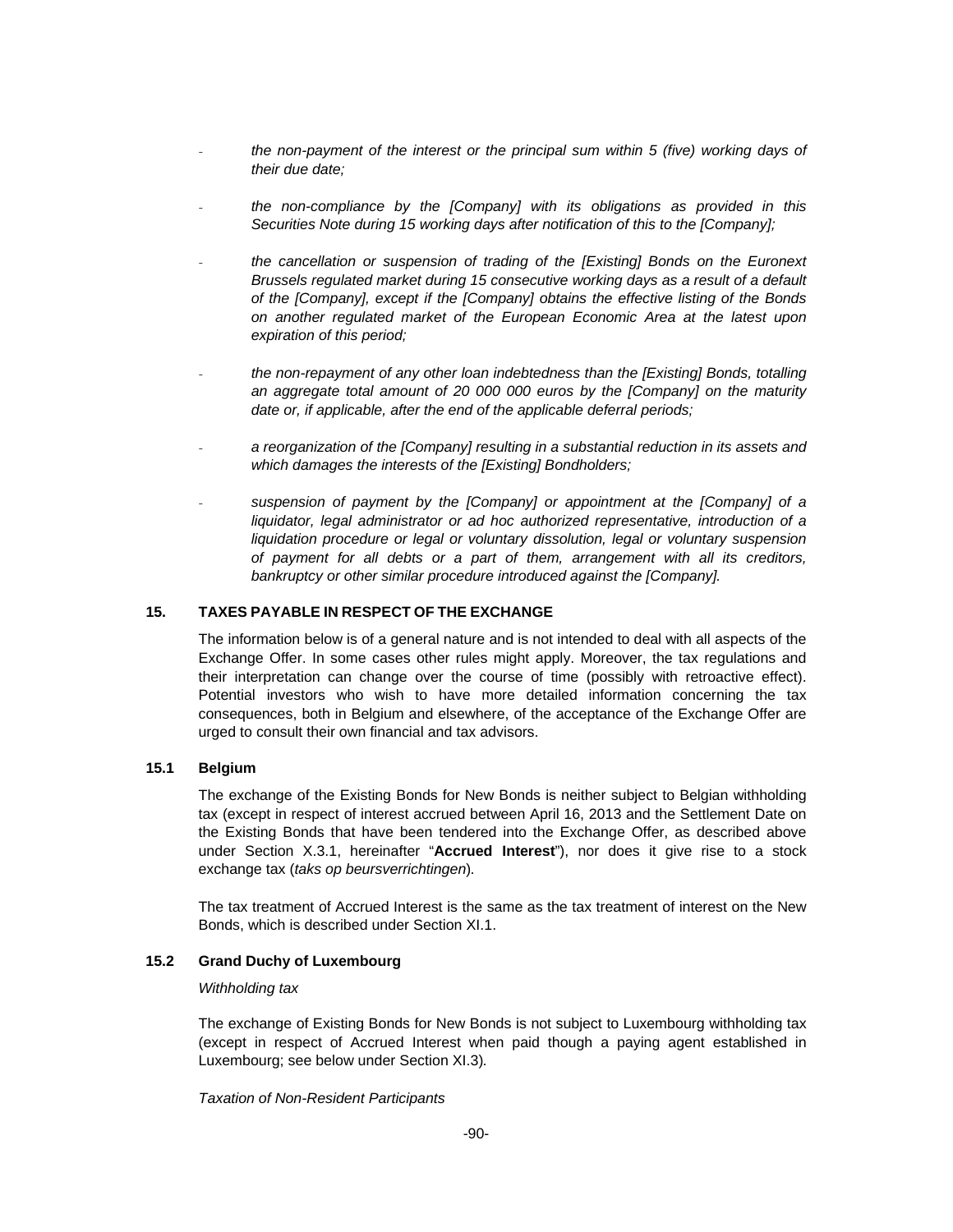Luxembourg non-resident Existing Bondholders who tender Existing Bonds in the Exchange Offer ("**Participants**") not holding the Existing Bonds through a permanent establishment established or a permanent representative resident in Luxembourg will not be subject to other Luxembourg taxation than withholding tax, if any.

#### *Taxation of Resident Participants*

Luxembourg resident Participants will be subject to Luxembourg income taxation for the Accrued Interest, depending on their personal tax status (see below under Section XI.3).

The exchange of the Existing Bonds for New Bonds is a taxable transaction for Luxembourg tax purposes. No roll-over relief is applicable for such exchange. For the Participant, the taxable basis is the difference between the fair value of the Existing Bonds ("*valeur estimée de realisation*" on the Settlement Date; the "**Fair Value**") and the acquisition price of the Existing Bonds (such difference, the "**Exchange Gain**").

Except if the Participant is an individual who has been holding the Existing Bonds in the framework of his or her private wealth management for more than six months prior to the Settlement Date, any Exchange Gain will be subject to income tax for Luxembourg resident Participants, depending on their personal tax status.

For Luxembourg tax purposes, the acquisition price of the New Bonds will be the Fair Value for the Participants.

Since, upon maturity of the New Bonds, the Company will in principle only repay the par value of the New Bonds to the New Bondholders, Participants who hold the New Bonds as business assets should in principle be in a position to record a value adjustment on the New Bonds which overtime should amount to the excess of the acquisition price of the New Bonds (*i.e.*, the Fair Value) over the par value of the New Bonds.

Participants who hold the New Bonds in the framework of their private wealth management and transfer such New Bonds within 6 months from the date of their acquisition (*i.e.*, the Settlement Date), will be taxable if and to the extent the fair value of the New Bonds exceeds at that time the Fair Value.

The tax treatment of interest on the New Bonds is described under XI.2 .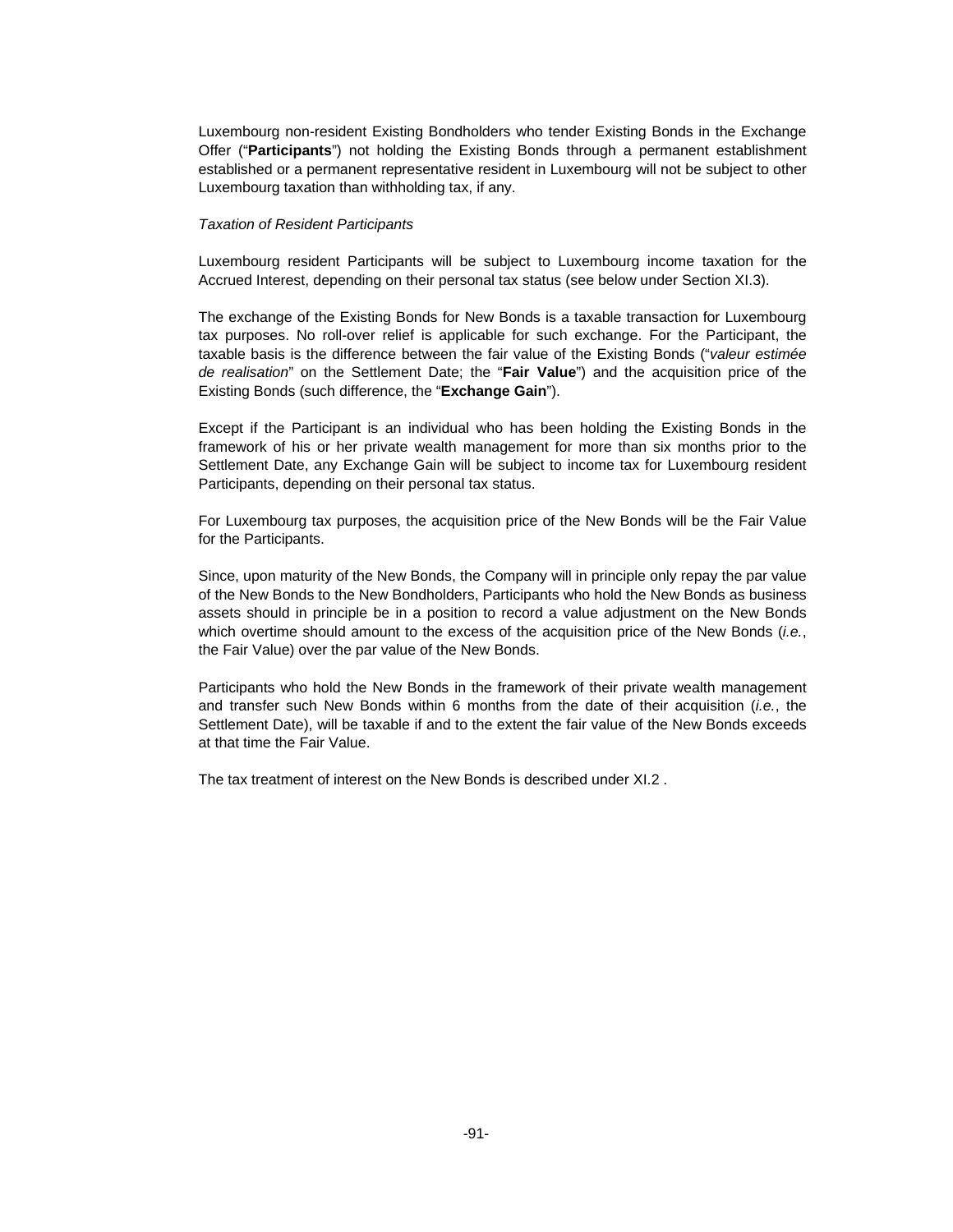## **XI. TAX IN RESPECT OF THE NEW BONDS**

## **1. EU SAVINGS DIRECTIVE**

On June 3, 2003, the Council of the European Union adopted Council Directive 2003/48/EC regarding the taxation of savings income (hereinafter, the "**EU Savings Directive**"), which has been implemented in Belgium by the Law of May 17, 2004. The EU Savings Directive entered into force on July 1, 2005.

Under the EU Savings Directive, Member States are since July 1, 2005 required to provide the tax authorities of other Member States or the tax authorities of certain dependant and associated territories (hereinafter, the "**Dependent and Associated Territories**"), details of payments of interest and other similar income paid by a paying agent (within the meaning of the EU Savings Directive) to (or under certain circumstances, to the benefit of) an individual resident in another Member State or resident in a Dependent and Associated Territory (hereinafter the "**Exchange of Information Method**"), except that Austria and Luxembourg are instead required (unless they elect otherwise) to impose a source tax (hereinafter the "**Source Tax**") for a transitional period, unless the beneficiary of the interest payments elects for the exchange of information (hereinafter the "**Source Tax Method**"). The ending of such transitional period depends on the conclusion of certain other agreements relating to the exchange of information with certain other countries. On April 10, 2013, Luxembourg announced that it will apply the Exchange of Information Method instead of the Source Tax Method as from January 1, 2015. A certain number of countries and territories that are not part of the European Union (*e.g.*, Switzerland) have adopted similar methods (a source tax system in the case of Switzerland).

If a payment were to be made or collected through a Member State which has opted for applying the Source Tax Method and an amount of, or in respect of, the Source Tax were to be withheld from that payment, neither the Company nor any Agent nor any other person would be obliged to pay additional amounts with respect to any bonds as a result of the imposition of such Source Tax.

Investors should be aware that the European Commission proposed amendments to the EU Savings Directive. If implemented, the proposed amendments would, *inter alia*, extend the scope of the EU Savings Directive to (i) payments made through certain intermediate structures (whether or not established in a Member State) for the ultimate benefit of an EU individual, and (ii) a wide range of income similar to interest.

## **2. TAXATION IN BELGIUM**

The information below is of a general nature and is not intended to deal with all aspects of an investment in the New Bonds. In some cases other rules might apply. Moreover, the tax regulations and their interpretation can change over the course of time (possibly with retroactive effect). Potential investors in the New Bonds who wish to have more detailed information concerning the tax consequences, both in Belgium and elsewhere, of the acceptance of the Exchange Offer, the acquiring, holding and transfer of the New Bonds, are urged to consult their own financial and tax advisors.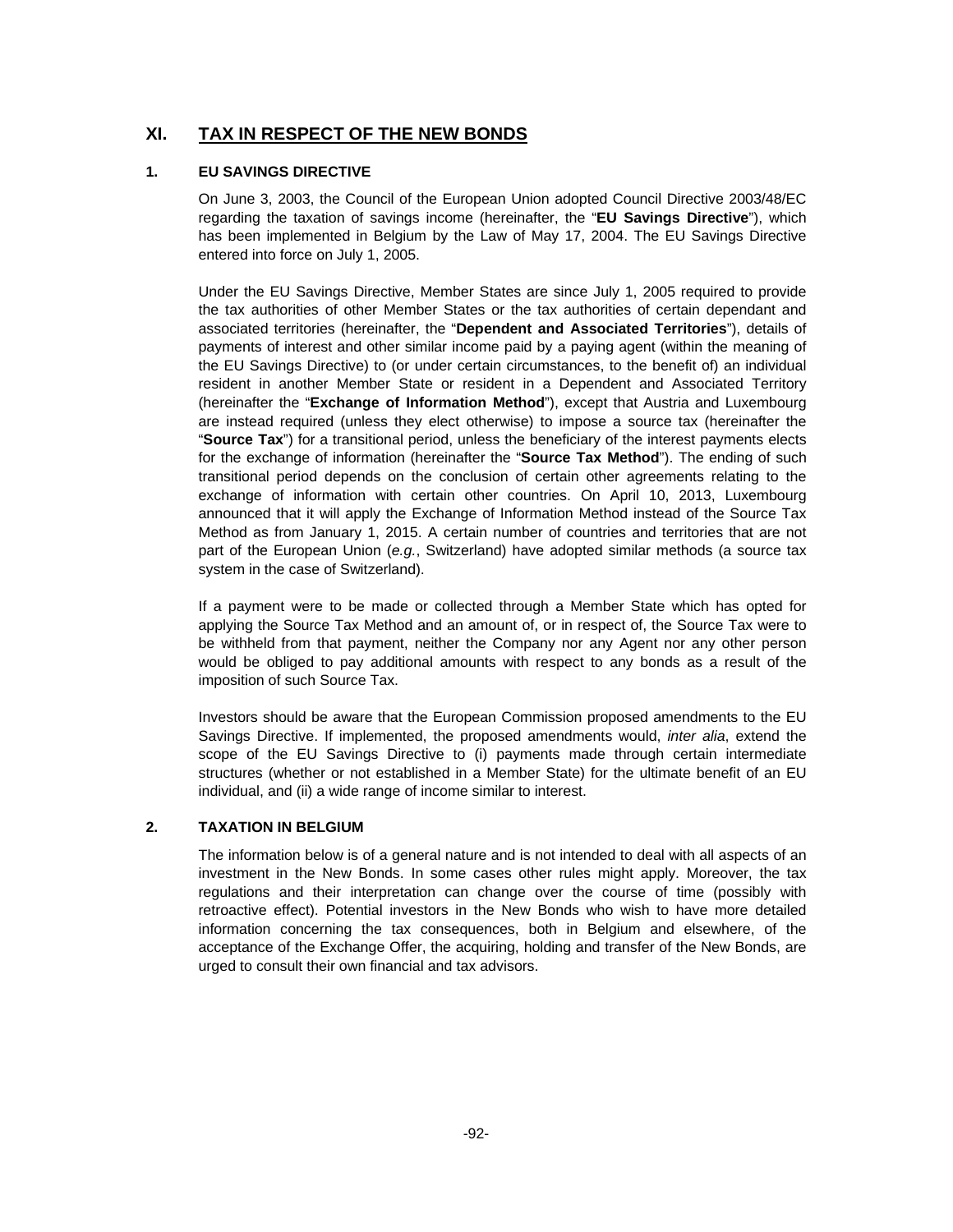## **2.1 Belgian withholding tax**

#### *General rules*

The payments of interest on the New Bonds by or on behalf of the Company as a rule are subject to Belgian withholding tax on the gross amount of the interest. This withholding tax currently amounts to 25 per cent..

For Belgian income tax purposes, the term interest not only includes periodic interest income, but also (i) any amount paid or granted by or on behalf of the Company in excess of the issue price, regardless of whether or not the paying or granting has occurred before the maturity date set in the agreement; and (ii) in case of a transfer of the New Bonds between interest payment dates to any third party, excluding the Company, the *pro rata* of accrued interest corresponding to the detention period.

#### *The X/N clearing system of the NBB*

The holding of the New Bonds in the X/N System permits investors to collect interest on their New Bonds free of Belgian withholding tax if and as long as at the moment of payment or attribution of interest the New Bonds are held by certain investors (the "**Eligible Investors**", see below) on a tax-exempt securities account (an "**X Account**") opened by an institutional account holder that is directly or indirectly a participant ("**Participant**") in the X/N System. Euroclear and Clearstream, Luxembourg are directly or indirectly Participants for this purpose.

The holding of New Bonds in the X/N System enables Eligible Investors to receive interest on their New Bonds without incurring withholding tax and to trade the New Bonds gross.

The Participants in the X/N System must enter the New Bonds that they hold on account for Eligible Investors on an X Account. Eligible Investors are those entities referred to in article 4 of the Belgian Royal Decree of May 26, 1994 on the deduction of withholding tax (*Koninklijk besluit van 26 mei 1994 over de inhouding en de vergoeding van de roerende voorheffing*), which includes the following categories:

- 1. Belgian resident companies referred to in article 2, §1, 5°, b) of the Belgian Income Tax Code 1992 (*Wetboek van de inkomstenbelastingen van 1992* ("**ITC 1992**");
- 2. without prejudice to article 262, 1° and 5° ITC 1992, institutions, associations or companies referred to in article 2, §3 of the Law of July 9, 1975 concerning the supervision of insurance companies, other than those referred to in 1. and 3.;
- 3. semi-governmental organizations for social security and equivalent organisations referred to in article 105, 2° of the Belgian Royal Decree of August 27, 1993 implementing the ITC 1992 ("**RD ITC 1992**");
- 4. non-resident investors referred to in article 105, 5° RD ITC 1992;
- 5. investment funds referred to in article 115 RD ITC 1992;
- 6. taxpayers referred to in article 227, 2° ITC 1992, that are subject to non-resident income tax (*belasting van niet-inwoners*) in accordance with article 233 ITC 1992 and who have used these income-bearing capital amounts for their professional activities in Belgium;
- 7. the Belgian State, for its investments that are exempt from withholding tax in accordance with article 265 ITC 1992;
- 8. investment funds governed by foreign law, that are an undivided estate managed by a management company, for the account of the participants, provided that the fund units are not publicly issued in Belgium and are not traded in Belgium; and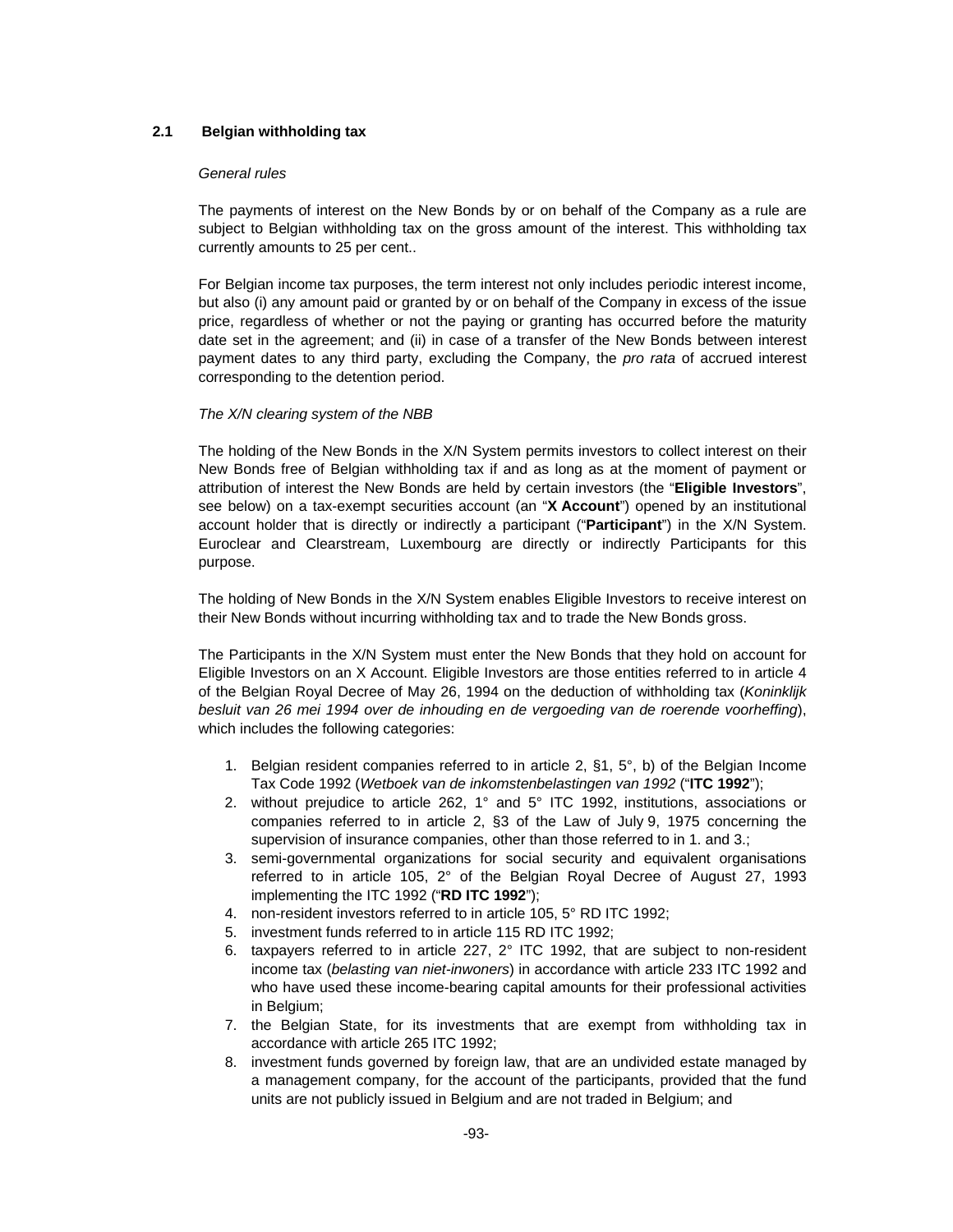9. Belgian resident companies, not referred to under 1. above, whose sole or principal activity consists of granting credits and loans.

The categories of investors that do not qualify as Eligible Investors ("**Non-Eligible Investors**") include, *inter alia*, Belgian resident individuals and Belgian non-profit organisations other than those mentioned under 2. and 3. above.

The Participants in the X/N System must enter the New Bonds which they hold on behalf of Non-Eligible Investors on a non-exempt securities account (an "**N Account**"). In this event (i) all interest payments to the holders of the N Accounts, and (ii) upon the transfer of New Bonds by the holders of N Accounts, the *pro rata* accrued interest since the date of the previous interest payment is subject to a withholding tax of currently 25 per cent.. This withholding tax is withheld by the NBB from the interest payment and transferred to the tax authorities.

Transfers of New Bonds between X Accounts and N Accounts give rise to certain adjustment payments on account of withholding tax:

- A transfer from an N Account to an X Account gives rise to the payment by the transferor Non-Eligible Investor to the NBB of withholding tax on the accrued fraction of interest calculated from the last interest payment date up to the transfer date.
- A transfer from an X Account to an N Account gives rise to the refund by the NBB to the transferee Non-Eligible Investor of withholding tax on the accrued fraction of interest calculated from the last interest payment date up to the transfer date.
- Transfers of New Bonds between two X Accounts do not give rise to any adjustment on account of withholding tax.
- Transfers of New Bonds between two N Accounts give rise to the payment by the transferor Non-Eligible Investor to the NBB of withholding tax on the accrued fraction of interest calculated from the last interest payment date up to the transfer date, and to the refund by the NBB to the transferee Non-Eligible Investor of withholding tax on the same interest amount.

When opening an X Account for holding the New Bonds, the Eligible Investor will be required to certify its eligible status on a standard form approved by the Belgian Minister of Finance and send it to the Participant where this account is kept. This statement needs not be periodically reissued (although Eligible Investors must update their certification should their eligible status change). Participants are however required to make declarations to the NBB as to the eligible status of each investor for whom they hold the New Bonds in an X Account during the preceding calendar year.

These identification conditions do not apply to New Bonds held by Eligible Investors through Euroclear or Clearstream, Luxembourg as Participants in the X/N System, provided that Euroclear or Clearstream, Luxembourg (as well as their subparticipants) only hold X Accounts and are able to identify the holder of the account.

## **2.2 Belgian income tax**

#### *BELGIAN RESIDENT INDIVIDUALS*

For Belgian resident individuals (*i.e.*, individuals who have their residence or seat of wealth in Belgium) who hold New Bonds as private investments, the withholding tax is a final tax and, consequently, the interest does not need to be declared in their annual income tax return.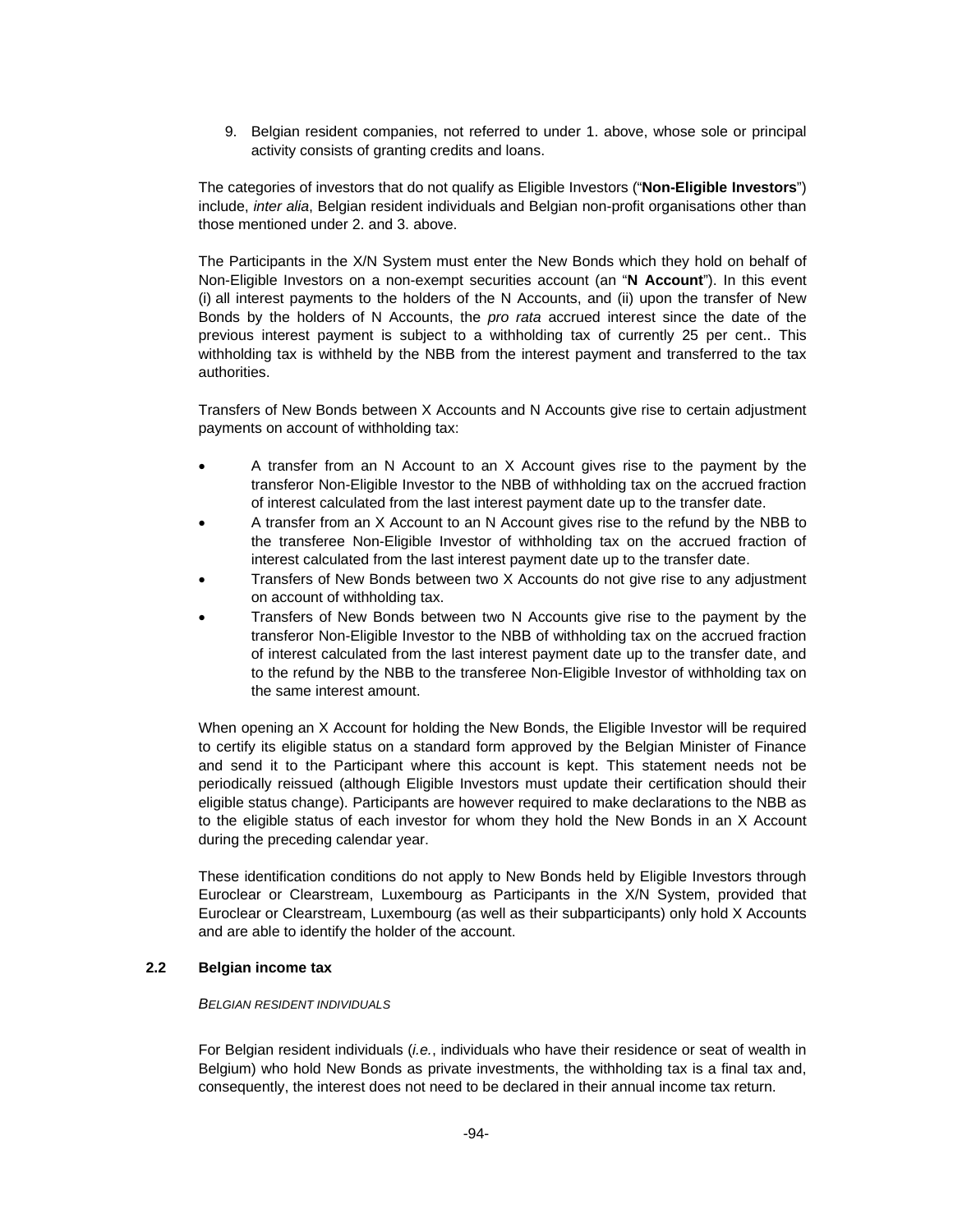Belgian resident individuals can nevertheless opt to declare the interest in their annual income tax return, in which case the interest will be separately taxed at a rate of 25 per cent. (or, if it is more favorable, at the applicable progressive rates, taking into account the other income declared). In the event the interest is declared, the withholding tax may be credited against the final income tax liability in accordance with the usual conditions.

In principle, capital gains realized upon the transfer of the New Bonds are tax exempt, except for the *pro rata* accrued interest included in a capital gain on the New Bonds, which is taxable as interest. Capital losses are in general not deductible for tax purposes.

Specific rules apply to Belgian resident individuals who hold the New Bonds outside the normal administration of their private estate, or within the framework of a professional activity.

#### *BELGIAN RESIDENT COMPANIES*

The interest that is attributed or paid to a Bondholder that is subject to Belgian corporate income tax, as well as the gains realized as a result of the transfer of the New Bonds, are subject to corporate income tax at a rate of currently 33.99 per cent., or at a lower tax rate applicable to small companies if certain conditions are satisfied. The losses realised upon the transfer of the New Bonds are tax deductible in accordance with the applicable rules.

#### *BELGIAN RESIDENT LEGAL ENTITIES*

Legal entities subject to the Belgian legal entities tax (*i.e.*, legal entities that are not companies subject to corporate income tax, and which have their registered office, main establishment or their seat of management or administration in Belgium), and which are Non-Eligible Investors, are subject to the withholding tax of 25 per cent. on the interest, which is a final tax.

Belgian legal entities qualifying as Eligible Investors will receive the interest without deduction of withholding tax, but, pursuant to article 262, 1° ITC 1992, must themselves declare and pay the withholding tax.

In principle, capital gains realized upon the transfer of New Bonds are tax exempt, except for the *pro rata* accrued interest included in a capital gain on the New Bonds, which is taxable as interest. Capital losses are generally not deductible for tax purposes.

#### *NON-RESIDENTS*

New Bondholders who are not resident in Belgium for Belgian tax purposes, who have not attributed the New Bonds to a Belgian establishment, and who hold the New Bonds as a private investment, will not incur or become liable for any Belgian tax on income or capital gains by reason only of holding or transferring the New Bonds, subject to the condition that they qualify as Eligible Investors and hold their New Bonds in an X Account.

## **2.3 Tax on stock exchange transactions**

Secondary market trades in respect of the New Bonds will give rise to a stock exchange tax (*taks op de beursverrichtingen*) if they are carried out in Belgium through a professional intermediary. The rate applicable for secondary sales and purchases is 0.09 per cent.. The tax is due separately from each party to any such transaction, *i.e.*, the seller (transferor) and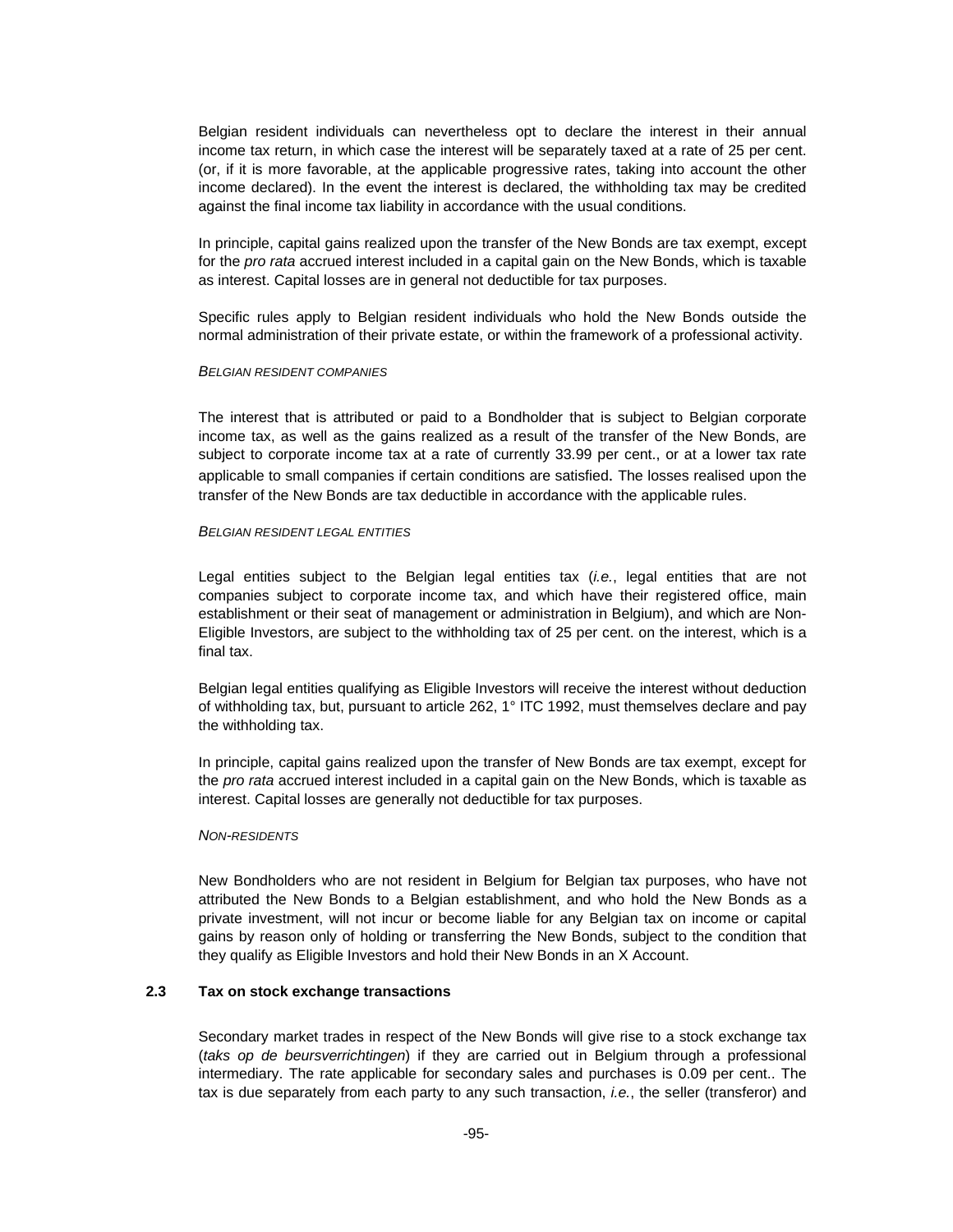the purchaser (transferee), both collected by the professional intermediary. The amount of the transfer tax is, however, capped at EUR 650 per transaction per party.

However, the tax referred to above will not be payable by exempt persons acting for their own account including investors who are non-residents of Belgium, subject to the delivery of an affidavit to the financial intermediary in Belgium confirming their non-resident status, and certain Belgian institutional investors, as defined in article 126/1, 2° of the Code of various duties and taxes (*Wetboek diverse rechten en taksen*).

### **3. TAXATION IN THE GRAND DUCHY OF LUXEMBOURG**

The current legislation of Luxembourg contains the following provisions for the acquiring, holding and transferring of the New Bonds. The following information is of a general nature, is included herein solely for information purposes and is not intended to deal with all the following aspects of taxation in Luxembourg that ensure from an investment in New Bonds. Candidate investors are therefore urged to consult their own tax advisor to ascertain what tax treatment is applicable in their own specific case concerning the acquisition, holding and transferring of bonds.

Please be aware that the residence concept used under the respective headings below applies for Luxembourg income tax assessment purposes only. Any reference in the present section to a tax, duty, levy, impost or other charge or withholding of a similar nature refers to Luxembourg tax law and/or concepts only. Also, please note that a reference to Luxembourg income tax encompasses corporate income tax (*impôt sur le revenu des collectivités*), municipal business tax (*impôt commercial communal*), a solidarity surcharge (*impôt de solidarité*) as well as personal income tax (*impôt sur le revenu*) generally. Investors may further be subject to net wealth tax (*impôt sur la fortune*) as well as other duties, levies or taxes. Corporate income tax, municipal business tax as well as the solidarity surcharge invariably apply to most corporate taxpayers resident of Luxembourg for tax purposes. Individual taxpayers are generally subject to personal income tax and the solidarity surcharge. Under certain circumstances, where an individual taxpayer acts in the course of the management of a professional or business undertaking, municipal business tax may apply as well.

#### **3.1. Luxembourg withholding tax**

According to the legislation of Luxembourg as it stands, and conditional to the payment of interest to investors - individuals or to certain entities, the payment of interest in Luxembourg is not subject to any withholding tax. Nor is there any withholding tax applied with the repayment, repurchase or conversion of New Bonds, provided that the payment is not made through a paying agent (according to the definition of the EU Savings Directive) established in Luxembourg to the benefit of individuals or certain entities.

## **3.2. Investors, individuals and certain other entities that are not tax residents of Luxembourg**

Pursuant to the Luxembourg Law of June 21, 2005, as amended, (i) implementing the EU Savings Directive and (ii) containing approval of specific dependent or associated territories of the European Union (the "**Territories**") concerning the savings taxation agreements entered into (the "**Agreements**"), a withholding tax will be levied on the interest and other income equated with interest. This withholding tax is applicable on interest income paid by paying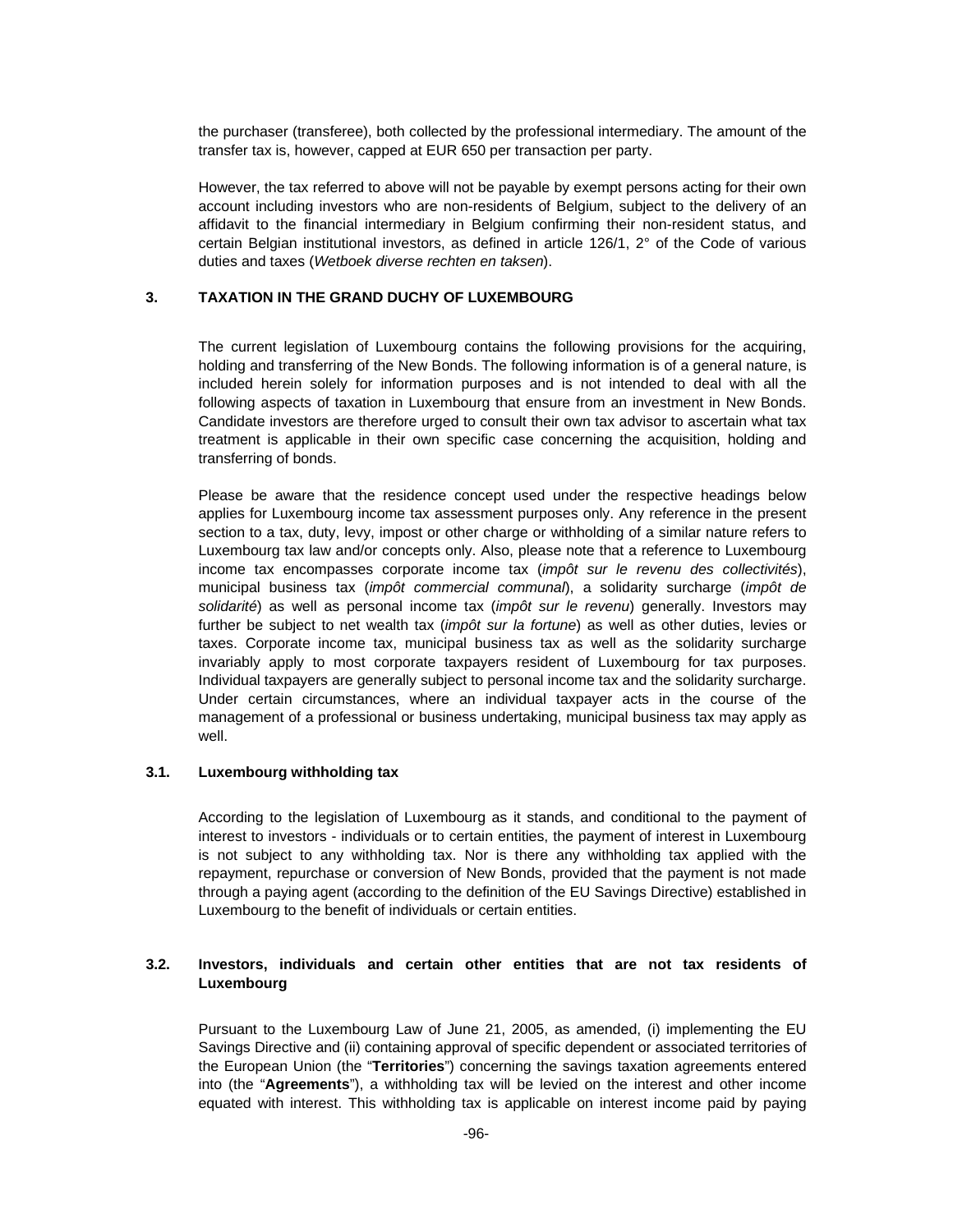agents established in Luxembourg to or for the immediate benefit of individual beneficial owners or entities of the residual category in the meaning of the EU Savings Directive or the Agreements who are tax residents of another Member State of the European Union or of the Territories. The rate of this withholding tax amounts to 35 per cent. (from July 1, 2011). No withholding tax will be applied if the actual beneficiary (only the individuals who are tax residents in another Member State of the European Union or of one of the Territories) provides the paying agent in Luxembourg with a certificate in his or her name stamped by the competent administration of his or her State of tax residence certifying that the income has been declared. Luxembourg has also accepted the principle of the exchange of information with the explicit permission of the actual beneficiary, *i.e.* the providing of the information to the competent authority of his or her state of residence (for individuals who are tax residents of another Member State of the European Union) or of the State in which it is incorporated (for the entities belonging to the Residual category and which are incorporated in another Member State of the European Union or in one of the Territories).

## **3.3. Investors, individuals who are tax residents of Luxembourg**

The Luxembourg Law of December 23, 2005, as amended, has implemented a withholding tax on certain interest payments granted by a Luxembourg paying agent (according to the definition of the EU Savings Directive) to or for the benefit of an individual beneficial owner who is a tax resident of Luxembourg. The Luxembourg paying agent withholds a 10 per cent. withholding tax.

The withholding tax extinguishes the tax liability if the interest received by the individual beneficial owner or for its benefit is collected in the course of the management of his/her private wealth. Individual beneficial owners tax resident in Luxembourg who receive interest in the context of their professional activities must declare this income together with their other professional income in the context of taxation through tax returns. The interest is then subject to the normal system with a progressive scale, in which the withholding tax qualifies as advance payment at the time the tax to be paid is assessed.

In application of the Luxembourg Laws of June 21, 2005, as amended, and December 23, 2005, as amended, a withholding tax will be withheld by the Luxembourg paying agent in the sense of both these identified laws.

Pursuant to the Law of July 17, 2008 the provisions of the Law of December 23, 2005, as amended, were broadened to interest paid to individual beneficial owners resident in Luxembourg by paying agents (in the meaning of the EU Savings Directive) established in a jurisdiction having concluded an Agreement with Luxembourg. Under certain conditions, Luxembourg taxpayers involved can declare and pay the 10 per cent. withholding tax themselves in the absence of it being withheld by the foreign paying agent.

#### **3.4. Capital gains**

Capital gains (which are not unpaid accrued interest amounts) realised by the transfer of New Bonds by an individual holder of the New Bonds residing in Luxembourg and holding the New Bonds in the framework of his or her private wealth management are not taxable in Luxembourg, unless the transfer of New Bonds occurs within six (6) months after the acquisition of the New Bonds. With the transfer, exchange or repurchase of the New Bonds, the 10 per cent. withholding tax will be withheld on the amount of the accrued but unpaid interest (even after the expiry of the six-month period). Individuals who are tax residents in Luxembourg, and who realize capital gains by the transfer of New Bonds in the context of their professional activities, must declare this income together with their other professional income. With the transfer, exchange or repurchase of the New Bonds, the 10 per cent. withholding tax that has been withheld on the amount of the accrued but unpaid interest can be credited against the overall income tax liability.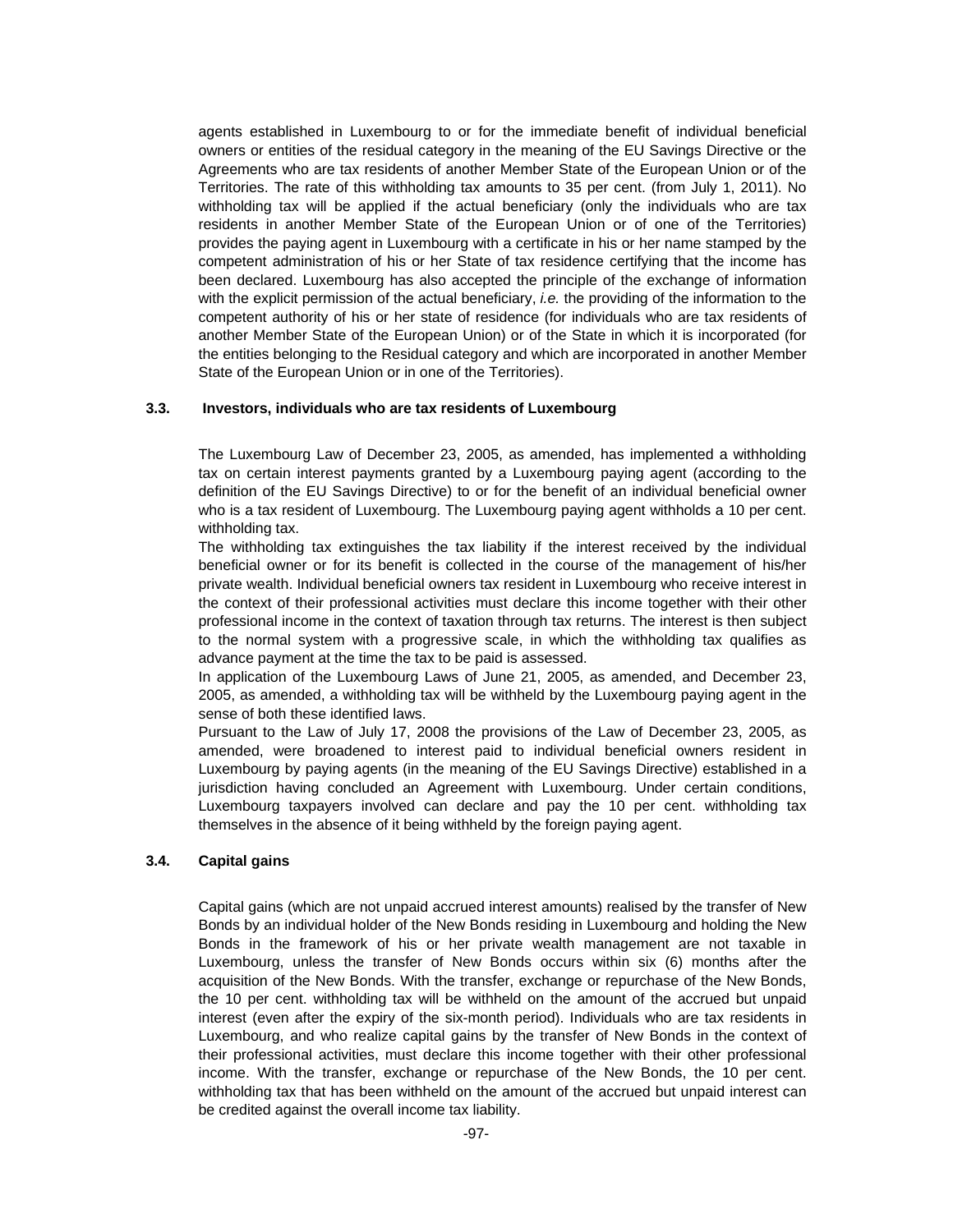### **3.5. Investors, legal entities that are tax residents of Luxembourg**

The fully taxable capital companies that are tax residents in Luxembourg, or the foreign companies fully taxable in the country of their residence that have a permanent establishment or permanent representative in Luxembourg, must add, to their taxable income, the amount of received or accrued interest, as well as the profit realised by the sale, exchange or repurchase of the New Bonds.

## **3.6. Wealth tax**

Investors are not subject to wealth tax in Luxembourg, except if (i) the investor is a legal entity (capital company) that is fully taxable and does not benefit from a specific exemption and has its tax residence in Luxembourg, or if (ii) the New Bonds are connected to a permanent establishment or a permanent representative of a company in Luxembourg to which the New Bonds are attributable and that does not have its tax residence in Luxembourg.

## **3.7. Other taxes**

An investor, legal entity or individual, in Luxembourg, is not liable to registration fees, stamp duty, or similar taxes with respect to the acquiring, holding or transferring of New Bonds. No VAT is levied in Luxembourg on payments related to interest payment, repayment of the principal amount, or the transfer of New Bonds.

In the event of a voluntary registration or legal proceedings (not limited to bankruptcy proceedings), however, the court can impose the formality of registration of the New Bonds, which would involve a proportional fee or a fixed fee of 12 euro. However, registration of New Bonds can be recommended, with the same tax treatment as a result, when the New Bonds are directly or indirectly presented to an authority that is established in Luxembourg.

## **4. FINANCIAL TRANSACTION TAX**

On February 14, 2013, the EU Commission adopted a proposal for a Council Directive (the "**Draft Directive**") on a common financial transaction tax ("**FTT**"). According to the Draft Directive, the FTT shall be implemented and enter into effect in eleven EU Member States (Austria, Belgium, Estonia, France, Germany, Greece, Italy, Portugal, Spain, Slovakia and Slovenia; the "**Participating Member States**") on January 1, 2014. Member States may join or leave the group of Participating Member States at later stages.

Pursuant to the Draft Directive, the FTT shall be payable on financial transactions provided at least one party to the financial transaction is established or deemed established in a Participating Member State and there is a financial institution established or deemed established in a Participating Member State which is a party to the financial transaction, or is acting in the name of a party to the transaction. The FTT shall, however, not apply to (inter alia) primary market transactions referred to in article 5(c) of Regulation (EC) No 1287/2006, including the activity of underwriting and subsequent allocation of financial instruments in the framework of their issue.

The rates of the FTT shall be fixed by each Participating Member State but for transactions involving financial instruments other than derivatives shall amount to at least 0.1 per cent. of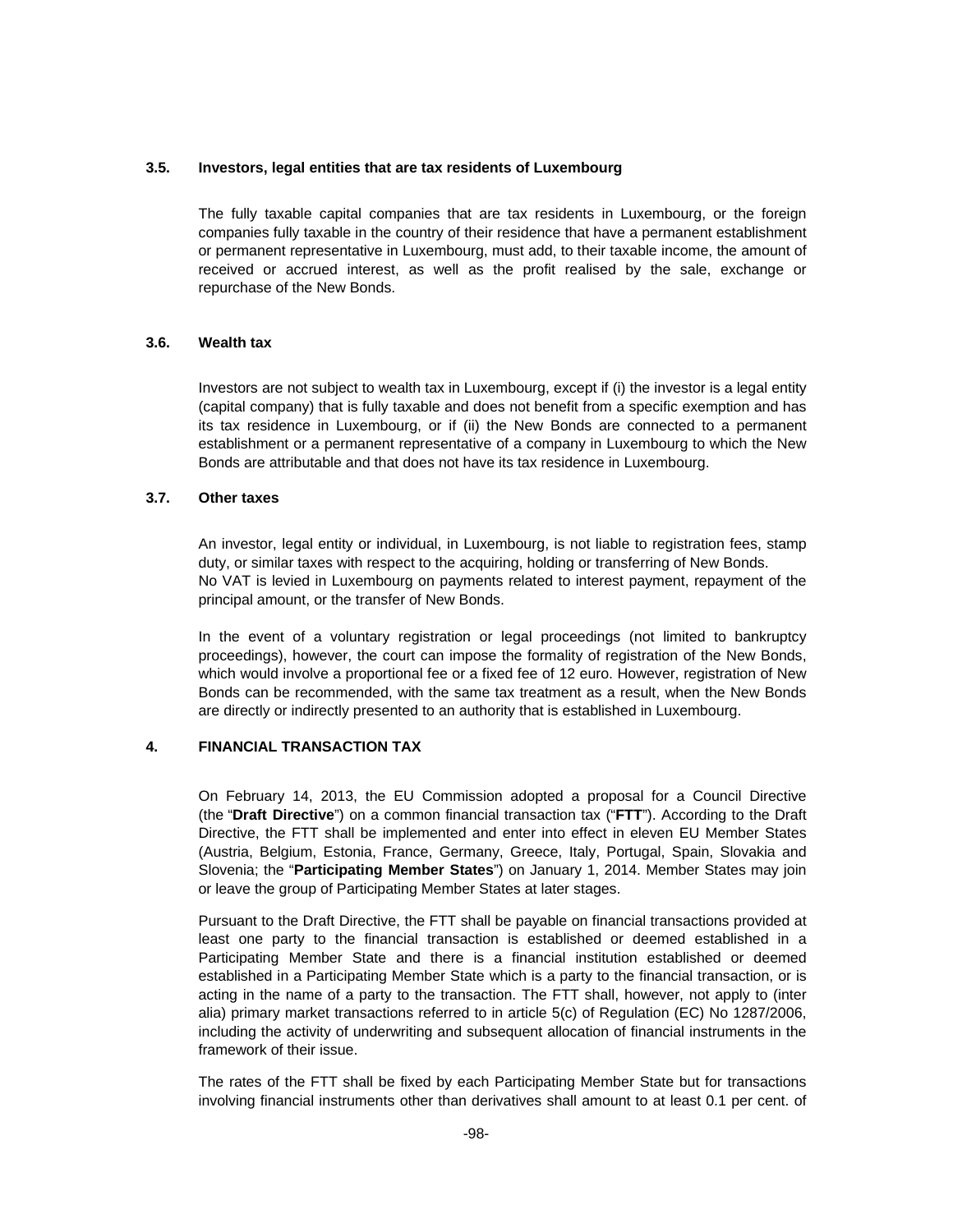the taxable amount. The taxable amount for such transactions shall be determined by reference to the consideration paid or owed in return for the transfer, or, under certain circumstances, by reference to the market price. The FTT shall be payable by each financial institution which is a party to the financial transaction, is acting in the name of a party to the transaction, or where the transaction has been carried out on its account. The FTT shall be payable to the tax authorities of the Participating Member State in the territory of which the financial institution is deemed to be established. Where the FTT due has not been paid within the applicable time limits, each party to a financial transaction, including persons other than financial institutions, shall become jointly and severally liable for the payment of the FTT due.

The Draft Directive is still subject to negotiation between the Participating Member States and therefore may be changed at any time. Moreover, once the Draft Directive has been adopted (the "**Directive**"), it will need to be implemented into the respective domestic laws of the Participating Member States and the domestic provisions implementing the Directive might deviate from the Directive itself. Prospective holders of the New Bonds should consult their own tax advisers in relation to the consequences of the FTT associated with subscribing for, acquiring, holding and disposing of the New Bonds.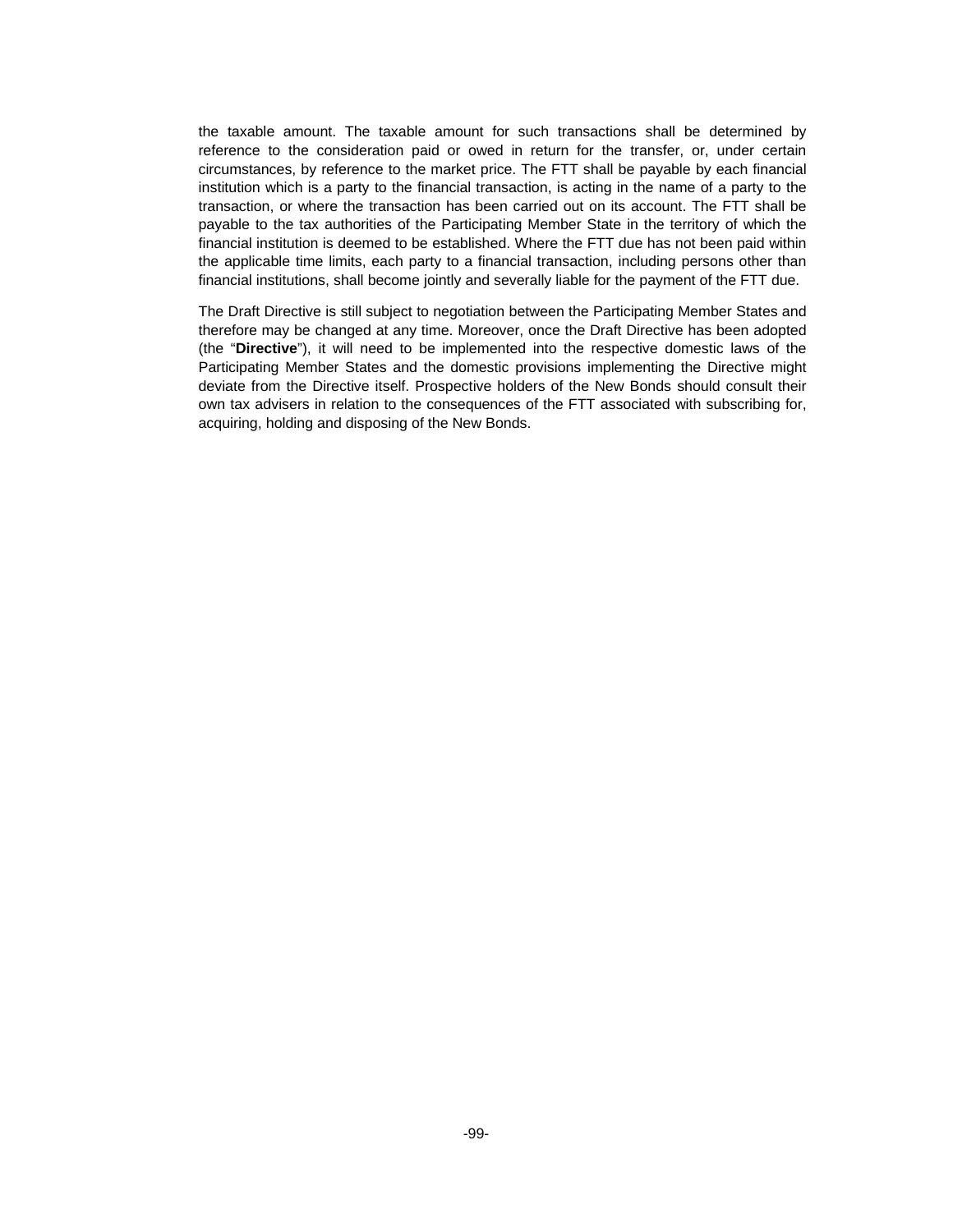## **XII. GENERAL INFORMATION**

1. So far as the Company is aware, other than the Dealer Managers, the Agent and the Calculation Agent, no person involved in the Exchange Offer has any interest, including conflicting ones, that is material to the Exchange Offer and the issue of the New Bonds.

In the framework of its normal business relationship or financing agreements with its banks, Bekaert has entered into loans or other facilities (the "**Debt Financings**") and it can enter into additional Debt Financings in the future, with each of the Dealer Managers, the Agent and the Calculation Agent or one or more of their respective affiliates (via bilateral transactions and/or syndicated loans together with other banks). The Debt Financings at the moment are committed credit facilities up to an aggregate maximum amount of EUR 50 million at floating interest rates with fixed margins with BNP Paribas Fortis, a commercial paper and mediumterm note program with Belfius Bank SA/NV and ING Belgium SA/NV for an aggregate maximum of EUR 124 million and several uncommitted short-term credit lines with different lenders, including with the Dealer Managers and/or their respective affiliates in Europe and Asia. The Dealer Managers or their respective affiliates can enter into new Debt Financings with Bekaert in the future. The Dealer Managers, the Agent and/or the Calculation Agent or their respective affiliates can, from time to time, keep debt instruments, shares and/or other financial instruments of the Company.

- 2. The Existing Bonds cannot be subject to a squeeze out bid or other mandatory sale.
- 3. The Prospectus does not contain any statement or report sourced from third parties, except the audit opinions of the Statutory Auditor and the information included in the Response Memorandum that is included in this Prospectus as Appendix 2. The Company confirms that (a) the Statutory Auditor has agreed to the incorporation by reference in the Prospectus of its audit opinions for the fiscal years ended December 31, 2012 and December 31, 2011, and (b) such audit opinions have been accurately reproduced and as far as the Company is aware and is able to ascertain, to its reasonable knowledge, from such audit opinions no facts have been omitted that would render them inaccurate or misleading in any material respect.
- 4. For the life of the Prospectus, copies of the following documents will be available for inspection during usual business hours on any weekday (Saturdays and public holidays excepted), at the specified office of the Company at President Kennedypark 18, 8500 Kortrijk, Belgium:
	- (a) the Articles of Association of the Company;
	- (b) the consolidated historical financial information of the Company for the financial years ended on December 31, 2012 and December 31, 2011 and the unaudited, unreviewed and condensed consolidated interim financial statements as of and for the six months ended June 30, 2013 of the Company;
	- (c) all reports, letters, and other documents, historical financial information, valuations and statements prepared by any expert at the Company's request any part of which is included or referred to in this Prospectus;
	- (d) the Prospectus; and
	- (e) a copy of the Clearing Agreement and the Paying, Domiciliary and Calculation Agency Agreement.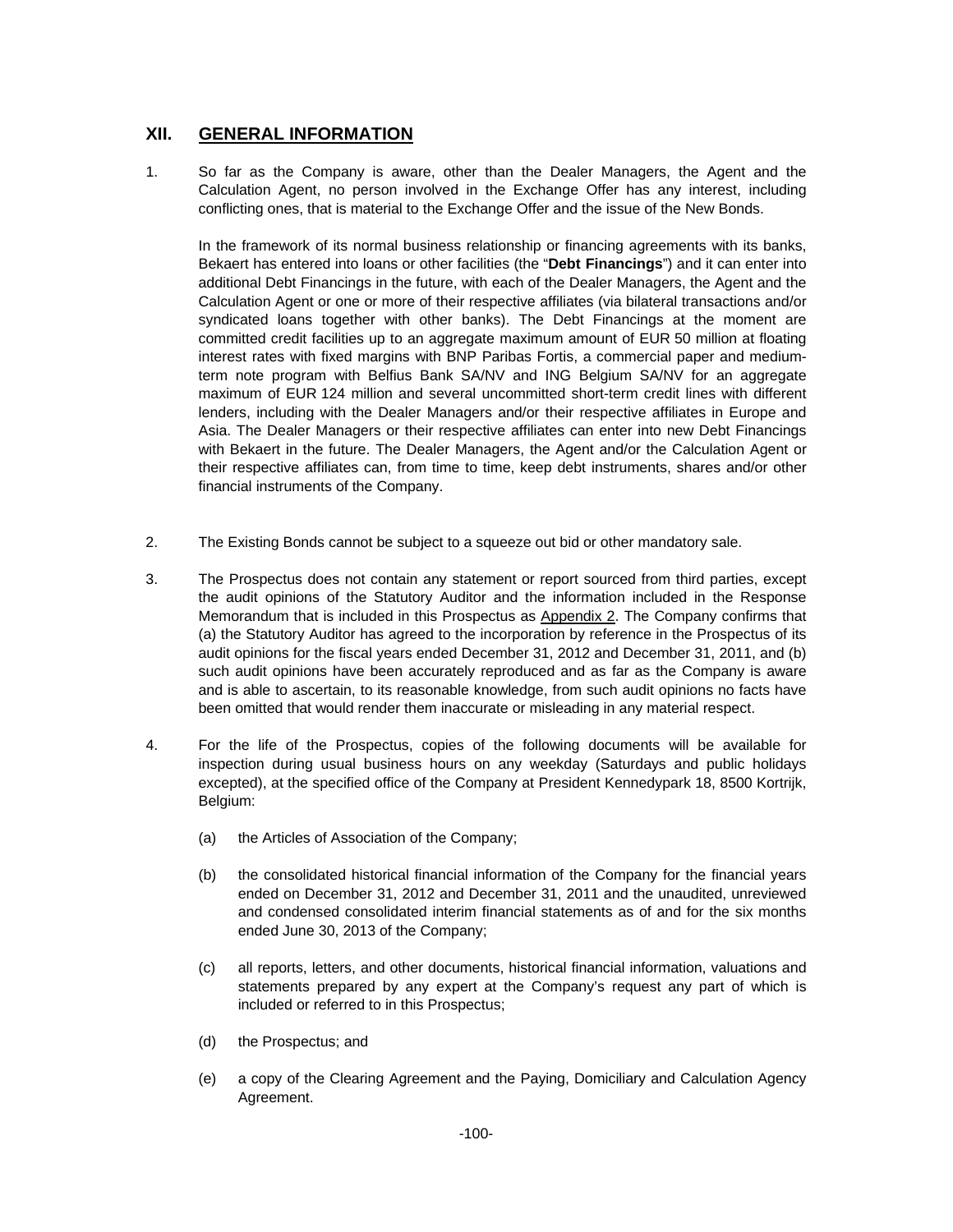5. The Prospectus will be available on the Company's website (http://www.bekaert.com) for as long as the New Bonds, with the Company's consent, continue to be listed on a regulated market.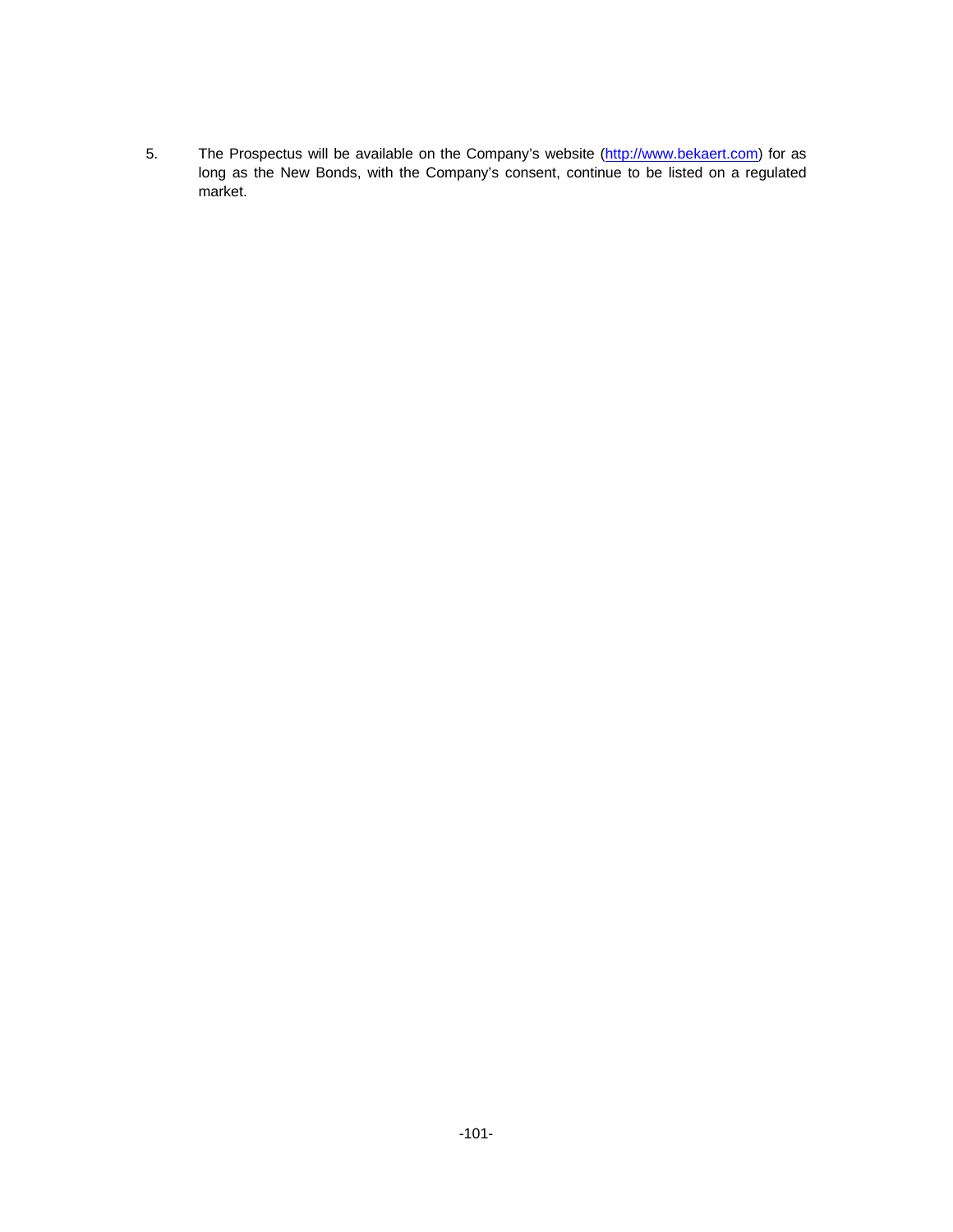## **XIII. DOCUMENTS INCORPORATED BY REFERENCE**

The following documents that have previously been published or are published simultaneously with this Prospectus and have been filed with the FSMA shall be incorporated in this Prospectus. The information so incorporated by reference herein shall form an integral part of this Prospectus, save that any statement contained in a document that is incorporated by reference herein, shall be modified or superseded for the purpose of this Prospectus to the extent that a statement contained in this Prospectus modifies or supersedes such earlier statement (whether expressly, by implication or otherwise). Any statement so modified shall not, except as so modified or superseded, constitute a part of this Prospectus.

- A. The consolidated financial statements of the Company are incorporated by reference in this Prospectus, as follows:
	- 1. The unaudited, unreviewed and condensed consolidated interim financial statements as of and for the six months ended June 30, 2013 of the Company, set out in the "Half year results 2013" press release of the Company dated July 26, 2013.

|        | Consolidated income statement                                | p. 9      |
|--------|--------------------------------------------------------------|-----------|
|        | Reconciliation of segment reporting                          | p. 10     |
|        | Consolidated statement of comprehensive income               | p. 11     |
|        | Consolidated balance sheet                                   | p. 12     |
|        | Consolidated statement of changes in equity                  | p. 13     |
|        | Consolidated cash flow statement                             | p. 14     |
| $\sim$ | Additional key figures                                       | p. 15     |
| $\sim$ | <b>Restatement effects</b>                                   | p. 16     |
|        | Additional disclosure on fair value of financial instruments | pp. 17-20 |
|        | Other disclosures                                            | p. 21     |

2. The auditors' report and audited consolidated annual financial statements as of and for the financial year ended December 31, 2012 of the Company set out in the "Bekaert Annual Report 2012", set out in the section "Financial Review" at pages 4 to 94 inclusive of such section, including:

| Consolidated income statement                  | p. 4      |
|------------------------------------------------|-----------|
| Consolidated statement of comprehensive income | p. 5      |
| Consolidated balance sheet                     | p. 6      |
| Consolidated statement of changes in equity    | p. 7      |
| Consolidated cash flow statement               | p. 8      |
| Notes to the consolidated financial statements | pp. 9-86  |
| Report of the statutory auditor                | pp. 90-91 |

3. The auditors' report and audited consolidated annual financial statements as of and for the financial year ended December 31, 2011 of the Company set out in the "Bekaert Annual Report 2011", set out in the section "Financial Review" at pages 4 to 87 inclusive of such section, including:

| Consolidated income statement                  | p. 4                                                                                                            |
|------------------------------------------------|-----------------------------------------------------------------------------------------------------------------|
| Consolidated statement of comprehensive income | p. 5                                                                                                            |
|                                                | p. 6                                                                                                            |
|                                                | p. 7                                                                                                            |
|                                                | p. 8                                                                                                            |
| Notes to the consolidated financial statements | pp. 9-79                                                                                                        |
| Report of the statutory auditor                | pp. 83-84                                                                                                       |
|                                                | Consolidated balance sheet<br>- Consolidated statement of changes in equity<br>Consolidated cash flow statement |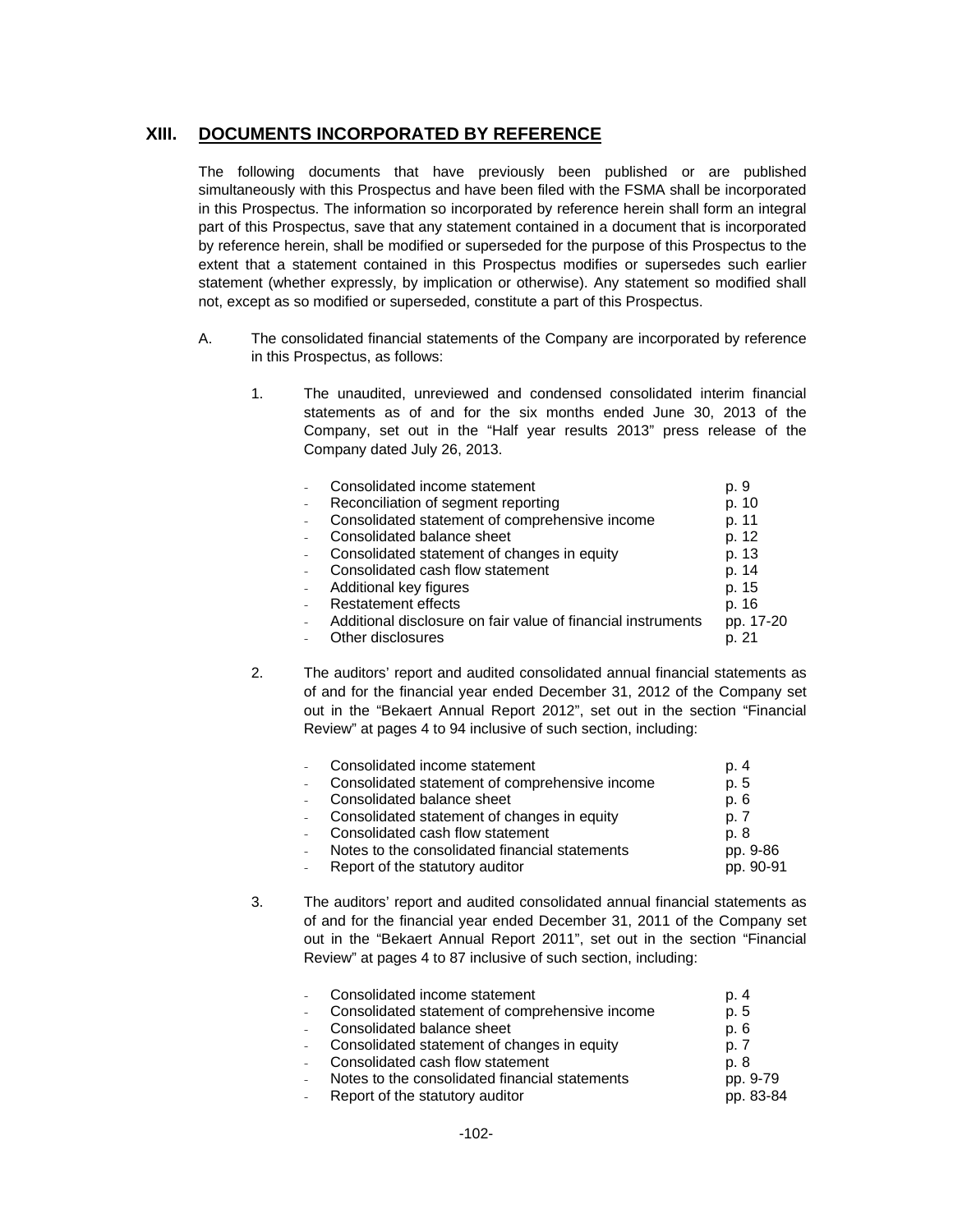- B. The articles of association of the Company.
- C. The "Leadership succession" press release of the Company dated August 27, 2013.

Any information not listed in the cross-reference list but included in the documents incorporated by reference is given for information purposes only. Any documents themselves incorporated by reference in the documents incorporated by reference in this Prospectus shall not form part of this Prospectus. The above documents will be available on the website of the Company (www.bekaert.com).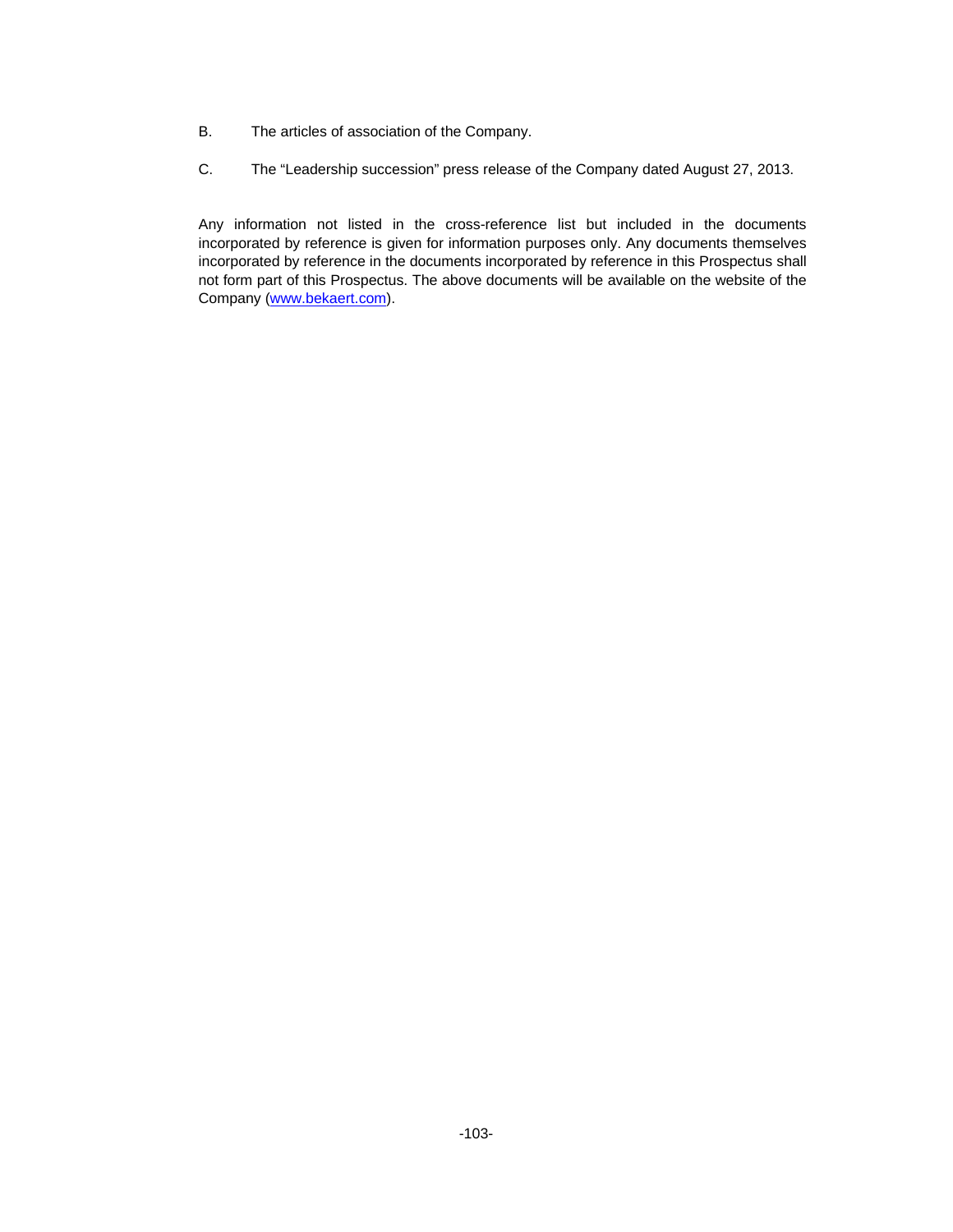# **APPENDIX 1**

## **Acceptance Form**

## To: **Centralizing Agent**

KBC BANK NV Havenlaan 2, 1080 Brussels Belgium Fax no.: 0032 (0)2 429 1715 Email: Support@kbc.be - Sylvia.dekoninck@kbc.be Attention: Sylvia De Koninck

## **NV BEKAERT SA**

**Bekaertstraat 2, 8550 Zwevegem, Belgium with enterprise number 0405.388.536**  *(incorporated with limited liability under the laws of the Kingdom of Belgium)*  (the "**Company**)

## **EUR denominated 6.75 per cent. fixed rate bonds due 16 April 2014 (BE0002167337)**  (the "**Existing Bonds**") **to offer to exchange any and all of their Existing Bonds for EUR denominated 4.750 per cent. fixed rate bonds due October 17, 2020** (the "**New Bonds**") **to be issued by the Company**

## **ACCEPTANCE FORM**

(Please read the notes overleaf and the Exchange Offer Prospectus before completing this Acceptance Form)

Signature: ..................................................................................................

Terms used in this Acceptance Form and not otherwise defined have the meanings given to them in the Exchange Offer Prospectus dated September 18, 2013 in relation New Bonds offered by the Company in exchange for Existing Bonds (the **"Exchange Offer Prospectus**").

**I/** We confirm to have read and agreed to (i) the notes overleaf and (ii) the terms and conditions of the Exchange Offer Prospectus.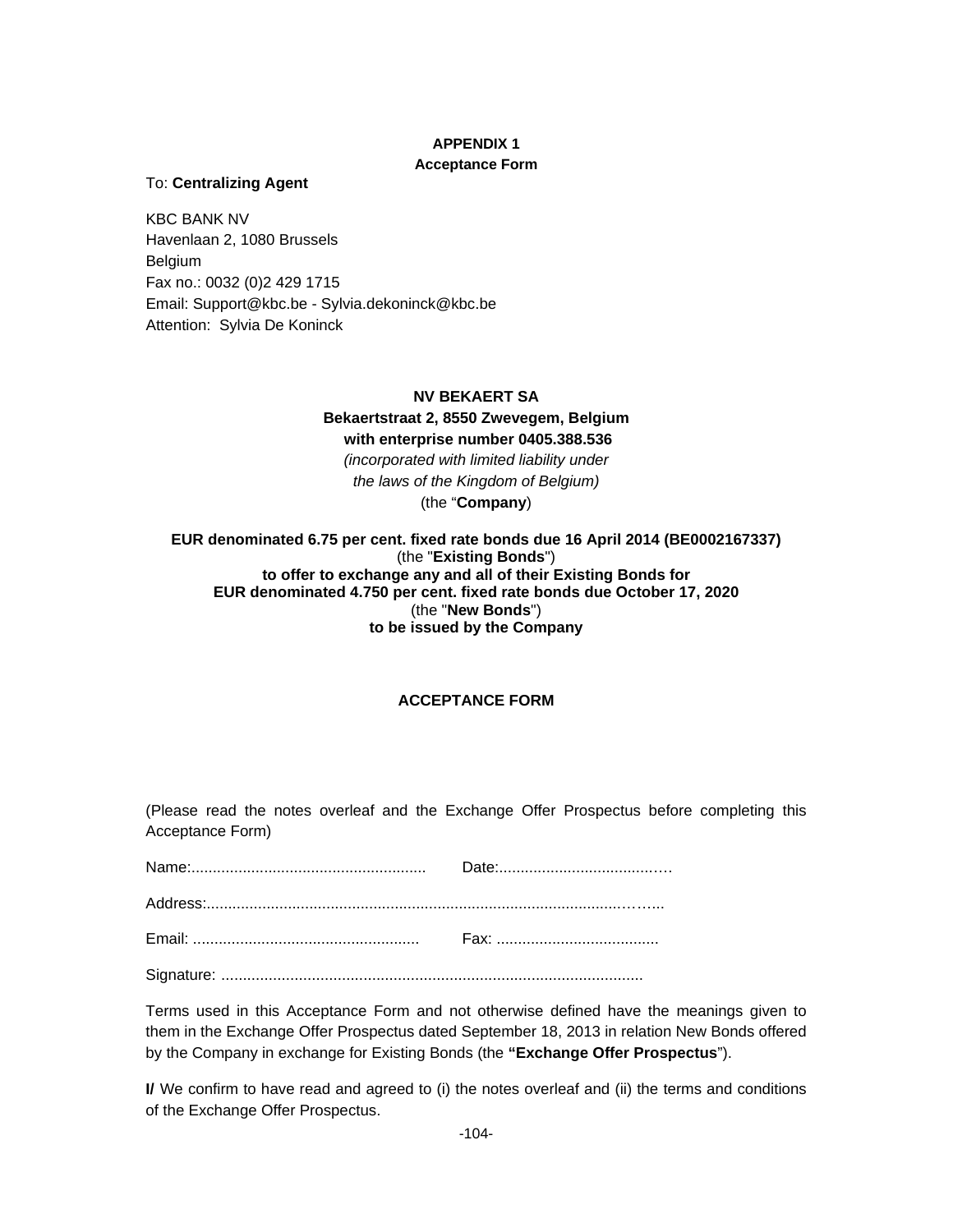**II/** We, being the holders of the Existing Bond(s) specified below, hereby irrevocably elect to exchange the Existing Bonds as specified below of which we are the holders for an even number of New Bonds in accordance with the Exchange Offer Prospectus.

**III** / We hereby confirm that the Existing Bonds held in the X/N System may be blocked on the securities account of the relevant Financial Intermediary in accordance with the applicable procedures of the relevant Financial Intermediary, immediately after filing this Acceptance Form and, on the Issue Date, will be transferred to the securities account 0401 of KBC Bank NV for the following position*.*

A] **Total principal amount of Existing Bonds to which this Acceptance Form applies:** 

Number of the instructed amount of Existing Bonds: ................................ Total principal amount: ......................…………………… ………………………………………………………………………………………………….. Details of the account where the Existing Bonds are held in the X/N System: Participant ID: ............................................................................................ Securities account: .................................................................................... Sending agent (BIC SWIFT)........…………………………………………. Seller (BIC SWIFT)…………………………………………………………. Trade date ("**TD**"): October 17, 2013 Settlement date ("**SD**"): October 17, 2013

B] **Existing Bonds to be transferred in accordance with the below trade details**:

1/ Receiving agent: ................................................................................... [•]

2/ Buyer: [•]

- 3/ Place of settlement: NBBEBEBB216
- 4/ ISIN BE0002167337

**IV/** We hereby request that the New Bonds which are to be delivered as a result of this Acceptance Form be credited to the following securities account and that the interest accrued since April 16, 2013 on the Existing Bonds tendered in the Exchange Offer (being EUR 34.027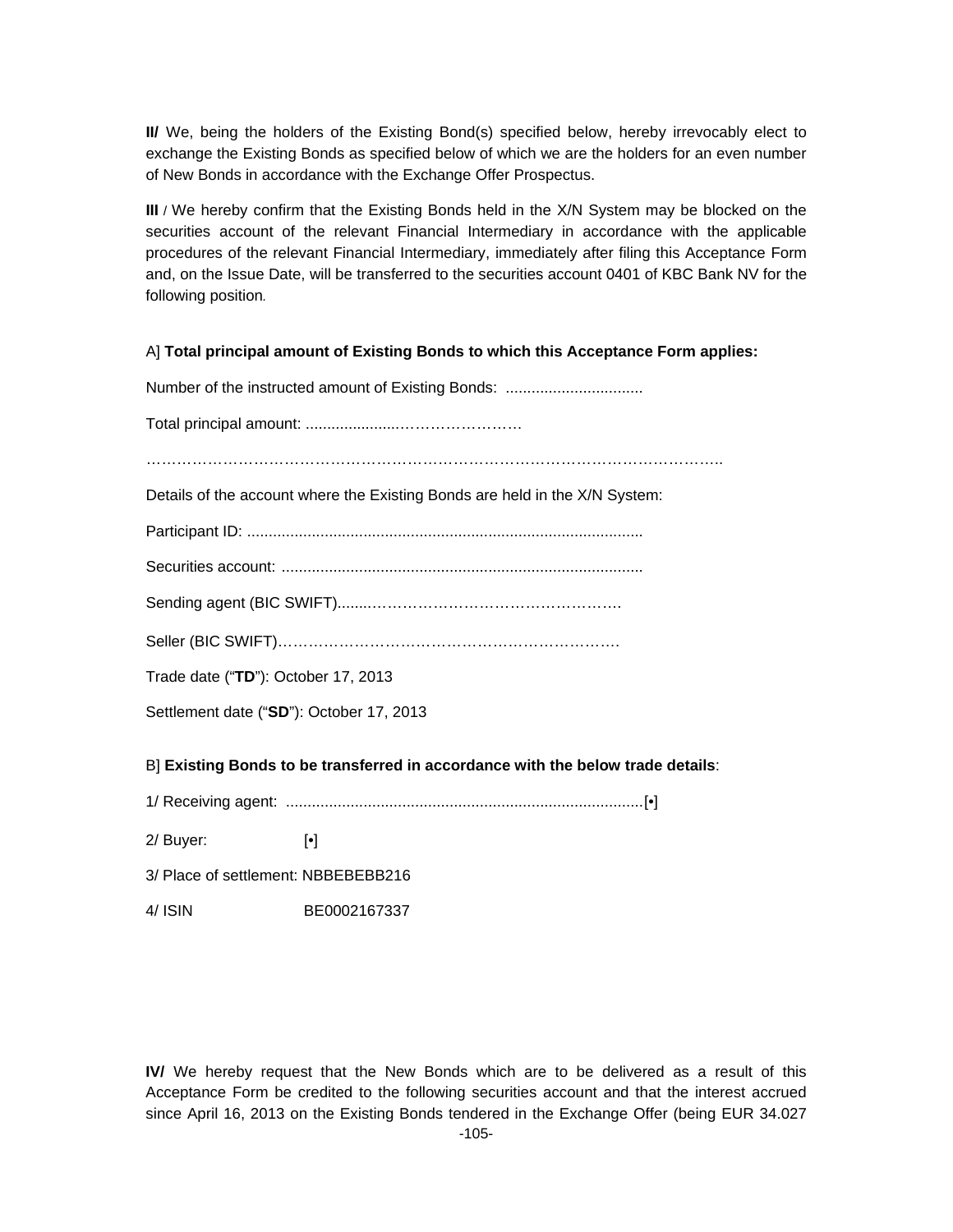for each tendered Existing Bond) payable as a result of this Acceptance Form be made into the below cash account.

Securities account:

## Cash account: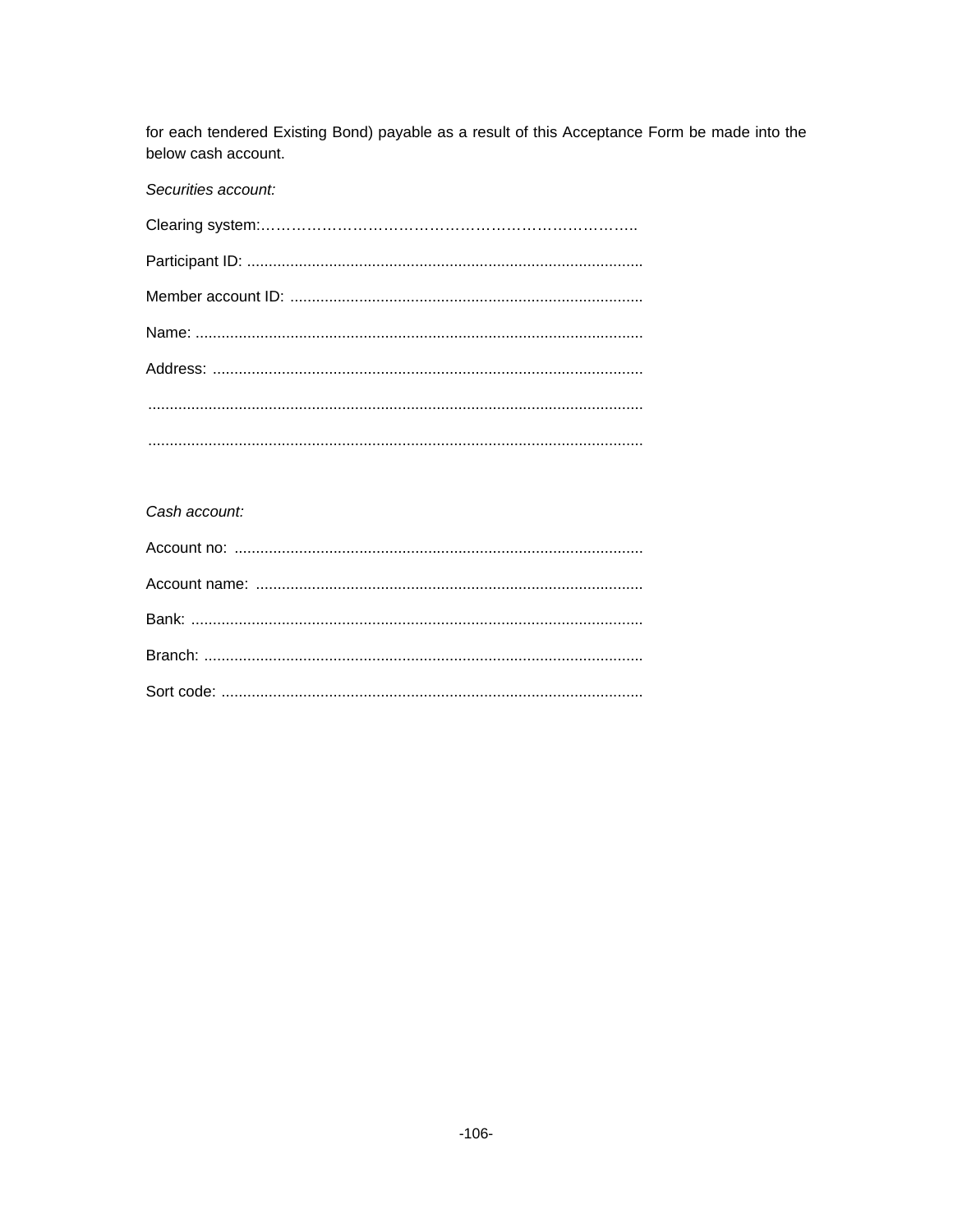### *Notes*

- (1) This Acceptance Form will be void unless the introductory details and Sections III and IV are duly completed.
- (2) Your attention is particularly drawn to the Exchange Offer section and the New Bond Conditions of the Exchange Offer Prospectus.
- (3) The holding of an interest in an Existing Bond by an accountholder of the X/N System in which the relevant Existing Bond is held which will be exchanged for New Bonds will be confirmed by the NBB.
- (4) The Acceptance Form will be valid upon receipt by the Centralizing Agent of the relevant Existing Bonds on its securities account with the NBB.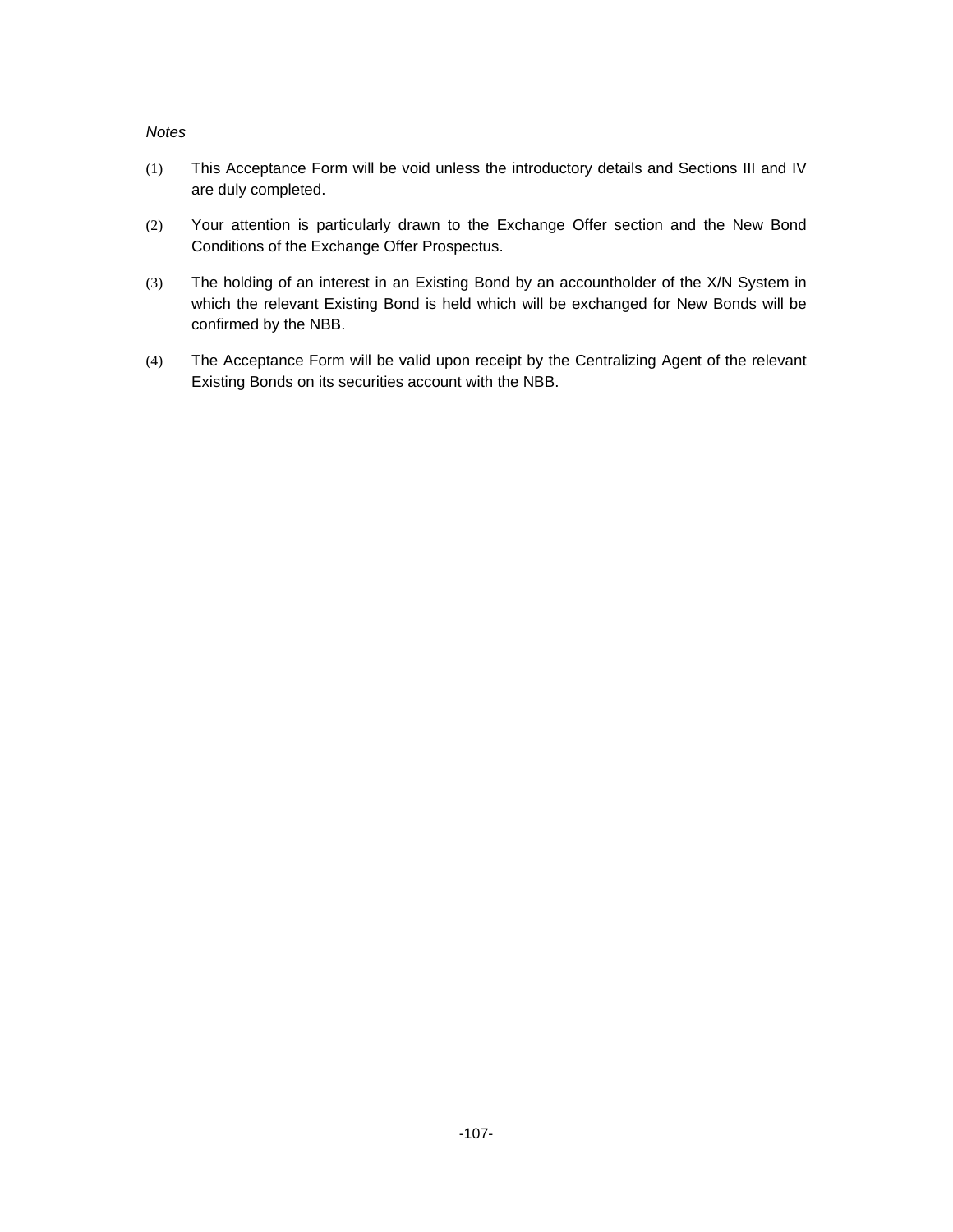## **APPENDIX 2**

### **Response Memorandum**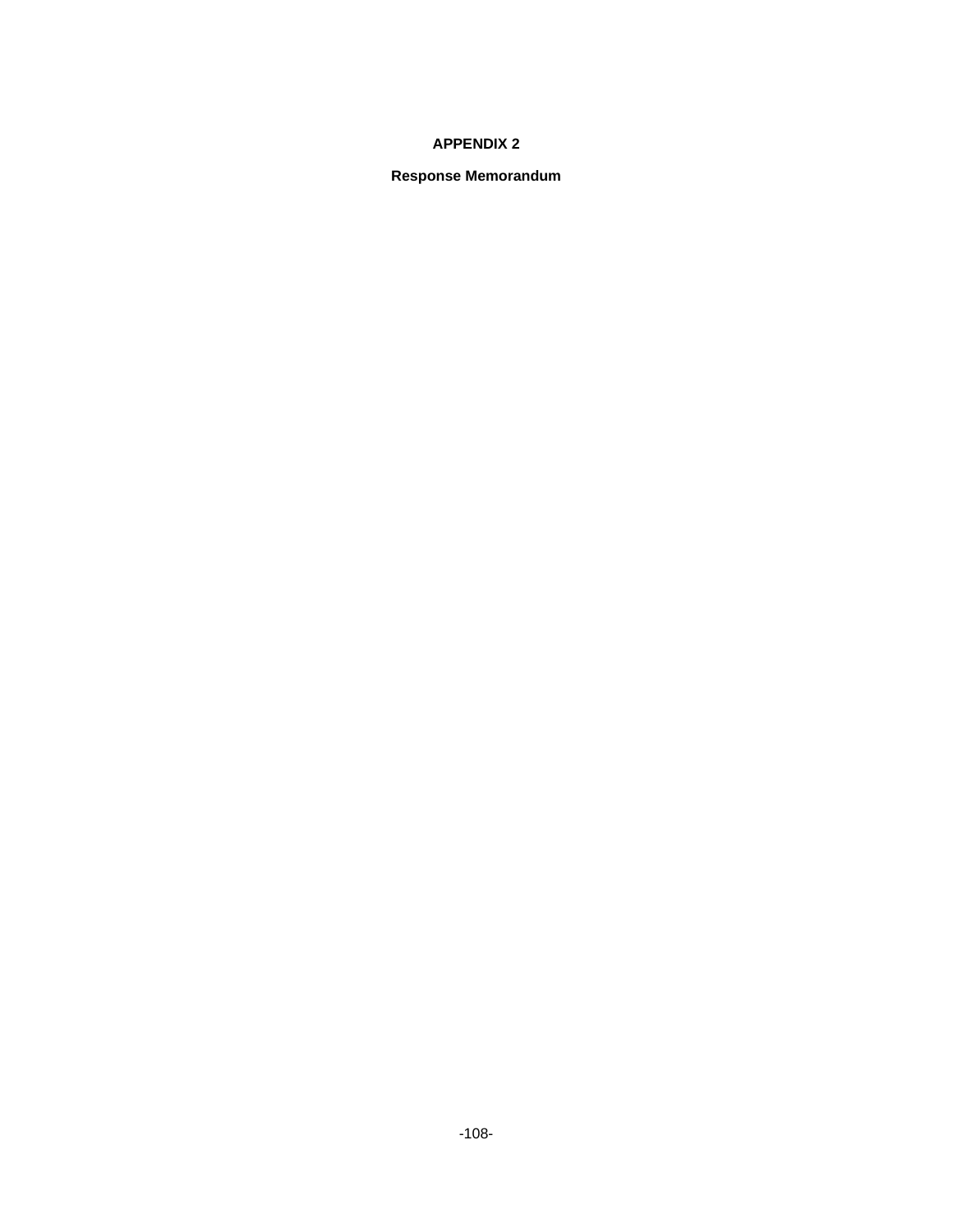## **UNCONDITIONAL PUBLIC EXCHANGE OFFER**

by

#### **NV BEKAERT SA**

**to exchange** 

**all 150,000 6.75 per cent. fixed rate bonds, issued on April 16 2009 and due April 16, 2014 (ISIN BE0002167337) (the "Existing Bonds") issued by** 



# **NV BEKAERT SA**

a public limited liability company (*naamloze vennootschap*) under Belgian law

**for a corresponding number of 4.750 per cent. fixed rate bonds due October 17, 2020 to be issued by NV Bekaert SA (the "New Bonds")** 

(the "**Exchange Offer**")

## **RESPONSE MEMORANDUM OF THE BOARD OF DIRECTORS OF NV BEKAERT SA**

September 12, 2013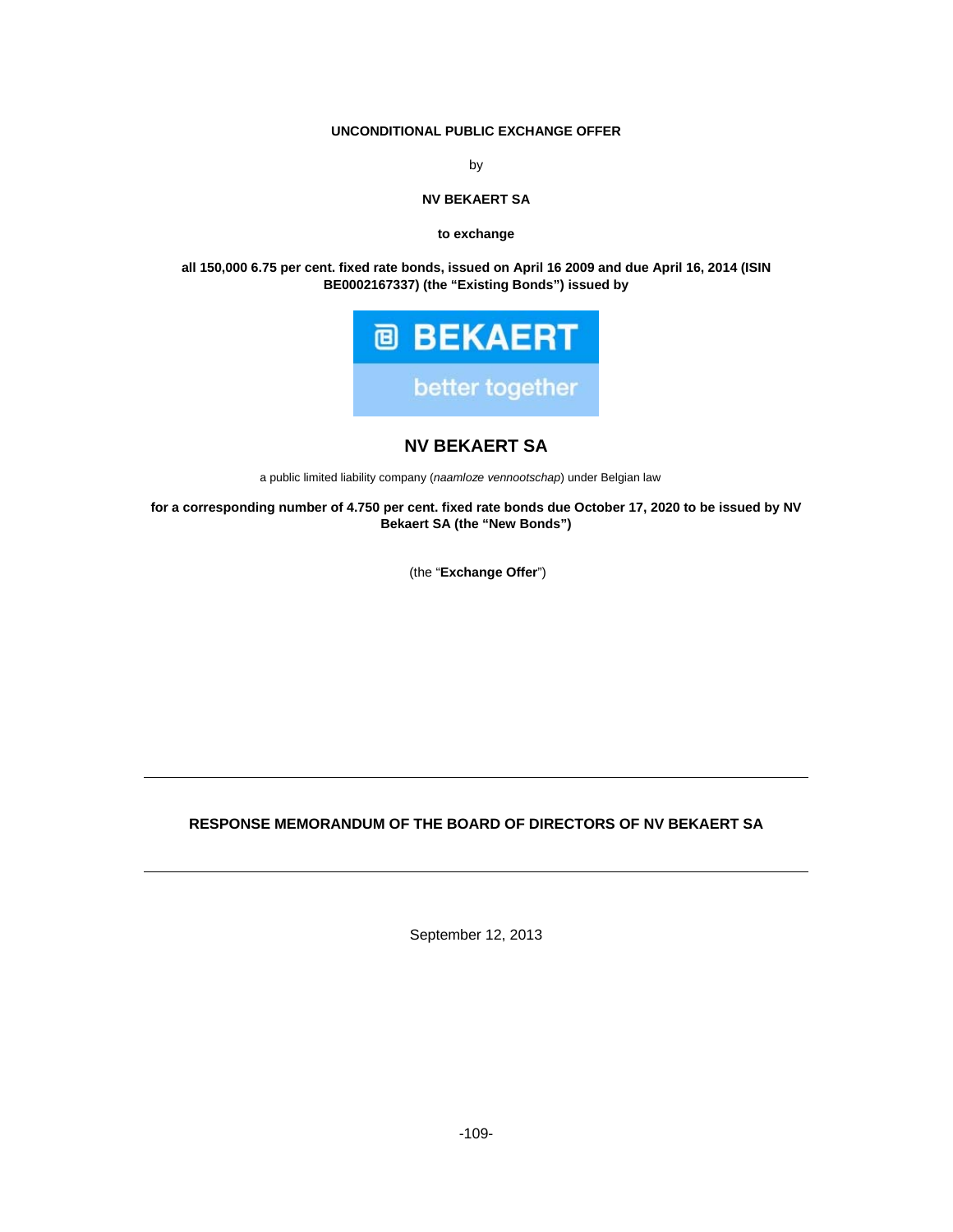## **1. INTRODUCTION**

## **1.1. The Exchange Offer**

NV Bekaert SA, a public limited liability company (*naamloze vennootschap*) under Belgian law, having its registered office at Bekaertstraat 2, 8550 Zwevegem, Belgium, with enterprise number 0405.388.536, Register of Legal Entities Kortrijk ("**Bekaert**") is launching a public exchange offer (the "**Exchange Offer**"), in Belgium and the Grand Duchy of Luxembourg, for the 150,000 6.75 per cent. fixed rate bonds issued on April 16, 2009 and due April 16, 2014 (ISIN BE0002167337) (the "**Existing Bonds**") and the corresponding issue, offer to the public and listing of 4.750 per cent. fixed rate bonds due October 17, 2020 (the "**New Bonds**").

For each Existing Bond tendered in the Exchange Offer, one New Bond will be issued and delivered to the respective Existing Bondholder.

## **1.2. Decision of the Board of Directors**

This response memorandum (the "**Response Memorandum**") was approved by the board of directors of Bekaert (the "**Board of Directors**") on September 12, 2013. All directors of Bekaert were present or represented, with the exception of Baron Buysse, Chairman.

## **1.3. Approval by the FSMA**

The Dutch version of this Response Memorandum has been approved by the FSMA on September 20, 2013 in accordance with article 18 and 28 of the law of April 1, 2007 on public takeover bids (the "**Takeover Law**"). This approval does not imply any opinion by the FSMA on the economic and financial soundness of the Exchange Offer and the quality or solvency of Bekaert, and the FSMA assumes no responsibility in this regard.

This Response Memorandum is also available in English. The Company has verified and is responsible for the consistency between the respective versions. In case of differences between the Dutch and English, the Dutch version will prevail.

## **1.4. Responsible persons**

Bekaert, represented by its board of directors, assumes the responsibility for the information in this Response Memorandum. Bekaert declares that, having taken all reasonable care to ensure that such is the case, the information contained in the Response Memorandum is, to the best of its knowledge, in accordance with the facts and contains no omission likely to affect its import.

## **1.5. New significant fact**

The information contained in this Response Memorandum is accurate as of the date of the Response Memorandum.

Any new significant fact, or material error or inaccuracy concerning the information contained in this Response Memorandum that can influence the assessment of the Exchange Offer and the New Bonds and which arises or becomes known between the date of this Response Memorandum and the admission to trading of the New Bonds, will be made public in Belgium by means of a supplement to the Prospectus in accordance with article 34 of the Prospectus Law and, until the end of the acceptance period of the Exchange Offer, in accordance with article 17 and 30 of the Takeover Law.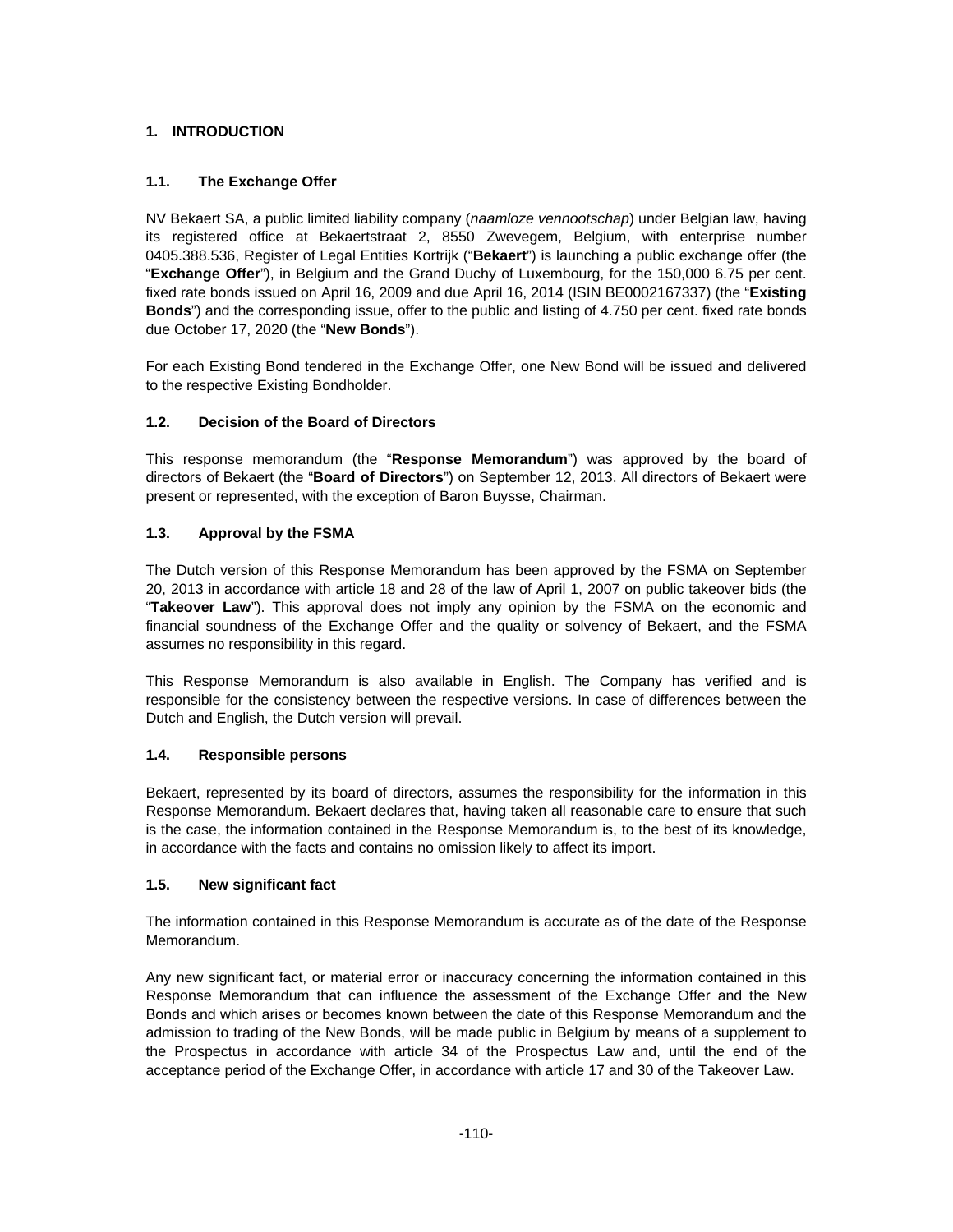### **2. DECLARATION OF INTENT**

On the date of this Response Memorandum the members of the Board of Directors and the shareholders they represent in fact make the following declarations:

*Members of the Board of Directors* 

- Baron Buysse owns no Existing Bonds;
- Mr. Bert De Graeve owns no Existing Bonds;
- Baron Bekaert owns no Existing Bonds;
- Mr. Roger Dalle owns no Existing Bonds;
- Count Charles de Liedekerke owns no Existing Bonds;
- Mr. François de Visscher owns no Existing Bonds;
- Mr. Hubert Jacobs van Merlen owns no Existing Bonds;
- Mr. Maxime Jadot owns no Existing Bonds;
- Mr. Bernard van de Walle de Ghelcke owns no Existing Bonds;
- Mr. Baudouin Velge owns no Existing Bonds;
- Dr. Alan Begg owns no Existing Bonds;
- Lady Barbara Thomas Judge owns no Existing Bonds;
- Mr. Manfred Wennemer owns no Existing Bonds; and
- Sir Anthony Galsworthy owns no Existing Bonds.

*Shareholders represented in fact by Baron Bekaert, Mr. Dalle, Count de Liedekerke, Mr. de Visscher, Mr. Jacobs van Merlen, Mr. Jadot, Mr. van de Walle de Ghelcke and Mr. Velge* 

- Stichting Administratiekantoor Bekaert owns no Existing Bonds;
- Velge International NV owns no Existing Bonds;
- Berfin SA owns no Existing Bonds;
- Subeco SA owns no Existing Bonds;
- Millenium 3 SA owns no Existing Bonds; and
- $\bullet$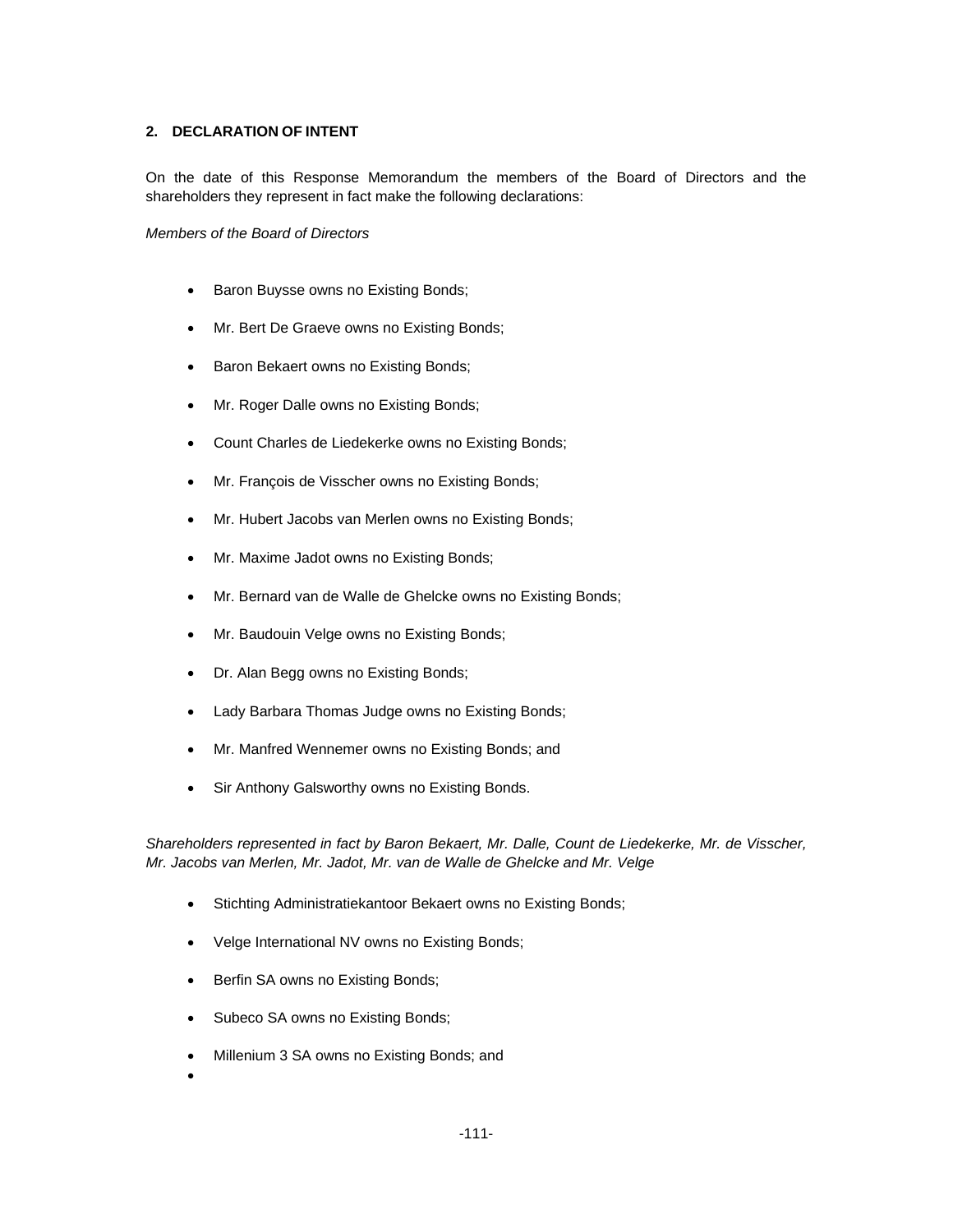## **APPENDIX 3**

# **Existing Bond Conditions**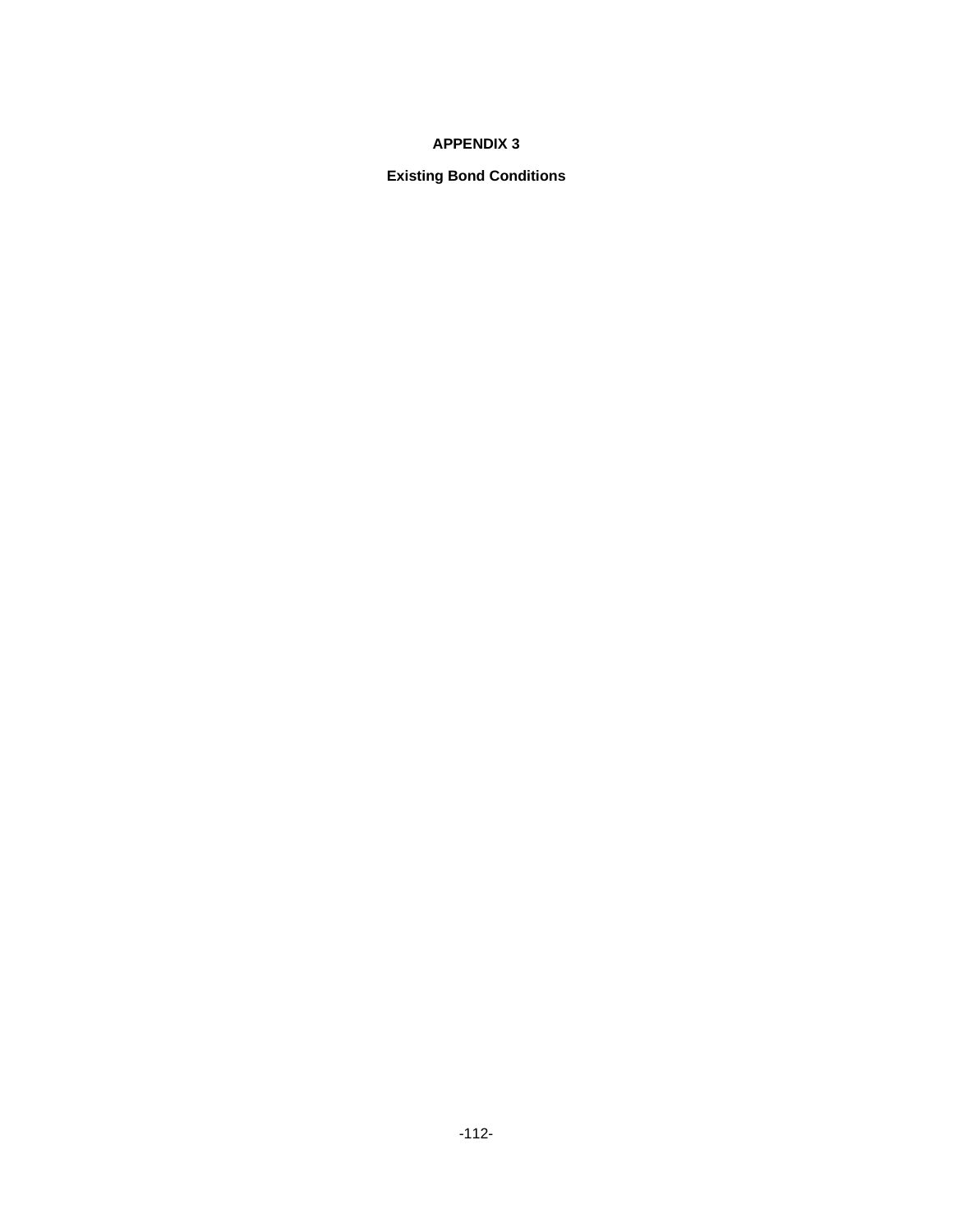## **EXISTING BOND CONDITIONS**

## **1. DEFINITIONS**

"**Company**", "**Existing Bondholders**", "**Existing Bond Conditions**", "**Existing Bonds**" and "**X/N System**" shall have the meaning given to such terms in the Prospectus.

"**Domiciliary Agent**" means KBC Bank NV.

"**Paying Agent**" means KBC Bank NV.

### **2. CONDITIONS**

### **2.1 Type and categories of Existing Bonds – Identification**

The Existing Bonds give right to the payment of an annual interest and are redeemable at their nominal value on the maturity date. The Existing Bonds are identified by the ISIN code BE0002167337. Settlement occurs through the X/N System of the National Bank of Belgium (the "**NBB**").

## **2.2 Governing Law and Jurisdiction**

The Existing Bonds are subject to Belgian law. The courts of Brussels are exclusively competent to pass judgment concerning disputes between the Existing Bondholders and the Company with respect to the Bonds.

#### **2.3 Form**

The Existing Bonds are dematerialized securities that are only deliverable in the form of an entry in a custody account. No request for physical delivery of the Existing Bonds can be made.

## **2.4 Currency**

The Existing Bonds are denominated in euros.

#### **2.5 Rank**

The Existing Bonds are unsubordinated, direct and unconditional bonds of the Company and are unsecured. The Existing Bonds have equal rank (pari passu), without any priority on the basis of date of issue, payment currency or any other basis, vis-à-vis each other and every other current or future, unprivileged and unsubordinated bonds or other debt instruments of the Company.

## **2.6 Negative pledge**

The Company undertook, for the term of the Existing Bonds, until the effective repayment of the capital and interest of the Existing Bonds, not to grant any security or other rights of priority in favor of other creditors over its assets unless the Existing Bonds equally benefit from the latter in the same rank.

The term 'creditors' means each person or entity that is a holder of bonds or debt instruments of the Company, traded on a regulated market, a private market or otherwise, and for which the period to maturity amounts to more than one year.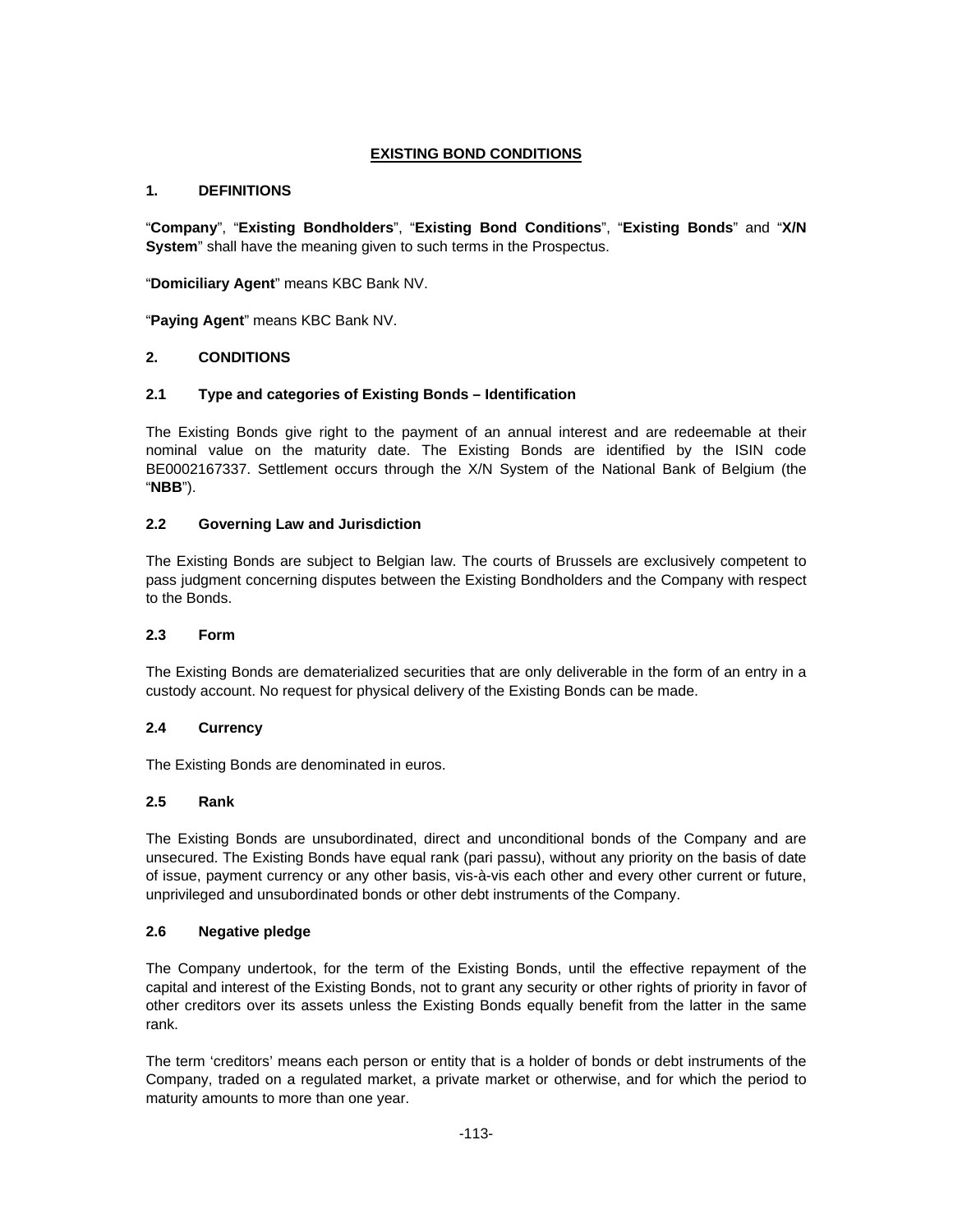The above, however, is without prejudice to (i) the right of the Company to grant security over its assets or to set other privileges in favor of other persons than holders of bonds or debt instruments, as referred to in the preceding paragraph, (ii) the right or the obligation of the Company to grant security or privileges or have security or privileges granted over its assets, such pursuant to mandatory provisions of any applicable law, or (iii) the right of the Company to grant security over a certain asset, with a view to the financing of such asset or (iv) the right of the Company to grant security over existing assets upon the acquisition of such asset by the Company.

## **2.7 Early exigibility**

In the following events:

- change in law to which the Company is subject and under which it becomes illegal for the Company to fulfill its obligations under the Existing Bonds; or
- the non-payment of the interest or the principal sum within 5 (five) working days of their due date; or
- the non-compliance by the Company with its obligations as provided in the securities note in respect of the Existing Bonds during 15 working days after notification of this to the Company; or
- the cancellation or suspension of trading of the Existing Bonds on the NYSE Euronext Brussels regulated market during 15 consecutive working days as a result of a default of the Company, except if the Company obtains the effective listing of the Bonds on another regulated market of the European Economic Area at the latest upon expiration of this period; or
- the non-repayment of any other loan indebtedness than the Existing Bonds, totaling an aggregate total amount of 20 000 000 euros by the Company on the maturity date or, if applicable, after the end of the applicable deferral periods; or
- a reorganization of the Company resulting in a substantial reduction in its assets and which damages the interests of the Existing Bondholders; or
- suspension of payment by the Company or appointment at the Company of a liquidator, legal administrator or ad hoc authorized representative, introduction of a liquidation procedure or legal or voluntary dissolution, legal or voluntary suspension of payment for all debts or a part of them, arrangement with all its creditors, bankruptcy or other similar procedure introduced against the Company;

each holder of Existing Bonds will have the right to inform the Company by registered letter that his or her Bond is immediately due and repayable at the nominal value, plus the interest accrued, by force of law and without other notice of default than the notification to the Company, with effect from the receipt by the Company of this notification.

Unless stated otherwise, "**working day**" in these Existing Bond Conditions means each day that the banks are open in Belgium.

## **2.8 Rights**

The Existing Bonds are tradable bonds that represent a debt, issued by the Company. They give right to payment of annual interest and to the repayment of the nominal value on the maturity date, including all rights granted by company law to the bondholders of a company.

## **2.9 Nominal interest rate**

The Existing Bonds provide right to interest amounting to an annual interest rate of 6.75 per cent. (gross) with effect from 16 April 2009 (included) until 16 April 2014 (not included), payable after an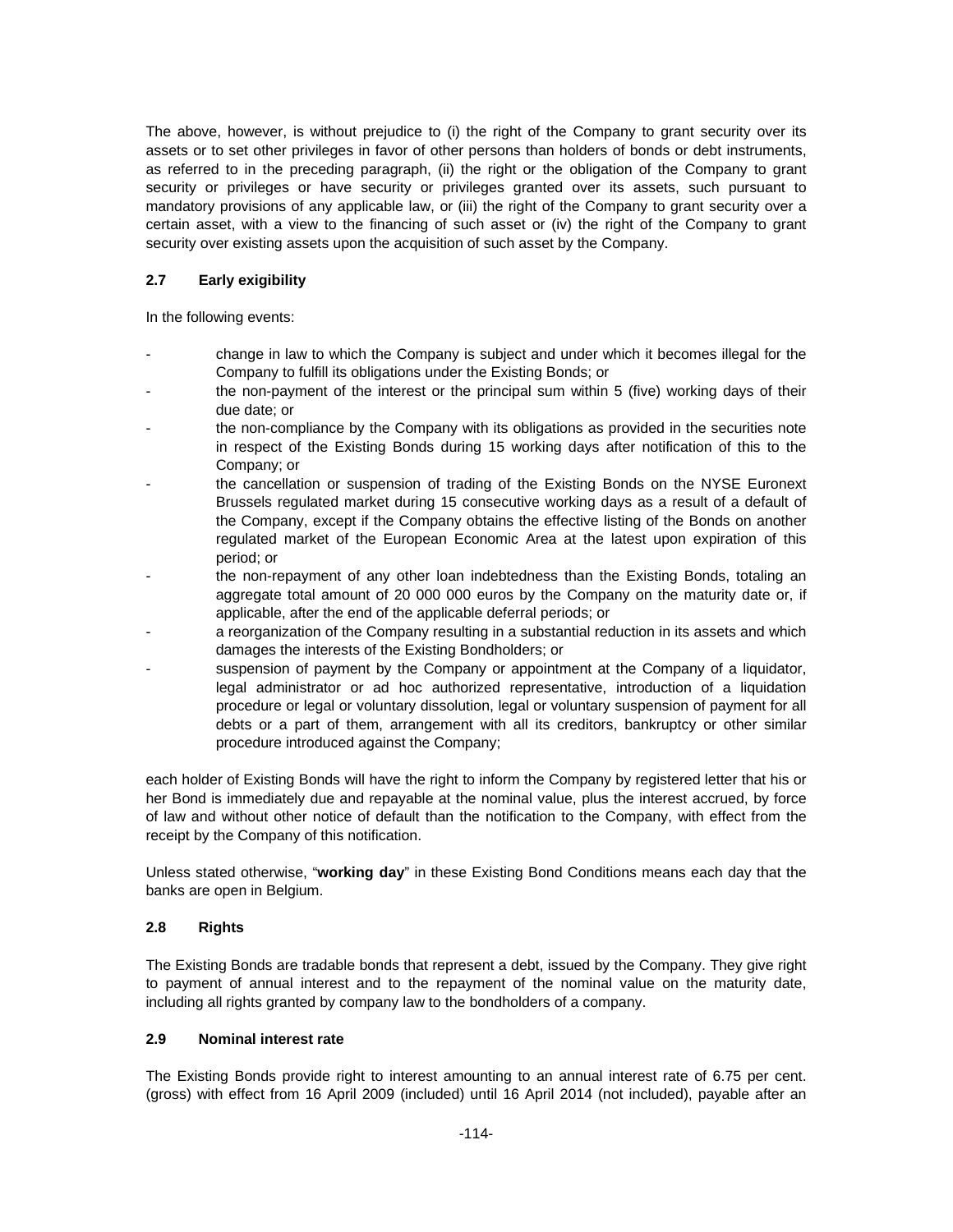expired term on 16 April of each year and for the first time on 16 April 2010, *i.e.*, 67.50 euros for each denomination of 1 000 euros.

The interest amounts for a period shorter than a full year will be calculated on the basis of the number of elapsed days, on the basis of a year of 365 days, or 366 days for leap years.

If the payment date for an interest amount of the Existing Bonds is not a working day, the payment will be due on the next working day. This deferral does not provide any right to additional interest or any other payment.

The Existing Bonds will no longer produce any interest with effect from the date on which the Existing Bonds are fully repaid or cancelled.

The interest amounts become prescribed in favor of the Company after five years commencing from their maturity date, and the Bonds become prescribed after 10 years from the date set for their repayment.

### **2.10 Maturity date – Repayment**

#### **2.10.1 Repayment on maturity date**

The Existing Bonds will be repaid by the Company at their nominal value on their maturity date, 16 April 2014

If the maturity date is not a working day, the payment will be due on the next working day. Such deferral does not give any right to additional interest or any other payment.

#### **2.10.2 Repurchase and cancellation**

The Company and each of its subsidiaries are entitled at any time to repurchase the Existing Bonds, both on the open market or otherwise. The repurchased Existing Bonds will be transferred to the Domiciliary Agent for cancellation.

## **2.10.3 Early redemption**

The Company reserves its right at any time, with a notice period of at least 30 days, to redeem all Existing Bonds early at their nominal value plus all interest accrued to the date of repayment, in the event of a change in Belgian tax legislation and regulations, or a change in the application or interpretation of the laws or treaties after the issue date of the Existing Bonds, which would endanger the payment of the principal amount and/or the interest on the Existing Bonds and would oblige the Company to pay additional amounts in order to guarantee the payment of the originally specified amount and the interest.

#### **2.11 Yield**

The gross actuarial yield for the investors in Existing Bonds amounts to 6.461 per cent.. This yield is calculated on the basis of the issue price (including the placing costs), of the payment of the interest during the period to maturity of the Existing Bonds and on the repayment amount on the respective maturity dates that will also be updated at the same time for each Existing Bond. For the calculation only the issue price and interest rate are taken into account and it is assumed that the Existing Bonds were purchased on the primary market and held until maturity.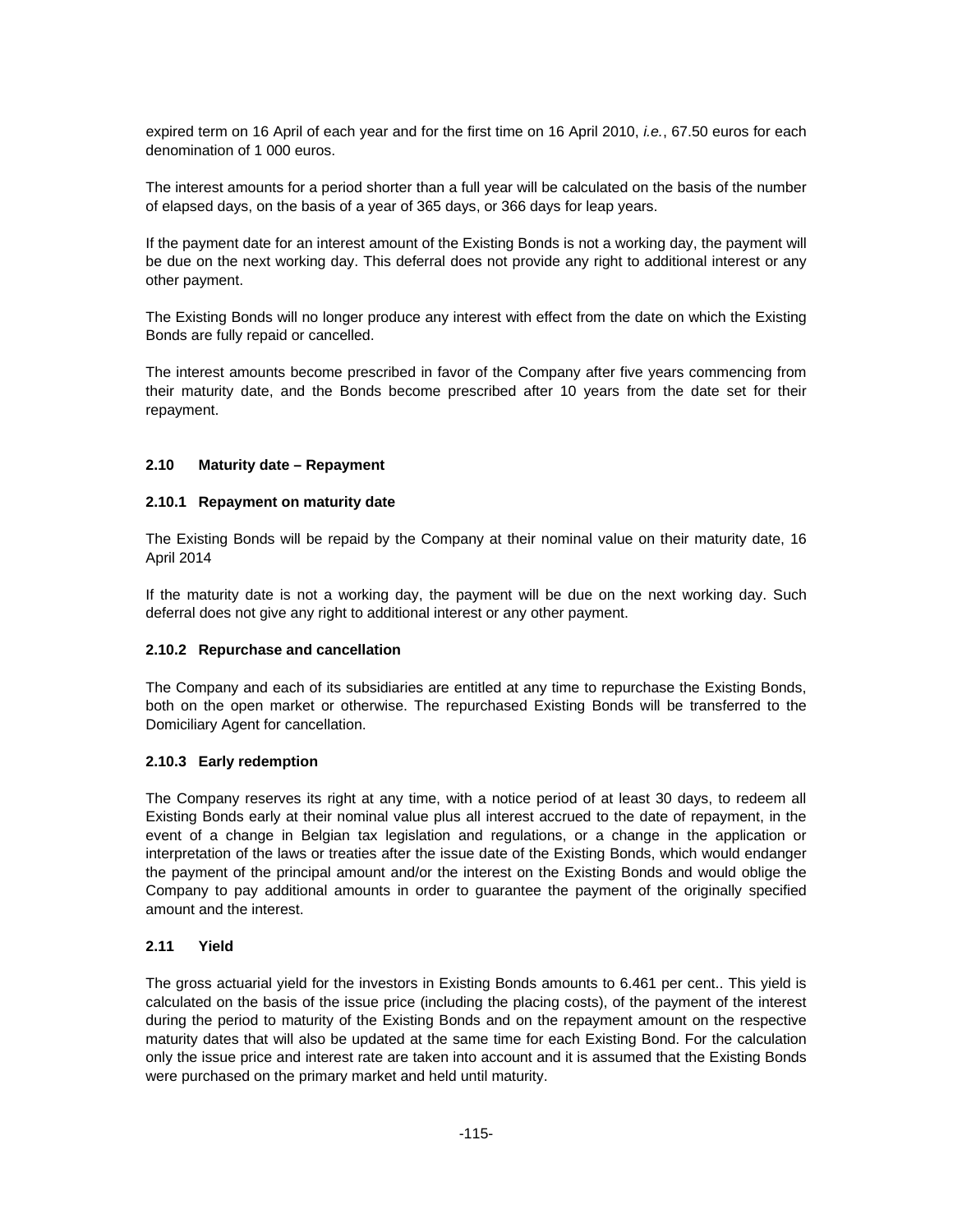The pricing of the Existing Bonds is based on the listing of a selected basket of investment grade bonds, as valued on the secondary market during the period of the pricing.

### **2.12 Notice to the Existing Bondholders**

Notices intended for the Existing Bondholders, including notices of early closure and convening notices for general meetings of Existing Bondholders, must be published in at least one Dutchlanguage and one French-language wide-circulation newspaper in Belgium (normally De Tijd and L'Echo) and one wide-circulation newspaper in Luxembourg (normally the "Luxemburger Wort") or the website of the Luxembourg Stock Exchange (www.bourse.lu) and on the websites of the Company, BNP Paribas Fortis SA/NV, ING Belgium NV/SA and KBC Bank NV. The Company must ensure that the notices to the Existing Bondholders are published as quickly as possible in accordance with Belgian law.

The effective publication date of a notice to the Existing Bondholders is the day of the first publication and in the case of publication of a notice to Existing Bondholders in various newspapers, the effective publication date coincides with the first publication of this notice in the newspapers involved.

### **2.13 Representation**

The Existing Bondholders will be represented in the general meeting of the Existing Bondholders.

The general meeting of Existing Bondholders is authorized to endorse all changes to the conditions of the Existing Bonds to the extent and in the manner provided by Article 568 and following of the Belgian Companies Code, to decide on acts of custody in the common interest and, if applicable, to appoint one or more authorized representatives to execute the decisions taken by the meeting and represent the joint Existing Bondholders in the context of the issue. The decisions are binding for all Existing Bondholders, even for those who are absent, legal incapacity, or who do not vote in favor.

The meeting can be convened by the board of directors of the Company, or its statutory auditors. They must convene meetings at the request of the Existing Bondholders who represent at least one fifth of the outstanding Existing Bonds. The convocation for each general meeting includes the agenda with the list of the topics to be discussed and the motions for decisions. They will be published in the Belgian Official Gazette and at least one newspaper with wide circulation in Belgium, at least 15 days before the meeting.

The right to take part in the general meeting is subject to the lodging of a certificate from the Domiciliary Agent, via the financial institution at which the Existing Bonds are held in a custody account, at the place stated in the convocation letter at least three working days before the date of the meeting. At each meeting, a presence list will be made.

The general meeting of the Existing Bondholders will be chaired by the chairman of the Company's board of directors or, if unable to attend, by another manager. The chairperson appoints a secretary, who may not be an Existing Bondholder, and selects two vote recorders from the Existing Bondholders present. Each Existing Bondholder can be represented at the general meeting by a proxy, who does not have to be a Bondholder. The Company's board of directors can determine the form of the proxies. The proxies must be lodged at least three working days before the date of the meeting at the registered office of the Company.

Each Existing Bond provides a right to one vote. In accordance with article 574 of the Belgian Companies Code, the meeting can only validly deliberate and decide if those present represent at least half of the amount of the outstanding Existing Bonds. If this condition is not satisfied, a new convocation is required and the second meeting can validly deliberate and decide, regardless of the number of the Existing Bonds present or represented. The decisions will be passed with at least a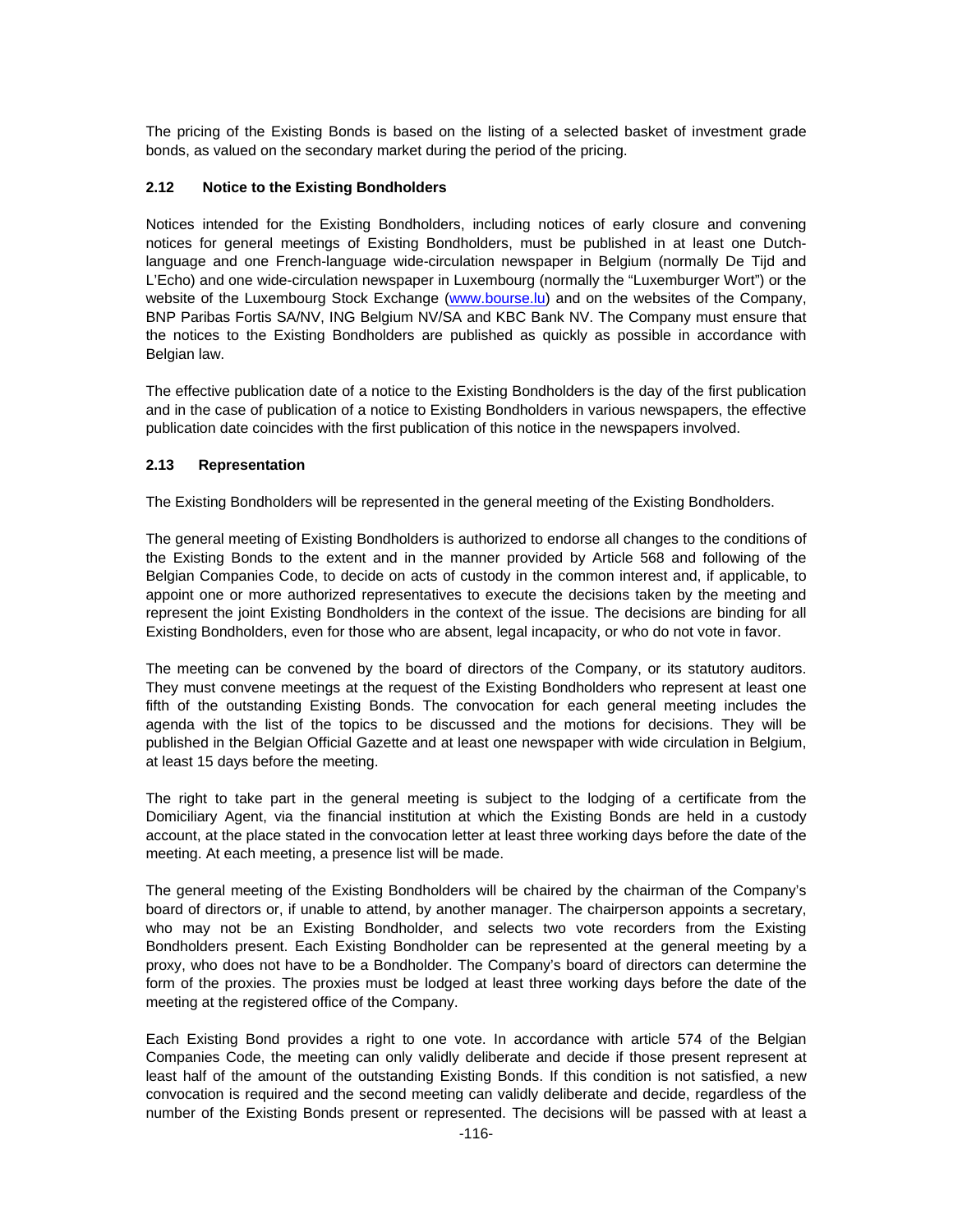three-quarter majority of the Existing Bonds taking part in the voting. Decisions concerning acts of custody, or the appointment of authorized representatives, will be validly approved with a simple majority, regardless of the number of Existing Bonds present or represented.

The minutes of the general meeting will be signed by the office members and by Existing Bondholders who request so. Certified copies or extracts of these minutes will be signed by a director of the Company.

The Paying Agent and the Company may, without the permission of the Existing Bondholders, agree to any amendment to the paying and domiciliary agency agreement dated 16 March 2009 in respect of the offer of the Existing Bonds (the "**Paying and Domiciliary Agency Agreement**") except as described above, which is not prejudicial to the interests of the Existing Bondholders, or to each change of the Existing Bonds, the coupons or the Paying and Agency Agreement, of a formal or technical nature, made to correct a manifest error or to comply with provisions of mandatory law. Each such change is binding on all Existing Bondholders and any such modification shall be notified to the Existing Bondholders in accordance with Section 2.12 as soon as practicable thereafter.

## **2.14 Date of issue**

The Existing Bonds were issued on 16 April 2009.

### **2.15 Limitations**

Subject to the application of the rules governing the transferability of securities, the Existing Bonds are transferable.

#### **2.16 Substitution**

The Company has the right at any time to assign any other company as issuer in its place, the "**New Issuer**", via transfer and with respect to all obligations arising under the Existing Bonds, insofar as each of the following conditions is satisfied:

- the New Issuer explicitly accepts all obligations undertaken by the Company and arising from this loan;
- the New Issuer is a company that, directly or indirectly, is at least 75 per cent. controlled by the Issuer;
- the New Issuer obtains in advance all the necessary licenses in its country of incorporation and in Belgium to transfer to the bank charged with the financial servicing of the loan, the amounts in euros required to meet the repayment of the principal amount and the payment of the interest amounts for this loan; and
- the Company unconditionally and irrevocably guarantees the obligations of the New Issuer.

In the case of such a substitution, every other provision of the current conditions of the loan remains unchanged. In the case of such a substitution, the rights and obligations of the Company that are defined in the contract for financial services entered into with the Paying Agent will be fully transferred to the New Issuer. The Existing Bondholders will be informed of every substitution of the Company in accordance with the provisions of Section 2.12.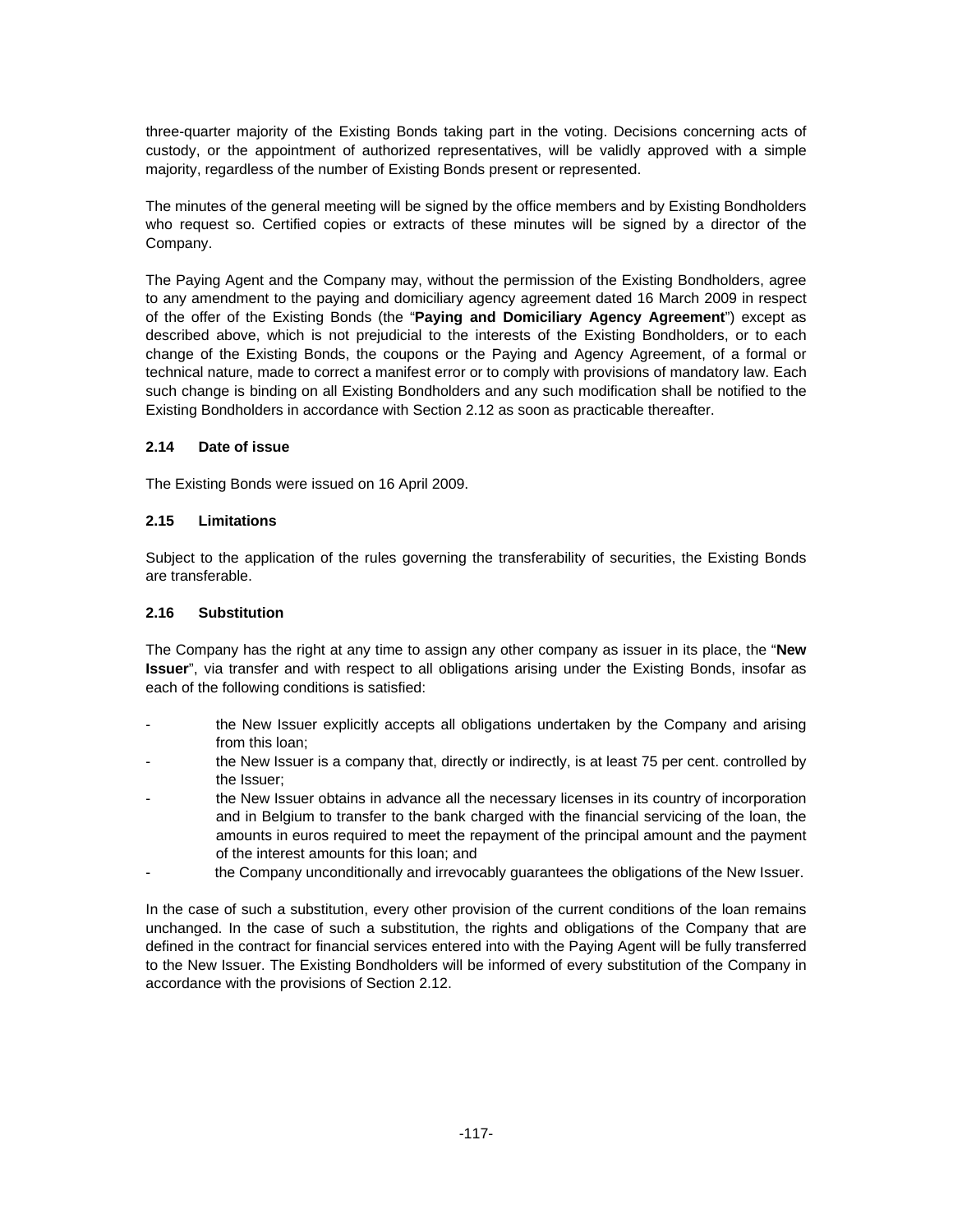## **APPENDIX 4 Form of Change of Control Put Exercise Notice**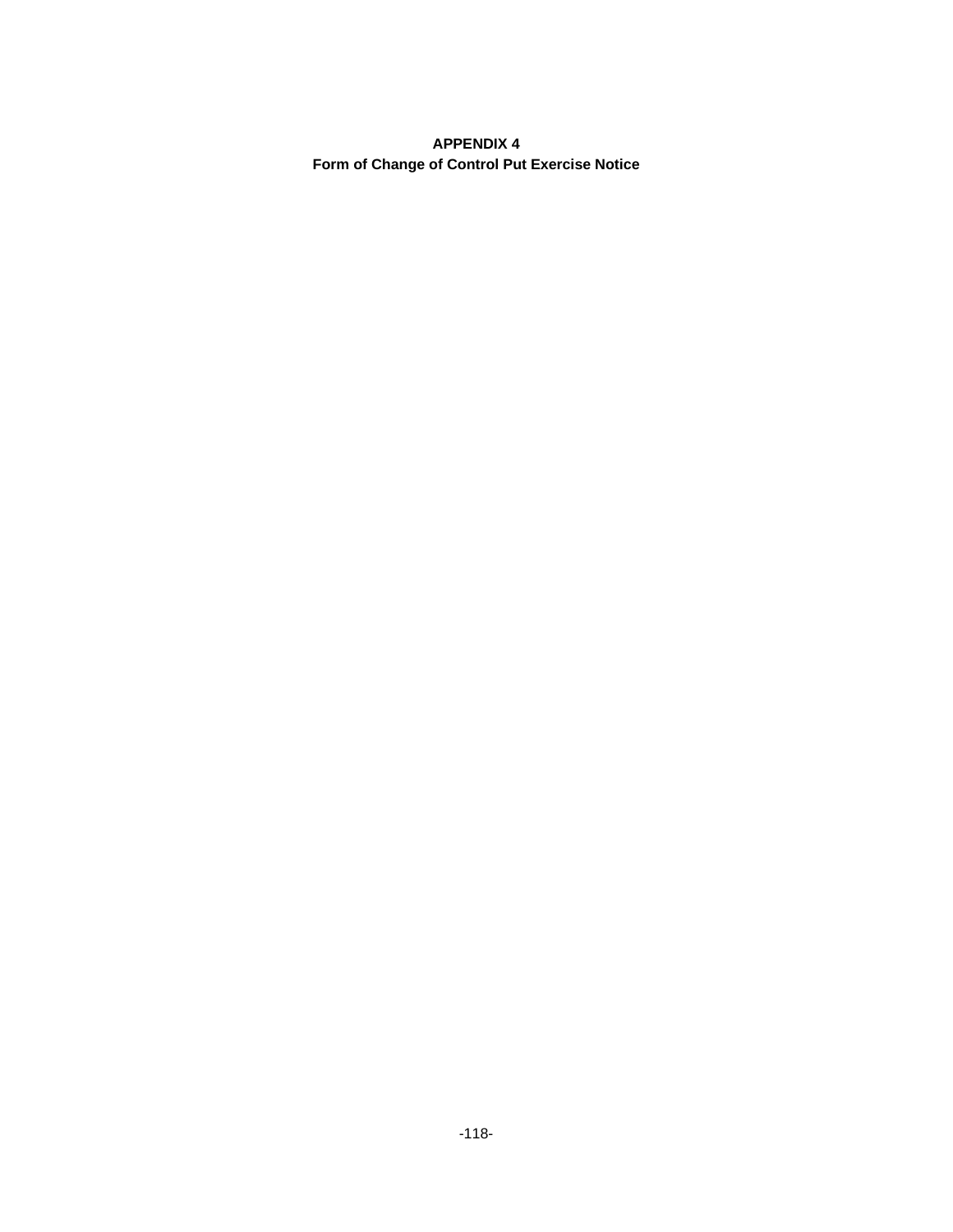## **FORM OF CHANGE OF CONTROL PUT EXERCISE NOTICE**

**Important: this notice should not be sent directly to the Company or to the Agent, but should be filed with the Intermediary through which the New Bondholder keeps the New Bonds, as provided in Condition 5(b).** 

*New Bondholders who wish to exercise the option of early repayment in case of a Change of Control provided in Condition 5(b) must deliver at any time during the Change of Control Put Exercise Period a duly completed and signed Change of Control Put Exercise Notice with the Intermediary.* 

*Such an Intermediary is the bank or another financial intermediary through which the New Bondholder keeps the New Bonds.* 

#### To: *[Contact details of the Intermediary*]

#### **NV BEKAERT SA**

Maximum EUR 150.000.000 4.750 per cent. bonds due October 17, 2020 (issued in denominations of EUR 1.000) (ISIN BE0002206721)

(the "**New Bonds**")

#### **CHANGE OF CONTROL PUT EXERCISE NOTICE**

By sending this duly signed Change of Control Put Exercise Notice to the Intermediary, the undersigned New Bondholder exercises his/her option to have his/her New Bonds repaid early in accordance with Condition 5(b) on the Change of Control Put Date, being ………………………………………

The undersigned New Bondholder confirms to the Company that (i) he/she keeps the amount of the New Bonds as indicated in this notice and that (ii) he/she commits his or herself not to sell or transfer the New Bonds until the Change of Control Put Date (as indicated above).

By signing this notice, the undersigned New Bondholder grants the Intermediary the right to transfer the relevant New Bonds on the account of the Agent so far as required for the exercise of the option mentioned in Condition 5(b).

**Aggregate principle amount of the New Bonds for which this option is exercised:** 

EUR ………………………………………. ([amount in words] Euro).

**Contact details of the New Bondholder requesting the early repayment:** 

Name or company: ..................................................................................................................

Address: ..................................................................................................................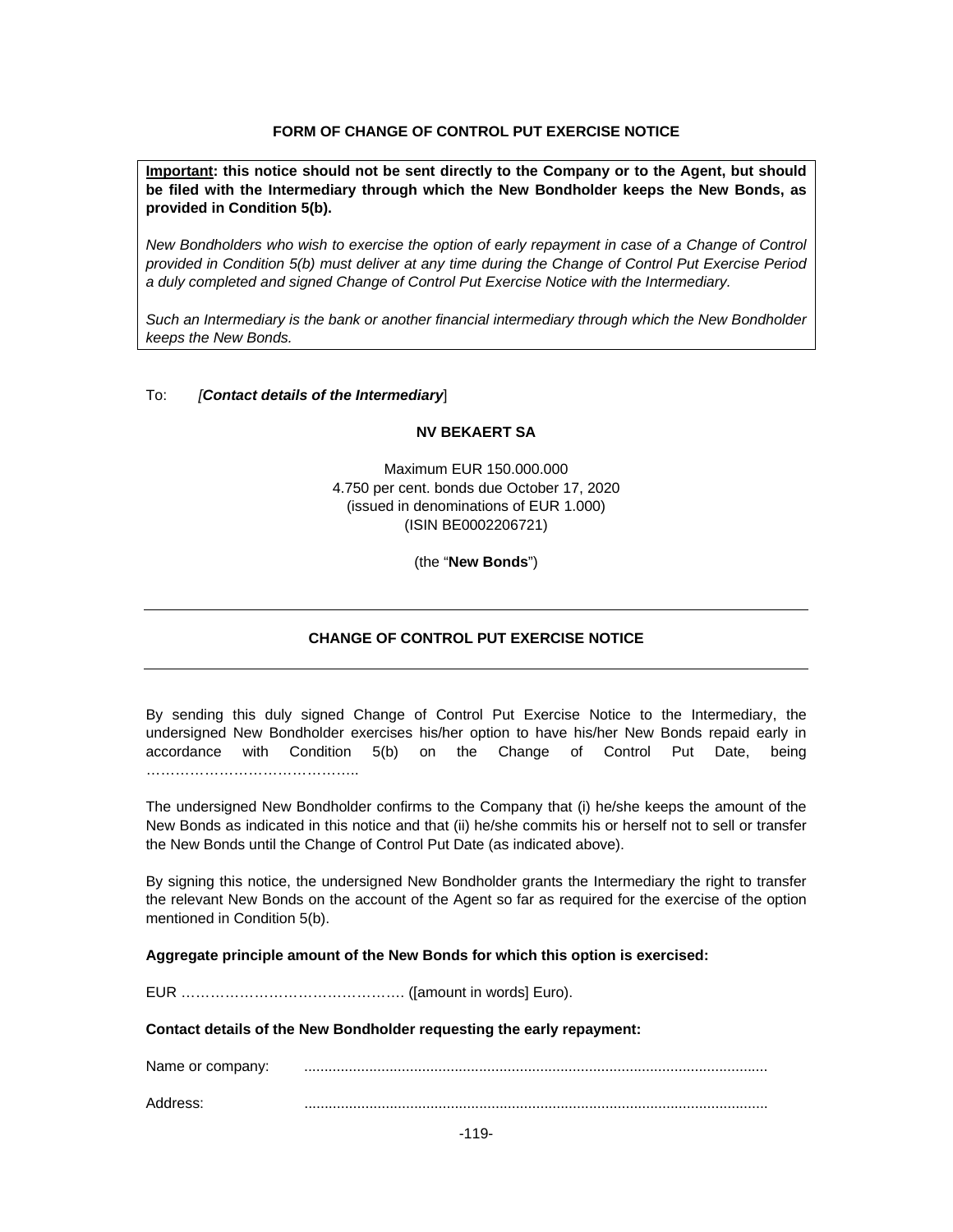| Telephone number: |  |
|-------------------|--|
|                   |  |

### **Payment instructions:**

Please make payment in respect of the New Bonds that are the subject of the exercise of the option mentioned in Condition 5(b) by euro transfer to the following bank account:

| Name of bank:   |  |
|-----------------|--|
| Branch address: |  |
| Account number: |  |

The undersigned New Bondholder confirms that payment in respect of the New Bonds shall be made against debit of his/her securities account number ............................................... with [*name and address bank*] for the above-mentioned principal amount of New Bonds.

All notices and communications relating to this notice should be sent to the address specified above.

Terms used and not otherwise defined in this notice have the meanings given to them in the Terms and Conditions of the New Bonds.

Signature of the holder: ..................................................... Date: .....................................

**This Change of Control Put Exercise Notice will not be valid unless (i) all of the paragraphs requiring completion are duly completed and (ii) it is duly signed and sent to the relevant Intermediary.** 

**New Bondholders are advised to check with their Intermediary, if applicable, by when such Intermediary would require to receive instructions and the completed Change of Control Put Exercise Notice to abide by the time limits in order for the exercise to be valid.** 

**Once validly given, this Change of Control Put Exercise Notice is irrevocable.** 

Signature and stamp of intermediary